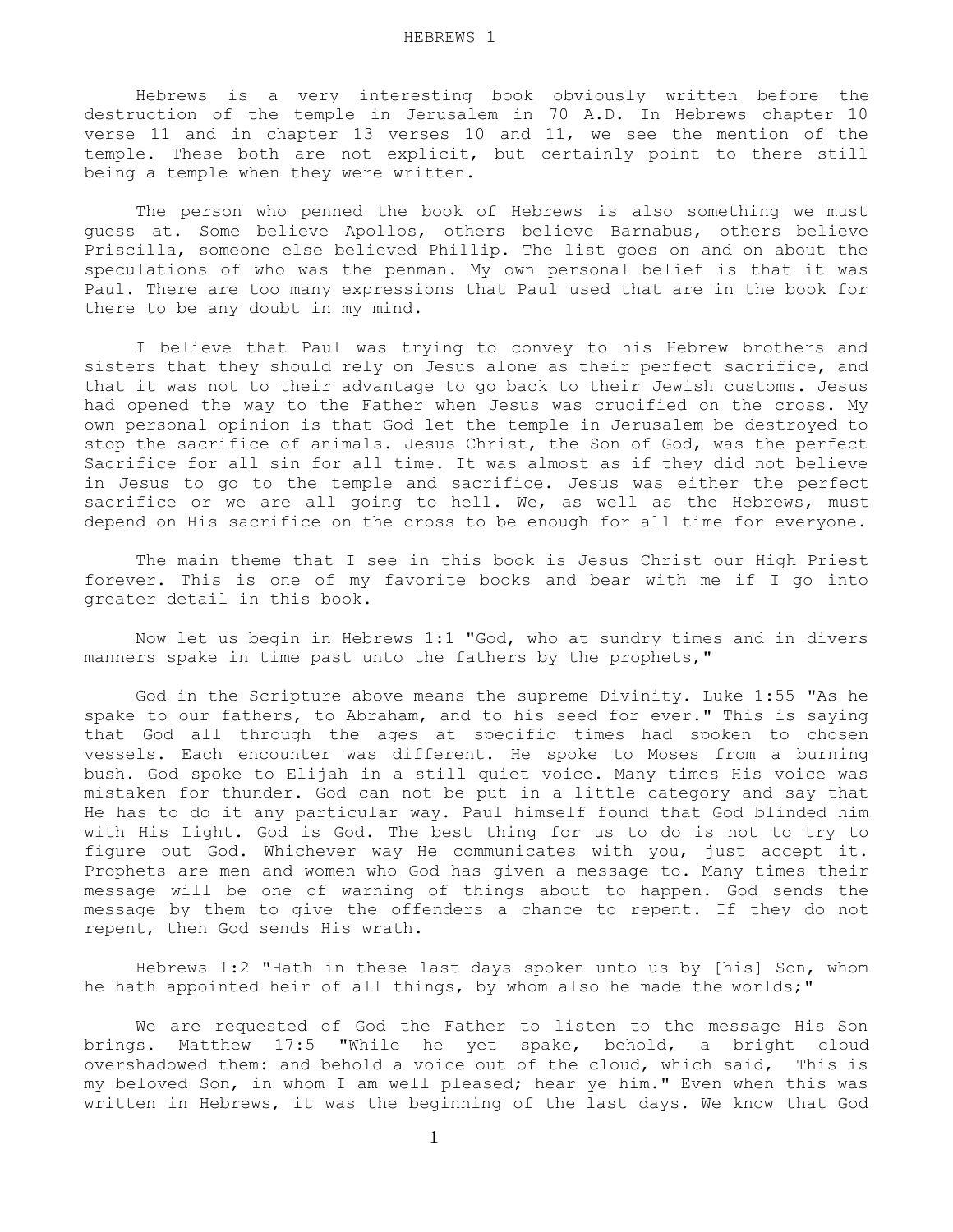does not count time the same way that we do. With Him a thousand years can be as a day and a day as a thousand years. II Peter 3:8 "But, beloved, be not ignorant of this one thing, that one day [is] with the Lord as a thousand years, and a thousand years as one day." You see, the time table is not the same for God and man. We see in the book of John that Jesus was creator God. John 1:1 "In the beginning was the Word, and the Word was with God, and the Word was God." John 1:2 "The same was in the beginning with God. John 1:3 All things were made by him; and without him was not any thing made that was made." The Word of God became the Son of God for His stay here on earth. John 1:14 "And the Word was made flesh, and dwelt among us, (and we beheld his glory, the glory as of the only begotten of the Father,) full of grace and truth." Romans 8:17 "And if children, then heirs; heirs of God, and joint-heirs with Christ; if so be that we suffer with [him], that we may be also glorified together."

 Hebrews 1:3 "Who being the brightness of [his] glory, and the express image of his person, and upholding all things by the word of his power, when he had by himself purged our sins, sat down on the right hand of the Majesty on high;"

 John 14:9 "Jesus saith unto him, Have I been so long time with you, and yet hast thou not known me, Philip? he that hath seen me hath seen the Father; and how sayest thou [then], Shew us the Father?" John 14:10 "Believest thou not that I am in the Father, and the Father in me? the words that I speak unto you I speak not of myself: but the Father that dwelleth in me, he doeth the works." These Scriptures leave no doubt that Jesus is the image of His Father. In fact, it is difficult to say where one ends and the other begins. I believe they are one in the Spirit. I John 5:7 "For there are three that bear record in heaven, the Father, the Word, and the Holy Ghost: and these three are one." We see three personalities, but we can not deny that something about them is one. Perhaps, this Spirit of God that took the form of a man explains it. Their Spirit and their will were one. The flesh of Jesus sets Him aside from the others while He is on the earth. Colossians 2:9 "For in him dwelleth all the fullness of the Godhead bodily." The word brightness in the 3rd verse above means to shine forth from. Express image in verse 3 means exact copy. Upholding means be in verse 3. Word in verse 3 is the spoken Word. Power is the word dunamis that the word dynamite came from. This power then is explosive power. Purged has to do with total purification. This is saying that Jesus did it all for us and went and sat down at the Father's right side. He sat down, because He finished the job. In fact, it was finished when Jesus made that statement from the cross [it is finished]. No one or nothing else purchased our salvation for us, Jesus did it all. This brightness of His glory is speaking of Jesus who is the Light of the world. God is spoken of as Father of lights in James 1:17 "Every good gift and every perfect gift is from above, and cometh down from the Father of lights, with whom is no variableness, neither shadow of turning."

 Hebrews 1:4 "Being made so much better than the angels, as he hath by inheritance obtained a more excellent name than they."

 Angels are created beings and Jesus is Creator God. There can be no comparison. The Creator is always greater than the thing He creates. Ephesians 1:20 "Which he wrought in Christ, when he raised him from the dead, and set [him] at his own right hand in the heavenly [places]," Ephesians 1:21 "Far above all principality, and power, and might, and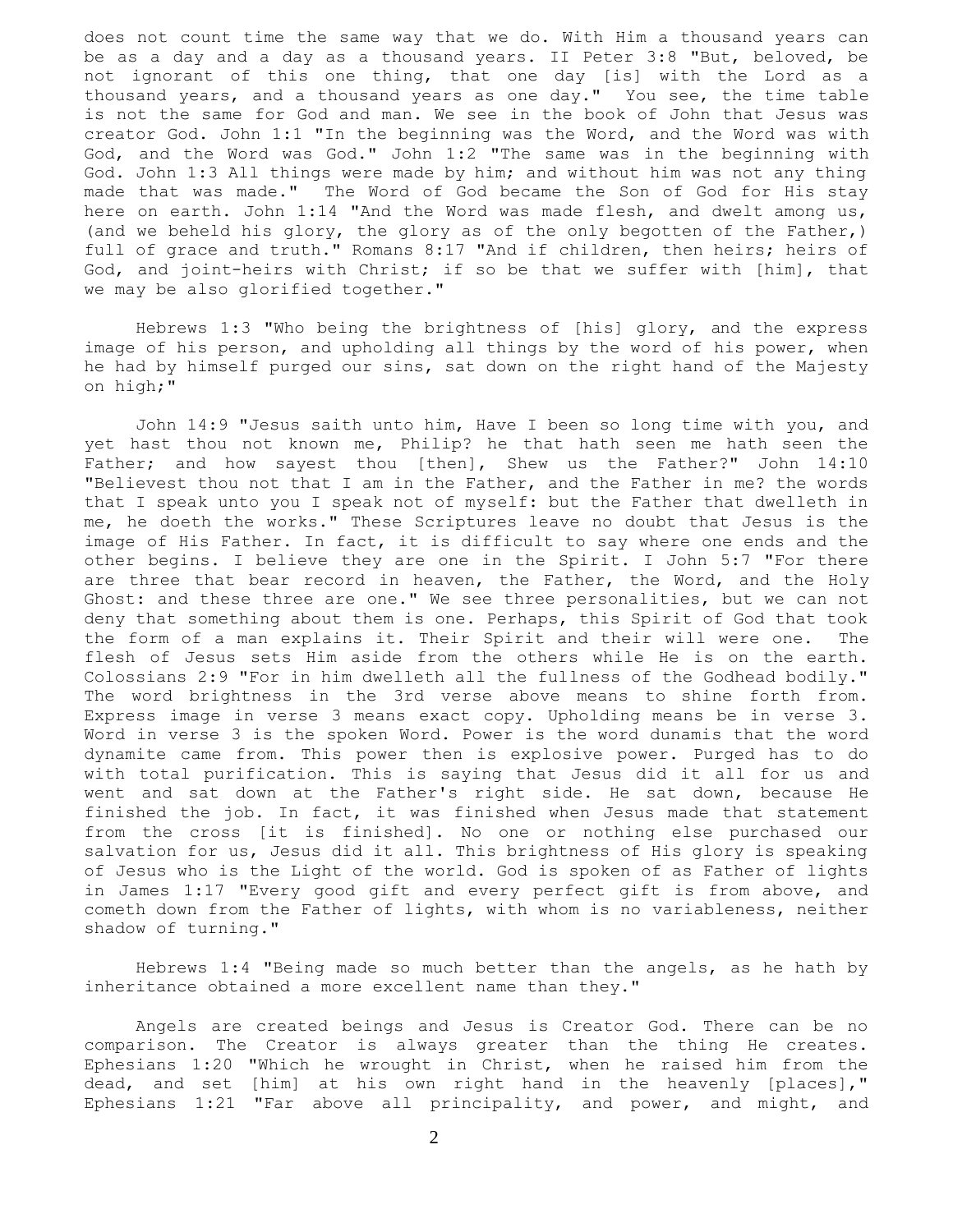dominion, and every name that is named, not only in this world, but also in that which is to come:" Ephesians 1:22 "And hath put all [things] under his feet, and gave him [to be] the head over all [things] to the church," We know that there is no greater than Jesus. God the Father, on several occasions, called Jesus His only begotten Son. We have discussed in the four gospels Matthew, Mark, Luke, and John how the Holy Spirit of God hovered over Mary and she conceived of the Holy Spirit of God. The Baby within her was the Spirit of God. We will see in the next few Scriptures that everyone everywhere must bow to Jesus. Philippians 2:9 "Wherefore God also hath highly exalted him, and given him a name which is above every name:" Philippians 2:10 "That at the name of Jesus every knee should bow, of [things] in heaven, and [things] in earth, and [things] under the earth;" Philippians 2:11 "And [that] every tongue should confess that Jesus Christ [is] Lord, to the glory of God the Father." We see from this that all the angels shall bow to Jesus. Lucifer [ the devil ] and all of the demons [ who are the fallen angels ] have to bow to that name. That is the reason we have power over the devil and his angels. Jesus has given us permission to use His name. It is the name of Jesus that has the power.

 Hebrews 1:5 "For unto which of the angels said he at any time, Thou art my Son, this day have I begotten thee? And again, I will be to him a Father, and he shall be to me a Son?"

 The angels are not sons of God. That lets us know that Jesus and Lucifer were not brothers. I say again the angels [including Lucifer ] were created beings and Jesus Is Creator God. Acts 13:33 "God hath fulfilled the same unto us their children, in that he hath raised up Jesus again; as it is also written in the second psalm, Thou art my Son, this day have I begotten thee." Matthew 16:16 "And Simon Peter answered and said, Thou art the Christ, the Son of the living God." Notice Jesus is [the] Son not [a] son. When you specifically use the it means only one.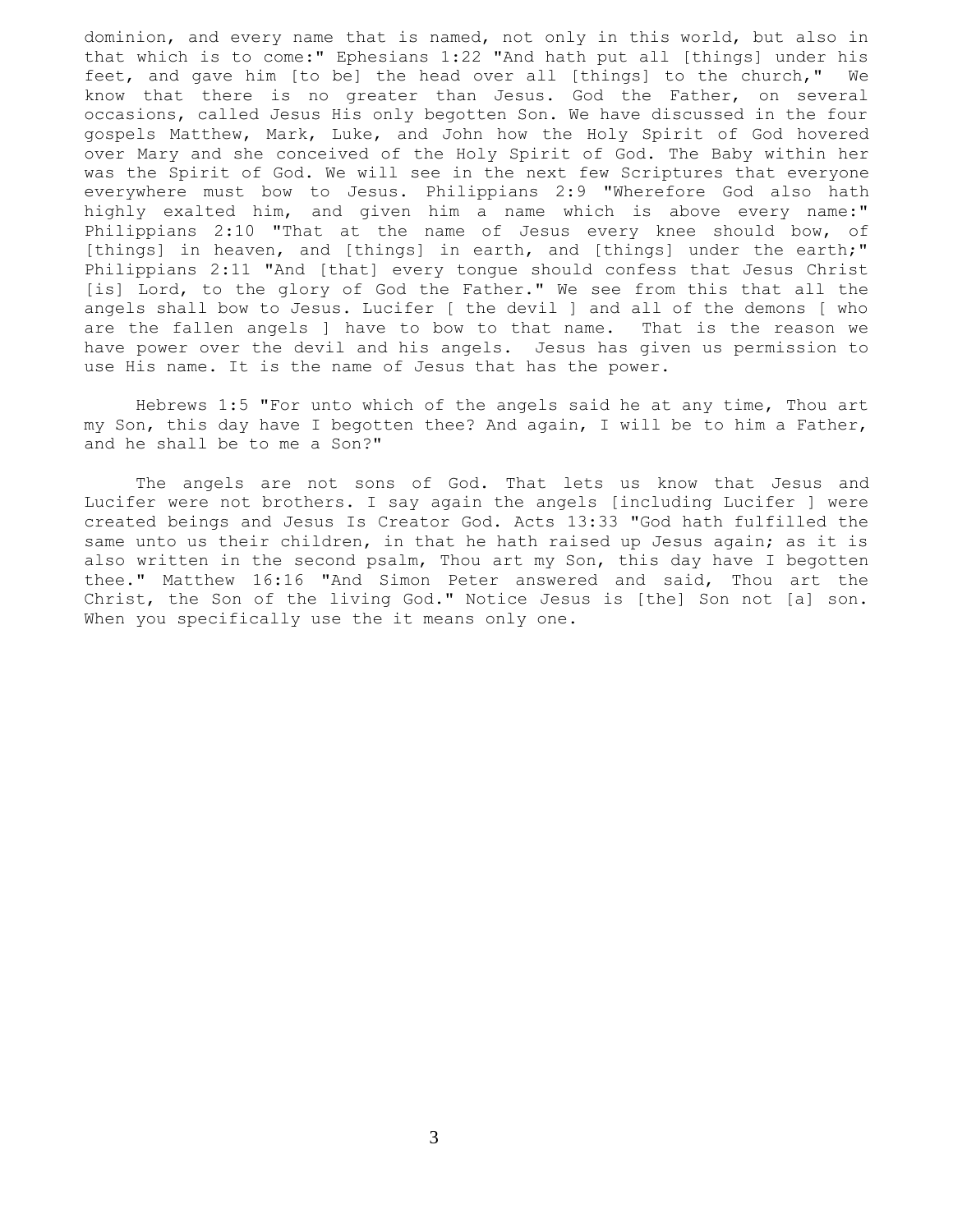## Hebrews 1 Questions

1. Hebrews was obviously written before what event? 2. Name several people that were thought to be the penman of Hebrews. 3. Who does the author believe the penman to be? 4. What message was the penman trying to convey to the Hebrew people? 5. When was the way opened to the Father for the believers? 6. If Jesus is not the perfect sacrifice, what is the fate of all humanity? 7. What is the main theme of Hebrews? 8. In times past, who did God speak to the people through? 9. In verse 1, what does the word God mean? 10. From what did God speak to Moses? 11. How did God speak to Elijah? 12. What was the peculiar happening when Paul met Jesus? 13. Many times the voice of God was mistaken for what? 14. Who are prophets? 15. What kind of message does a prophet bring most times? 16. In verse 2 God changed the way He sent His message, who did He send it by? 17. What request did God the Father make in Matthew 17-5? 18. What are we told to not be ignorant of in 11 Peter 3-8? 19. In what book of the Bible do we read that Jesus was Creator God? 20. John 1-14 says the Word was made what? 21. What does Romans 8-17 tell us we will share with Jesus? 22. What does express image mean? 23. How are Jesus, Holy Spirit, and the Father one? 24. What is Jesus called in 1 John 5-7? 25. Colossians 2-9 tells us that what fullness dwells in Jesus? 26. What does brightness in verse 3 mean? 27. What does upholding in verse 3 mean? 28. Power comes from what root word in verse 3? 29. What root word does the word dynamite come from? 30. When was Jesus' work finished? 31. Where is Jesus now? 32. This brightness of His glory is speaking of whom? 33. Hebrews 1-4 says Jesus is better than whom? 34. What makes Jesus higher than the angels? 35. Who must bow to Jesus? 36. How do the Christians have power over the devil and his demons? 37. How do we know that Jesus and Lucifer were not brothers? 38. Notice Jesus is \_\_\_\_\_ Son of God not \_\_\_\_ son of God.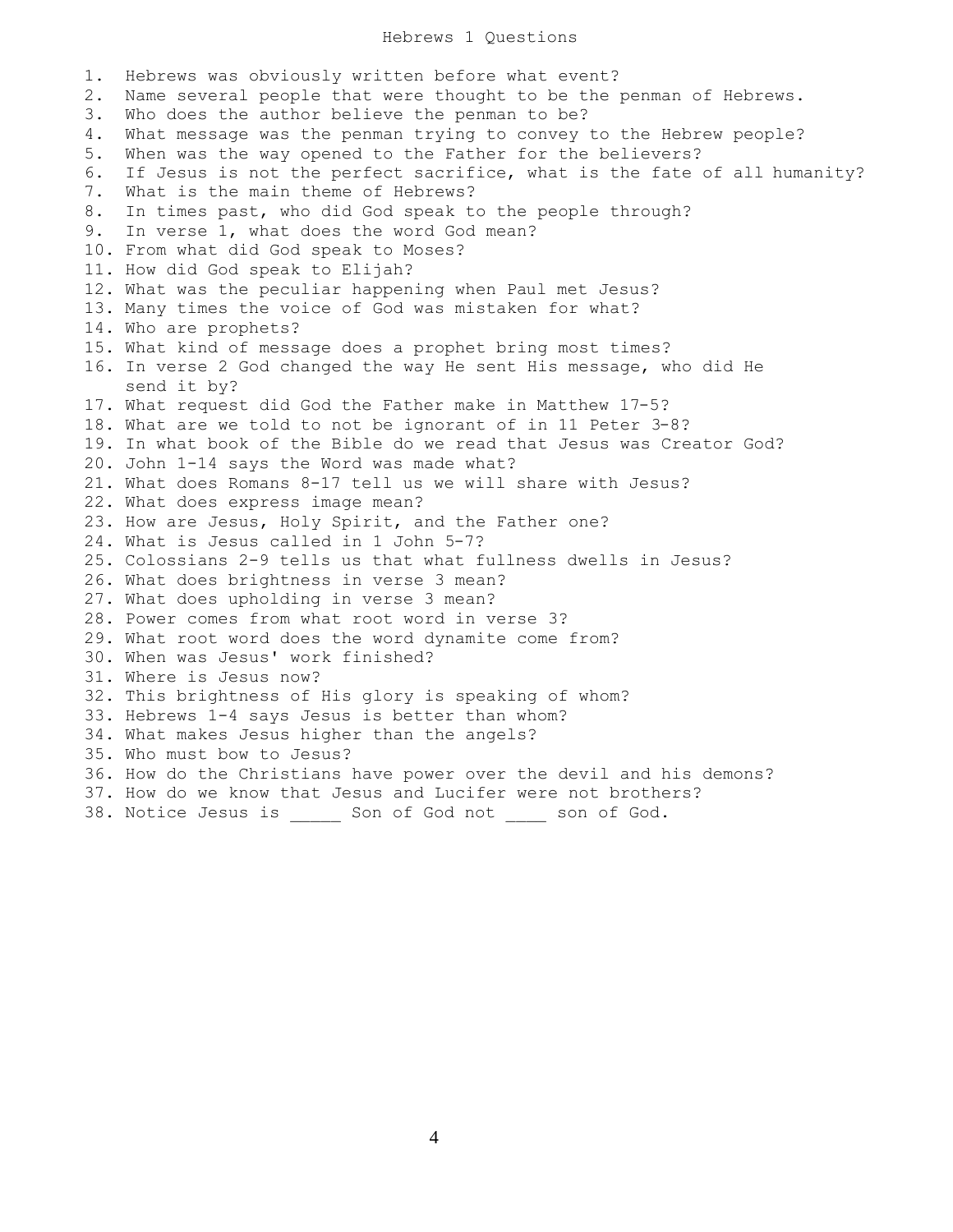We will begin this lesson in Hebrews 1:6 "And again, when he bringeth in the first begotten into the world, he saith, And let all the angels of God worship him."

 I Peter 3:22 "Who is gone into heaven, and is on the right hand of God; angels and authorities and powers being made subject unto him." This Scripture in Peter and the one in Hebrews above show that Jesus is greater than the angels. The angels, are in fact, under His control. I will quote a Scripture in Revelation that will show that Jesus is above all in heaven and is the only one worthy to even open the book. Revelation 5:9 "And they sung a new song, saying, Thou art worthy to take the book, and to open the seals thereof: for thou wast slain, and hast redeemed us to God by thy blood out of every kindred, and tongue, and people, and nation;" Revelation 5:10 "And hast made us unto our God kings and priests: and we shall reign on the earth." Revelation 5:11 "And I beheld, and I heard the voice of many angels round about the throne and the beasts and the elders: and the number of them was ten thousand times ten thousand, and thousands of thousands;" Revelation 5:12 "Saying with a loud voice, Worthy is the Lamb that was slain to receive power, and riches, and wisdom, and strength, and honour, and glory, and blessing." We see from all this that there is no greater in heaven or earth than Jesus Christ our Lord.

 Hebrews 1:7 "And of the angels he saith, Who maketh his angels spirits, and his ministers a flame of fire."

 Many times we see the angels of the Lord appear in fire of one kind or the other. The best example of this that I can think of was when the chariot of fire came and escorted Elijah to heaven when he went up in the whirlwind. II Kings 2:11 "And it came to pass, as they still went on, and talked, that, behold, [there appeared] a chariot of fire, and horses of fire, and parted them both asunder; and Elijah went up by a whirlwind into heaven." Elisha was promised that if he could see this great happening, he would get a double portion of the blessings God had given Elijah, and he did. Let us see in this next verse just what happened on another occasion pertaining to angels and fire. II Kings 6:17 And Elisha prayed, and said, LORD, I pray thee, open his eyes, that he may see. And the LORD opened the eyes of the young man; and he saw: and, behold, the mountain [was] full of horses and chariots of fire round about Elisha." This was an army God had sent to help Elisha. Elisha knew they were there, but the young man with him had not seen them until Elisha asked for him to be able to see. We have friends that sing a song about having a band of angels camped all around you to help you if you are a Christian. This is the same thing that is here in Kings.

 Angels are ministering spirits. The fallen angels who followed Lucifer out of heaven are now called devil spirits, and they are commonly called demons. They minister evil and not good. The angels who did not fall are ministering only good to the Christians. We read the purpose of angels in this next verse. Hebrews 1:14 'Are they not all ministering spirits, sent forth to minister for them who shall be heirs of salvation?"

 Hebrews 1:8 "But unto the Son [he saith], Thy throne, O God, [is] for ever and ever: a sceptre of righteousness [is] the sceptre of thy kingdom."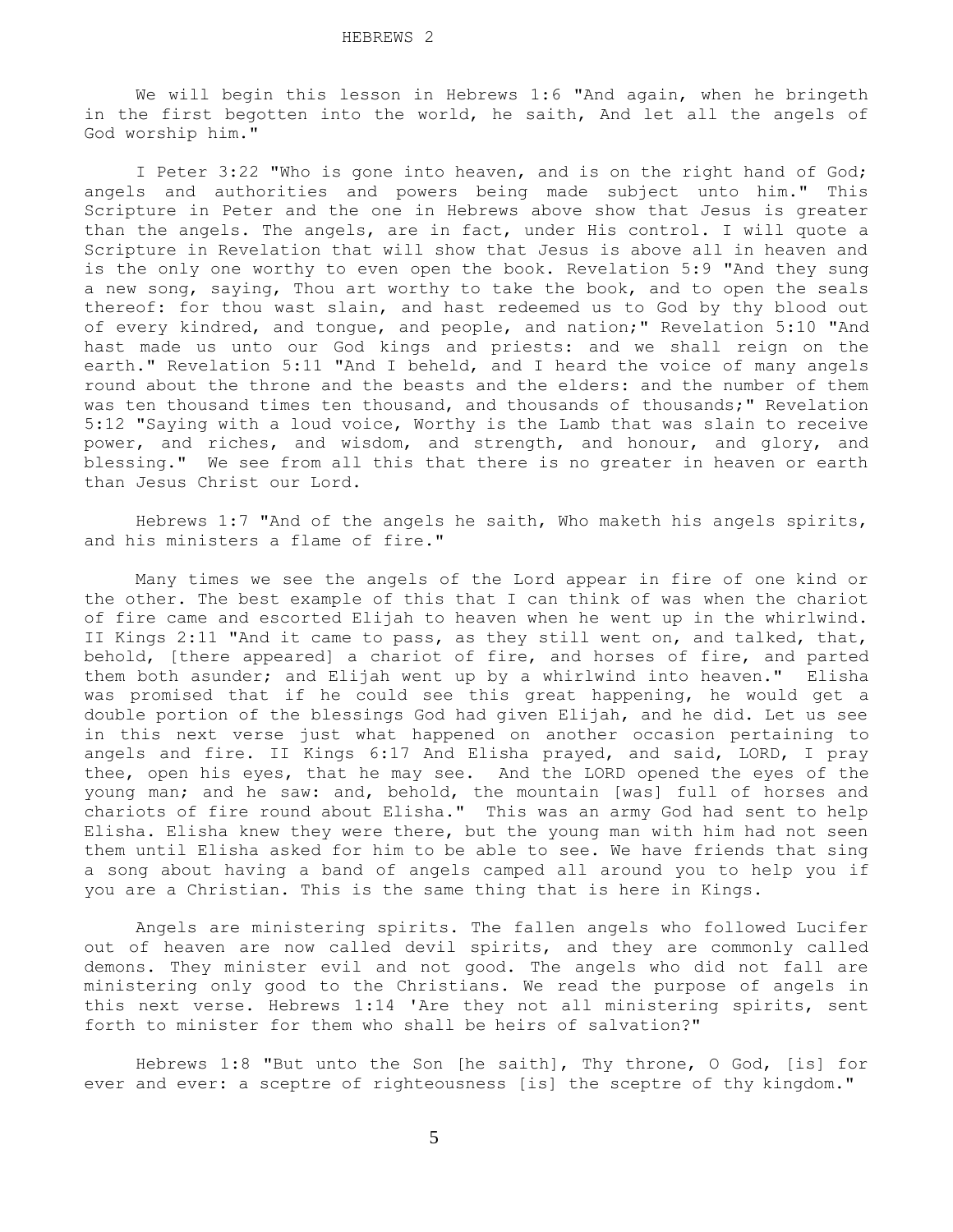We see in this Scripture above that God the Father called Jesus, God. I have chosen 2 Scriptures from Isaiah to show the greatness of Jesus. Isaiah 9:6 "For unto us a child is born, unto us a son is given: and the government shall be upon his shoulder: and his name shall be called Wonderful, Counsellor, The mighty God, The everlasting Father, The Prince of Peace." Isaiah 9:7 "Of the increase of [his] government and peace [there shall be] no end, upon the throne of David, and upon his kingdom, to order it, and to establish it with judgment and with justice from henceforth even for ever. The zeal of the LORD of hosts will perform this." Jesus {the Word of God} earned the right to be all these wonderful things. He paid for the privilege on the cross of Calvary.

 Hebrews 1:9 "Thou hast loved righteousness, and hated iniquity; therefore God, [even] thy God, hath anointed thee with the oil of gladness above thy fellows."

 God can not look upon sin, He will burn it up. Even in the Tabernacle in the wilderness, There was a cup of silver under the legs that held the Ark of the Covenant, when they set it up. Silver is symbolic of redemption. This caused redemption to be between Almighty God and the sinful world even in the wilderness. We Christians do not have any righteousness in our own right. The only righteousness that we have is the righteousness of Christ. He paid for our sin, so that we might partake of His righteousness. Jesus brought righteousness to whosoever will accept Him as Saviour.

 Hebrews 1:10 "And, Thou, Lord, in the beginning hast laid the foundation of the earth; and the heavens are the works of thine hands:"

 Genesis 1:1 "In the beginning God created the heaven and the earth." John 1:1 "In the beginning was the Word, and the Word was with God, and the Word was God." John 1:2 "The same was in the beginning with God." John 1:3 "All things were made by him; and without him was not any thing made that was made." Jesus was Creator God. The Scriptures above leave no doubt. I have said this before, but Jesus seems to be the doer part of the Godhead. The 2 powers in this world are the spoken Word and the written Word, and Jesus is both.

 Hebrews 1:11 "They shall perish; but thou remainest; and they all shall wax old as doth a garment;" Hebrews 1:12 "And as a vesture shalt thou fold them up, and they shall be changed: but thou art the same, and thy years shall not fail."

 We know that The Word of God [Jesus] is the everlasting one. He has no end and no beginning. Revelation 1:8 " I am Alpha and Omega, the beginning and the ending, saith the Lord, which is, and which was, and which is to come, the Almighty." Revelation 1:17 "And when I saw him, I fell at his feet as dead. And he laid his right hand upon me, saying unto me, Fear not; I am the first and the last:" All of these Scriptures are stating that Jesus [the Word] is eternal. I Timothy 1:17 "Now unto the King eternal, immortal, invisible, the only wise God, [be] honour and glory for ever and ever. Amen."

 Matthew 24:35 "Heaven and earth shall pass away, but my words shall not pass away." You see the earth that we know will pass away. It was created by the Word of God, so we know it had a beginning and we know that it will pass away and be replaced with a new heaven and earth. Luke 21:33 "Heaven and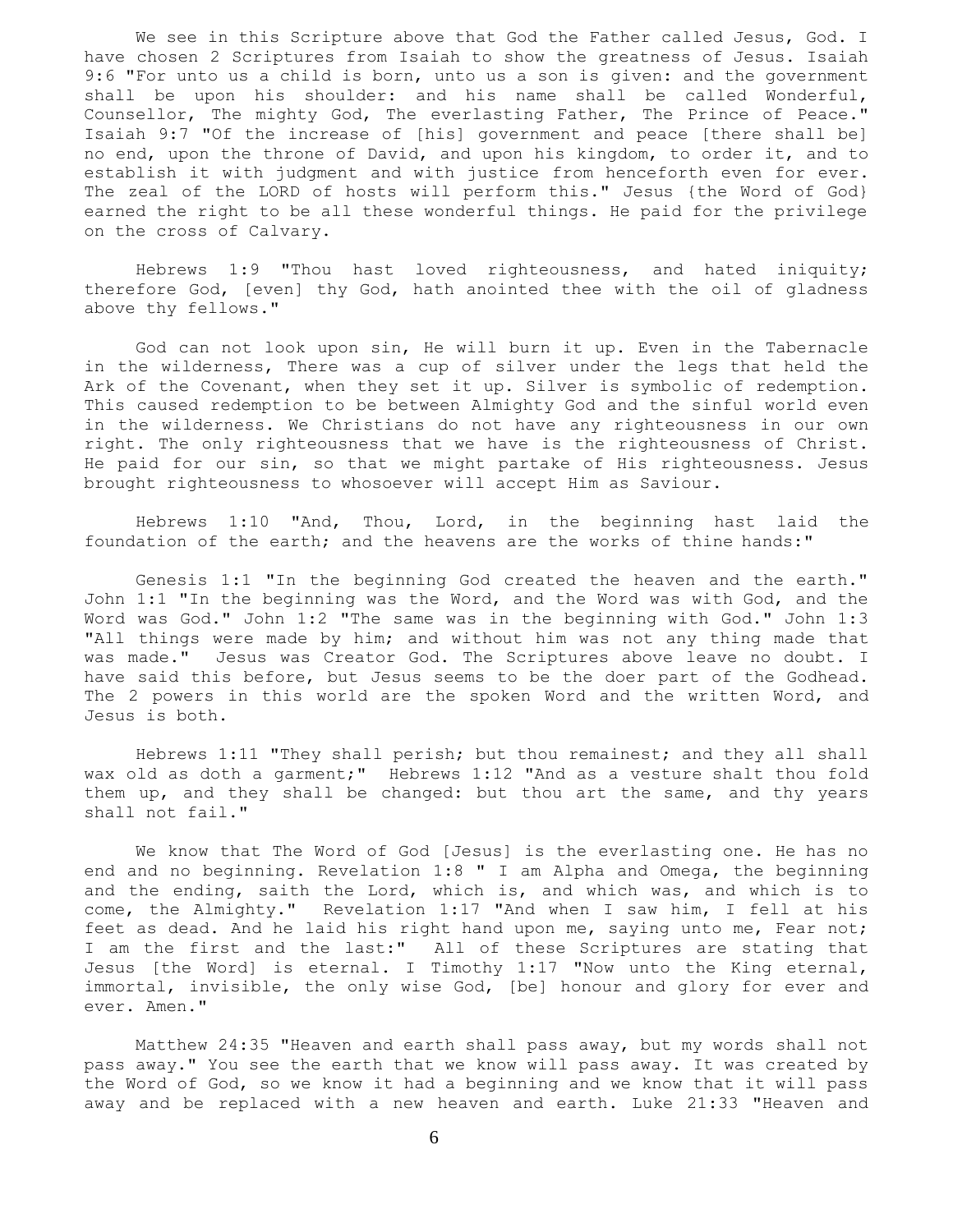earth shall pass away: but my words shall not pass away." Revelation 21:1 "And I saw a new heaven and a new earth: for the first heaven and the first earth were passed away; and there was no more sea." We can easily see that nothing or no one except God the Father, God the Word, and God the Holy Spirit are eternal.

 Hebrews 1:13 "But to which of the angels said he at any time, Sit on my right hand, until I make thine enemies thy footstool?" Hebrews 1:14 "Are they not all ministering spirits, sent forth to minister for them who shall be heirs of salvation?"

 We can easily find examples of angels appearing to men and women here on the earth. Sometimes they are dispatched of God to protect us. Some times they bring an important message from God. A good instance of them bringing a message of warning is when the angels warned Lot and his family to get out of Sodom and Gomorrah, before God destroyed it. Several people were brought a message of the upcoming birth of a child. Mary the mother of Jesus was one, the parents of John the Baptist were two more. We read earlier of God sending an army of angels to fight for the saints, we also know that God placed angels at the entrance to the garden of Eden to stop Adam and Eve from entering.

 I have a personal belief about Gabriel and Michael. I can not prove this by the Bible, but it is just something that I believe. Gabriel seems to me to be the angel that God the Father uses, and Michael seems to be Jesus' helper.

 There is only one time mentioned in the Bible when Jesus was standing at the right hand of the Father. It was when Stephen was stoned to death. I believe He stood to receive Stephen into heaven. There are many Scriptures where Jesus is sitting at the Father's right hand, because He has finished His work to redeem us. I will quote a few here. Hebrews 10:12 "But this man, after he had offered one sacrifice for sins for ever, sat down on the right hand of God;" I Peter 3:22 "Who is gone into heaven, and is on the right hand of God; angels and authorities and powers being made subject unto him." In the little book [THE RIGHT HAND OF GOD] I go into great detail that Jesus not only sits at the right hand of God, but is in fact the right hand of God, as well.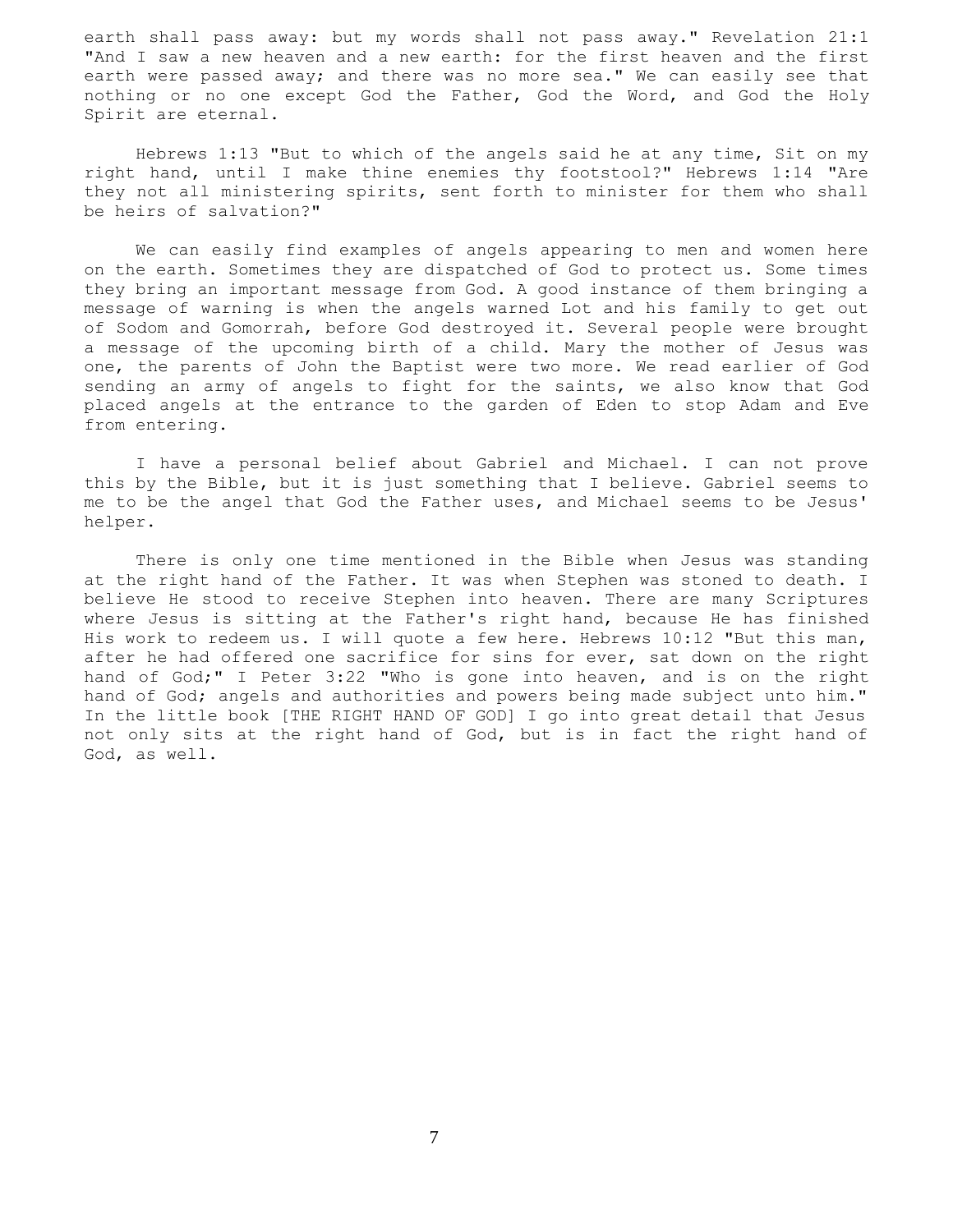1. Who were the angels of God to worship? 2. In 1 Peter 3-22, who are subject to Jesus? 3. Who is the only one worthy to open the book in heaven? 4. In Revelation 5-12, the Lamb is worthy to receive what? 5. What are angels? 6. Name a time when the angels were associated with fire. 7. What would Elisha receive, if he saw Elijah rise to heaven? 8. What are the angels now who followed Lucifer out of heaven? 9. What is the purpose God has for angels? 10. What does Father God call Jesus in Hebrews 1-8? 11. Jesus is called by what names in Isaiah 9-6? 12. What is silver symbolic of? 13. Where does the Christian get his righteousness? 14. Who laid the foundation of the earth? 15. Who is the Word of God? 16. What are the 2 great powers in the world? 17. Give several names that show the eternity of Jesus? 18. Heaven and earth shall pass away: but my shall not pass away. 19. What is unusual about the new heaven and earth? 20. In Hebrews 1-13, Jesus is to sit on the right hand of the Father until when? 21. What are some of the jobs God has for angels to do mentioned in the Bible? 22. Who does the author believe Gabriel and Michael are? 23. When is the only time Jesus was mentioned standing at the right hand of God? 24. Besides sitting on the right hand of God, what is Jesus?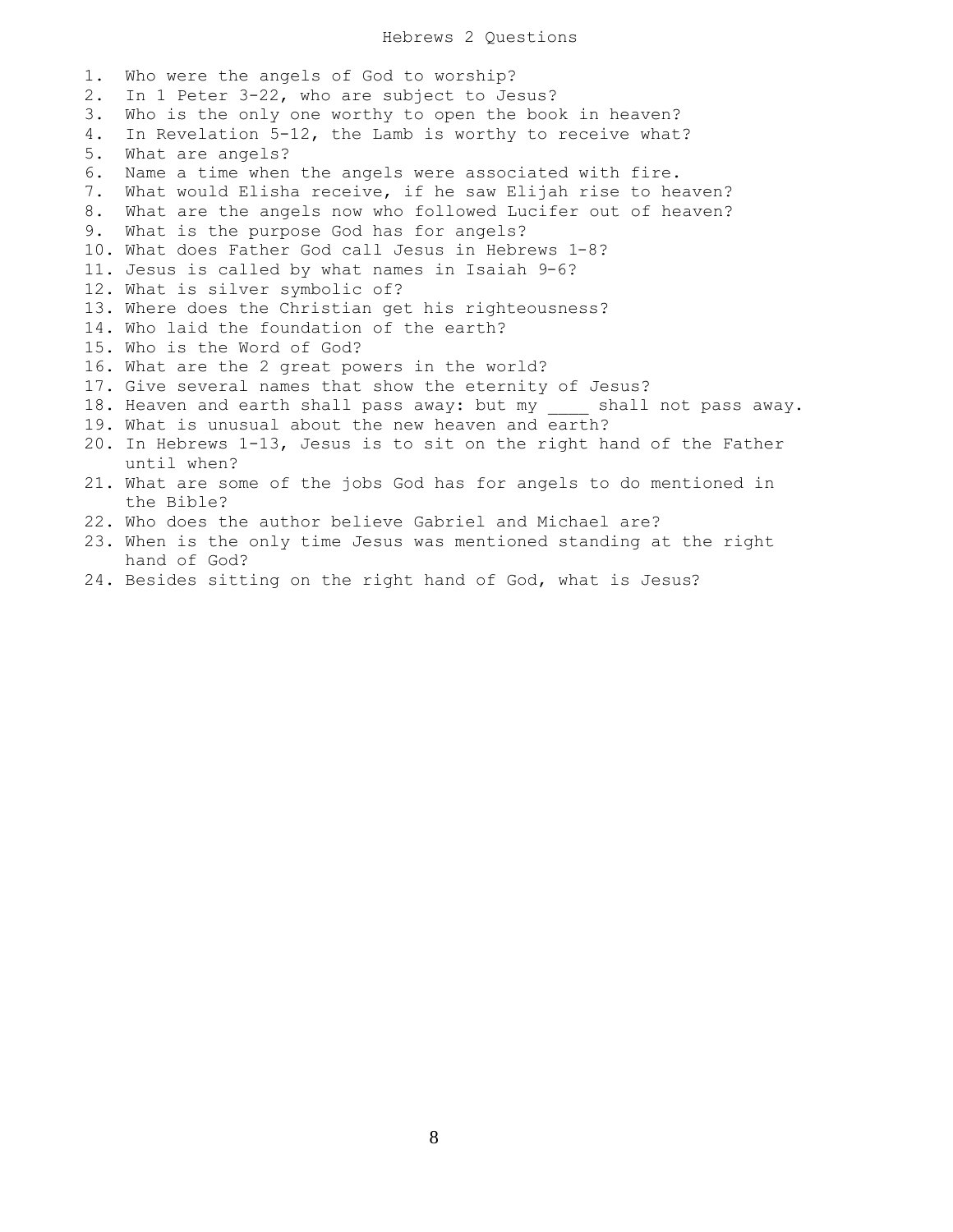We will begin this lesson in Hebrews 2:1 "Therefore we ought to give the more earnest heed to the things which we have heard, lest at any time we should let [them] slip."

 It appears to me, from the Scripture above, that Paul is trying to tell us the importance of learning God's ways and then living the life God would have for us. We must not only be saved, but walk in that salvation. These Scriptures from Proverbs tell us the best. Proverbs 2:1 "My son, if thou wilt receive my words, and hide my commandments with thee;" Proverbs 2:2 "So that thou incline thine ear unto wisdom, [and] apply thine heart to understanding;" Proverbs 2:3 "Yea, if thou criest after knowledge, [and] liftest up thy voice for understanding;" Proverbs 2:4 "If thou seekest her as silver, and searchest for her as [for] hid treasures;" Proverbs 2:5 "Then shalt thou understand the fear of the LORD, and find the knowledge of God." Proverbs 2:6 "For the LORD giveth wisdom: out of his mouth [cometh] knowledge and understanding." In our society today it seems as if the standards God gave us in the Bible are being totally ignored. Men are doing whatever is right in their own sight. This society is interested in fulfilling the lust of the flesh. The only solution to the problems we face is a return to God and His ways.

 Hebrews 2:2 "For if the word spoken by angels was stedfast, and every transgression and disobedience received a just recompense of reward;" Hebrews 2:3 "How shall we escape, if we neglect so great salvation; which at the first began to be spoken by the Lord, and was confirmed unto us by them that heard [him];"

 The angels who followed Lucifer sinned in full knowledge. They were in the very presence of God and still decided to go against God and follow Lucifer. Isaiah 14:12 "How art thou fallen from heaven, O Lucifer, son of the morning! [how] art thou cut down to the ground, which didst weaken the nations!" Revelation 12:4 "And his tail drew the third part of the stars of heaven, and did cast them to the earth: and the dragon stood before the woman which was ready to be delivered, for to devour her child as soon as it was born." It is much worse to sin in full knowledge than it is to sin unknowingly. These fallen angels [devil spirits] recognized Jesus, because they had been in heaven with Him. When they came into contact with Jesus, they would ask Him if He had come to torment them before time. Matthew 8:29 " And, behold, they cried out, saying, What have we to do with thee, Jesus, thou Son of God? art thou come hither to torment us before the time?" They know that their fate is to burn in the lake of fire. Revelation 20:10 "And the devil that deceived them was cast into the lake of fire and brimstone, where the beast and the false prophet [are], and shall be tormented day and night for ever and ever."

 I Corinthians 10:12 "Wherefore let him that thinketh he standeth take heed lest he fall." You see from this that it is possible for us to fall. Mark 16:15 "And he said unto them, Go ye into all the world, and preach the gospel to every creature." Mark 16:16 "He that believeth and is baptized shall be saved; but he that believeth not shall be damned." There are only 2 ways to go. One way [belief in Jesus] leads to heaven. To reject Jesus as your Saviour brings damnation. Believeth means to continually believe. You must not put off salvation. To put off salvation is to reject it for right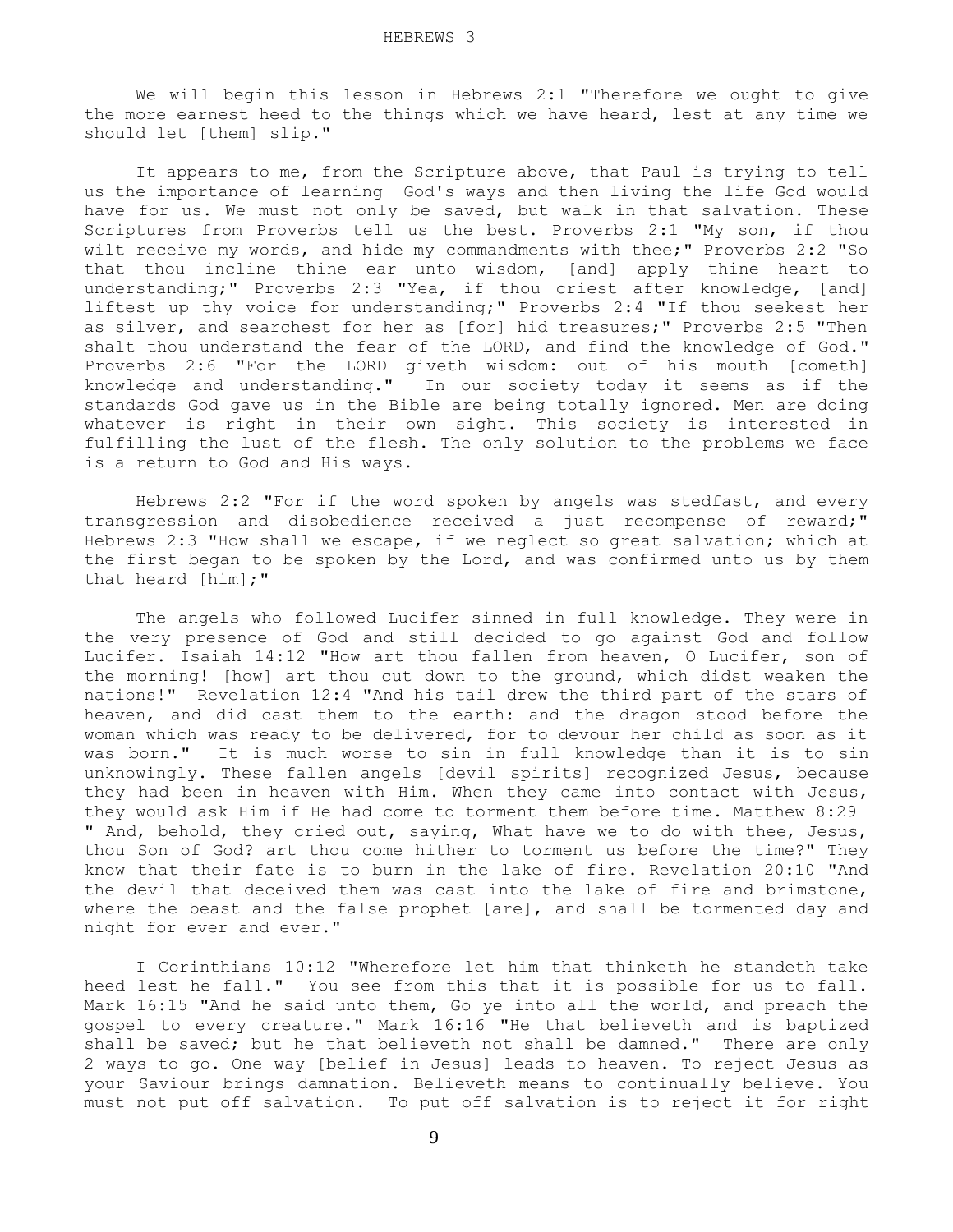now. There may not be tomorrow. I Thessalonians 5:3 "For when they shall say, Peace and safety; then sudden destruction cometh upon them, as travail upon a woman with child; and they shall not escape." There is a great falling away of even the Christians, what in the world will happen to them who do not believe? I Peter 4:17 "For the time [is come] that judgment must begin at the house of God: and if [it] first [begin] at us, what shall the end [be] of them that obey not the gospel of God?" I Peter 4:18 "And if the righteous scarcely be saved, where shall the ungodly and the sinner appear?"

 Hebrews 2:4 "God also bearing [them] witness, both with signs and wonders, and with divers miracles, and gifts of the Holy Ghost, according to his own will?"

 Just as God gave Moses the power to do miracles before the pharaoh, He gave the disciples power to perform miracles before the people. We read that Jesus did so many miracles that if they were all written down there would not be enough books in the whole world to hold them all. John 21:25 "And there are also many other things which Jesus did, the which, if they should be written every one, I suppose that even the world itself could not contain the books that should be written. Amen." No one but God could bring sight to a man who had been blind from birth. Everyone should have believed who saw these fantastic miracles of God, but they did not. Jesus told them if they did not believe for any other reason to believe Him for the works. John 10:37 "If I do not the works of my Father, believe me not." John 10:38 "But if I do, though ye believe not me, believe the works: that ye may know, and believe, that the Father [is] in me, and I in him." Notice, in verse 4 above, that all of the miracles are according to God's will. Paul found this to be true when he prayed three times for God to remove the thorn in his flesh, and God said no. Signs and wonders will still follow those who believe. The difference in Jesus and us is that we must do these miracles in Jesus' name. Read the 14th chapter of John beginning with the 12th verse. I will give just two verses here. John 14:12 "Verily, verily, I say unto you, He that believeth on me, the works that I do shall he do also; and greater [works] than these shall he do; because I go unto my Father." John 14:13 "And whatsoever ye shall ask in my name, that will I do, that the Father may be glorified in the Son." Notice in verse 12 who can do this, [he that believeth].

 Hebrews 2:5 "For unto the angels hath he not put in subjection the world to come, whereof we speak."

 Revelation 11:15 "And the seventh angel sounded; and there were great voices in heaven, saying, The kingdoms of this world are become [the kingdoms] of our Lord, and of his Christ; and he shall reign for ever and ever." Revelation 20:6 "Blessed and holy [is] he that hath part in the first resurrection: on such the second death hath no power, but they shall be priests of God and of Christ, and shall reign with him a thousand years." We can all clearly see that the angels will not rule. Jesus will be the supreme ruler and His followers [Christians] will rule with Him as His subordinates.

 Hebrews 2:6 "But one in a certain place testified, saying, What is man, that thou art mindful of him? or the son of man, that thou visitest him?"

 This son of man is not Jesus. If this were speaking of Jesus, Son would be capitalized. Another reason we know this is not speaking of Jesus is that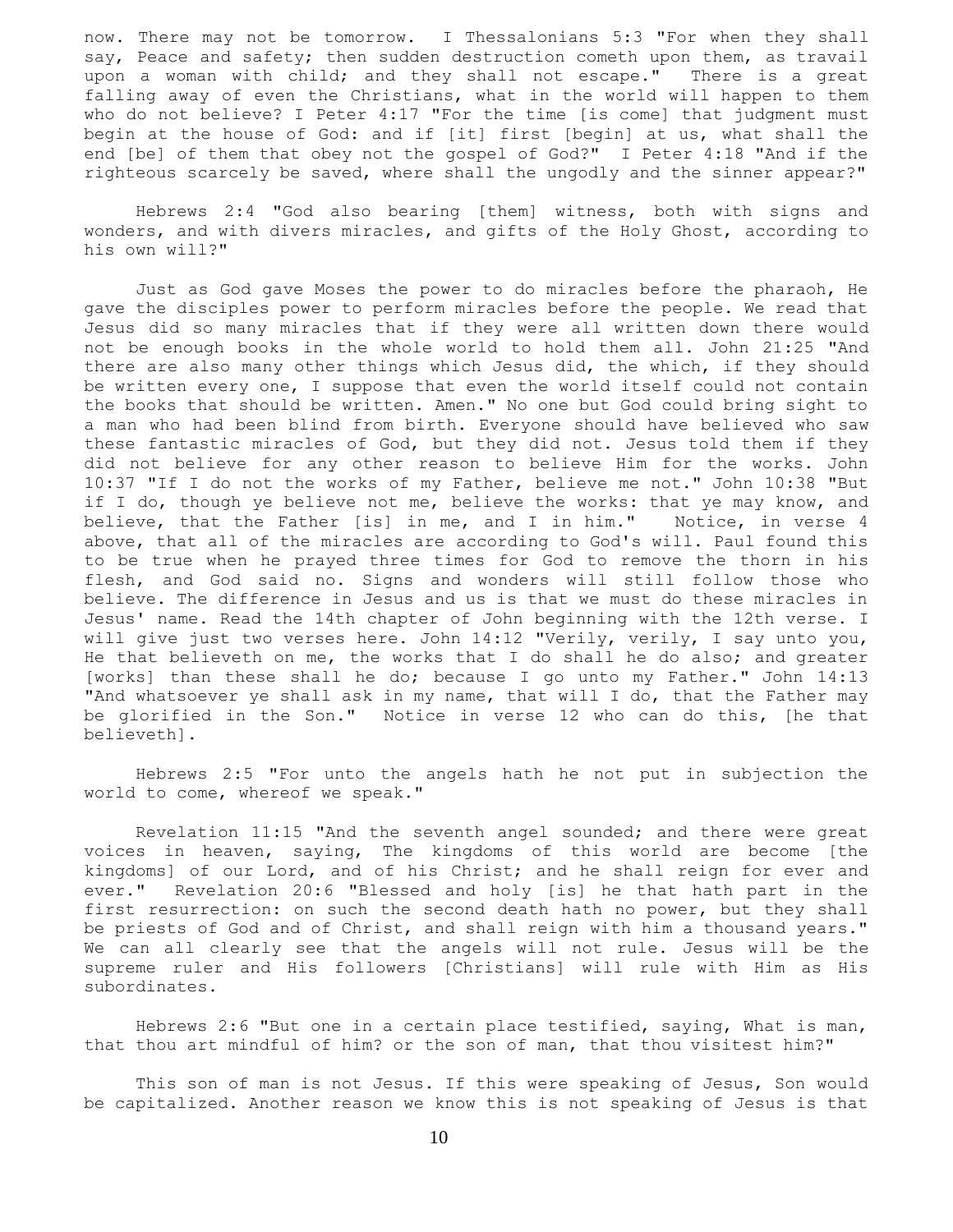Jesus here is the one visiting the son of man. In our church services I love to sing the song [WHO AM I]. In this song it says who am I that a King would bleed and die for? It also says who am I that He would pray "not my will thine for"? The answer I may never know; why He ever loved me so. If we stop and really think about this, it is almost unbelievable. Why would God the Father be willing to sacrifice His only begotten Son so that someone as unworthy as I am might live? It is a big question isn't it? I John 4:10 "Herein is love, not that we loved God, but that he loved us, and sent his Son [to be] the propitiation for our sins." Propitiation means atonement.

 Hebrews 2:7 "Thou madest him a little lower than the angels; thou crownedst him with glory and honour, and didst set him over the works of thy hands:"

 When Jesus came to the earth, He took on the form of flesh that He might be tempted in all the ways we are. He took on the flesh of man that He might relate to us better. John 1:14 "And the Word was made flesh, and dwelt among us, (and we beheld his glory, the glory as of the only begotten of the Father,) full of grace and truth." Hebrews 4:15 "For we have not an high priest which cannot be touched with the feeling of our infirmities; but was in all points tempted like as [we are, yet] without sin." Jesus was tempted in all things when Satan tempted Him 40 days and nights while Jesus was fasting. Jesus did not succumb to the temptation, but withstood the devil. He also tells us, if we will withstand the devil, he will flee from us. James 4:7 "Submit yourselves therefore to God. Resist the devil, and he will flee from you."

 Hebrews 2:8 "Thou hast put all things in subjection under his feet. For in that he put all in subjection under him, he left nothing [that is] not put under him. But now we see not yet all things put under him."

 Matthew 28:18 "And Jesus came and spake unto them, saying, All power is given unto me in heaven and in earth." We know this was true even when Jesus walked the earth in His house of flesh. When He told the sea to quiet down and it did, the disciples were amazed that even the sea had to obey Him. He spoke to unclean spirits and they had to leave. Even the 2000 devil spirits asked permission of Jesus to go into the hogs that ran violently into the sea. He had to give permission for them to go, because they were subject to Him. We could go on and on about how three times he told the spirit to go back into someone assumed dead. Jesus is the God of the living and the dead. Revelation 5:13 "And every creature which is in heaven, and on the earth, and under the earth, and such as are in the sea, and all that are in them, heard I saying, Blessing, and honour, and glory, and power, [be] unto him that sitteth upon the throne, and unto the Lamb for ever and ever."

 To sum up this lesson, we would have to say that Jesus Christ our Lord is also King of kings and Lord of lords. That the real power and authority is the Word of God [spoken and written]. We must truly accept the spoken and written Word as absolute Truth and continue in the teaching of both to the end.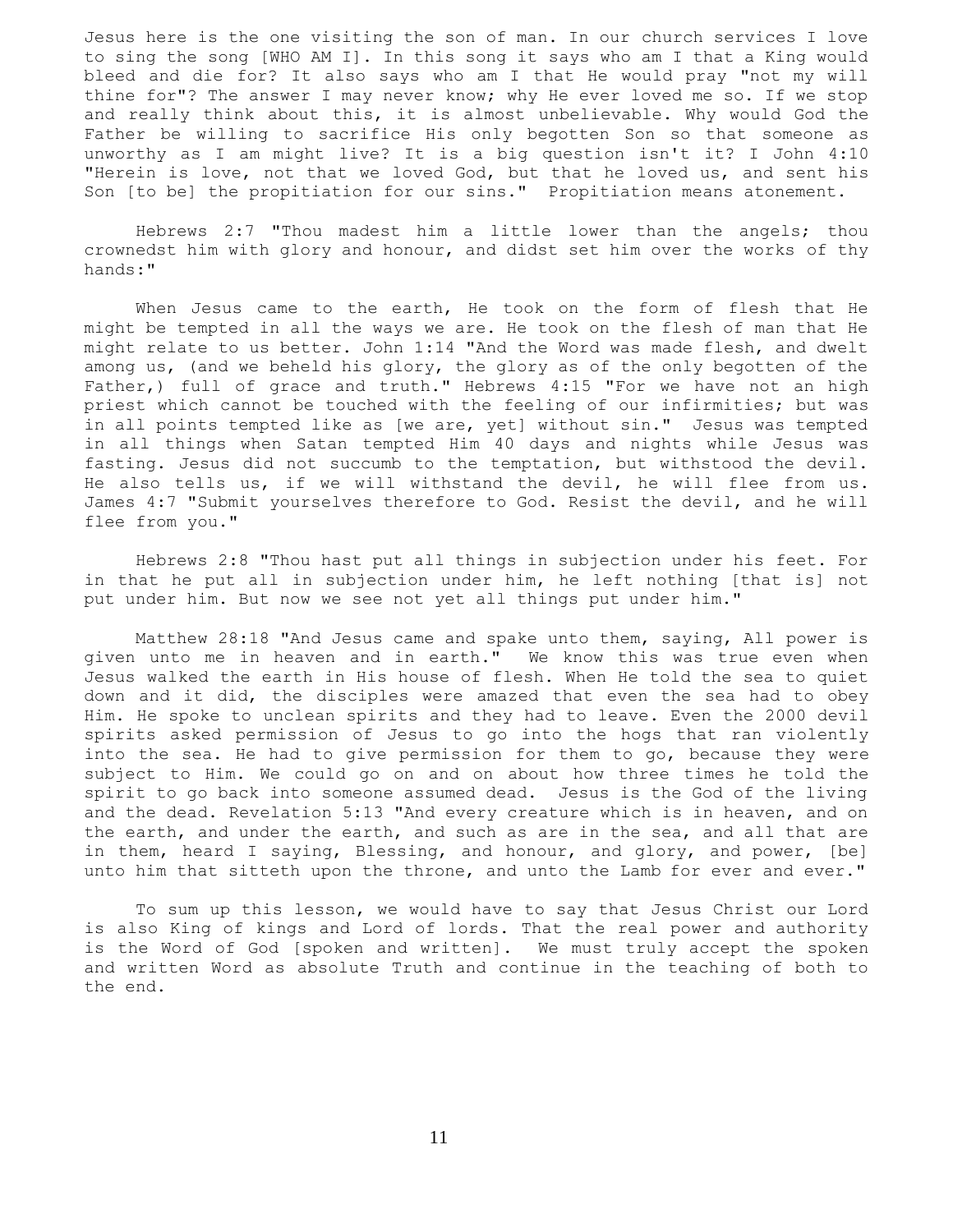| 1. | In verse 1, why are we told that we should take earnest heed to              |
|----|------------------------------------------------------------------------------|
|    | the things we have heard?                                                    |
| 2. | After we learn God's ways, what is the next step we must take?               |
| 3. | In Proverbs $2-4$ , we are told that we should search for the truths         |
|    | of God as one would look for what?                                           |
| 4. | Who giveth wisdom?                                                           |
| 5. | What is the mistake being made in our society today?                         |
| 6. | What is the only solution to our problems?                                   |
| 7. | What is the most important question asked in Hebrews 2-3?                    |
| 8. | Why can the angels who followed Lucifer not be forgiven?                     |
| 9. | What portion of the angels in heaven followed Lucifer?                       |
|    | 10. What are these fallen angels referred to on the earth?                   |
|    | 11. Why did they recognize Jesus when He cast them out of people?            |
|    | 12. What is the terrible fate awaiting the devil, and the beast, and         |
|    | the false prophet?                                                           |
|    | 13. What warning is given to those who think they are standing?              |
|    | 14. What does this tell us is possible?                                      |
|    | 15. Mark 16-16 tells us who will be saved, who are they?                     |
|    | 16. What does believeth mean?                                                |
|    | 17. To reject Jesus as our Saviour brings what?                              |
|    | 18. Where does judgment begin?                                               |
|    | 19. How did God bear witness that what they were teaching was the Truth?     |
|    | 20. We could say that miracles are according to whose will?                  |
|    | 21. Name 2 other people God gave miracle ability to, besides Jesus.          |
|    | 22. How many miracles did Jesus do?                                          |
|    | 23. Does God always do a miracle when we pray?                               |
|    | 24. Give one example when God said no.                                       |
|    | 25. In whose name do we do miracles ?                                        |
|    | 26. How long shall the saints reign with Christ on the earth?                |
|    | 27. How do we know that son of man is not Jesus in Hebrews 2-6?              |
|    | 28. What question do most Christians ask themselves about God giving His Son |
|    | to save us?                                                                  |
|    | 29. Why can Jesus know the temptations and hurts that we feel, if He was     |
|    | God the Son?                                                                 |
|    | 30. Hebrews 2-8 says that all things are subject to Jesus, name 3 different  |
|    | things that happened when He was on earth that let us know this is true.     |
|    | 31. Who is Jesus God of?                                                     |
|    | $22$ House and $\mu$ sum this logger un?                                     |

32. How can we sum this lesson up?

12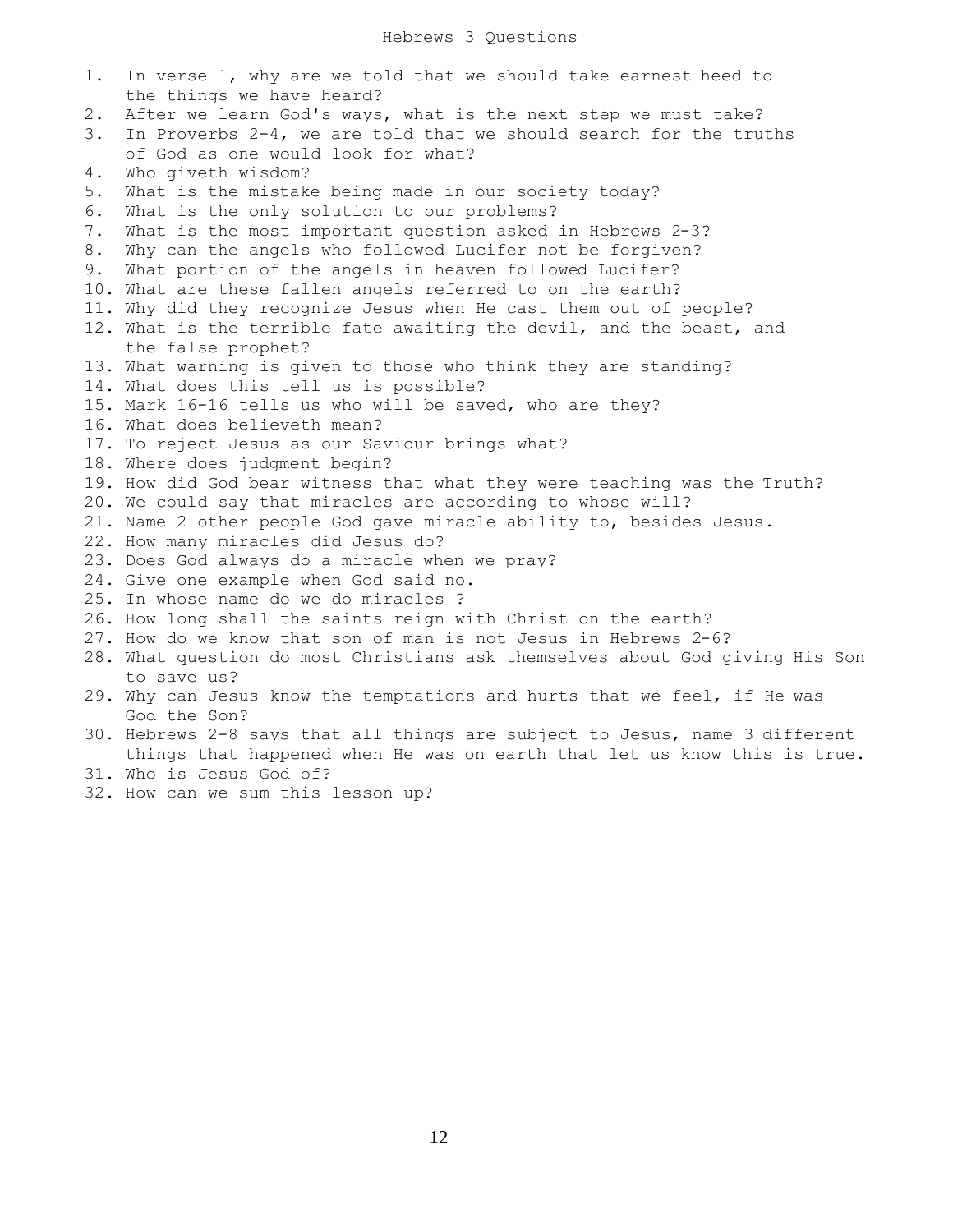We will begin this lesson in Hebrews 2:9 "But we see Jesus, who was made a little lower than the angels for the suffering of death, crowned with glory and honour; that he by the grace of God should taste death for every man."

 We must notice in the Scripture above, that, Jesus was made a little lower than the angels, He was not lower at all, but took on this state of being lower for His stay on the earth. The death of the cross, that Jesus died was in payment for us, so, that we would not have to die this way to pay for our sins. Philippians 2:7 "But made himself of no reputation, and took upon him the form of a servant, and was made in the likeness of men:" Philippians 2:8 "And being found in fashion as a man, he humbled himself, and became obedient unto death, even the death of the cross." Philippians 2:9 "Wherefore God also hath highly exalted him, and given him a name which is above every name:" We should see in this, that we have done nothing to deserve to be saved. It is a gift of grace. This is a free gift of God, all we do is accept it.

 Hebrews 2:10 "For it became him, for whom [are] all things, and by whom [are] all things, in bringing many sons unto glory, to make the captain of their salvation perfect through sufferings."

 Luke 24:26 "Ought not Christ to have suffered these things, and to enter into his glory?" Luke 24:46 "And said unto them, Thus it is written, and thus it behoved Christ to suffer, and to rise from the dead the third day:" The suffering that Christ did was not because He deserved to suffer, but because we deserved to suffer. He was our substitute. He suffered in our place. We are His creation and He bought us back out of sin. There is a penalty for sin, but Jesus paid our penalty for us that we might be judged not guilty of sin. If we suffer with Christ for the cause of Christianity, then we shall reign with Him, as we read in Romans 8:17 "And if children, then heirs; heirs of God, and joint heirs with Christ; if so be that we suffer with [him], that we may be also glorified together." A Christian is a follower of Christ. If our leader suffered, so will we. I Thessalonians 3:4 "For verily, when we were with you, we told you before that we should suffer tribulation; even as it came to pass, and ye know."

 Hebrews 2:11 "For both he that sanctifieth and they who are sanctified [are] all of one: for which cause he is not ashamed to call them brethren,"

 Matthew 12:48 "But he answered and said unto him that told him, Who is my mother? and who are my brethren?" Matthew 12:49 "And he stretched forth his hand toward his disciples, and said, Behold my mother and my brethren!" Matthew 12:50 "For whosoever shall do the will of my Father which is in heaven, the same is my brother, and sister, and mother." Sanctifieth above means to make holy. We who are sanctified are set aside for God's purpose. He made us holy in God's sight. We Christians are covered in the blood of Jesus. When God the Father looks at us, He sees the blood of His Son. We are righteous because we have been washed in the blood of the Lamb [Jesus Christ].

 Hebrews 2:12 "Saying, I will declare thy name unto my brethren, in the midst of the church will I sing praise unto thee."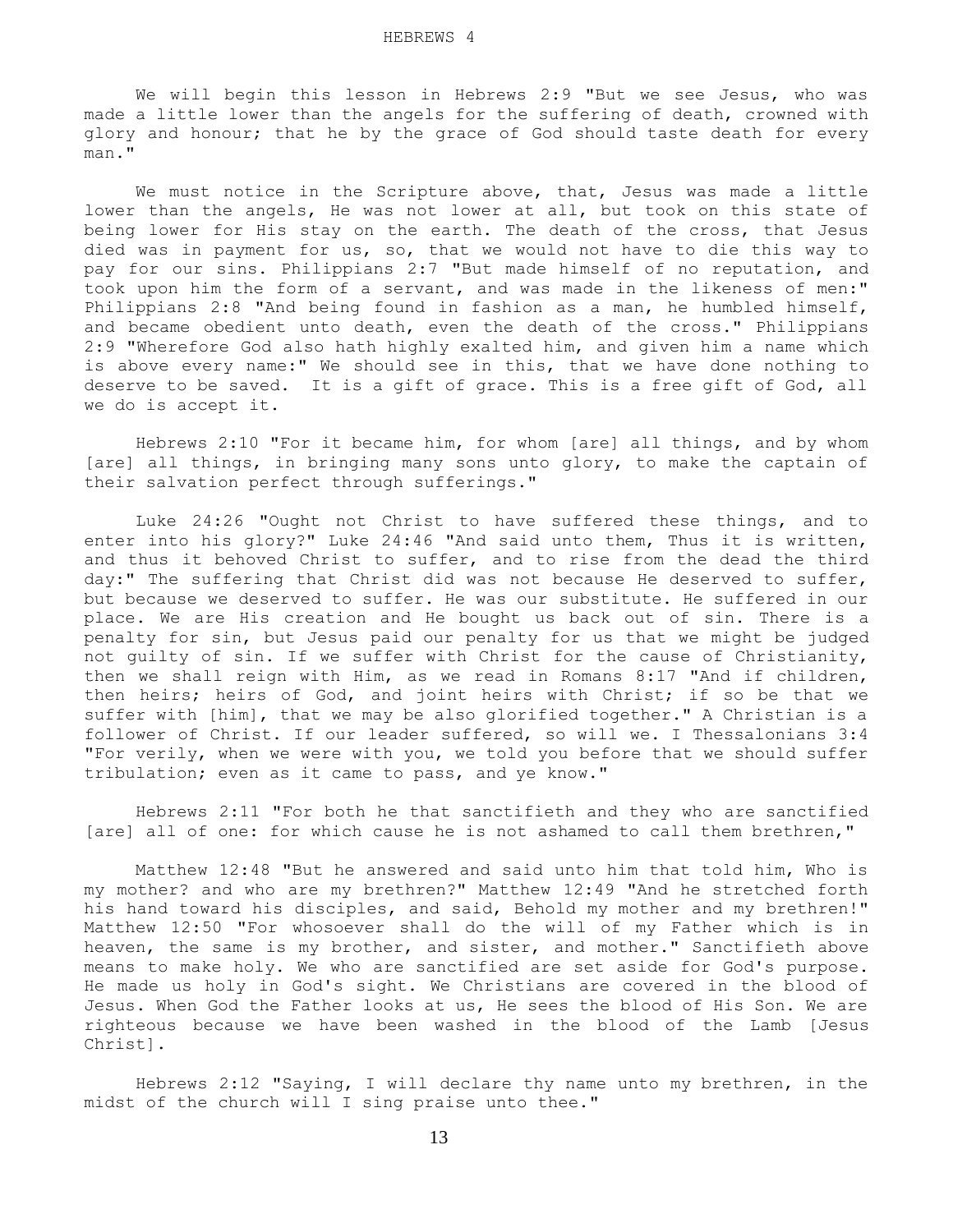Psalms 22:22 "I will declare thy name unto my brethren: in the midst of the congregation will I praise thee." We see here, the same Scripture in the Old Testament as we see in the New Testament. We see from both of these Scriptures how important it is to praise God in the church. It, also, is very important to open our mouth and confess Jesus. Matthew 10:32 "Whosoever therefore shall confess me before men, him will I confess also before my Father which is in heaven." You can see how important it is to confess Jesus here on earth.

 Hebrews 2:13 "And again, I will put my trust in him. And again, Behold I and the children which God hath given me."

John 10:29 "My Father, which gave [them] me, is greater than all; and no [man] is able to pluck [them] out of my Father's hand." John 17:6 "I have manifested thy name unto the men which thou gavest me out of the world: thine they were, and thou gavest them me; and they have kept thy word." Men in this Scripture means the face of humans. Manifested means made real. The Father gave them to the Son, because He paid for them with His blood. John 17:7 "Now they have known that all things whatsoever thou hast given me are of thee." John 17:8 "For I have given unto them the words which thou gavest me; and they have received [them], and have known surely that I came out from thee, and they have believed that thou didst send me." Jesus said over and over that His message was also the message of the Father. John 14:10 "Believest thou not that I am in the Father, and the Father in me? The words that I speak unto you I speak not of myself: but the Father that dwelleth in me, he doeth the works."

 Hebrews 2:14 "Forasmuch then as the children are partakers of flesh and blood, he also himself likewise took part of the same; that through death he might destroy him that had the power of death, that is, the devil;"

 John 1:14 "And the Word was made flesh, and dwelt among us, (and we beheld his glory, the glory as of the only begotten of the Father,) full of grace and truth." To be able to fully understand His followers, Jesus took on flesh that He could be tempted in all points that His followers are. Hebrews 4:15 "For we have not an high priest which cannot be touched with the feeling of our infirmities; but was in all points tempted like as [we are, yet] without sin." I Corinthians 15:54 "So when this corruptible shall have put on incorruption, and this mortal shall have put on immortality, then shall be brought to pass the saying that is written, Death is swallowed up in victory." Jesus defeated Satan on the cross. Jesus endured the cross to bring us life. I Corinthians 15:45 "And so it is written, The first man Adam was made a living soul; the last Adam [was made] a quickening spirit." Adam brought death to all mankind, Jesus brought us life everlasting.

 Hebrews 2:15 "And deliver them who through fear of death were all their lifetime subject to bondage."

 Romans 8:15 "For ye have not received the spirit of bondage again to fear; but ye have received the Spirit of adoption, whereby we cry, Abba, Father." In our time their is so much danger of nuclear war that many people live in constant fear. In the 14th chapter of John, we are told not to fear. The only assurance that we have is in our Saviour Jesus Christ. It is a natural thing to fear death, if you are not saved, because hell awaits that person. We Christians have hope of the resurrection in Jesus Christ.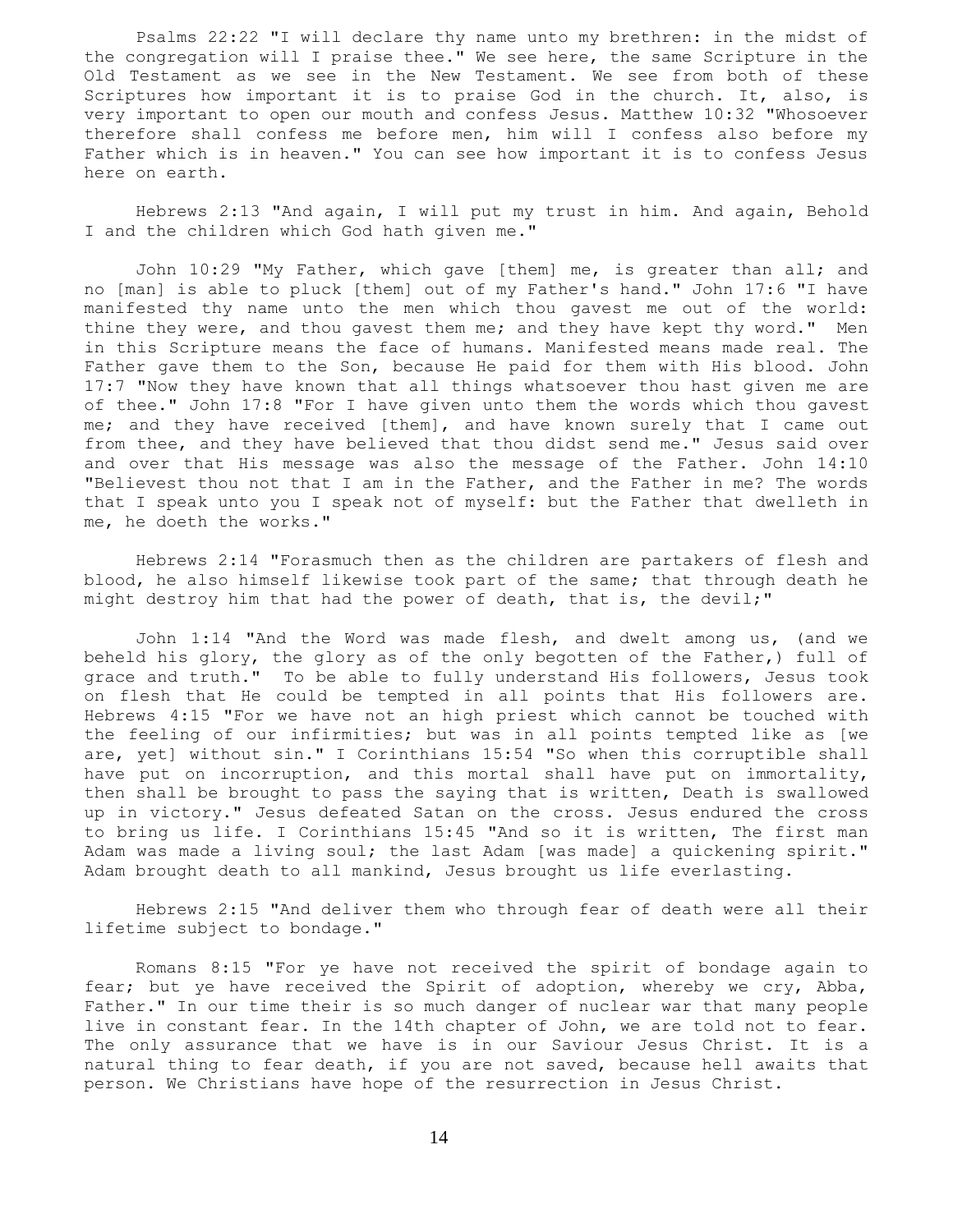Hebrews 2:16 "For verily he took not on [him the nature of] angels; but he took on [him] the seed of Abraham."

 Galatians 3:16 "Now to Abraham and his seed were the promises made. He saith not, And to seeds, as of many; but as of one, And to thy seed, which is Christ." Galatians 3:29 "And if ye [be] Christ's, then are ye Abraham's seed, and heirs according to the promise." Just as we had been studying, Jesus took on the form of flesh and dwelt among us. The purpose of His taking on flesh was that He could overcome the flesh nature for us. He was the only person who ever lived completely without sin.

 Hebrews 2:17 "Wherefore in all things it behoved him to be made like unto [his] brethren, that he might be a merciful and faithful high priest in things [pertaining] to God, to make reconciliation for the sins of the people."

 II Corinthians 5:21 "For he hath made him [to be] sin for us, who knew no sin; that we might be made the righteousness of God in him." I John 2:1 "My little children, these things write I unto you, that ye sin not. And if any man sin, we have an advocate with the Father, Jesus Christ the righteous:" Jesus is at the throne of God praying for us continually. He is our great High Priest. John 17:9 "I pray for them: I pray not for the world, but for them which thou hast given me; for they are thine." Jesus understands our problems and has given us permission to use His name to pray to the Father. John 14:13 "And whatsoever ye shall ask in my name, that will I do, that the Father may be glorified in the Son."

 Hebrews 2:18 "For in that he himself hath suffered being tempted, he is able to succour them that are tempted."

 I Corinthians 10:13 "There hath no temptation taken you but such as is common to man: but God [is] faithful, who will not suffer you to be tempted above that ye are able; but will with the temptation also make a way to escape, that ye may be able to bear [it]." Jesus is our way of escape. It is a wonderful comfort to know that temptations that come can be overcome through the name of Jesus. Resist the devil and he will flee from you.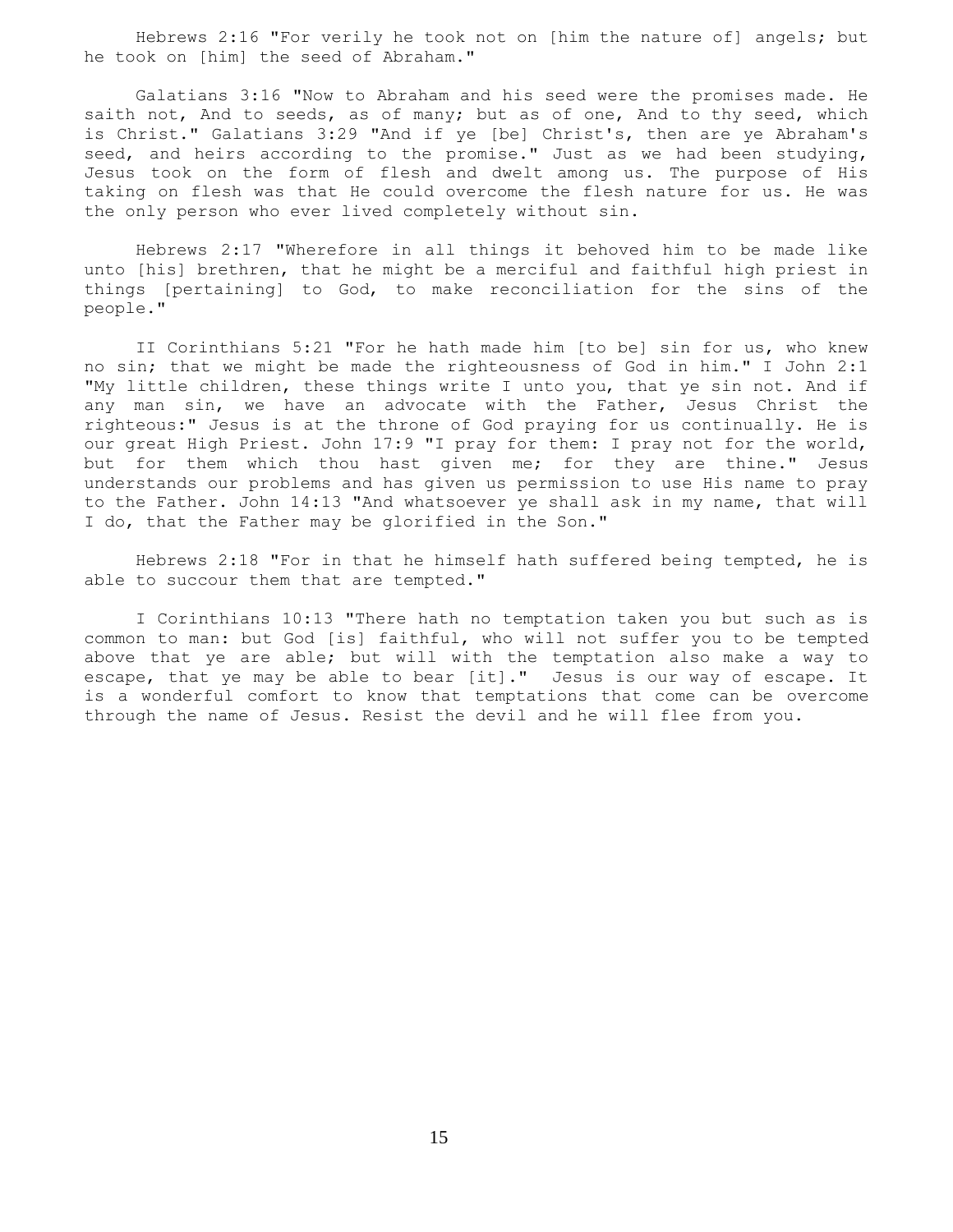1. In Hebrews ch.2 v.9, who was Jesus made a little lower than? 2. Why was Jesus made lower? 3. "But made himself of no  $''$ . 4. Jesus was made in the likeness of whom for His stay on earth? 5. Jesus was obedient to 1. 6. Who has exalted Jesus above every name? 7. What is Jesus called in Hebrews ch.2 v.10? 8. The suffering Jesus Christ suffered was not because He deserved to suffer, but why? 9. In Romans ch.8 v.17, we Christians are called what? 10. What is the if, attached to this? 11. What unpopular statement is made in 1 Thessalonians ch.3 v.4? 12. Why is Jesus not ashamed to call us His brethren? 13. In the 12th chapter of Matthew, we find out who Jesus' brothers and sisters are, who are they? 14. What does sanctifieth mean? 15. We who are sanctified are what? 16. When Father God looks at a Christian, what does He see? 17. What makes the Christian righteous? 18. What Scripture in Psalms is the same as the one in Hebrews ch.2 v. 12? 19. Why is it so important to confess Jesus here on the earth? 20. Who is able to pluck us out of the Father's hand? 21. Men, in John chapter 10 v.29, means what? 22. What does manifested mean? 23. Where did Jesus tell the people that His message came from? 24. Why did Jesus take on the form of flesh? 25. Where, in John, do we read about Jesus taking on the form of flesh? 26. In Hebrews ch.4 v.15, what is Jesus called? 27. Where did Jesus defeat Satan? 28. The first Adam was made a living soul, the second Adam was made what? 29. Why were we under bondage until Jesus came to save us? 30. What is the name that only believers can use for God? 31. We Christians have hope of the \_\_\_\_\_\_\_\_\_\_\_\_\_ in Jesus. 32. Quote Galatians ch.3 v.29. 33. Jesus reconciled \_\_\_\_\_\_\_ to 34. In 1 John ch.2 v.1 Jesus is called what? 35. Who does Jesus pray for? 36. Jesus said that whatever we ask in His name, He would do it, why? 37. What consolation can the Christian have when he or she is tempted? 38. Resist the devil and he will  $\qquad \qquad$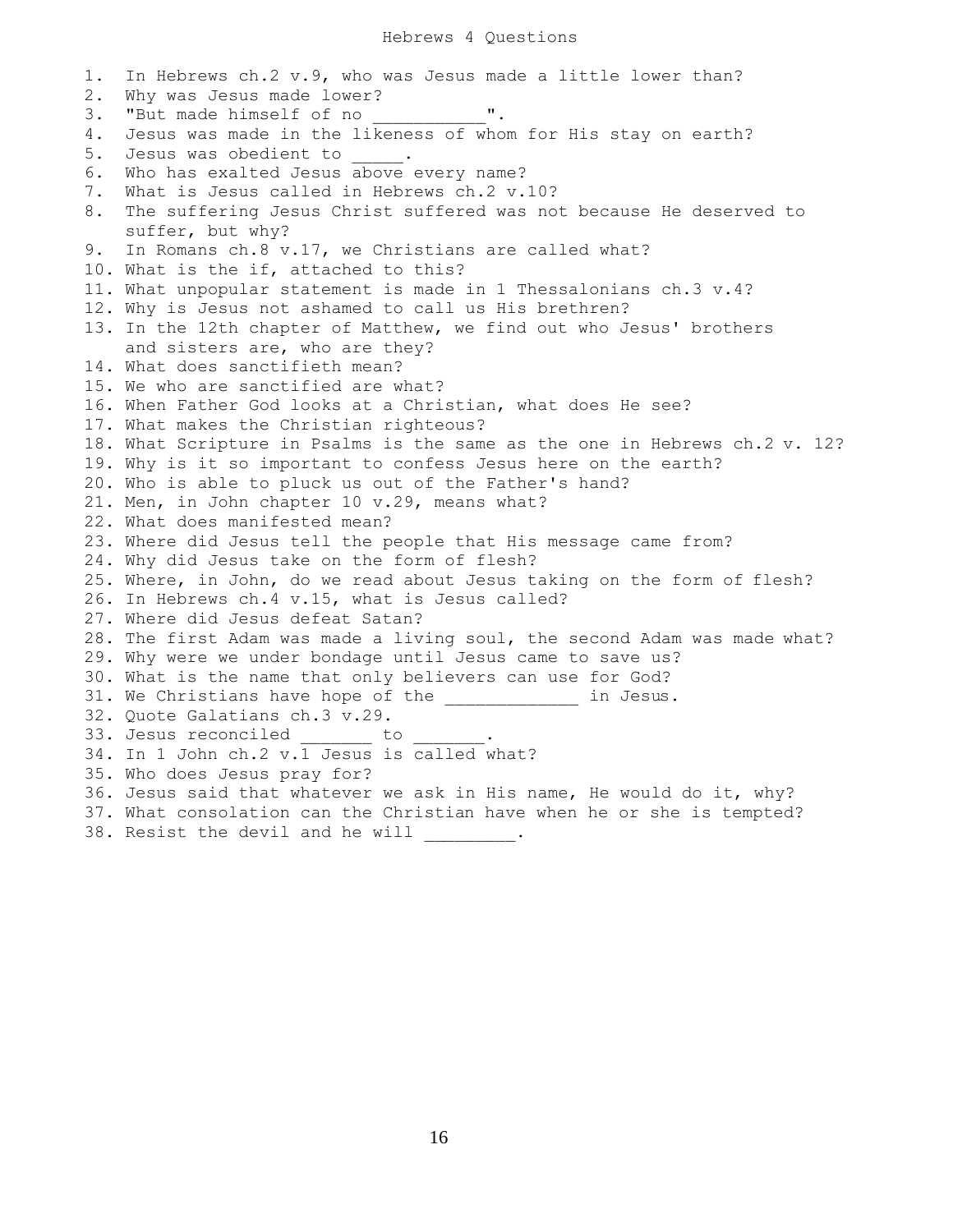Hebrews 3:1 "Wherefore, holy brethren, partakers of the heavenly calling, consider the Apostle and High Priest of our profession, Christ Jesus;"

This is directed to the believers in Jesus Christ. In fact, this is directed to those who have made Jesus their Lord, as well as their Saviour. Jesus is the great High Priest of all believers. He intercedes for us continually before the Father. Let us consider these followers of Jesus in the following verses. II Peter 1:3 "According as his divine power hath given unto us all things that [pertain] unto life and godliness, through the knowledge of him that hath called us to glory and virtue:" II Peter 1:4 "Whereby are given unto us exceeding great and precious promises: that by these ye might be partakers of the divine nature, having escaped the corruption that is in the world through lust." II Peter 1:5 "And beside this, giving all diligence, add to your faith virtue; and to virtue knowledge;" II Peter 1:6 "And to knowledge temperance; and to temperance patience; and to patience godliness;" II Peter 1:7 "And to godliness brotherly kindness; and to brotherly kindness charity." II Peter 1:8 "For if these things be in you, and abound, they make [you that ye shall] neither [be] barren nor unfruitful in the knowledge of our Lord Jesus Christ." II Peter 1:9 "But he that lacketh these things is blind, and cannot see afar off, and hath forgotten that he was purged from his old sins." We can easily see that there is a lot to being the called of God. God expects our life to be so different from the life the people of the world live,0 that we will be called peculiar people.

 Hebrews 3:2 "Who was faithful to him that appointed him, as also Moses [was faithful] in all his house."

 Numbers 12:7 "My servant Moses [is] not so, who [is] faithful in all mine house." We see an almost identical Scripture in Numbers here. We know if we were looking at types and shadows, we would be able to say that Moses was a type of Christ. Moses led his people out of bondage - Jesus led his people out of bondage. Mighty signs and wonders followed Moses - even mightier signs and wonders followed Jesus. We do not want to belabor this point, but, the Father sent them both on a mission. The difference in the two {possibly the smallest difference} is that Jesus was the real Deliverer and Moses was His shadow. The last statement on this that I will make now, is that Moses was leading his people to their promised land - Jesus is leading us to our eternal promised land.

 Hebrews 3:3 "For this [man] was counted worthy of more glory than Moses, inasmuch as he who hath builded the house hath more honour than the house."

 As we said above, Jesus is the real thing, Moses is His shadow. Jesus Christ was the Creator of all the world and everything in it. Moses, as great as he was, was still Jesus' creation. Zechariah 6:12 "And speak unto him, saying, Thus speaketh the LORD of hosts, saying, Behold the man whose name [is] The BRANCH; and he shall grow up out of his place, and he shall build the temple of the LORD:" Zechariah 6:13 "Even he shall build the temple of the LORD; and he shall bear the glory, and shall sit and rule upon his throne; and he shall be a priest upon his throne: and the counsel of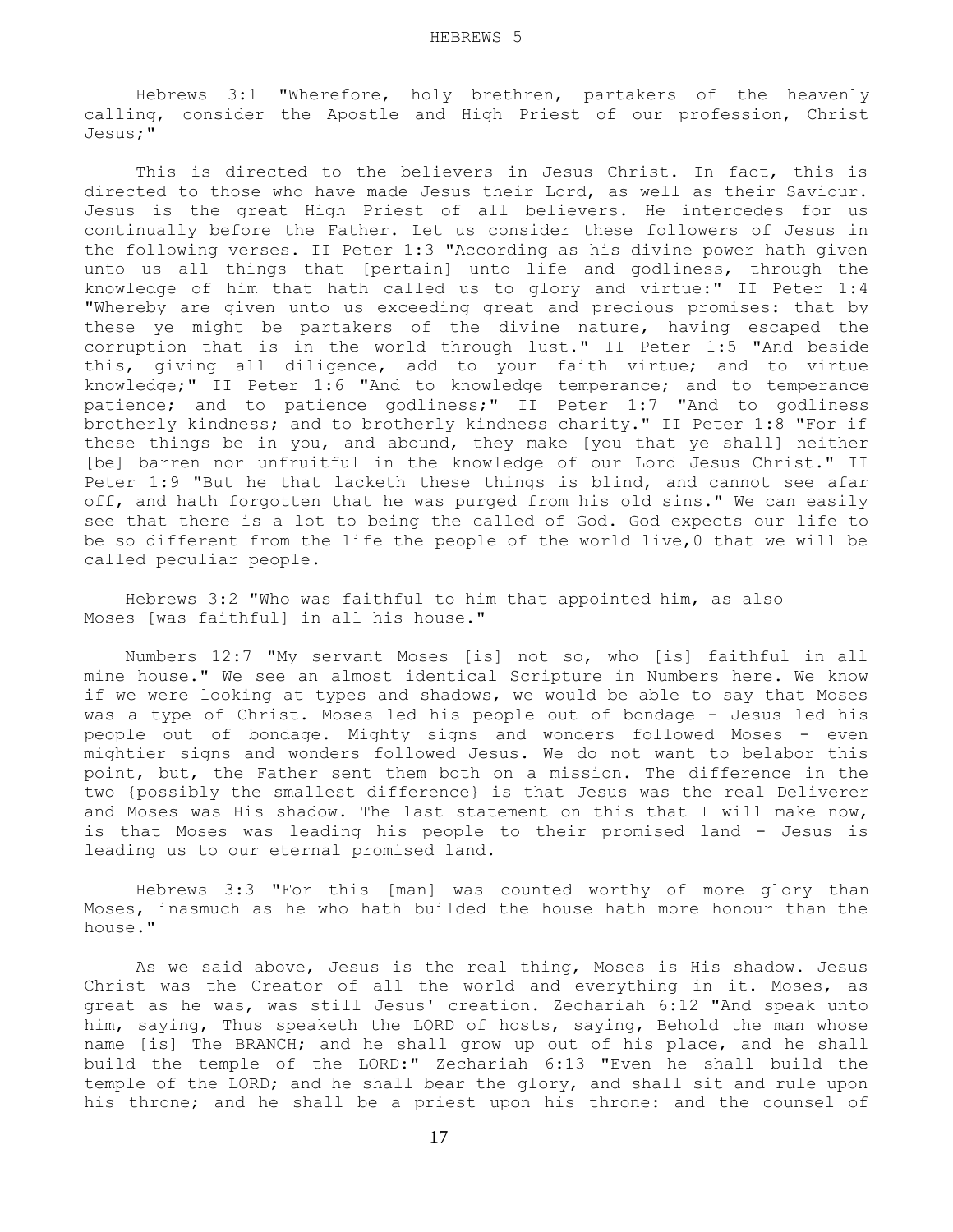peace shall be between them both." From the foundation of the world, Jesus was the Builder.

 Hebrews 3:4 "For every house is builded by some [man]; but he that built all things [is] God."

 John 1:1 "In the beginning was the Word, and the Word was with God, and the Word was God." John 1:2 "The same was in the beginning with God." John 1:3 "All things were made by him; and without him was not any thing made that was made." John 1:14 "And the Word was made flesh, and dwelt among us, (and we beheld his glory, the glory as of the only begotten of the Father,) full of grace and truth." These Scriptures in John, which we have used over and over in this series of lessons, leave no doubt at all who built everything. Jesus Christ was the Word of God in heaven, as we read in verse 14 above. We, also, read above that the Word made everything. In the first chapter of Genesis, we read that even the heavens were created by God. Genesis 1:1 "In the beginning God created the heaven and the earth." Now go back and look at Hebrews ch.3 v.4 and you will see the full impact of what it is saying. I will show just one more Scripture and then go on. Hebrews 1:2 "Hath in these last days spoken unto us by [his] Son, whom he hath appointed heir of all things, by whom also he made the worlds;"

 Hebrews 3:5 "And Moses verily [was] faithful in all his house, as a servant, for a testimony of those things which were to be spoken after;" Hebrews 3:6 "But Christ as a son over his own house; whose house are we, if we hold fast the confidence and the rejoicing of the hope firm unto the end."

 I Corinthians 6:19 "What? know ye not that your body is the temple of the Holy Ghost [which is] in you, which ye have of God, and ye are not your own?" II Corinthians 6:16 "And what agreement hath the temple of God with idols? for ye are the temple of the living God; as God hath said, I will dwell in them, and walk in [them]; and I will be their God, and they shall be my people." We see above, that the salvation that Moses brought was for the body here on this earth. His salvation for the people was a shadow of the great salvation to come. Just as the first Adam was a man of the flesh and the second Adam [Jesus Christ] was Spirit; we see these 2 salvations were flesh and spirit. Let's look at one more Scripture that should really clear this up for us. Galatians 2:20 "I am crucified with Christ: nevertheless I live; yet not I, but Christ liveth in me: and the life which I now live in the flesh I live by the faith of the Son of God, who loved me, and gave himself for me." This leaves no doubt that we Christians are Christ's abode here on the earth. Realizing this, how could we continue in sin?

 Hebrews 3:7 "Wherefore (as the Holy Ghost saith, To day if ye will hear his voice," Hebrews 3:8 "Harden not your hearts, as in the provocation, in the day of temptation in the wilderness:" Hebrews 3:9 "When your fathers tempted me, proved me, and saw my works forty years." Hebrews 3:10 "Wherefore I was grieved with that generation, and said, They do alway err in [their] heart; and they have not known my ways."

 The Holy Ghost is saying, Learn from their mistakes. Whatever you do, do not harden your heart to God. God was grieved with that generation, because in spite of all the miracles He did, they still did not have faith in Him. Faith in God, pleases Him more than anything else. We read at one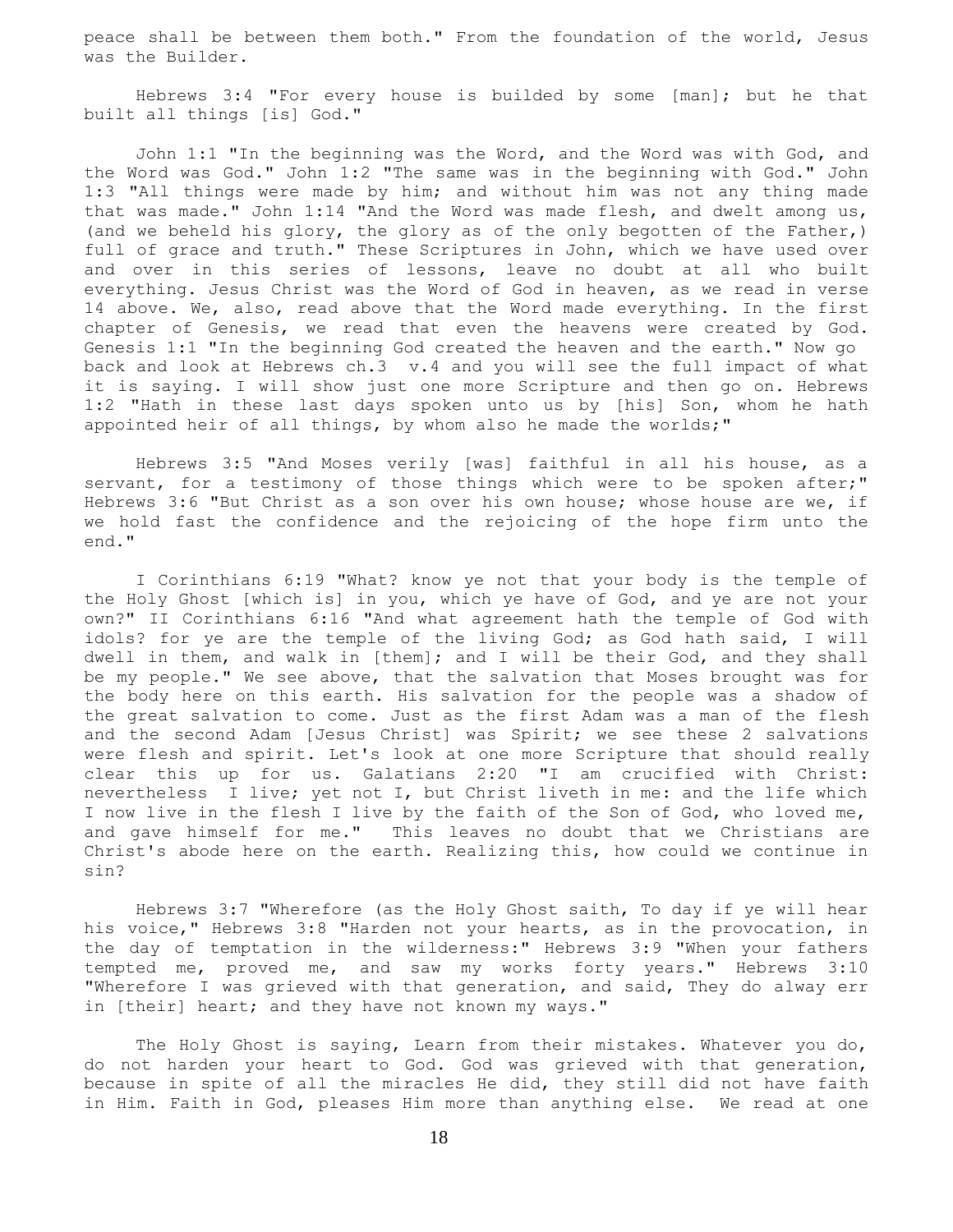point where God was so disappointed in man that He wished He had not made them. Genesis 6:6 "And it repented the LORD that he had made man on the earth, and it grieved him at his heart."

 Our generation is doing the very same thing. Few people really are searching for God. Sin is rampant in our society. Movies are one of the downfalls of our people. Rock music has ruined our young people. Adultery is even laughed at now. The moral structure of our society is crumbling. Drugs and alcohol are what our society is doing to hide from the reality that we are out of fellowship with God. If we do not change our ways, I believe God will turn His back on us. We are in the last days before the return of Jesus Christ. I will give a few Scriptures that show beyond a shadow of a doubt that we are in the last days. II Timothy 3:1 "This know also, that in the last days perilous times shall come." II Timothy 3:2 "For men shall be lovers of their own selves, covetous, boasters, proud, blasphemers, disobedient to parents, unthankful, unholy," II Timothy 3:3 "Without natural affection, trucebreakers, false accusers, incontinent, fierce, despisers of those that are good," II Timothy 3:4 "Traitors, heady, high-minded, lovers of pleasures more than lovers of God;" II Timothy 3:5 "Having a form of godliness, but denying the power thereof: from such turn away." This leaves no doubt of not only what time we are living in but, also, what we must do. We must separate ourselves from this type of life. One more Scripture and we will have this complete. II Chronicles 7:14 "If my people, which are called by my name, shall humble themselves, and pray, and seek my face, and turn from their wicked ways; then will I hear from heaven, and will forgive their sin, and will heal their land."

 God is a God of individuals. You do not have to follow the crowd. Repent and live for God. Live your faith in Jesus Christ every day. Be a separated people for Christ.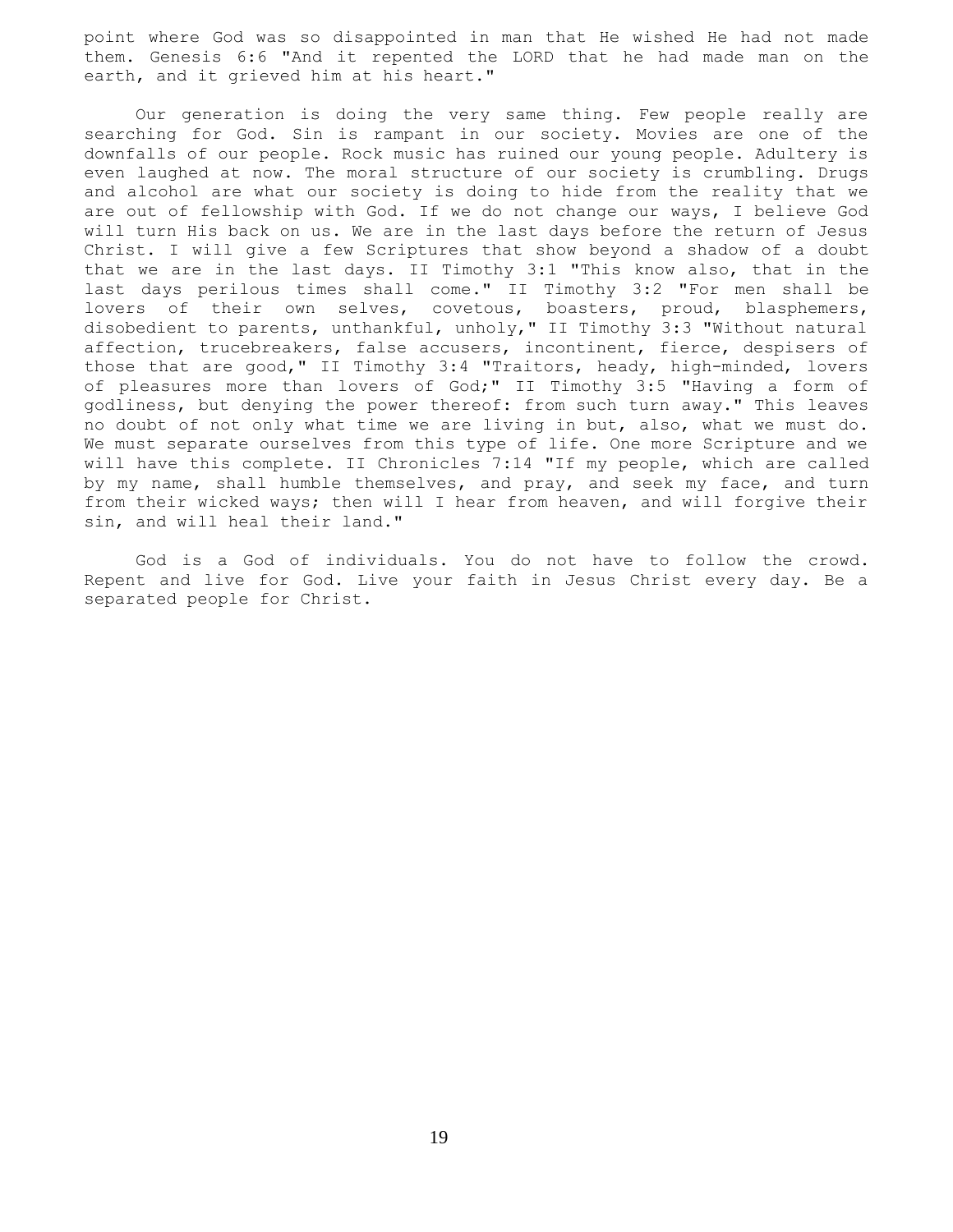## Hebrews 5 Questions

- 1. Who is the Apostle spoken of in verse 1?
- 2. Who are the holy brethren addressed in verse 1?
- 3. What 2 things has Jesus called us to, in verse 3 of 2 Peter chapter 1?
- 4. Of whose nature can the Christians partake?
- 5. The corruption is in the world through what?
- 6. Name some of the virtues the Christian should have.
- 7. Who, from the Old Testament, was faithful in all his house, except Abraham?
- 8. Who, like Christ, delivered his people out of bondage?
- 9. Who is a type of shadow of Christ in this lesson?
- 10. Name at least 3 things in Moses' ministry that reminds us of Jesus' ministry.
- 11. In Hebrews chapter 3 verse 3, who is the Man spoken of?
- 12. Jesus is the thing, Moses is His
- 13. In Zechariah chapter 6 verse 12, what name is Jesus called?
- 14. Every house is builded by some man, but He that built all things is \_\_\_\_\_\_\_\_\_.
- 15. What name was Jesus called in John chapter 1 verse 1?
- 16. Who made all things?
- 17. What was Jesus' name in heaven?
- 18. What is the temple of the Holy Ghost?
- 19. What was the difference in the salvation that Moses brought and the salvation that Jesus provided?
- 20. What Scripture, in Galatians, tells us that Christ lives in us, if we are a Christian?
- 21. What does God tell us not to do in Hebrews chapter 3 verse 8?
- 22. How many years did God show His greatness to the Israelites on their way to the promised land?
- 23. In Genesis chapter 6 verse 6, what did God repent of?
- 24. What do you personally think is the downfall of our present society?
- 25. What would you personally suggest that we should do to change all of this?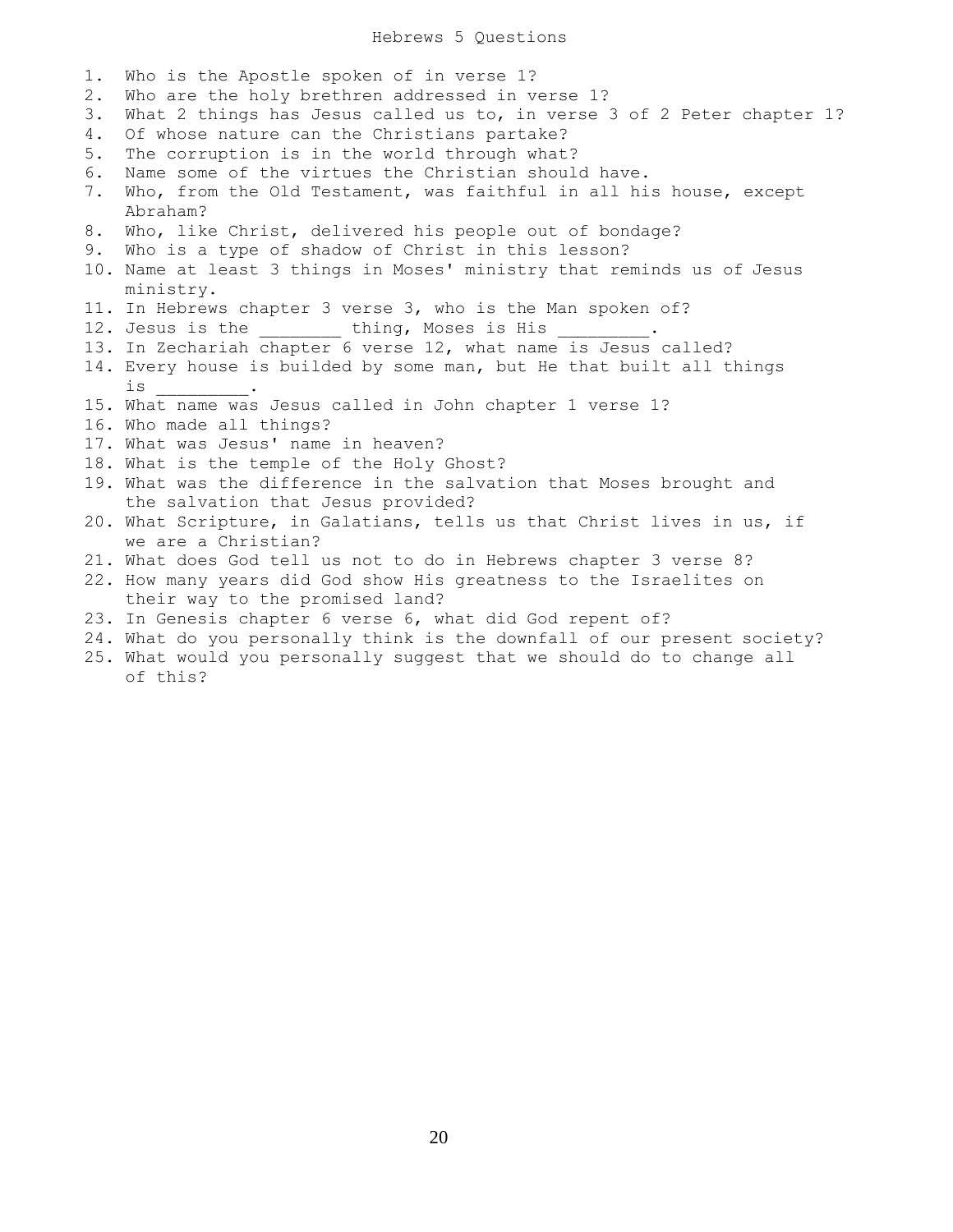We were reading in the last lesson How God was angered with the Israelites when they were crossing over to the promised land, because, when He performed mighty miracles, they did not believe and live for Him. We related that to the problems in our society today. We will pick up the lesson here in Hebrews 3:11 "So I sware in my wrath, They shall not enter into my rest.)"

 Not only for the people then, but for the Christians now, there is a Sabbath of rest. Many call this Sabbath of rest for the Christian, the millennium reign of Christ. Notice in this next verse, there is a Sabbath for believers. Hebrews 4:3 "For we which have believed do enter into rest, as he said, As I have sworn in my wrath, if they shall enter into my rest: although the works were finished from the foundation of the world." Revelation 20:6 "Blessed and holy [is] he that hath part in the first resurrection: on such the second death hath no power, but they shall be priests of God and of Christ, and shall reign with him a thousand years." I believe this 1000 year rest for the Christian will occur at the end of 6000 years of labor on the earth. In fact, I believe we are very near that time now. It has been just under 6000 years since Adam and Eve. God set everything up on this earth for 6 days of work and one day of rest. It really does not matter whether that day is 24 hours long or 1000 years long. God does not measure time the same way we do. With Him 1000 years can be a day. II Peter 3:8 "But, beloved, be not ignorant of this one thing, that one day [is] with the Lord as a thousand years, and a thousand years as one day." From this, it is very possible, in fact, probable, that this 1000 years in Revelation is that day of rest for the Christians.

 Hebrews 3:12 "Take heed, brethren, lest there be in any of you an evil heart of unbelief, in departing from the living God."

 Mark 7:21 "For from within, out of the heart of men, proceed evil thoughts, adulteries, fornications, murders," Mark 7:22 "Thefts, covetousness, wickedness, deceit, lasciviousness, an evil eye, blasphemy, pride, foolishness:" Mark 7:23 "All these evil things come from within, and defile the man." We are born in sin, and all our life long the lust of the flesh tries to draw us away from God. When we become a Christian, we become a new creature in Christ. The desire of our heart should be to please God. We may sin sometime or other and quickly repent, but it must not be the desire of our heart to sin. We must not have a sinful way of life. God will judge our heart. I personally believe that the heart is the book of our life that will be opened and judged in heaven.

 Hebrews 3:13 "But exhort one another daily, while it is called To day; lest any of you be hardened through the deceitfulness of sin."

II Timothy 4:2 "Preach the word; be instant in season, out of season; reprove, rebuke, exhort with all longsuffering and doctrine." John 9:4 "I must work the works of him that sent me, while it is day: the night cometh, when no man can work." We are warned over and over in the Bible to make use of today, because we have no idea whether there will even be a tomorrow or not. Do not put off salvation, this might be your last opportunity. When Jesus returns we are to be working trying to get one more into the kingdom.

21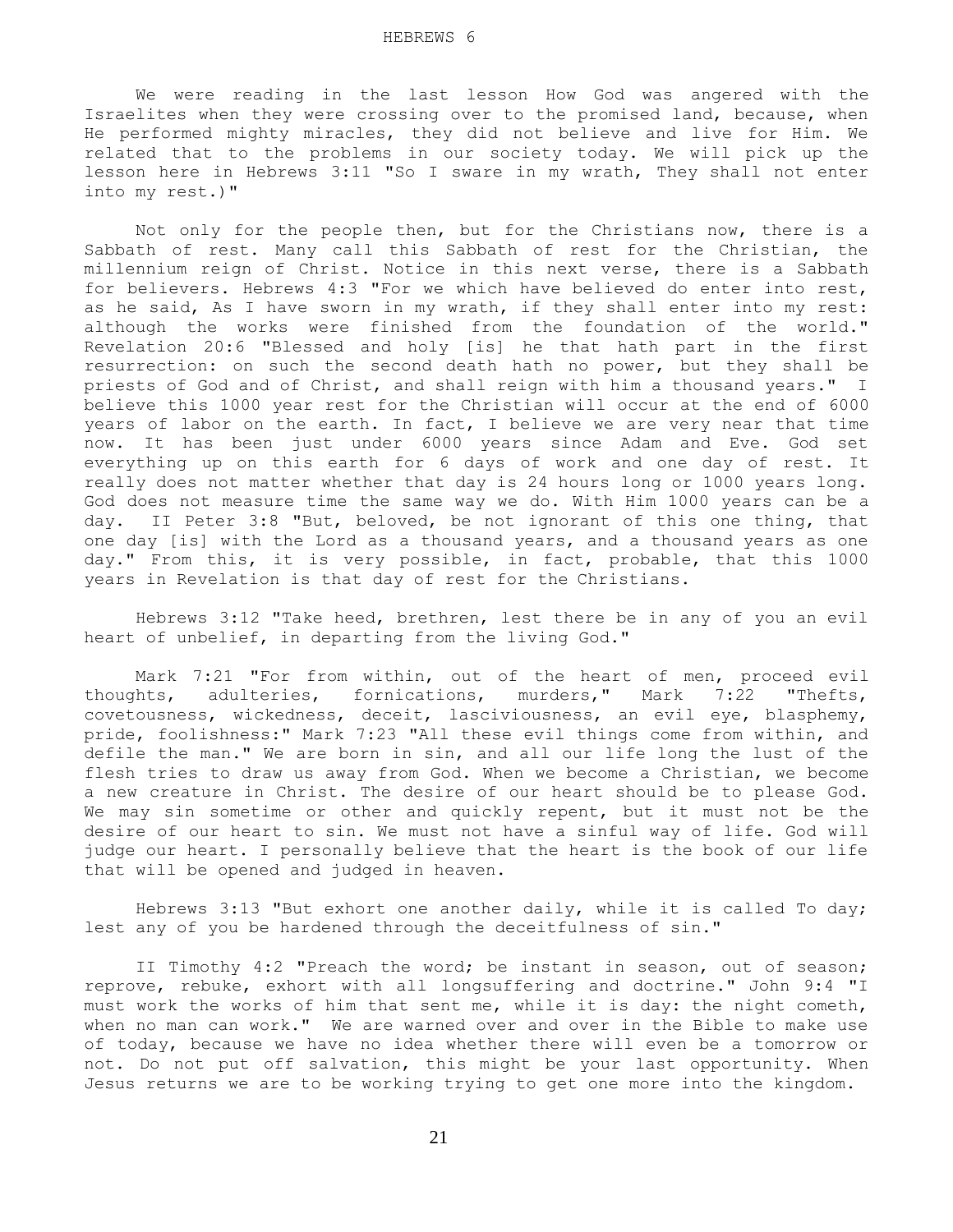Hebrews 3:14 "For we are made partakers of Christ, if we hold the beginning of our confidence steadfast unto the end;"

 Jesus' salvation is offered to everyone, but only those who take it, have it. Notice from this verse above, that we are not only to receive it, but to hold fast to it. This is what I call walking in the salvation the Lord has given us. It really is a daily struggle. Even Paul, said that at times his flesh got in the way. Romans 7:19 "For the good that I would I do not: but the evil which I would not, that I do." Romans 7:20 "Now if I do that I would not, it is no more I that do it, but sin that dwelleth in me." This does not mean that Paul was a sinful man; it just means that once in a while his flesh {for a moment] would overcome his spirit. Paul lived as good as anyone could. He said, at the end that he had run the good race and had a crown of glory awaiting him. Paul had no desire in his heart to sin. If we are a Christian, that should be the way we live, too. We should [all the time] desire to live a pleasing life to God. Galatians 3:27 "For as many of you as have been baptized into Christ have put on Christ." Christ is in us and we are in Him, if we are Christians. We are grafted in to the Tree of Life which is Jesus Christ our Lord.

 Hebrews 3:15 "While it is said, To day if ye will hear his voice, harden not your hearts, as in the provocation."

 Galatians 3:11 "But that no man is justified by the law in the sight of God, [it is] evident: for, The just shall live by faith." Provocation in this particular passage means irritation. Do not get irritated with God. Many times when someone very close to you dies, you first get irritated at the one who died, and then wind up getting irritated with God about the death. For the natural man, this is a normal thing to do. This is not a good thing for a Christian to do. God loves us and has our best interest at heart. He did not take your loved one to get even with you. Don't turn against God when you need Him the most. He is our Comfort. If there is ever a time to be irritated with anyone, we should be irritated with our own short-comings.

 Hebrews 3:16 "For some, when they had heard, did provoke: howbeit not all that came out of Egypt by Moses." Hebrews 3:17 "But with whom was he grieved forty years? [was it] not with them that had sinned, whose carcases fell in the wilderness?"

 We should learn a lesson from these Israelites. Every time a little hardship arose they blamed God. They angered God many times during the forty years they traveled through the wilderness. The trip could have easily been made in less than 6 months, but they sinned over and over and God caused them to wander until all of those who had doubted that they could take the land had died off. God forgave them over and over, just like He does us, but there was a day of reckoning and there will be one for us too. Some day, God will say that is enough. God is a forgiving God, but He is also a God of Judgment. I Corinthians 10:1 "Moreover, brethren, I would not that ye should be ignorant, how that all our fathers were under the cloud, and all passed through the sea;" I Corinthians 10:2 "And were all baptized unto Moses in the cloud and in the sea;" I Corinthians 10:3 "And did all eat the same spiritual meat;" I Corinthians 10:4 "And did all drink the same spiritual drink: for they drank of that spiritual Rock that followed them: and that Rock was Christ." I Corinthians 10:5 "But with many of them God was not well pleased: for they were overthrown in the wilderness." I Corinthians

22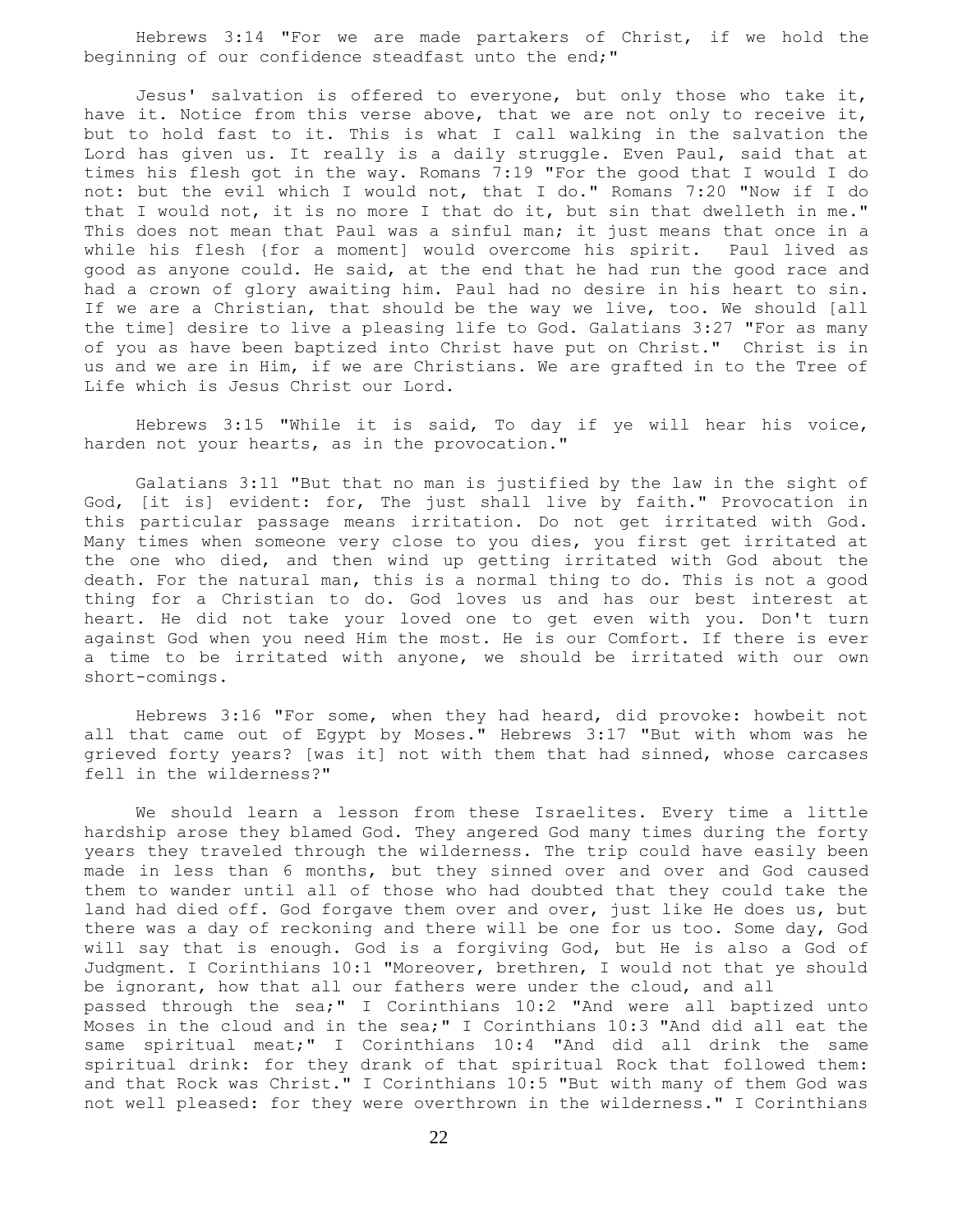10:6 "Now these things were our examples, to the intent we should not lust after evil things, as they also lusted." I Corinthians 10:7 "Neither be ye idolaters, as [were] some of them; as it is written, The people sat down to eat and drink, and rose up to play." I Corinthians 10:8 "Neither let us commit fornication, as some of them committed, and fell in one day three and twenty thousand." I Corinthians 10:9 "Neither let us tempt Christ, as some of them also tempted, and were destroyed of serpents." I Corinthians 10:10 "Neither murmur ye, as some of them also murmured, and were destroyed of the destroyer." I Corinthians 10:11 "Now all these things happened unto them for ensamples: and they are written for our admonition, upon whom the ends of the world are come."

 We see a strong warning in this that we are forewarned. These examples of how they failed, should help us not make these same mistakes. Look now at the hope in Jesus. I Corinthians 10:12 " Wherefore let him that thinketh he standeth take heed lest he fall." I Corinthians 10:13 "There hath no temptation taken you but such as is common to man: but God [is] faithful, who will not suffer you to be tempted above that ye are able; but will with the temptation also make a way to escape, that ye may be able to bear [it]." God will help us, if we will let Him. Stay in the will of the Lord and you cannot fail.

 Hebrews 3:18 "And to whom sware he that they should not enter into his rest, but to them that believed not?"

 The ticket into heaven, and into the thousand year Sabbath of rest, is faith in Jesus Christ. Hebrews 11:6 "But without faith [it is] impossible to please [him]: for he that cometh to God must believe that he is, and [that] he is a rewarder of them that diligently seek him."

 Hebrews 3:19 "So we see that they could not enter in because of unbelief."

 Mark 16:16 "He that believeth and is baptized shall be saved; but he that believeth not shall be damned." This is just about as clear as it could be made, those who do not have faith in Jesus Christ will wind up in hell. To be saved, we must believe in our heart and confess with our mouth. One more time I will give my favorite Scripture on this. Romans 10:9 "That if thou shalt confess with thy mouth the Lord Jesus, and shalt believe in thine heart that God hath raised him from the dead, thou shalt be saved."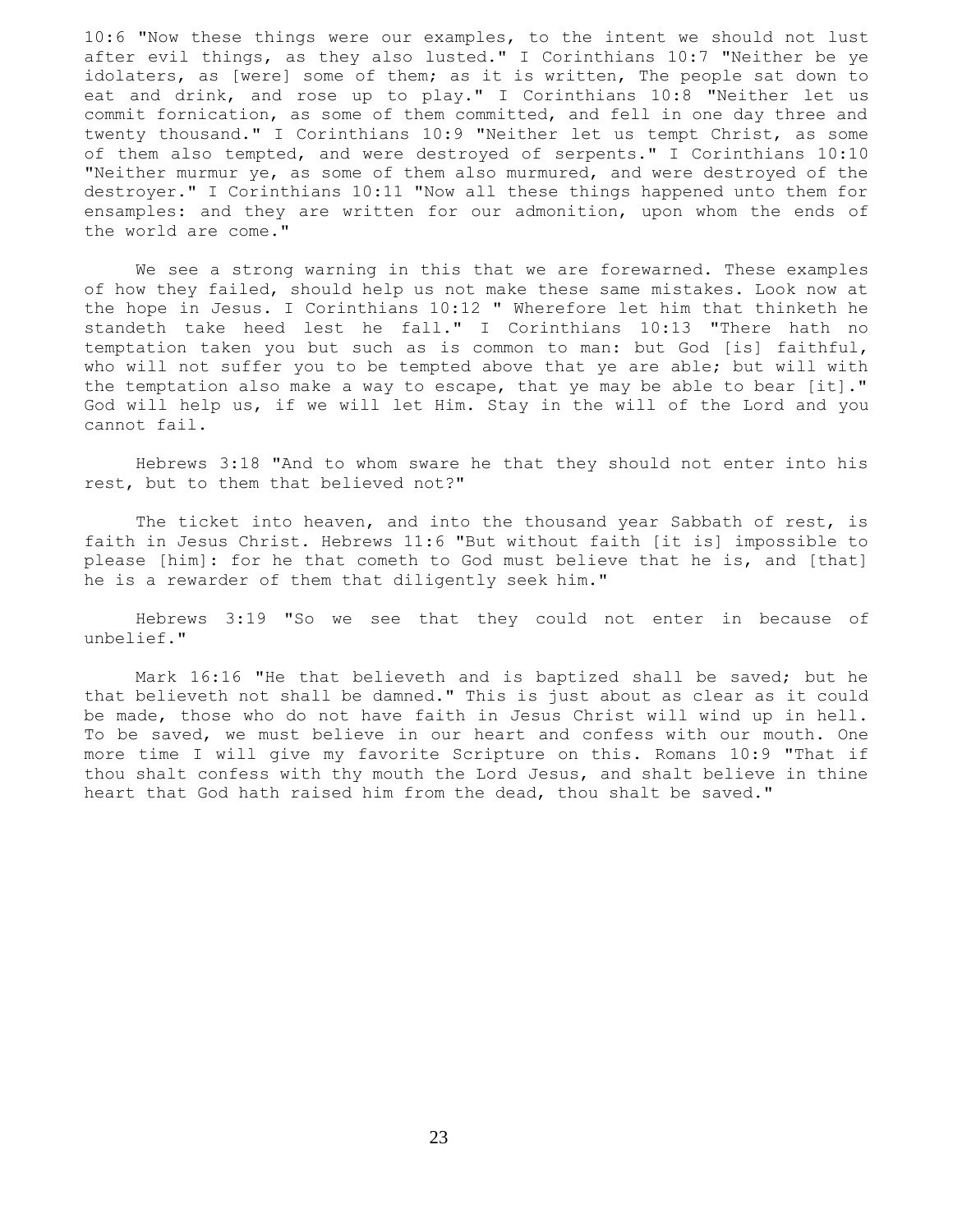## Hebrews 6 Questions

1. What did God swear in His wrath about these unbelievers? 2. What do many people call the Sabbath of rest for the Christians? 3. Blessed and holy is he that takes part in what? 4. How many years has it been since the time of Adam and Eve? 5. One day with God can be as a \_\_\_\_\_\_\_\_ years. 6. In Hebrews chapter 3 verse 12, what is the one word that makes the heart evil? 7. Where do evil thoughts originate? 8. What defiles the man? 9. When we are born again, what happens to us? 10. What is God going to judge? 11. How often are we to exhort one another? 12. How does our heart get hardened? 13. In 2 Timothy chapter 3 verse 13, we are instructed to do what? 14. The night cometh when no man can 15. What are we to be doing when the Lord comes back? 16. Jesus' salvation is offered to whom? 17. What must we do to have it? 18. As many of you as have been baptized, have done what? 19. What are we warned not to do in Hebrews chapter 3 verse 15? 20. The just shall live by 21. If we are to be irritated with someone, who should it be? 22. Who was God grieved with forty years? 23. God is a forgiving God, but He is also a God of 24. How were the Israelites baptized on the way to the promised land? 25. Who was the spiritual Rock? 26. How many who had committed fornication died in one day? 27. Why did these things happen to these Israelites? 28. When temptation of great magnitude comes, what will God do for us? 29. Who will not enter into His rest? 30. What is the ticket into heaven? 31. So we see that they could not enter in, because of \_\_\_\_\_\_\_. 32. He that believeth not shall be  $\qquad \qquad$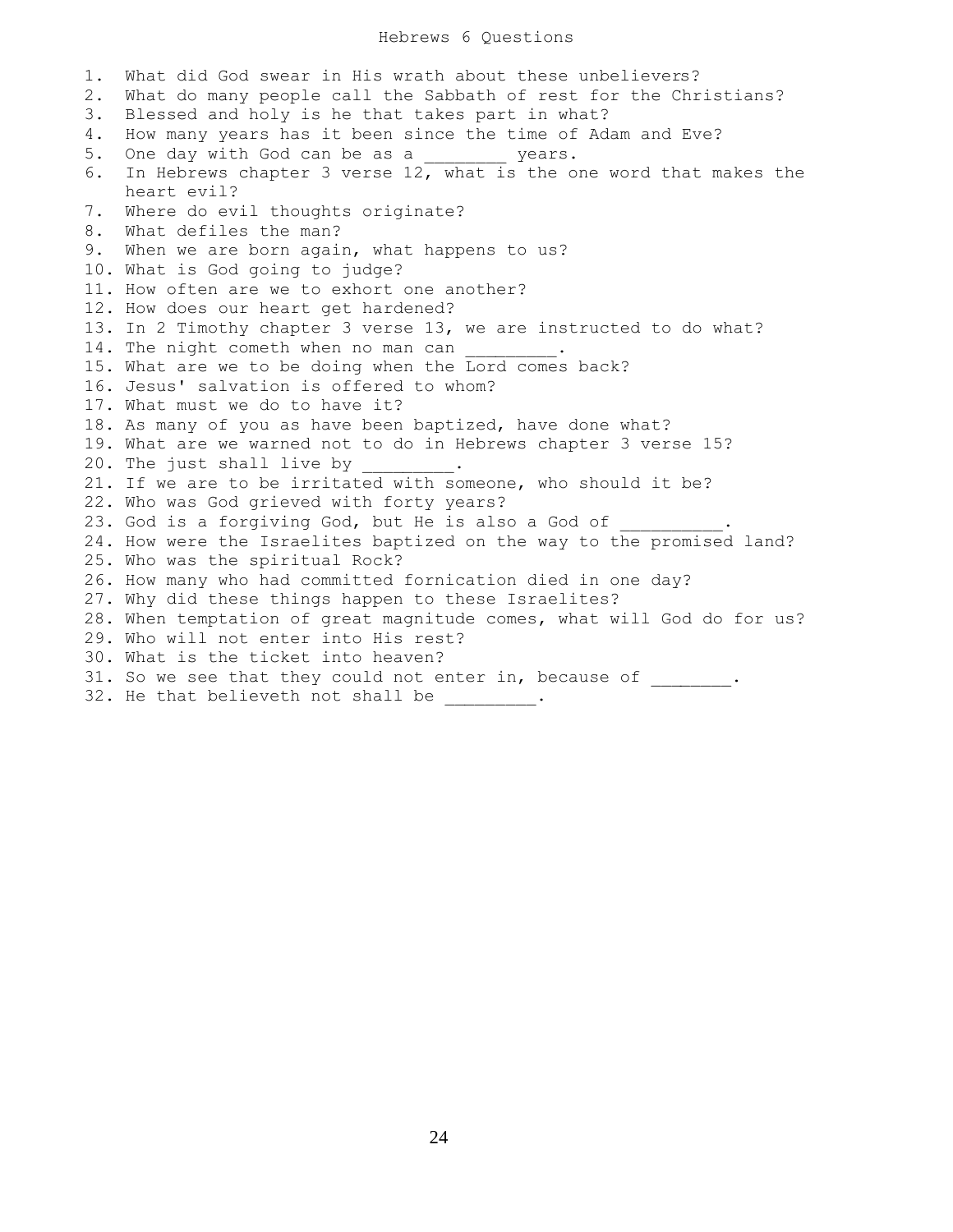We will begin this lesson in Hebrews 4:1 "Let us therefore fear, lest, a promise being left [us] of entering into his rest, any of you should seem to come short of it."

 We will see in many Scriptures throughout the Bible that it is possible for a person to have walked with God, and then turned their back on God and missed heaven. The best example is, of course, Judas Iscariot. One of the best explained Scriptures of a person missing the promised land because of backsliding is: Numbers 14:34 "After the number of the days in which ye searched the land, [even] forty days, each day for a year, shall ye bear your iniquities, [even] forty years, and ye shall know my breach of promise." Numbers 32:13 "And the LORD'S anger was kindled against Israel, and he made them wander in the wilderness forty years, until all the generation, that had done evil in the sight of the LORD, was consumed." The promised land of God is not for the sinful man, whether it be the Holy land promised to the descendents of Abraham in the flesh, or whether it be his descendents in the spirit, {Christians}.

The thing that concerns me in our society today, is that too many people believe that just the fact that they were baptized will get them to heaven. They are really not living in the will of God. They act as if they have purchased their {fire insurance} and they will go ahead and live just like all of the other people in the world. They believe that they are safe, because they have made that one time confession of faith. Salvation is a day to day walk. We will either grow stronger in the Lord each day, or we will return to sin. This next few Scriptures in Jesus' own words tell it all. Matthew 7:21 "Not every one that saith unto me, Lord, Lord, shall enter into the kingdom of heaven; but he that doeth the will of my Father which is in heaven." Matthew 7:22 "Many will say to me in that day, Lord, Lord, have we not prophesied in thy name? and in thy name have cast out devils? and in thy name done many wonderful works?" Matthew 7:23 "And then will I profess unto them, I never knew you: depart from me, ye that work iniquity." When Jesus comes back for His bride, He is coming for those who continue to walk faithfully. Notice in this next Scripture that all ten of these women were virgins {Christians}. They were wearing the name of Christian, but they did not stay prepared, in other words, they backslid. Matthew 25:1 "Then shall the kingdom of heaven be likened unto ten virgins, which took their lamps, and went forth to meet the bridegroom." Matthew 25:2 "And five of them were wise, and five [were] foolish." Matthew 25:3 "They that [were] foolish took their lamps, and took no oil with them:" Matthew 25:4 "But the wise took oil in their vessels with their lamps." Matthew 25:5 "While the bridegroom tarried, they all slumbered and slept." Matthew 25:6 And at midnight there was a cry made, Behold, the bridegroom cometh; go ye out to meet him." Matthew 25:7 "Then all those virgins arose, and trimmed their lamps." Matthew 25:8 "And the foolish said unto the wise, Give us of your oil; for our lamps are gone out." Matthew 25:9 "But the wise answered, saying, [Not so]; lest there be not enough for us and you: but go ye rather to them that sell, and buy for yourselves." Matthew 25:10 "And while they went to buy, the bridegroom came; and they that were ready went in with him to the marriage: and the door was shut." Matthew 25:11 "Afterward came also the other virgins, saying, Lord, Lord, open to us." Matthew 25:12 "But he answered and said, Verily I say unto you, I know you not." This leaves absolutely no doubt that our walk with God is every day until He returns.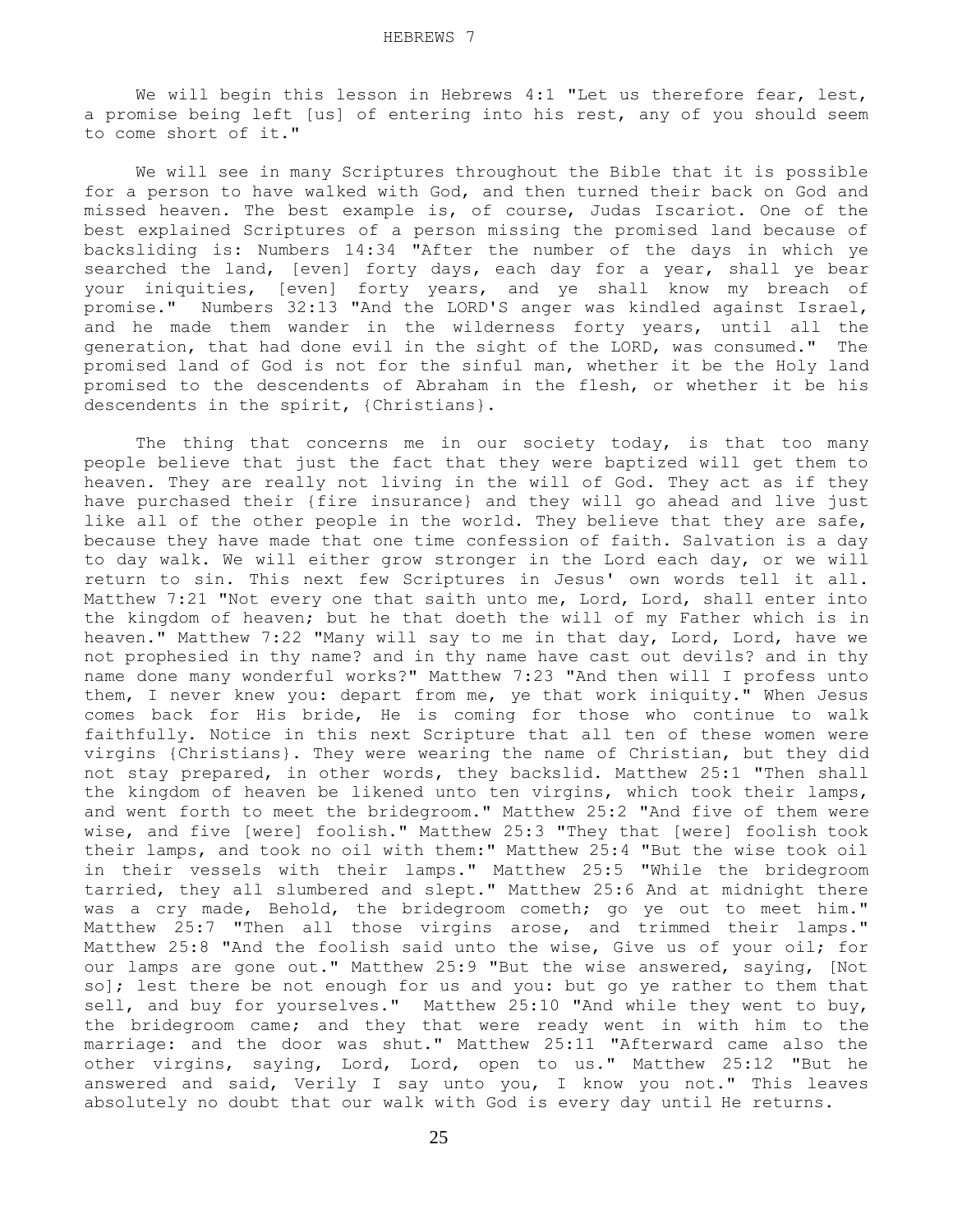Hebrews 4:2 "For unto us was the gospel preached, as well as unto them: but the word preached did not profit them, not being mixed with faith in them that heard [it]."

 I truly believe, that all who are the true ministers of God desire, more than they desire life itself, to see everyone saved. I Corinthians 1:21 "For after that in the wisdom of God the world by wisdom knew not God, it pleased God by the foolishness of preaching to save them that believe." There are two things that happen when we preach. Some, who hear the Word of God, receive it unto salvation: others do not receive it and are damned. We see in the next few verses that God sent the message first to His chosen family. When they refused it, then God sent it to the unbelieving world that all who would receive His message might live. II Thessalonians 2:12 "That they all might be damned who believed not the truth, but had pleasure in unrighteousness." II Thessalonians 2:13 "But we are bound to give thanks alway to God for you, brethren beloved of the Lord, because God hath from the beginning chosen you to salvation through sanctification of the Spirit and belief of the truth:"

 Hebrews 4:3 "For we which have believed do enter into rest, as he said, As I have sworn in my wrath, if they shall enter into my rest: although the works were finished from the foundation of the world."

 As we have discussed many times in these lessons, I believe this rest spoken of here is the thousand year Sabbath of rest, when Jesus and His followers will reign in peace for one thousand years. Revelation 20:4 "And I saw thrones, and they sat upon them, and judgment was given unto them: and [I saw] the souls of them that were beheaded for the witness of Jesus, and for the word of God, and which had not worshipped the beast, neither his image, neither had received [his] mark upon their foreheads, or in their hands; and they lived and reigned with Christ a thousand years." We see in this next Scripture that God Himself established 6 days of work and one day of rest. It really does not matter whether this day is 24 hours or one thousand years. Exodus 20:11 "For [in] six days the LORD made heaven and earth, the sea, and all that in them [is], and rested the seventh day: wherefore the LORD blessed the sabbath day, and hallowed it."

 One of the greatest promises that Jesus made was the rest for the believer. We find this in His own words in Matthew 11:28 "Come unto me, all [ye] that labour and are heavy laden, and I will give you rest." Matthew 11:29 "Take my yoke upon you, and learn of me; for I am meek and lowly in heart: and ye shall find rest unto your souls."

 Hebrews 4:4 "For he spake in a certain place of the seventh [day] on this wise, And God did rest the seventh day from all his works."

 The one thing, as I said before, is that God does not measure time the same way we do. This rest for the Christian is following 6000 years of work here on this earth brought on by the curse of the ground brought on Adam. It has been nearly 6000 years since that time. The 1000 year rest for the believer is about to begin. Let me show the Scripture that leaves no doubt, that with God 1000 years can be a day. II Peter 3:8 "But, beloved, be not ignorant of this one thing, that one day [is] with the Lord as a thousand years, and a thousand years as one day." One more time, I say that the 6 hours that Jesus spent on the cross was His 6 days of work, and then He said, IT IS FINISHED. Be ready, Jesus Christ will come back and set up this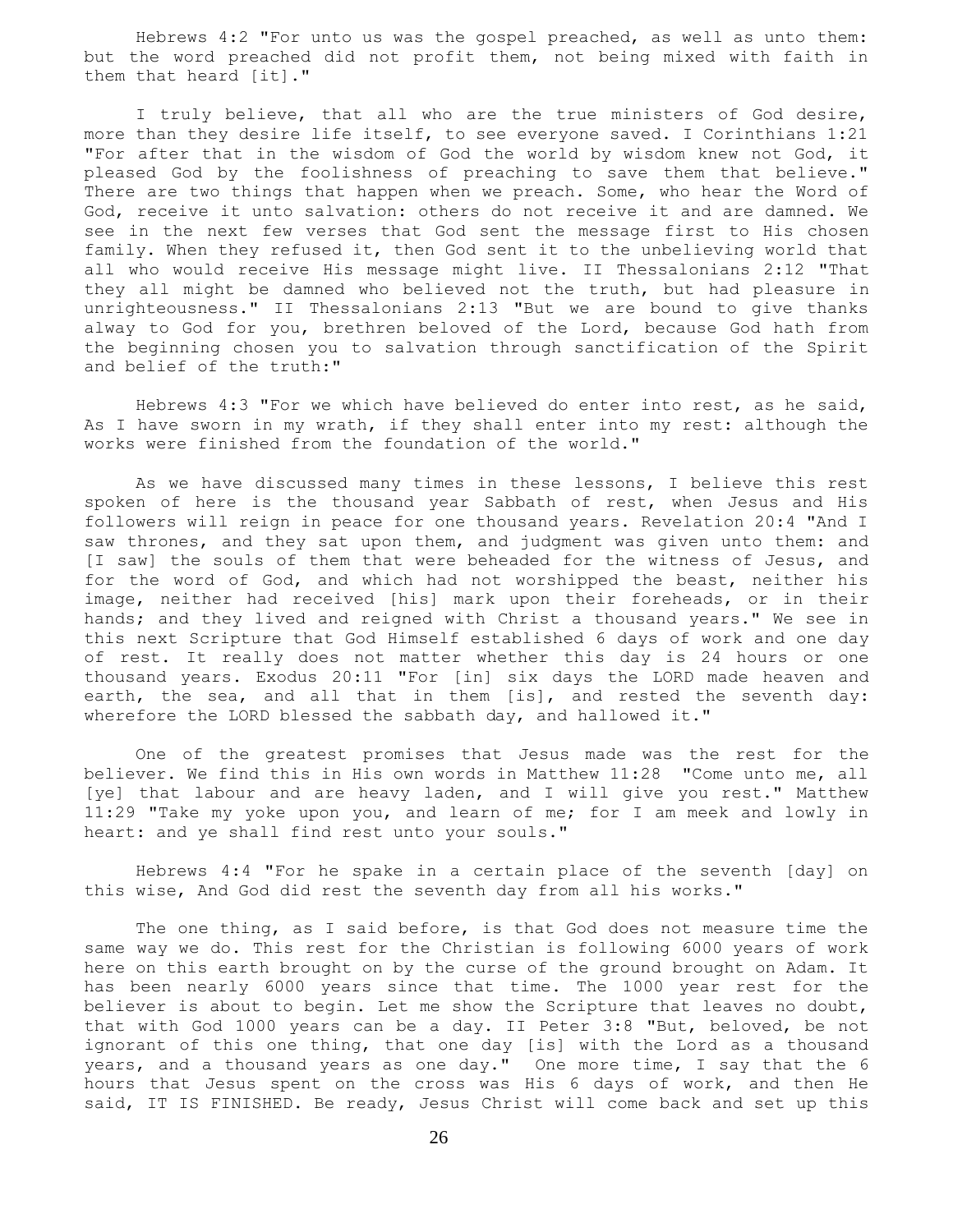1000 year reign in an hour when you think not. Luke 12:40 "Be ye therefore ready also: for the Son of man cometh at an hour when ye think not."

 Hebrews 4:5 "And in this [place] again, If they shall enter into my rest."

 We can not say enough about this rest of the Lord. Work for the night cometh, when no work can be done. John 9:4 "I must work the works of him that sent me, while it is day: the night cometh, when no man can work."

 Hebrews 4:6 "Seeing therefore it remaineth that some must enter therein, and they to whom it was first preached entered not in because of unbelief:"

 Abraham believed, and it was counted unto him for righteousness. There is only one way to heaven and this rest with our Lord Jesus Christ. We must believe, not only with our mind, but in our heart, the Lord Jesus. Hebrews 11:6 "But without faith [it is] impossible to please [him]: for he that cometh to God must believe that he is, and [that] he is a rewarder of them that diligently seek him." One of the best Scriptures, in all the Bible on this, is Romans 10:10 "For with the heart man believeth unto righteousness; and with the mouth confession is made unto salvation."

 Matthew 21:43 "Therefore say I unto you, The kingdom of God shall be taken from you, and given to a nation bringing forth the fruits thereof." Jesus came to His own in power and great glory and they did not receive Him. John 1:11 "He came unto his own, and his own received him not." We know that Jesus did every thing He could to show them who He was and they just did not believe. Their lack of belief opened the door for the Gentiles to receive salvation. Romans 11:11 "I say then, Have they stumbled that they should fall? God forbid: but [rather] through their fall salvation [is come] unto the Gentiles, for to provoke them to jealousy."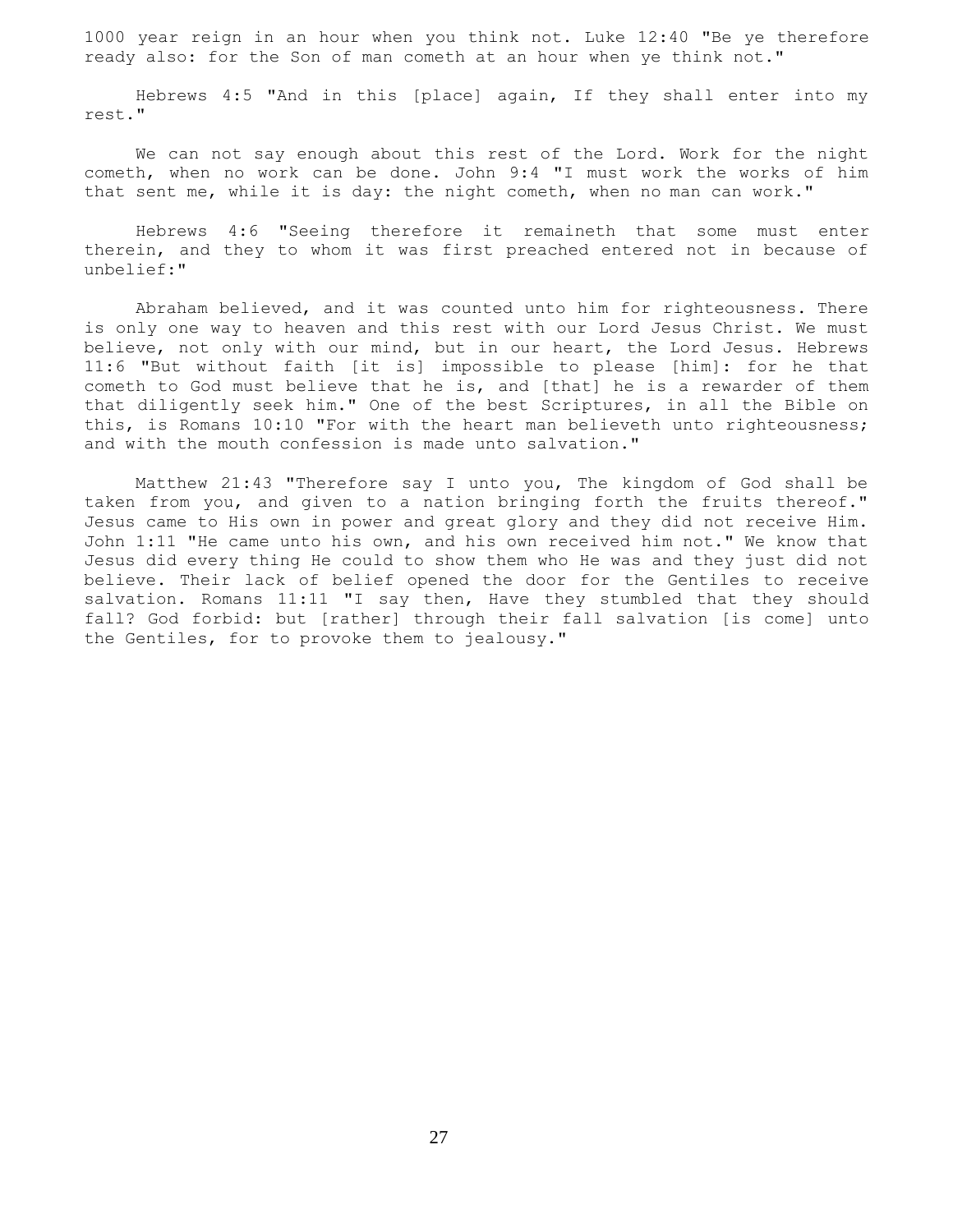1. What lesson are we to learn from Hebrews chapter 4 verse 1? 2. Who is the best example of someone walking with God and then turning against Him? 3. Where in the Scriptures, do we find a people losing their chance to enter the promised land for backsliding? 4. The promised land of God is not for whom? 5. Why did God make the doubters wander 40 years? 6. What is the thing that concerns the author in our society today? 7. What does Matthew chapter 7 verse 22 tell us about those who profess Christianity, who do not really live it? 8. Who are all 10 virgins in Matthew chapter 25 symbolic of? 9. Why were 5 of them not acceptable to Jesus? 10. Who are the {them} in Hebrews chapter 4 verse 3? 11. Why did the message given not become profitable to them? 12. The world by wisdom knew 13. What are the two things that happen when we preach? 14. God hath chosen you from the beginning to salvation through what? 15. For how long have the works of salvation been done? 16. What does Revelation chapter 20 verse 4 say the Christians will be doing, during the thousand year rest? 17. Who established the 6 days of work and one day of rest? 18. What is one of the most wonderful promises Jesus made the believer, found in Matthew chapter 11? 19. What caused the people of the earth to have to work the land for a living for the last approx. 6000 years? 20. Where do we find the Scripture that a day can be as a thousand years with God? 21. When is the return of the Son of man? 22. Abraham's \_\_\_\_\_\_\_ made him righteous in the sight of God. 23. He that cometh to God must 24. Without what, it is impossible to please God? 25. With the \_\_\_\_\_ man believeth unto righteousness: and with the confession is made unto salvation.

26. What did the Jew do, that opened the door to the Gentile for salvation?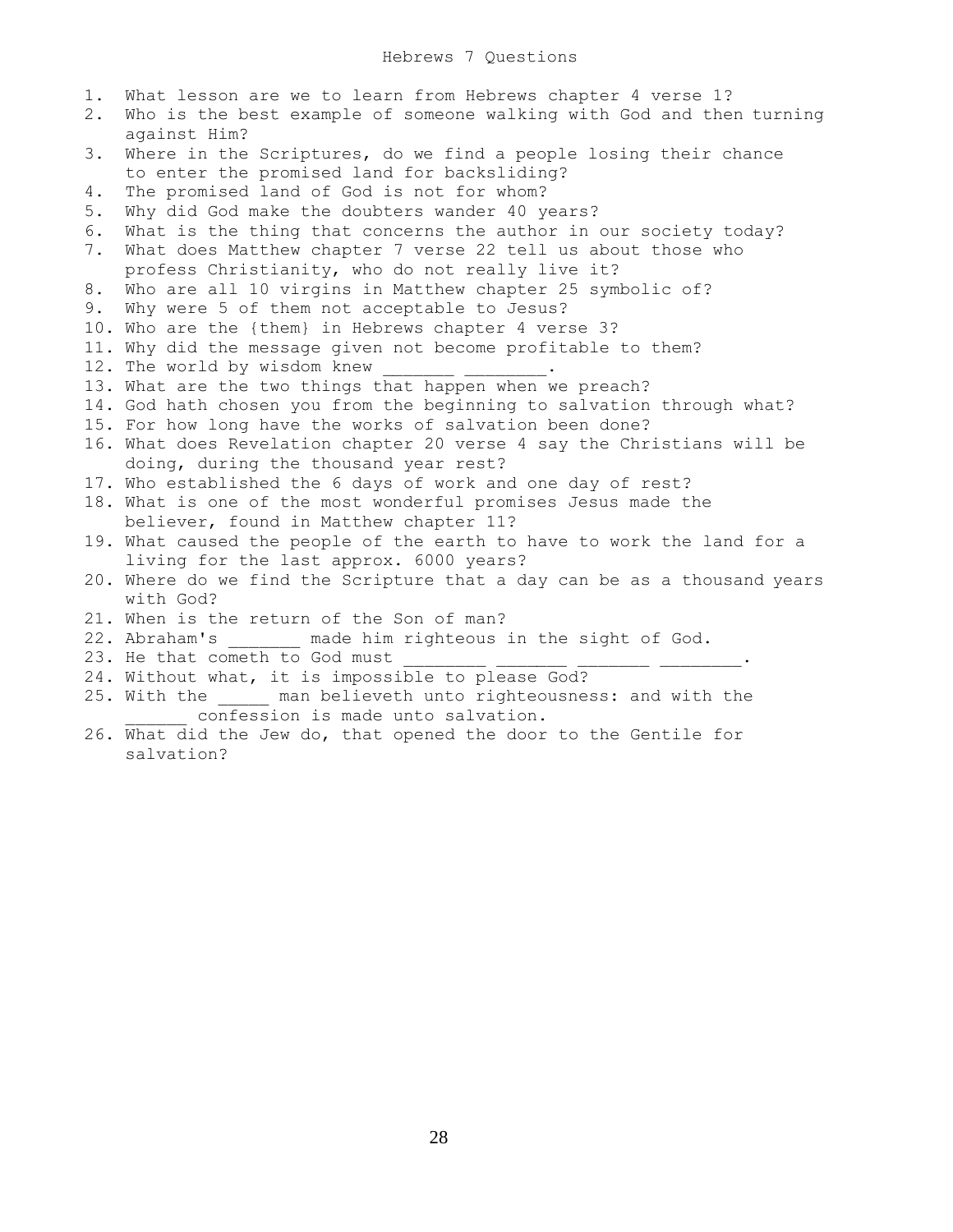We will begin this lesson in Hebrews 4:7 "Again, he limiteth a certain day, saying in David, To day, after so long a time; as it is said, To day if ye will hear his voice, harden not your hearts."

Those who hear the Word of God have an obligation to receive the Word. God will not always strive with man. God offered salvation to the Jew first, but when they refused to accept it, He turned from them and sent the message to the Gentiles, who readily accepted it. God deals with each of us on an individual basis. There is a time when God will say, That is enough, and will not call us any longer. We must accept salvation, the day it is offered. II Corinthians 6:2 "(For he saith, I have heard thee in a time accepted, and in the day of salvation have I succoured thee: behold, now [is] the accepted time; behold, now [is] the day of salvation.)" How can we neglect so great salvation, knowing that today might be the last time it is offered to us?

 Hebrews 4:8 "For if Jesus had given them rest, then would he not afterward have spoken of another day."

 This is just explaining that this day of rest offered to the believers is not for their time here in the flesh, but is a promise of things to happen in the future at the second coming of Christ. This time of rest is not for the world to experience, but for those who endure to the end, and remain faithful. Acts 14:22 "Confirming the souls of the disciples, [and] exhorting them to continue in the faith, and that we must through much tribulation enter into the kingdom of God."

Hebrews 4:9 "There remaineth therefore a rest to the people of God."

 This means that the people of God will have a time when they cease from labor. In fact all of the troubles of this sinful world will be no more for those who have chosen Jesus Christ as their Saviour. Revelation 7:14 "And I said unto him, Sir, thou knowest. And he said to me, These are they which came out of great tribulation, and have washed their robes, and made them white in the blood of the Lamb." Revelation 7:15 "Therefore are they before the throne of God, and serve him day and night in his temple: and he that sitteth on the throne shall dwell among them." Revelation 7:16 "They shall hunger no more, neither thirst any more; neither shall the sun light on them, nor any heat." Revelation 7:17 "For the Lamb which is in the midst of the throne shall feed them, and shall lead them unto living fountains of waters: and God shall wipe away all tears from their eyes."

 Hebrews 4:10 "For he that is entered into his rest, he also hath ceased from his own works, as God [did] from his."

 Revelation 14:13 "And I heard a voice from heaven saying unto me, Write, Blessed [are] the dead which die in the Lord from henceforth: Yea, saith the Spirit, that they may rest from their labours; and their works do follow them." We know that after we are dead we can do no work for the Lord. We must do our work while we are alive, because after we are dead, it is too late. Work is for this earth, and the rewards come in heaven, as we see in Jesus' own words in the next Scripture. Revelation 22:12 "And, behold, I come quickly; and my reward [is] with me, to give every man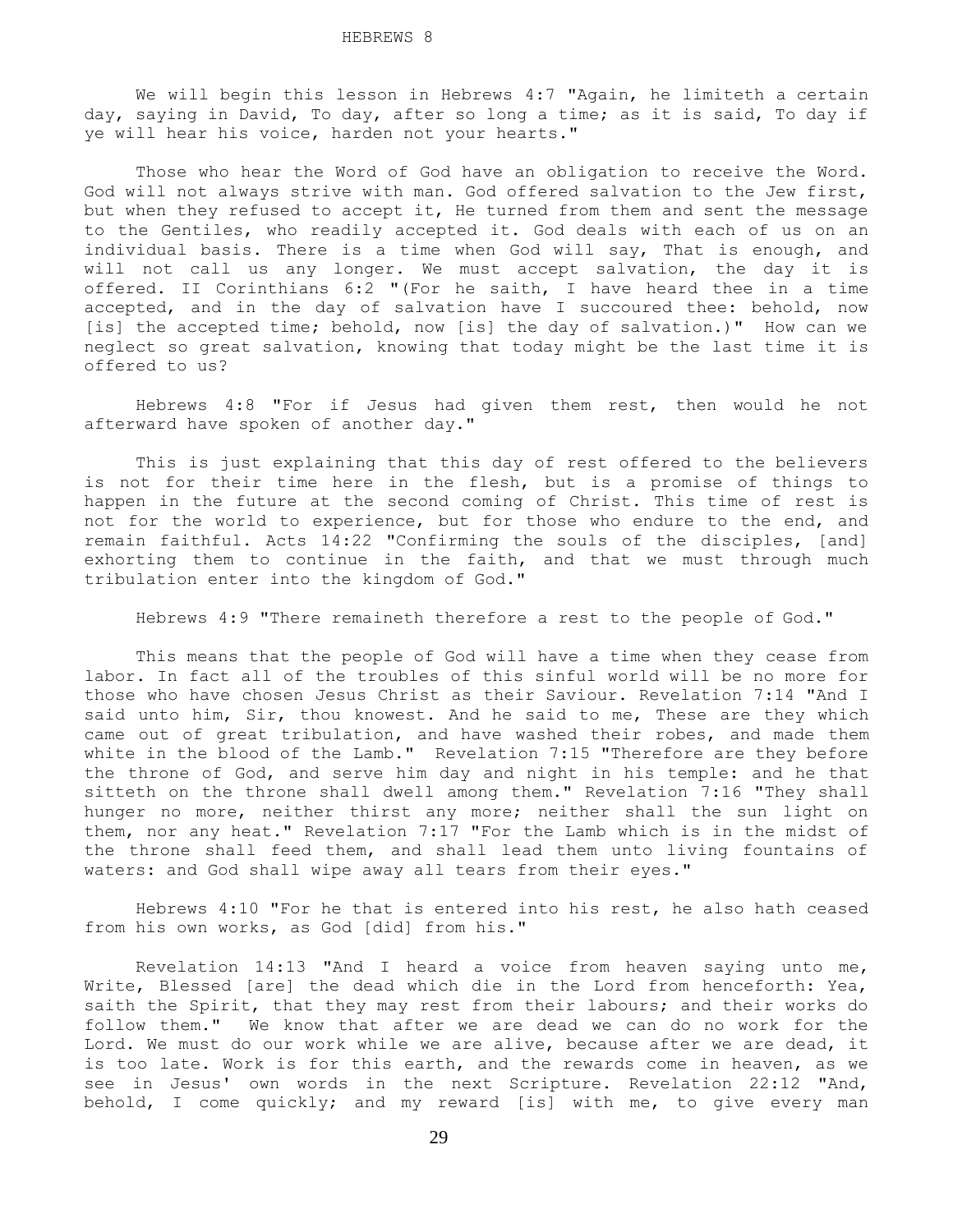according as his work shall be." The earth, and heaven, and all therein contained were created in 6 days and God rested; Jesus worked 6 hours on the cross, and now is resting, sitting at the right hand of the Father. We, also, will rest with Him at the right hand of the throne, if we continue in the faith of Jesus Christ. Revelation 3:21 "To him that overcometh will I grant to sit with me in my throne, even as I also overcame, and am set down with my Father in his throne."

 Hebrews 4:11 "Let us labour therefore to enter into that rest, lest any man fall after the same example of unbelief."

 II Peter 1:10 "Wherefore the rather, brethren, give diligence to make your calling and election sure: for if ye do these things, ye shall never fall:" II Peter 1:11 "For so an entrance shall be ministered unto you abundantly into the everlasting kingdom of our Lord and Saviour Jesus Christ." The sad thing, sometimes, is that some who start out with Jesus do not remain steadfast. When troubles come, they falter. Trials of this world have a way of separating those who truly belong to God, from those who are just pretenders.

 Hebrews 4:12 "For the word of God [is] quick, and powerful, and sharper than any two-edged sword, piercing even to the dividing asunder of soul and spirit, and of the joints and marrow, and [is] a discerner of the thoughts and intents of the heart."

 Throughout the Bible, we are taught that the weapon of the Christian is their Bible {the Two-edged Sword}. Christians are in a battle between the flesh and the Spirit. You might even say, that this war is between the world and God's people. Christians make up God's army. The object of this war is the salvation of the people. We are in the last hours of battle. True Christians must put on their uniform and come forward to the front lines. Our uniform is the same one mentioned in the 6th chapter of Ephesians, except we have patches on our knees from praying. Ephesians 6:13 "Wherefore take unto you the whole armour of God, that ye may be able to withstand in the evil day, and having done all, to stand." Ephesians 6:14 "Stand therefore, having your loins girt about with truth, and having on the breastplate of righteousness;" Ephesians 6:15 "And your feet shod with the preparation of the gospel of peace;" Ephesians 6:16 "Above all, taking the shield of faith, wherewith ye shall be able to quench all the fiery darts of the wicked." Ephesians 6:17 "And take the helmet of salvation, and the sword of the Spirit, which is the word of God:" Ephesians 6:18 "Praying always with all prayer and supplication in the Spirit, and watching thereunto with all perseverance and supplication for all saints;" We must keep our powder dry. We must not water down the Word of God as many of the new Bibles do. Some are watered down to the extent that Jesus is no longer God. The battle is in the last hours and all good soldiers of the Lord are needed in His army now. This army must be willing to fight to the death, if necessary. There is no time left for fun and games, WE ARE AT WAR.

The heart of man is really what he is. If you have a wicked heart, then you are a wicked man, if you have a good heart you are a good man. Luke 6:45 "A good man out of the good treasure of his heart bringeth forth that which is good; and an evil man out of the evil treasure of his heart bringeth forth that which is evil: for of the abundance of the heart his mouth speaketh."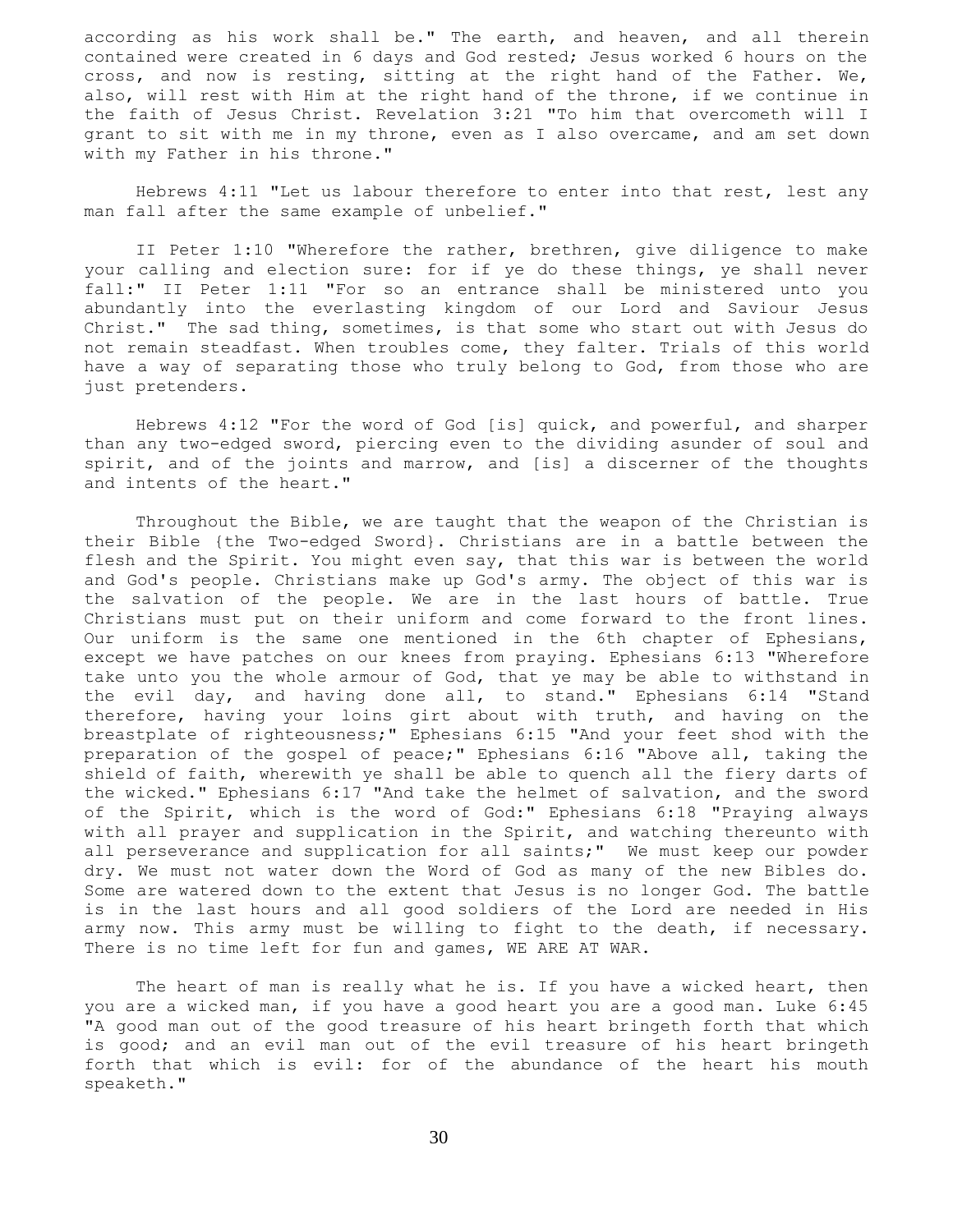Sometimes to be a Christian, a person has to give up family and friends. Christianity divides families sometimes. The 2 great powers in the world are the spoken and the written Word. THE POWER OF GOD IS IN HIS WORD.

 Hebrews 4:13 "Neither is there any creature that is not manifest in his sight: but all things [are] naked and opened unto the eyes of him with whom we have to do."

 God knows not only what you have done, but He knows your thoughts and He knows the desires of your heart. His eyes look into the very soul of man. I Peter 3:12 "For the eyes of the Lord [are] over the righteous, and his ears [are open] unto their prayers: but the face of the Lord [is] against them that do evil."

 Hebrews 4:14 "Seeing then that we have a great high priest, that is passed into the heavens, Jesus the Son of God, let us hold fast [our] profession."

 Hebrews 8:1 "Now of the things which we have spoken [this is] the sum: We have such an high priest, who is set on the right hand of the throne of the Majesty in the heavens;" Hebrews 9:12 "Neither by the blood of goats and calves, but by his own blood he entered in once into the holy place, having obtained eternal redemption [for us]." Romans 8:34 "Who [is] he that condemneth? [It is] Christ that died, yea rather, that is risen again, who is even at the right hand of God, who also maketh intercession for us." These Scriptures above tell us that Jesus Christ is the High Priest for all believers. He is our way into the holy of holies. He is constantly pleading our case to the Father. Jesus' sacrifice of His body on the cross was our payment for all time. He is our High Priest forever.

 Hebrews 4:15 "For we have not an high priest which cannot be touched with the feeling of our infirmities; but was in all points tempted like as [we are, yet] without sin."

 Jesus Christ The Righteous [our Lord] took on flesh so that He might relate to us in our flesh. Jesus fasted 40 days and was tempted by the devil. Jesus Christ was the only one who ever lived above sin. Philippians 2:7 "But made himself of no reputation, and took upon him the form of a servant, and was made in the likeness of men:" Philippians 2:8 "And being found in fashion as a man, he humbled himself, and became obedient unto death, even the death of the cross."

 Hebrews 4:16 "Let us therefore come boldly unto the throne of grace, that we may obtain mercy, and find grace to help in time of need."

 Jesus Christ tore down the curtain separating God from mankind when He died on the cross. Matthew 27:51 "And, behold, the veil of the temple was rent in twain from the top to the bottom; and the earth did quake, and the rocks rent;" The way to the Father is provided through the name of Jesus. Jesus gave us the right to use His name. We pray to the Father in the name of Jesus. When we pray in the name of Jesus, God answers our prayers. John 14:13 "And whatsoever ye shall ask in my name, that will I do, that the Father may be glorified in the Son." John 14:14 "If ye shall ask any thing in my name, I will do [it]."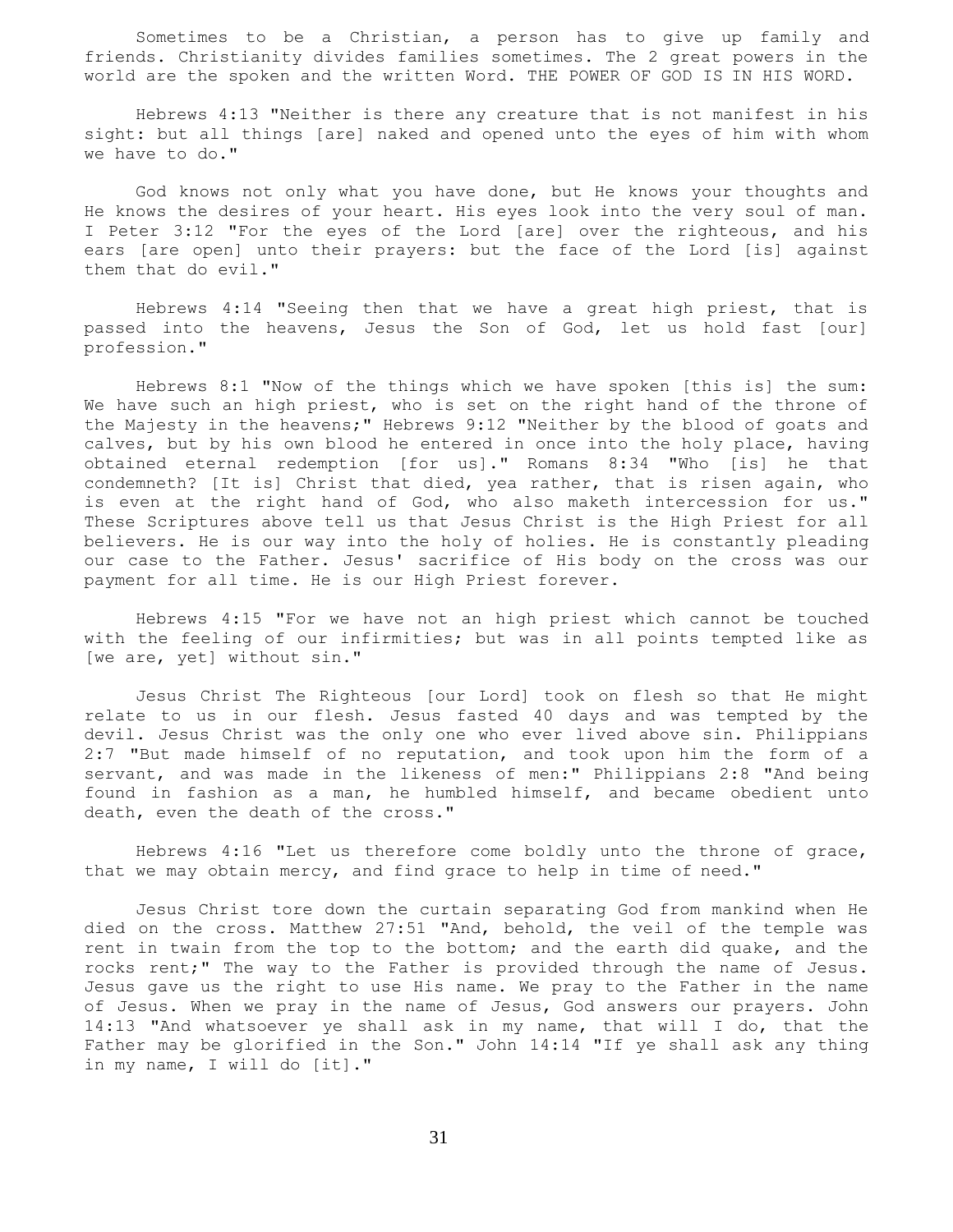## Hebrews 8 Questions

1. What is the warning given in Hebrews chapter 4 verse 7? 2. What is the obligation of those hearing the Word of God? 3. When is the acceptable time of salvation? 4. When is this day of rest for the believers? 5. We must through much enter the kingdom of God. 6. These who have come out of great tribulation have done what to make them righteous? 7. Who is the Lamb? 8. Describe the problems that we had on earth, that we will have no more in heaven. 9. Work is for the earth, and what is in heaven? 10. God is going to give us according to what? 11. How long did Jesus work on the cross? 12. Who will sit with Jesus on His throne? 13. What is a sad thing about some Christians? 14. What is the Word of God called in Hebrews chapter 4 verse 12? 15. The battle that Christians are in is between whom? 16. What is the object of this war? 17. What is the difference in our uniform, and the one in Ephesians chapter 6? 18. Describe the uniform in chapter 6 of Ephesians. 19. What is meant by keeping our powder dry? 20. Why is there no time for fun and games? 21. Out of the abundance of the heart the  $\frac{1}{\sqrt{2}}$   $\frac{1}{\sqrt{2}}$ 22. The power of God is in His 23. The eyes of the Lord are over the 24. Who is Jesus called in Hebrews chapter 4 verse 14? 25. With what did Jesus acquire eternal redemption for us? 26. Why is Jesus able to relate to our feelings? 27. Jesus was obedient to what extent? 28. Where do we read that the veil of the temple was torn from the top to the bottom? 29. When did this occur?

- 30. What was the purpose of the veil being torn?
- 31. Quote John chapter 14 verse 14.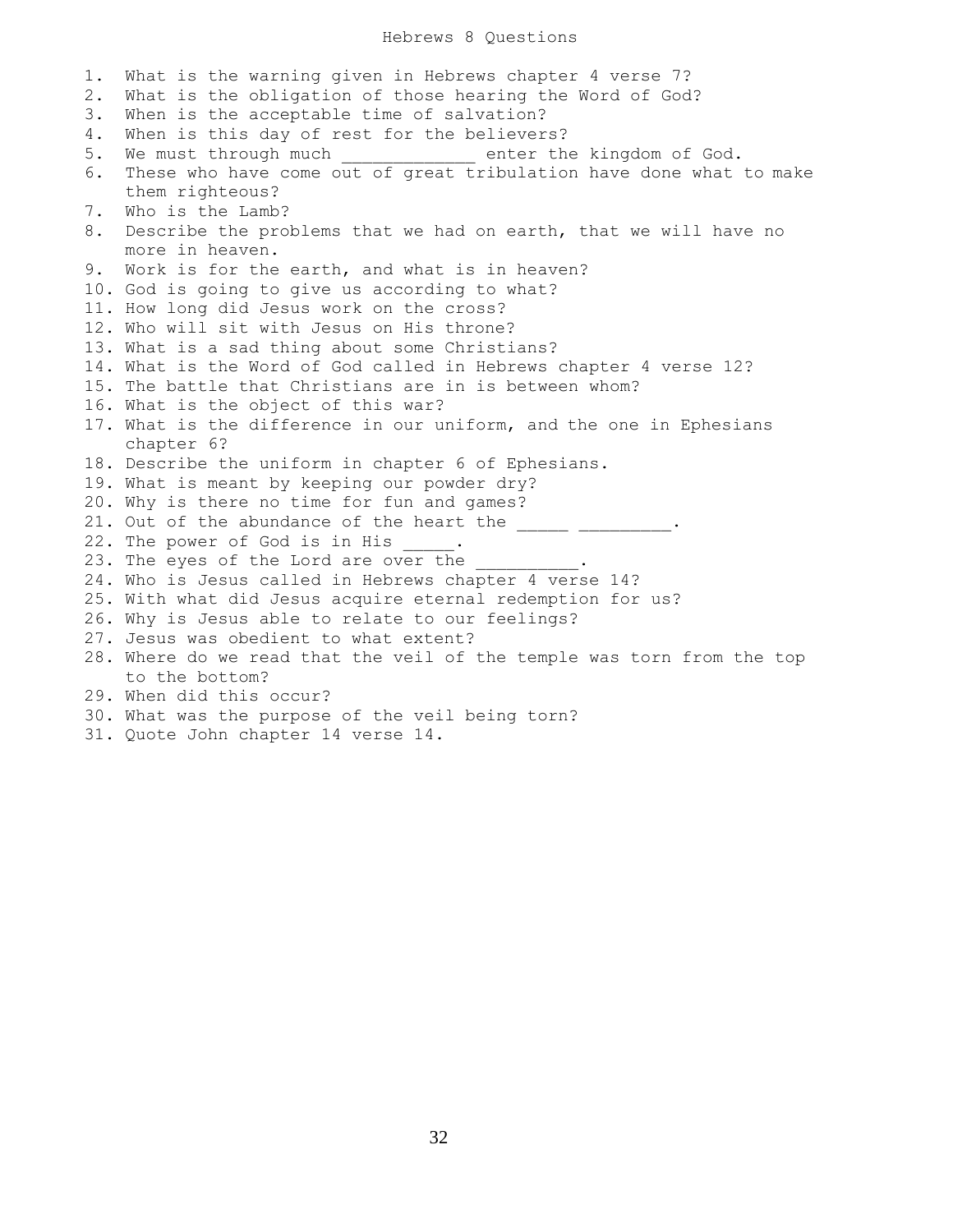We will begin this lesson in Hebrews 5:1 "For every high priest taken from among men is ordained for men in things [pertaining] to God, that he may offer both gifts and sacrifices for sins:"

 We know that the high priest in the temple was the only one to go into the most holy place. He was not to go in unworthily, and he must carry the blood with him into the most holy place. This blood was not only for the people, but for his sins, as well. The high priest was the representative of the people to God. God spoke to the people through the Urim and Thumin which was behind the breastplate worn by the high priest. This was symbolic of God speaking to the people through the heart of the high priest. The people had no direct contact with God at this time, but were represented by the high priest.

 Hebrews 5:2 "Who can have compassion on the ignorant, and on them that are out of the way; for that he himself also is compassed with infirmity."

 The high priest was not a perfect man, but was chosen of God to represent the people. Aaron was a good example of the weakness of the high priests. He was the first high priest. Even though he was chosen of God for this job, and had actually heard the voice of God, he still built the golden calf which God had forbidden. Moses was gone to the top of the mountain to receive the 10 commandments from God. Aaron, and the people decided that he was not coming back, and they did this terrible thing. We find that Aaron's 2 oldest sons were no better than he was. God killed them for their sin. Leviticus 10:1 "And Nadab and Abihu, the sons of Aaron, took either of them his censer, and put fire therein, and put incense thereon, and offered strange fire before the LORD, which he commanded them not." Numbers 3:4 "And Nadab and Abihu died before the LORD, when they offered strange fire before the LORD, in the wilderness of Sinai, and they had no children: and Eleazar and Ithamar ministered in the priest's office in the sight of Aaron their father." Most people believe this strange fire, that they offered was that they were drunk when they made the offering. This is not in the Bible, however. Some of the other sons of high priests sinned and were killed, but we have already covered that here. It is enough to say these were not perfect men.

 Hebrews 5:3 "And by reason hereof he ought, as for the people, so also for himself, to offer for sins."

 This Scripture should cover this fact that even the high priest was many times guilty of sin. Leviticus 4:3 "If the priest that is anointed do sin according to the sin of the people; then let him bring for his sin, which he hath sinned, a young bullock without blemish unto the LORD for a sin offering."

 Hebrews 5:4 "And no man taketh this honour unto himself, but he that is called of God, as [was] Aaron."

 Ministry, for the priest, or for preachers today, should not be undertaken as a profession. Those who minister must be called of God. To go into the ministry without God calling you to that job, would be a sin. II Chronicles 26:18 "And they withstood Uzziah the king, and said unto him, [It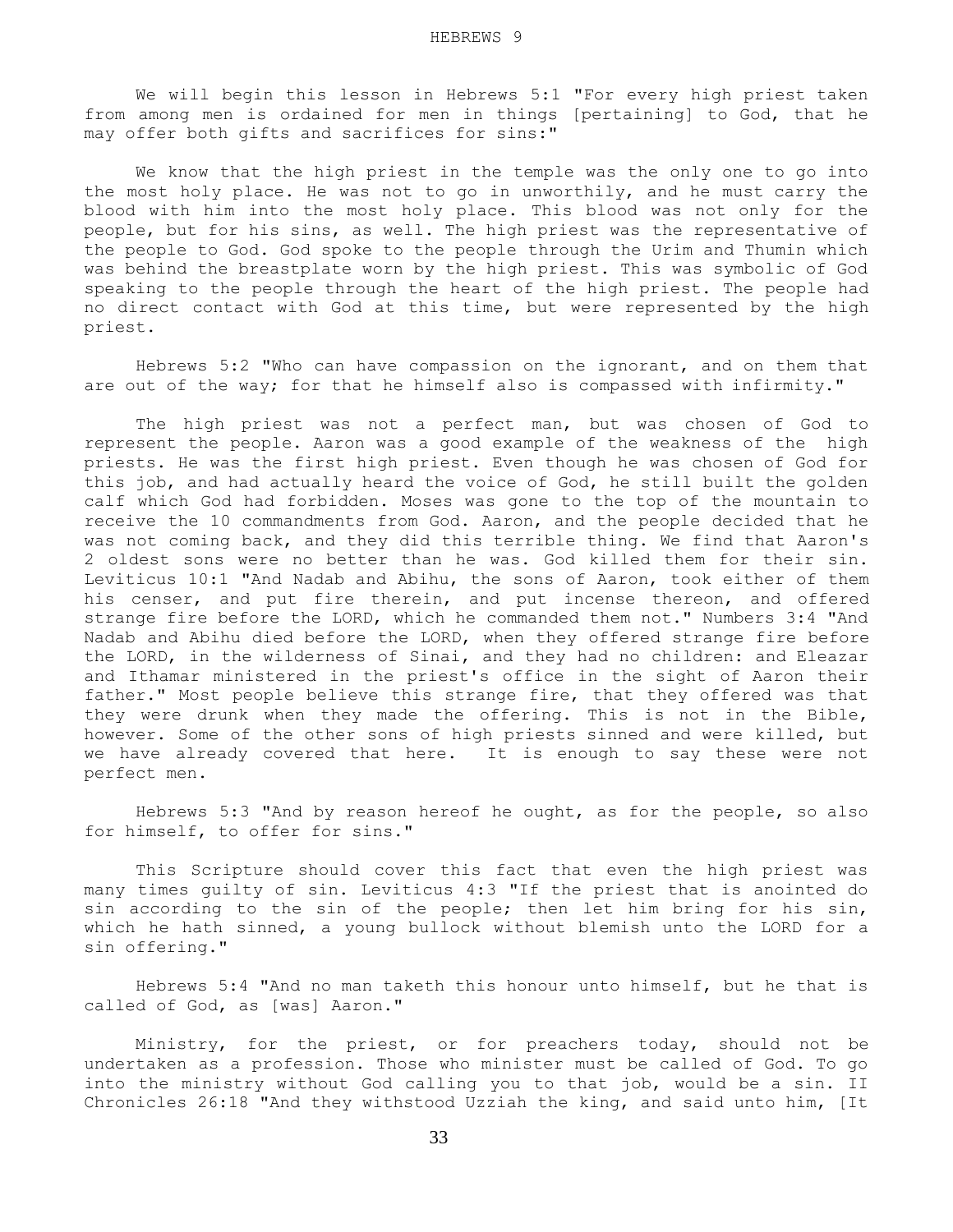appertaineth] not unto thee, Uzziah, to burn incense unto the LORD, but to the priests the sons of Aaron, that are consecrated to burn incense: go out of the sanctuary; for thou hast trespassed; neither [shall it be] for thine honour from the LORD God." This Old Testament Scripture shows, that not even a king could take it upon himself to minister in the temple, God is the only one who can ordain someone to minister. I will give one New Testament Scripture on this and then go on. John 3:27 "John answered and said, A man can receive nothing, except it be given him from heaven." We see that even the Christians must be called to be God's children. I Thessalonians 2:12 "That ye would walk worthy of God, who hath called you unto his kingdom and glory."

 Hebrews 5:5 "So also Christ glorified not himself to be made an high priest; but he that said unto him, Thou art my Son, to day have I begotten thee."

 There are so many Scriptures that pertain to this, that it is difficult to choose just one or two. Jesus Christ [for His stay on earth] was the Son of God. In heaven, He is the Word of God. We know that the birth of Jesus was not a natural birth. Jesus was born of a virgin. The Holy Spirit hovered over Mary and she conceived of the Spirit of God. It was planned by the Father, Word, and Holy Ghost from the foundation of the world for Jesus to die for the sin of the people. In fact, not only did Jesus not glorify Himself, but all 3 of the Godhead glorified Him. The people were the Word's creation, so it was only proper for Him to save them. John 1:1 "In the beginning was the Word, and the Word was with God, and the Word was God." John 1:2 "The same was in the beginning with God. John 1:3 "All things were made by him; and without him was not any thing made that was made." John 1:14 "And the Word was made flesh, and dwelt among us, (and we beheld his glory, the glory as of the only begotten of the Father,) full of grace and truth." We can easily see from this that not only are we all, the creation of the Word of God, but that Word took on the form of flesh and dwelt among us as Jesus Christ, The Son of God. He took the name of Jesus, for His stay on the earth, because Jesus means Saviour.

 Hebrews 5:6 "As he saith also in another [place], Thou [art] a priest for ever after the order of Melchisedec."

 This Melchisedec is the same as Melchizedek in the Old Testament. The name is different, because the Old and New Testaments are translated from different languages. This Melchizedek has been a mystery for thousands of years. I will give my own personal opinion and give Scriptures to back it up, but you make up your own mind who you believe He is. Genesis 14:18 "And Melchizedek king of Salem brought forth bread and wine: and he [was] the priest of the most high God." This Melchizedek appeared to only one man that we know of, and that man was Abraham; the father of all the believers. For us to be a spiritual son or daughter of Abraham, he would have to believe the same thing we do. If this Melchizedec is an appearance of our Lord, then he would believe the same as believers do. This Melchizedek appeared approximately 2000 years after the birth of Adam. Jesus the Christ Child appears approximately 2000 years after this happening. The King of kings and Lord of lords will appear about 2000 years after the birth of Jesus. Is this all coincidence, or is God telling us something? Abraham paid tithes to this High Priest. This High Priest served Abraham the same elements that Jesus served the disciples at the Last Supper {bread and wine}. I do not believe that it would be impossible for the Word of God to take on another name and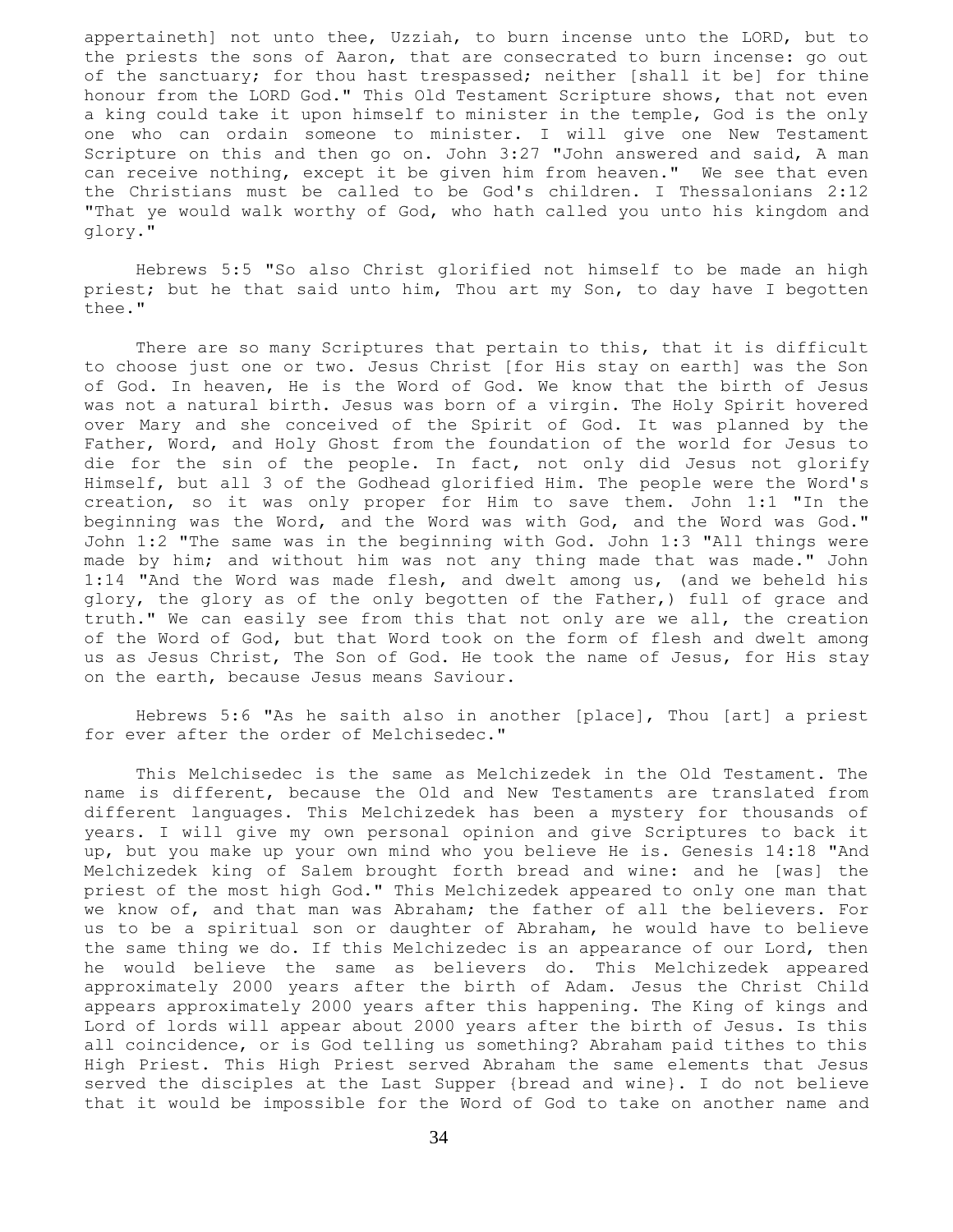appear to Abraham. Melchizedek means King of Righteousness. When Abraham paid tithes to Him it recognized His divine Priesthood. In these next few lessons, we will come to know this High Priest very well and I believe you will recognize Him as the one we call Jesus. There are actually 99 names that speak of Jesus in the Bible including this one.

 Some of the things I want you to consider as we study in the next few lessons on this High Priest, is that this priesthood was forever. He will be spoken of as THE High Priest. He had no mother or father, He is THE King of Peace. He is spoken of as having no beginning and no end. At the very least He is a type, but look carefully. There can be only one THE High Priest, or one THE King of Peace. THE KING OF PEACE IS JESUS CHRIST OUR LORD. Pray about this.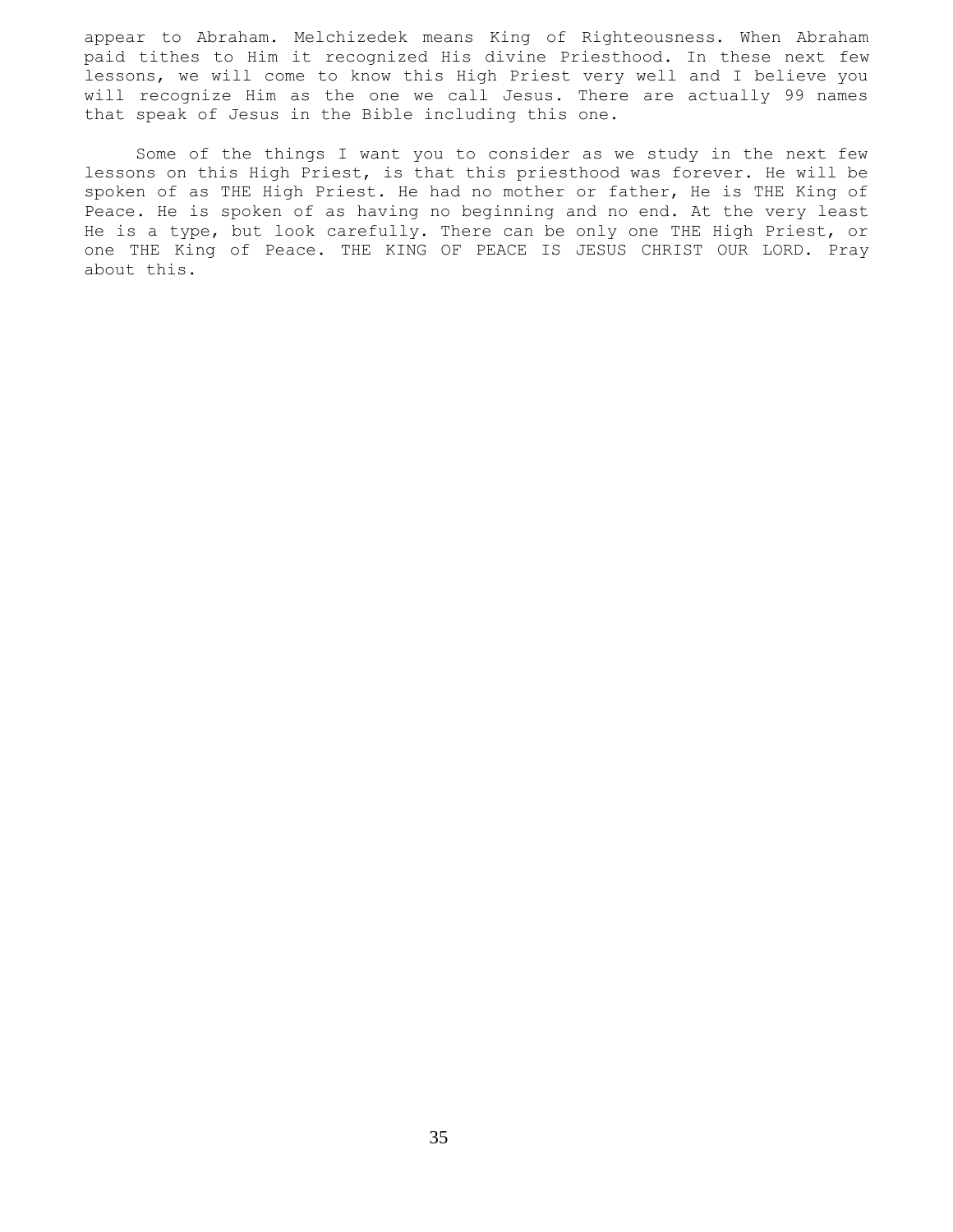| 1.<br>2. | What are the 2 things the high priest does for the people in verse 1?<br>Who was the only person allowed to go into the most holy place in<br>the temple? |
|----------|-----------------------------------------------------------------------------------------------------------------------------------------------------------|
| 3.       | What must he carry with him when he goes into the most holy place?                                                                                        |
| 4.       | Through what, did God speak to the people?                                                                                                                |
| 5.       | Was the high priest a perfect man?                                                                                                                        |
| 6.       | Who is a vivid description of how bad the high priest does sin                                                                                            |
|          | sometimes?                                                                                                                                                |
| 7.       | What did He do?                                                                                                                                           |
| 8.       | What did Aaron's sons do, that was displeasing to God?                                                                                                    |
| 9.       | How did God punish them?                                                                                                                                  |
|          | 10. Was the high priest above the law?                                                                                                                    |
|          | 11. What was the high priest's sin offering?                                                                                                              |
|          | 12. How did they become high priest?                                                                                                                      |
|          | 13. Should our ministers today preach for the purpose of making a living?                                                                                 |
|          | 14. Where do we find the Scripture that tells us it was wrong for a                                                                                       |
|          | king to do the duties of priest in the temple?                                                                                                            |
|          | 15. Quote John chapter 3 verse 27.                                                                                                                        |
|          | 16. Who actually glorified Jesus as High Priest?                                                                                                          |
|          | 17. Why was it important for Jesus to be the one to save us?                                                                                              |
|          | 18. When was the plan made to save us by the way of the cross?                                                                                            |
|          | 19. How do we know that the Word is Jesus?                                                                                                                |
|          | 20. What does the name Jesus mean?                                                                                                                        |
|          | 21. Jesus was a priest after the order of whom?                                                                                                           |
|          | 22. What is the author's opinion of who this is?                                                                                                          |
|          | 23. Who was the only man that Melchizedek appeared to?                                                                                                    |
|          | 24. Approximately how many years after Adam's birth did He appear?                                                                                        |
|          | 25. What two elements did He feed Abraham?                                                                                                                |
|          | 26. What did Abraham do that showed Melchizedek's priesthood?                                                                                             |
|          | 27. What does Melchizedek mean?                                                                                                                           |
|          | 28. Why was it important for Abraham to see Him and believe He existed?                                                                                   |
|          | 29. How many different names in the Bible indicate Jesus?                                                                                                 |
|          | 30. Who is THE KING OF PEACE?                                                                                                                             |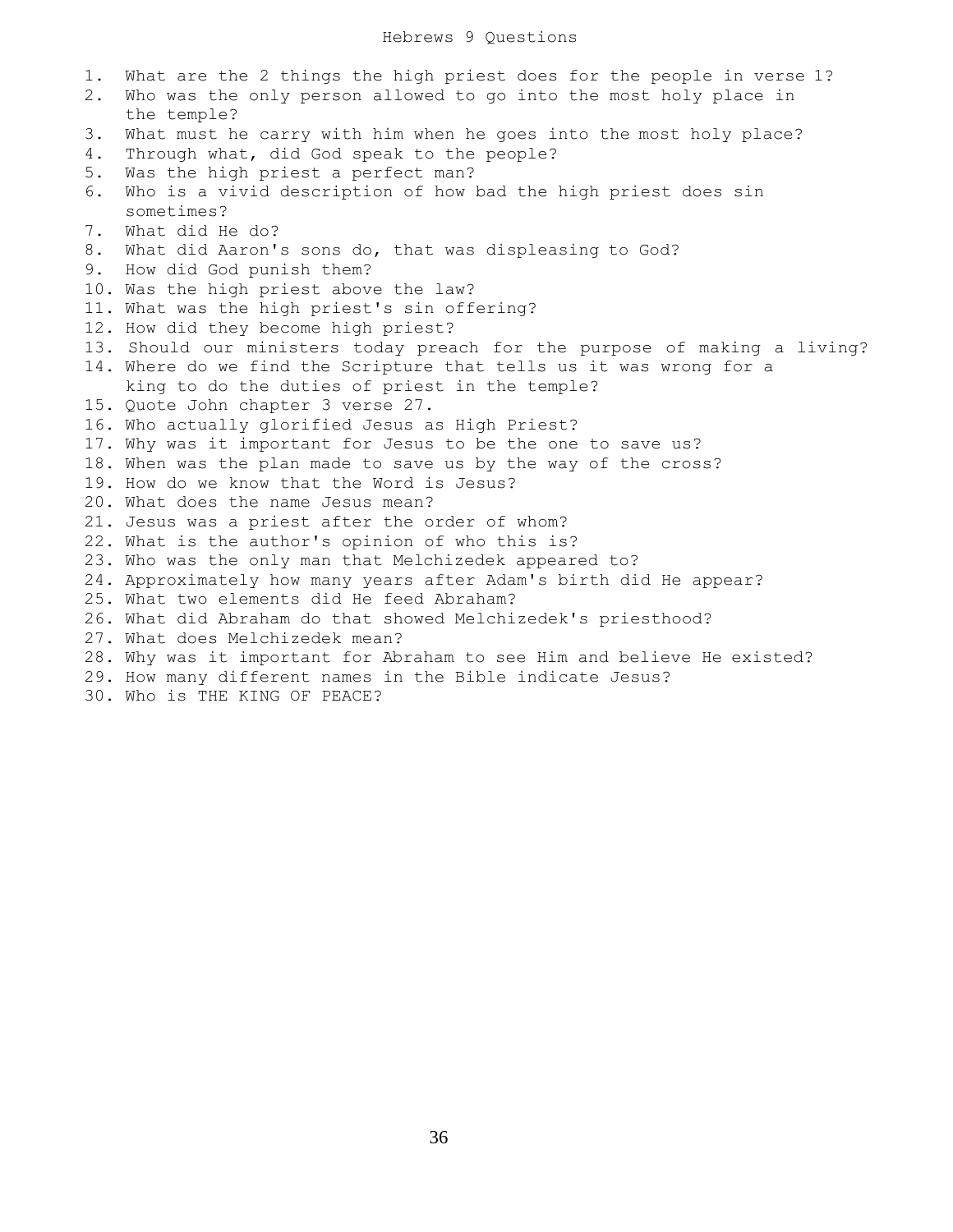We will begin this lesson in Hebrews 5:7 "Who in the days of his flesh, when he had offered up prayers and supplications with strong crying and tears unto him that was able to save him from death, and was heard in that he feared;"

 This is speaking of Jesus, who took on the form of flesh for His stay here on the earth. It was necessary that He be in the flesh of man, that He could be our substitute on the cross. The flesh of Jesus was from His mother Mary and was normal flesh as you and I have. The Spirit within the flesh was the Spirit of God. The Holy Spirit had hovered over Mary [who was a virgin] and she conceived of the Holy Spirit of God. This Scripture above is speaking of the time when Jesus went to the garden of Gethsemane with Peter, James, and John and prayed to His Father to let the cup pass from Him. Gethsemane means an oil press. The garden is full of olive trees. This press is used to make olive oil. Olive oil is symbolic of the Holy Spirit. I believe that Jesus' Spirit was strong and ready to face this horrible death of the cross, but His body [flesh] was weak, and He came to the garden to pray to strengthen His body for this suffering. Let us read a few Scriptures pertaining to this and see if that might be the case. Matthew 26:39 "And he went a little farther, and fell on his face, and prayed, saying, O my Father, if it be possible, let this cup pass from me: nevertheless not as I will, but as thou [wilt]." Matthew 26:40 "And he cometh unto the disciples, and findeth them asleep, and saith unto Peter, What, could ye not watch with me one hour?" Matthew 26:41 " Watch and pray, that ye enter not into temptation: the spirit indeed [is] willing, but the flesh [is] weak." Matthew 26:42 "He went away again the second time, and prayed, saying, O my Father, if this cup may not pass away from me, except I drink it, thy will be done." We see from this, that the flesh of Jesus was not looking forward to this death. Here are two more Scriptures where Jesus accepts God's will in this. John 12:27 "Now is my soul troubled; and what shall I say? Father, save me from this hour: but for this cause came I unto this hour." John 12:28 "Father, glorify thy name. Then came there a voice from heaven, [saying], I have both glorified [it], and will glorify [it] again."

 Hebrews 5:8 "Though he were a Son, yet learned he obedience by the things which he suffered;"

 We are told that it is better to obey than to sacrifice in I Samuel 15:22 "And Samuel said, Hath the LORD [as great] delight in burnt offerings and sacrifices, as in obeying the voice of the LORD? Behold, to obey [is] better than sacrifice, [and] to hearken than the fat of rams." Jesus told Paul that He would show him what great things he must suffer. We, also, must face suffering if it comes, and be victorious over it, if we are to reign with Jesus Christ. He is our Leader, and if He suffered, we may have to, also. II Timothy 2:12 "If we suffer, we shall also reign with [him]: if we deny [him], he also will deny us:" We are taught that tribulation comes to bring patience. Romans 5:3 "And not only [so], but we glory in tribulations also: knowing that tribulation worketh patience;"

 Hebrews 5:9 "And being made perfect, he became the author of eternal salvation unto all them that obey him;"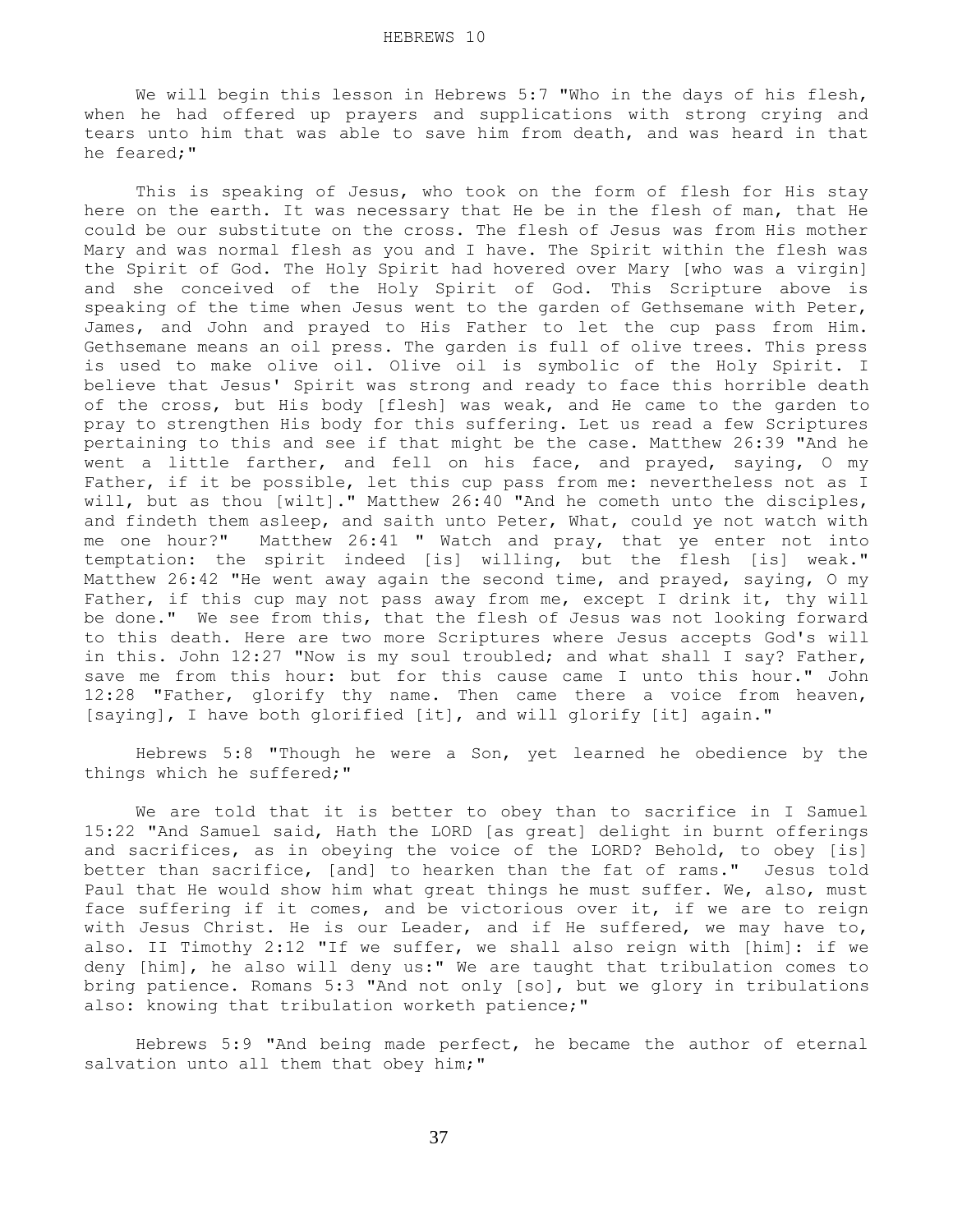We know that Jesus is the only one who ever lived on this earth completely free from sin. He took our sin on His own body that we might take on His righteousness. He is our Salvation. Acts 4:12 "Neither is there salvation in any other: for there is none other name under heaven given among men, whereby we must be saved." Just the name Jesus means Saviour. He is the only way to heaven. Romans chapter 10 verse 9 tells us, if we believe in our heart and confess with our mouth the Lord Jesus, we shall be saved. One more Scripture that says it all is I John 5:20 "And we know that the Son of God is come, and hath given us an understanding, that we may know him that is true, and we are in him that is true, [even] in his Son Jesus Christ. This is the true God, and eternal life."

 Hebrews 5:10 "Called of God an high priest after the order of Melchisedec."

 Melchisedec here and Melchizedek in the Old Testament is the same name. They are spelled differently because they were originally written in different languages. This Melchizedek has been a controversy for thousands of years. In the next few chapters here we will go into great detail about this. My own personal belief is that this Melchizedek is actually an appearance of the one we call Jesus. He appeared only one recorded time. His appearance was to the father of the believers [Abraham]. If we are the spiritual children of Abraham through faith, then we must believe the same thing he does. He believed that Melchizedek was divinely appointed High Priest, because he paid tithes to him. He was not of the Levitical tribe, because the Scriptures say he had no father or mother. He was a High Priest forever. Melchizedek fed the same elements to Abraham that Jesus fed the disciples [bread and wine]. He was known as THE King of Salem, THE King of Peace. There can be only one THE KING OF PEACE, His name is Jesus Christ. The most interesting thing of all to me is that he appeared to Abraham about 2000 years after the birth of Adam. Jesus Christ appeared as the Babe in a manger about 2000 years after this happening and He [Jesus} will appear again about 2000 years after this babe's birth as King of kings and Lord of lords. Another thing that I have mentioned before is that Jesus is called by 123 different names in the Bible. It seems His name fits the job He is doing at the time. Think on this. We will probably mention it several times in this lesson series.

 Hebrews 5:11 "Of whom we have many things to say, and hard to be uttered, seeing ye are dull of hearing."

 Jesus had said before, Seeing they will not see and hearing they will not hear. This seems so strange, but God does not want to win them to Him through their great intelligence, He wants them to believe in their heart. Even the disciples did not understand the meaning of the parables that Jesus spoke in, until Jesus explained them. Remember this letter is written to the Hebrews. To understand the things of God, the Holy Spirit must reveal the meaning. Unless they could see it with their eyes, they would not believe. If you can see something, it takes no faith to believe. Faith is the opposite of fact. Matthew 13:15 "For this people's heart is waxed gross, and [their] ears are dull of hearing, and their eyes they have closed; lest at any time they should see with [their] eyes and hear with [their] ears, and should understand with [their] heart, and should be converted, and I should heal them."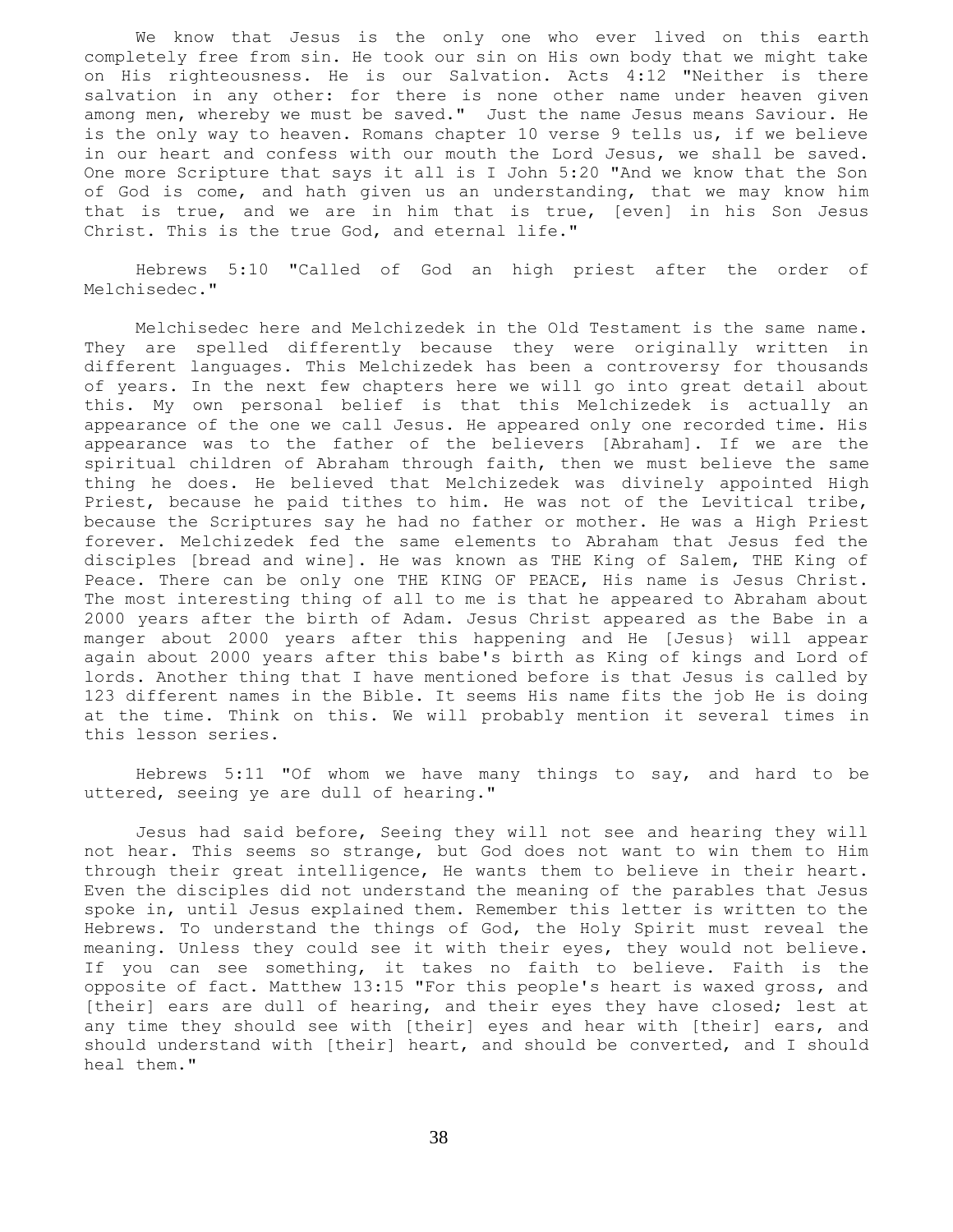Hebrews 5:12 "For when for the time ye ought to be teachers, ye have need that one teach you again which [be] the first principles of the oracles of God; and are become such as have need of milk, and not of strong meat."

 The Hebrews had the Old Testament to guide them, but they did not truly understand what they were saying, and they turned down the Lord of glory. I will give a few verses of Scripture in Paul's words on this. I Corinthians 3:1 And I, brethren, could not speak unto you as unto spiritual, but as unto carnal, [even] as unto babes in Christ. I Corinthians 3:2 "I have fed you with milk, and not with meat: for hitherto ye were not able [to bear it], neither yet now are ye able." I Corinthians 3:3 "For ye are yet carnal: for whereas [there is] among you envying, and strife, and divisions, are ye not carnal, and walk as men?"

 Hebrews 5:13 "For every one that useth milk [is] unskillful in the word of righteousness: for he is a babe."

 The secrets of life are in the Bible. That is the reason I am encouraging people to study the Bible. Notice these promptings from the Word. I Corinthians 14:20 "Brethren, be not children in understanding: howbeit in malice be ye children, but in understanding be men." II Timothy 3:16 "All scripture [is] given by inspiration of God, and [is] profitable for doctrine, for reproof, for correction, for instruction in righteousness:" Ephesians 4:14 "That we [henceforth] be no more children, tossed to and fro, and carried about with every wind of doctrine, by the sleight of men, [and] cunning craftiness, whereby they lie in wait to deceive;" Ephesians 4:15 "But speaking the truth in love, may grow up into him in all things, which is the head, [even] Christ:" The only way that we will not be deceived is by reading our Bible every day, pray the Holy Spirit reveal it to you, and try every spirit by that Word of God.

 Hebrews 5:14 "But strong meat belongeth to them that are of full age, [even] those who by reason of use have their senses exercised to discern both good and evil."

 The more you read and study the Word, the stronger you will become. This is the hour of great deception. We must not be deceived. Matthew 24:24 "For there shall arise false Christs, and false prophets, and shall shew great signs and wonders; insomuch that, if [it were] possible, they shall deceive the very elect." The only way to not be deceived is to stay in the Word of God. I John 4:1 "Beloved, believe not every spirit, but try the spirits whether they are of God: because many false prophets are gone out into the world." I John 4:2 "Hereby know ye the Spirit of God: Every spirit that confesseth that Jesus Christ is come in the flesh is of God:" I John 4:3 "And every spirit that confesseth not that Jesus Christ is come in the flesh is not of God: and this is that [spirit] of antichrist, whereof ye have heard that it should come; and even now already is it in the world."

 So many are trying to say that Jesus was no more than a man when He walked on the earth. Do not believe that. He was God with us [Immanuel}. He was God the Word, who took on the flesh of man to save us from an eternity in hell. He paid our debt to God when He shed His blood that we might live.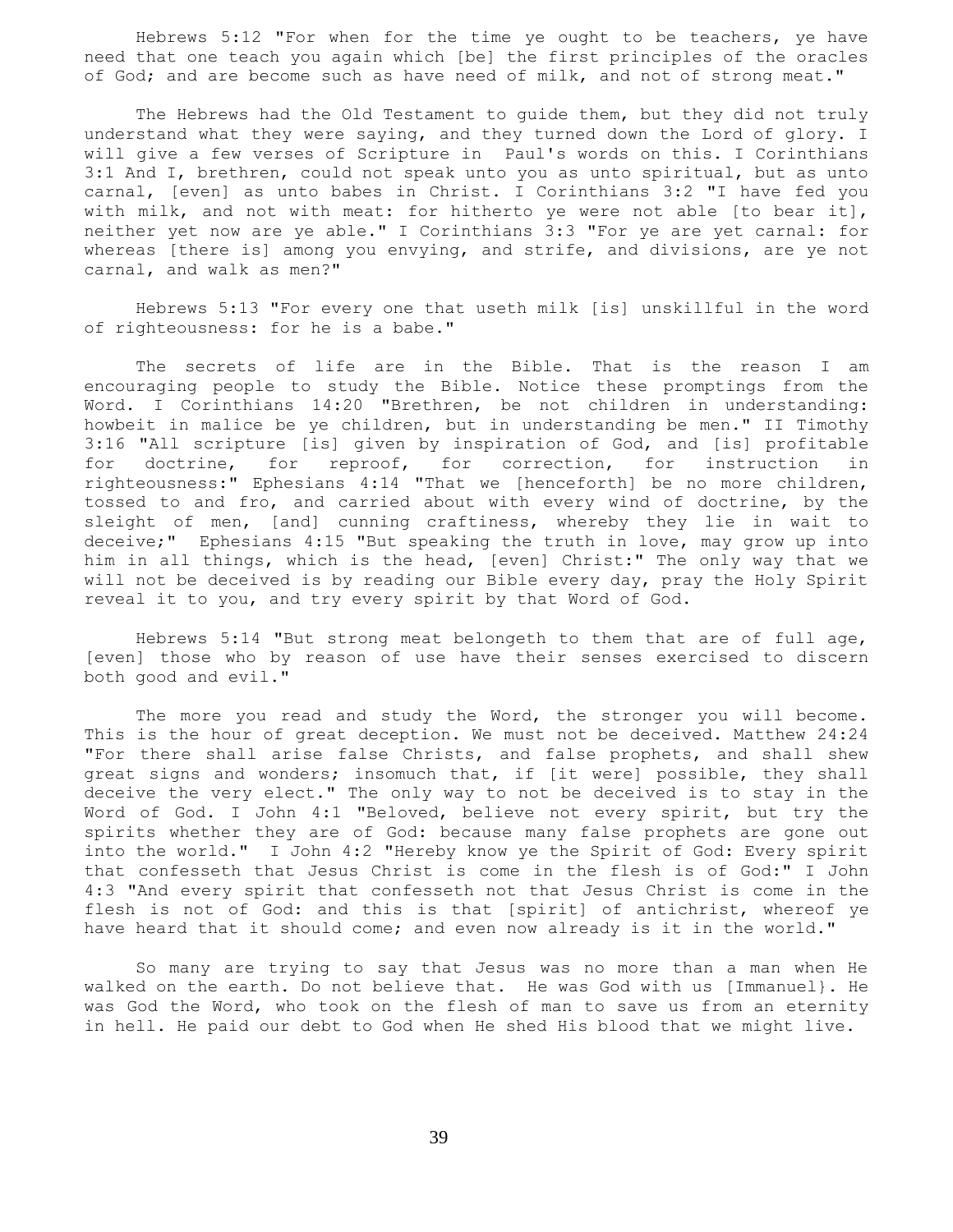1. Who is chapter 5 verse 7 speaking of? 2. Why was it necessary for Him to be in the flesh of man? 3. Who did Mary conceive by? 4. Who went up the mount of Gethsemane with Jesus? 5. What is a Gethsemane? 6. What is olive oil symbolic of? 7. What request did Jesus make of the Father in prayer? 8. The \_\_\_\_\_\_\_ is willing, but the \_\_\_\_\_\_ is weak. 9. For what cause had they come to this hour? 10. What did the Father answer back from heaven, when Jesus said Father glorify thy name? 11. Jesus learned obedience through what? 12. What is more important to God than sacrifices? 13. In second Timothy chapter 2 verse 12, we find if we suffer, we shall do what? 14. Tribulation comes to bring what? 15. Jesus being perfect, He became the author of what to all who obey Him? 16. Who is the only one who lived above sin? 17. Jesus was a High Priest after the order of whom? 18. Who does the author believe Melchizedek is? 19. Who is The King of Peace? 20. How many years after Adam's birth did Melchizedek appear? 21. What did He feed Abraham? 22. What did Abraham do, that recognized Melchizedek as The Divine High Priest? 23. Who has to reveal the meaning of Scriptures to us? 24. Faith is the opposite of what? 25. They still need to feed on milk and not what? 26. In first Corinthians, Paul says he is speaking not to spiritual people, but to whom? 27. In Hebrews chapter 5 verse 13, they are called what? 28. All Scripture is given for what? 29. What are we to try every spirit with? 30. Every spirit that denies that Jesus Christ has come in the flesh is what?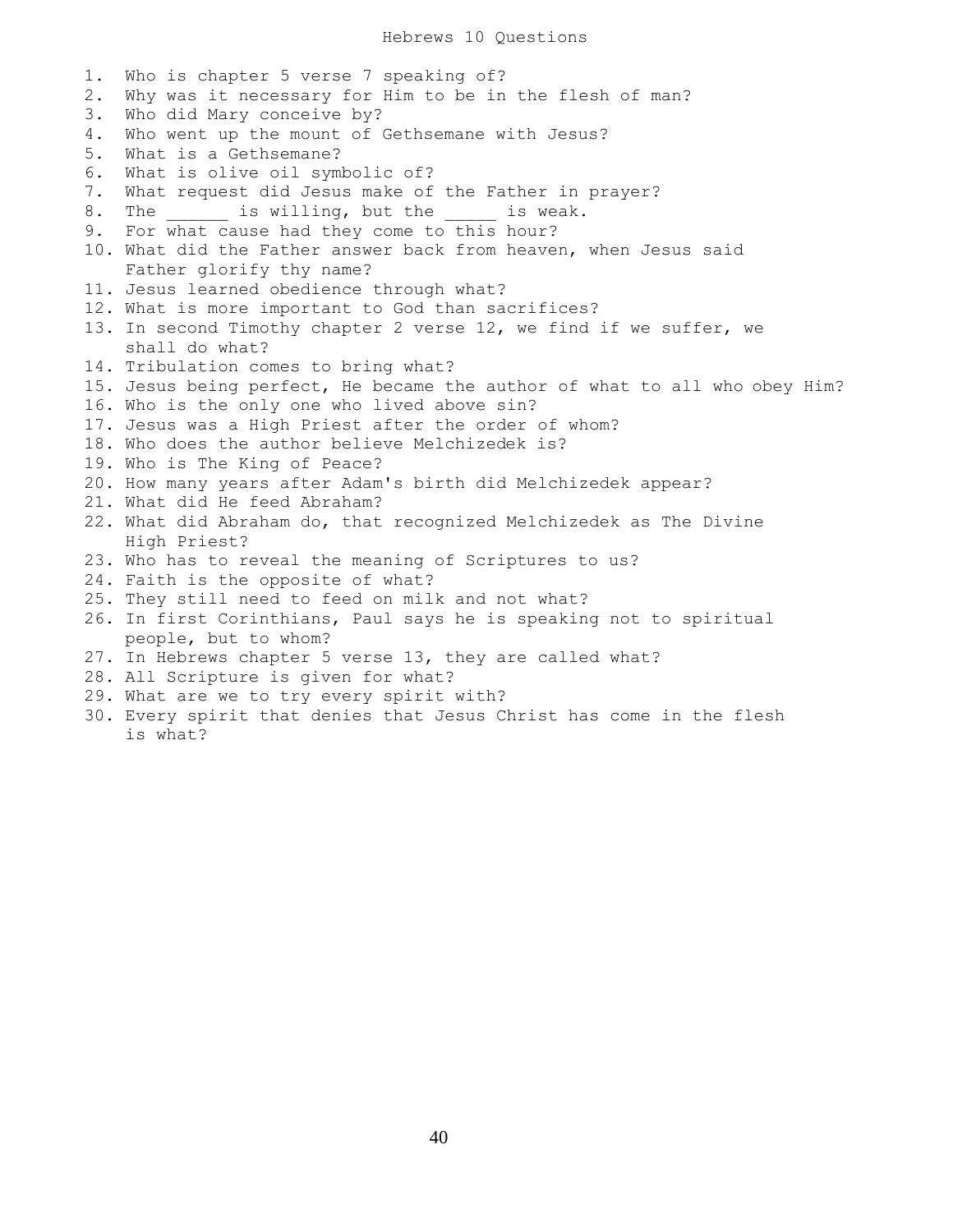We will begin this lesson in Hebrews 6:1 "Therefore leaving the principles of the doctrine of Christ, let us go on unto perfection; not laying again the foundation of repentance from dead works, and of faith toward God," Hebrews 6:2 "Of the doctrine of baptisms, and of laying on of hands, and of resurrection of the dead, and of eternal judgment."

We see from this, that basic Christianity includes repentance of sins, being baptized into new life, receiving the promise of the resurrection, being warned of the judgment to come, and even includes the laying on of hands by the presbytry whereby we receive the gifts, of the Holy Spirit. You might say, then, what is left that is not basic? This is where we walk in the knowledge of God producing fruit fit for the kingdom. We have already been saved, now it is time for us to work for the Lord, in whatever job He has for us to do. We will find, that we, like the disciples of old, have been given a commission to go into all the world and preach the gospel. I said in a previous lesson, that all who have passed beyond the basic Christianity and who have studied and know the Word of God, are obligated to teach those who do not know. This next Scripture tells us exactly what God would have us to do. Matthew 28:19 "Go ye therefore, and teach all nations, baptizing them in the name of the Father, and of the Son, and of the Holy Ghost:" We are in a war with the devil. We must do our best to win our young people back to God, before the devil enlists them.

Hebrews 6:3 "And this will we do, if God permit."

 Almost everyone who is studying this Bible study has already gone beyond the step of basic Christianity. We are all seeking for the deeper truths which the Holy Spirit of God teaches us. The most important statement in this short verse above is, [if God permit]. Without His permission, we would not even wake in the morning. The first thing, for a true Christian to do, is turn our will over to God. James 4:15 "For that ye [ought] to say, If the Lord will, we shall live, and do this, or that."

 Hebrews 6:4 "For [it is] impossible for those who were once enlightened, and have tasted of the heavenly gift, and were made partakers of the Holy Ghost," Hebrews 6:5 "And have tasted the good word of God, and the powers of the world to come," Hebrews 6:6 "If they shall fall away, to renew them again unto repentance; seeing they crucify to themselves the Son of God afresh, and put [him] to an open shame."

 This is one of the most severe warnings in the Bible to the Christian. Enlightened in this case means to illuminate or make apparent. This means, not a babe in Christ, but a seasoned Christian who is fully aware of the will of God. It, also, means someone who has received not only the baptism of water, but of the Holy Ghost, as well. This has to do with sinning in full knowledge that what you are doing is a sin. This falling away is a free will act on the part of this Christian to depart from Christianity and go back into the world. This would be turning your will over to the lust of your flesh and not only committing sin, but having it to be the desire of your heart to sin. Once we have accepted the free gift of salvation through the shed blood of Jesus Christ; we are washed in His blood and our sins are done away with. It would be like writing all your sins on a black board and having Jesus erase them. To willfully go back into a sin habit in your life,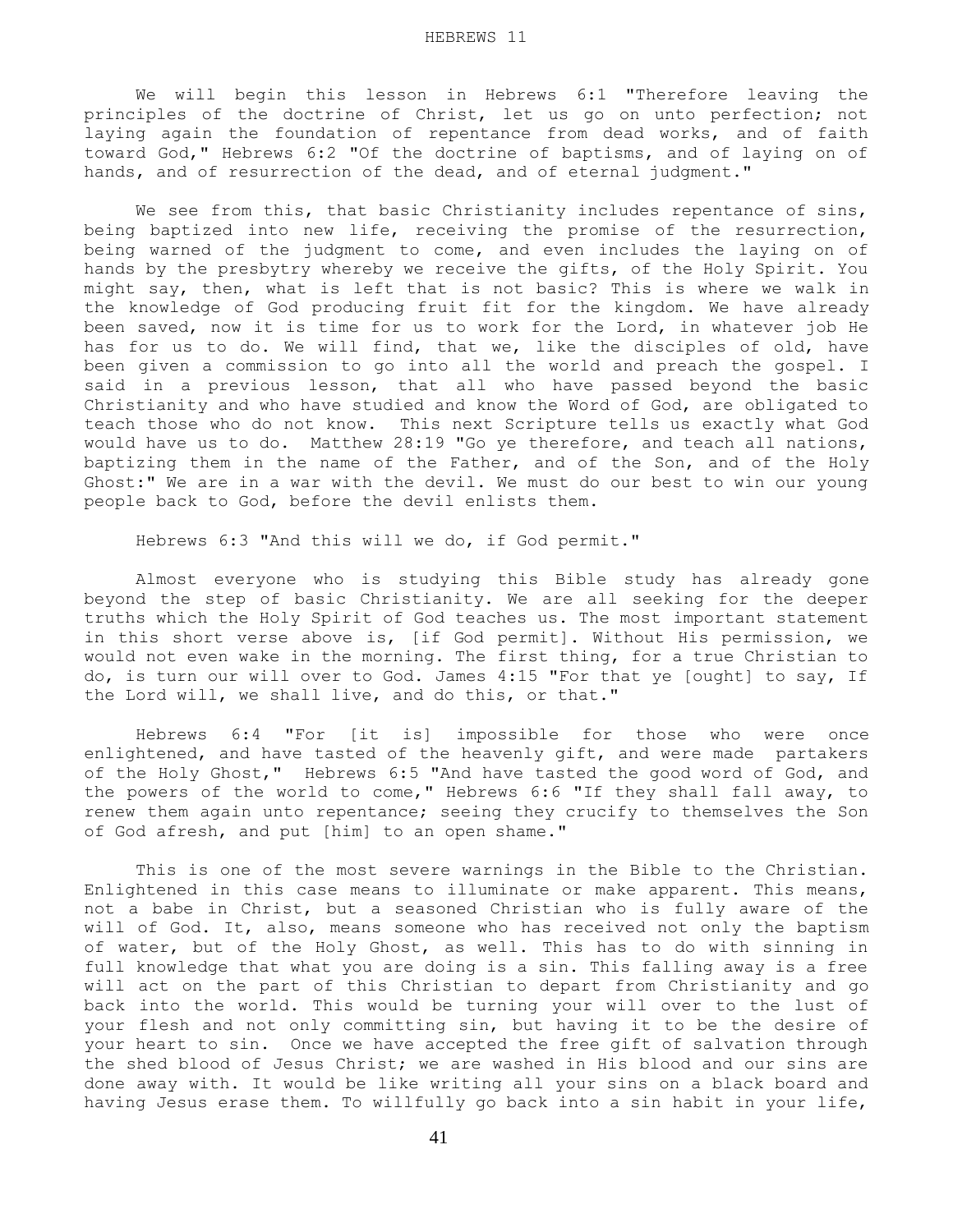would be as if you did not have respect for the sacrifice that Jesus made. It reminds me of Esau thinking so little of his birthright that he sold it to Jacob for a bowl of soup. When Jesus died for our sins, He grafted us into the tree of Life, and we became adopted children of the Father. To choose to turn our back on this adoption would greatly anger God. It would be as if we wanted Jesus to die over and over for our sin. John 15:6 "If a man abide not in me, he is cast forth as a branch, and is withered; and men gather them, and cast [them] into the fire, and they are burned." To abide means to dwell continuously. It is possible to have your name blotted out of the book of life. You have to be saved for your name to be written in the book of life, and your name has to be in there, before it can be blotted out. Read this Scripture and you will see it is very important to continue with Christ after you have received Him. Revelation 3:5 "He that overcometh, the same shall be clothed in white raiment; and I will not blot out his name out of the book of life, but I will confess his name before my Father, and before his angels." We must walk daily in the salvation that we have received. Hebrews 10:29 "Of how much sorer punishment, suppose ye, shall he be thought worthy, who hath trodden under foot the Son of God, and hath counted the blood of the covenant, wherewith he was sanctified, an unholy thing, and hath done despite unto the Spirit of grace?" This says it all.

 Hebrews 6:7 "For the earth which drinketh in the rain that cometh oft upon it, and bringeth forth herbs meet for them by whom it is dressed, receiveth blessing from God:"

 We hear so much about the devil being in control of the earth, but he has to get God's permission for what he does. Jesus is the ruler of the earth. Philippians 2:10 "That at the name of Jesus every knee should bow, of [things] in heaven, and [things] in earth, and [things] under the earth;" Notice, also, that God is the one who allows the rain. Matthew 5:45 "That ye may be the children of your Father which is in heaven: for he maketh his sun to rise on the evil and on the good, and sendeth rain on the just and on the unjust." We know that God withholds the rain, sometimes for years to cause repentance of the people. Deuteronomy 11:17 "And [then] the LORD'S wrath be kindled against you, and he shut up the heaven, that there be no rain, and that the land yield not her fruit; and [lest] ye perish quickly from off the good land which the LORD giveth you." The earth receives the blessings of rain from God, just as our blessings come from God. We could go into this in greater detail by telling how Jesus told the sea to be still and it had to obey. Do not be deceived, God is in control of everything.

 Hebrews 6:8 "But that which beareth thorns and briers [is] rejected, and [is] nigh unto cursing; whose end [is] to be burned."

The easiest way to explain this, is, by their fruits you shall know them. Thorns and briars are part of the curse on the ground when Adam fell. They are of no use to anyone, so their fate is burning to get rid of them. Genesis 3:17 "And unto Adam he said, Because thou hast hearkened unto the voice of thy wife, and hast eaten of the tree, of which I commanded thee, saying, Thou shalt not eat of it: cursed [is] the ground for thy sake; in sorrow shalt thou eat [of] it all the days of thy life;" Genesis 3:18 "Thorns also and thistles shall it bring forth to thee; and thou shalt eat the herb of the field;" Matthew 7:19 "Every tree that bringeth not forth good fruit is hewn down, and cast into the fire." We can easily see from this what God has in mind for useless things. Are you a fruit bearer?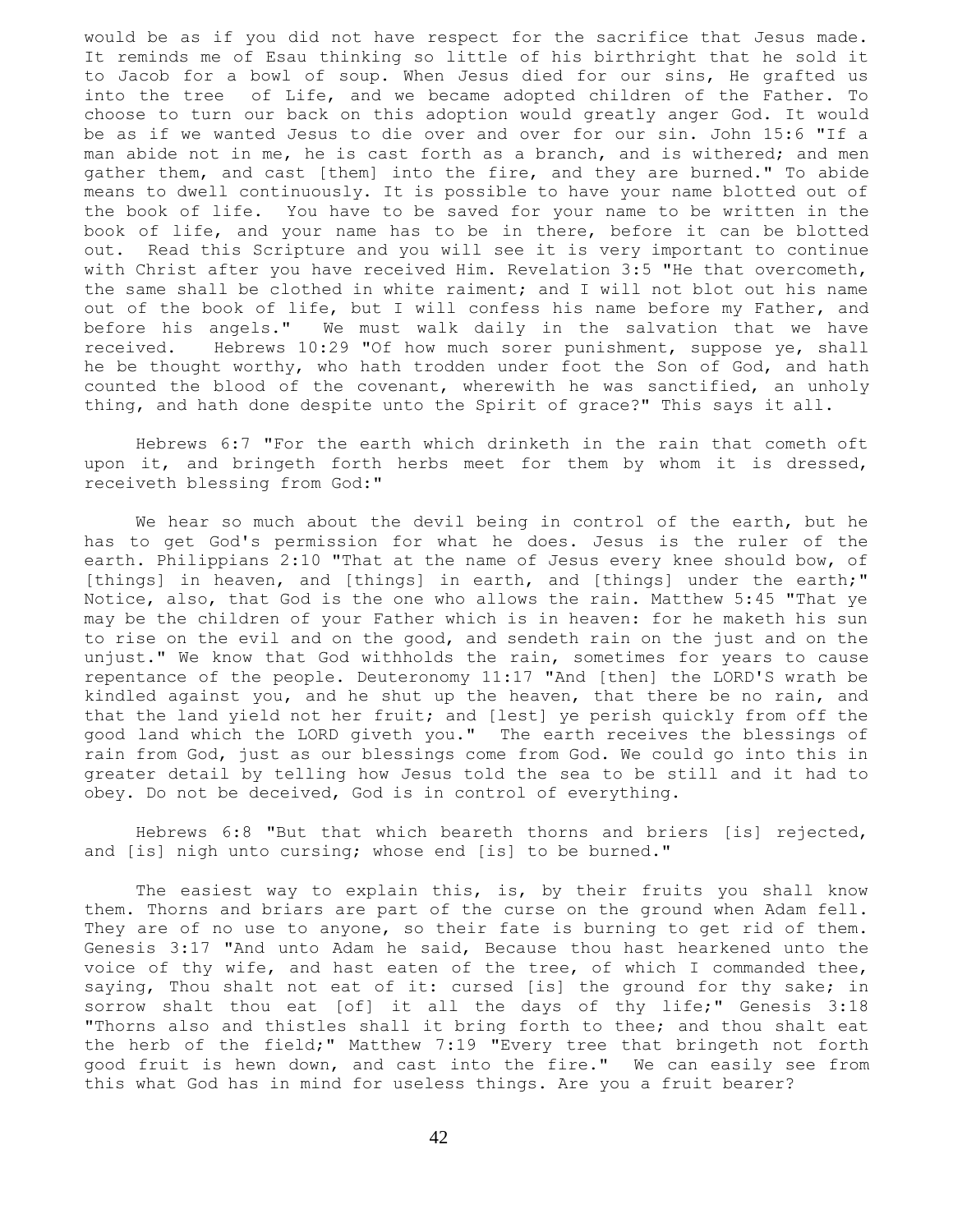Hebrews 6:9 "But, beloved, we are persuaded better things of you, and things that accompany salvation, though we thus speak."

We see here, that he is not just speaking of just plants which are thorns, but people, as well. As we said before, it is terribly important that we be doing the work God has called us to do. We want Him to say when we stand before Him, Well done thy good and faithful servant. The fruit that should be showing in our life is spoken of in these next two verses. Galatians 5:22 "But the fruit of the Spirit is love, joy, peace, longsuffering, gentleness, goodness, faith," Galatians 5:23 "Meekness, temperance: against such there is no law." We need to be working to get as many more people in the kingdom as we can, when the Lord returns. Some of us work in small places and may just have a few, but the angels in heaven rejoice when you bring one sinner to Jesus. There are a few more Scriptures here that I will give you on this subject. Titus 2:11 "For the grace of God that bringeth salvation hath appeared to all men," Titus 2:12 "Teaching us that, denying ungodliness and worldly lusts, we should live soberly, righteously, and godly, in this present world;" Titus 2:13 "Looking for that blessed hope, and the glorious appearing of the great God and our Saviour Jesus Christ;" Titus 2:14 "Who gave himself for us, that he might redeem us from all iniquity, and purify unto himself a peculiar people, zealous of good works."

 Hebrews 6:10 "For God [is] not unrighteous to forget your work and labour of love, which ye have shewed toward his name, in that ye have ministered to the saints, and do minister."

 Everything we are doing in the name of the Lord here on the earth is being recorded right now in heaven. Your rewards will be in heaven. Jesus said, In as much as ye have done it unto the least of these, you have done it unto me. These Scriptures in Jesus' own words say it much better than I can. Matthew 25:35 "For I was an hungred, and ye gave me meat: I was thirsty, and ye gave me drink: I was a stranger, and ye took me in:" Matthew 25:36 "Naked, and ye clothed me: I was sick, and ye visited me: I was in prison, and ye came unto me." Matthew 25:37 "Then shall the righteous answer him, saying, Lord, when saw we thee an hungred, and fed [thee]? or thirsty, and gave [thee] drink?" Matthew 25:38 "When saw we thee a stranger, and took [thee] in? or naked, and clothed [thee]?" Matthew 25:39 "Or when saw we thee sick, or in prison, and came unto thee?" Matthew 25:40 "And the King shall answer and say unto them, Verily I say unto you, Inasmuch as ye have done [it] unto one of the least of these my brethren, ye have done [it] unto me."

 I will end this lesson by saying, If we are to be like our Saviour [Jesus Christ], then we must forget about ourselves and the so-called pleasures of this world, and spend every extra moment telling someone about Jesus. Won't it be wonderful to see the people you brought to Christ in heaven? Lay up your treasures in heaven; not on this earth.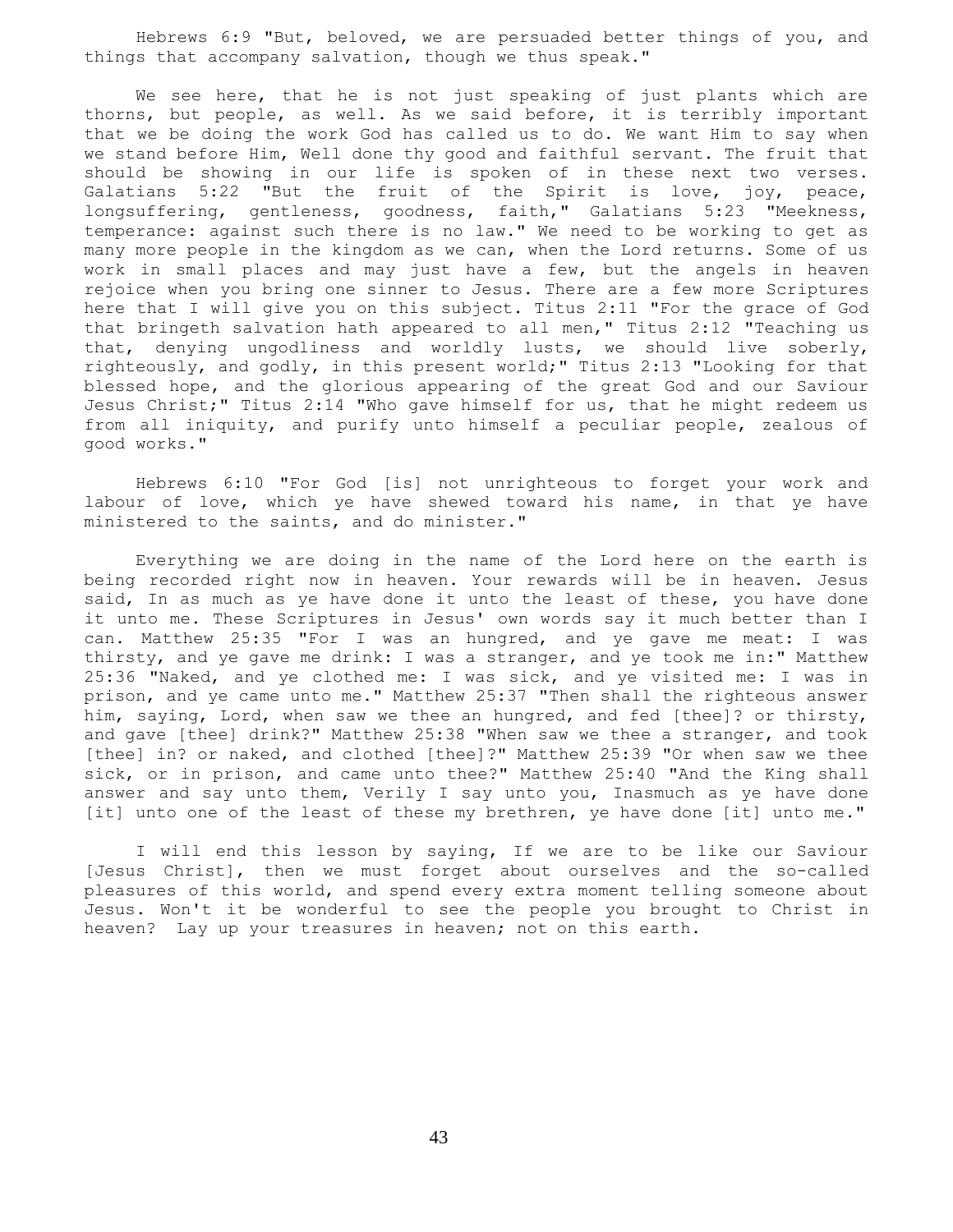## Hebrews 11 Questions

- 1. In Hebrew chapter 6 verse 1, we are told to leave the principles of doctrine and go on to what?
- 2. Name some of the things that are covered in basic Christianity.
- 3. When we go beyond basic Christianity, what is left?
- 4. What are we Christians, who have already received basic Christianity, and have studied the Word, obligated to do?
- 5. Quote the great commission given believers in Matthew Chapter 28 verse 19.
- 6. What are three very important words found in Hebrews chapter 6 verse 3?
- 7. What is it like when a seasoned Christian, operating in full knowledge, chooses again a sinful way of life?
- 8. What does enlightened mean here?
- 9. This person spoken of in question 7, not only sins, but it is the desire of their to sin.
- 10. John chapter 15 verse 6 says, what happens to those who do not abide in Jesus.
- 11. Who shall be clothed in white raiment in heaven?
- 12. Who is really in control of the earth?
- 13. Philippians chapter 2 verse 10 says, who must bow to the name of Jesus?
- 14. Who does God send rain on?
- 15. Where in Deuteronomy do we read that God would not let it rain because of His wrath?
- 16. In Hebrews chapter 6 verse 8, we read that worthless things shall be \_\_\_\_\_\_\_.
- 17. Who brought the curse of thorns and briars to the earth?
- 18. Are you a fruit bearer?
- 19. What fruit should be showing in a Christian's life?
- 20. How does Titus chapter 2 say we should live?
- 21. What are we Christians to be zealous of?
- 22. When will you reap the rewards for what you have done on earth?
- 23. What does the 25th chapter of Matthew teach about doing for others?
- 24. If we are to be like Jesus, what must we do?
- 25. Where should our treasures be?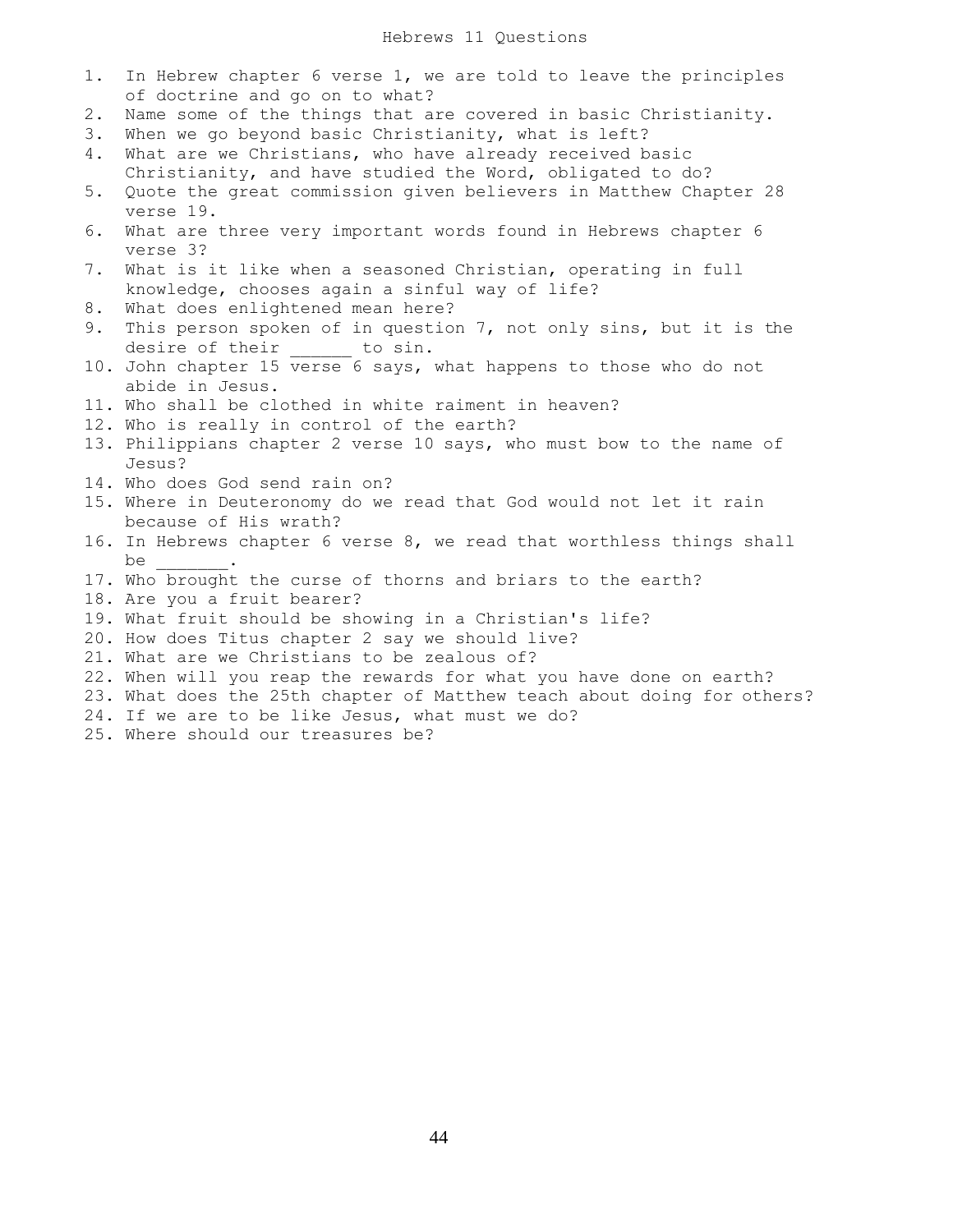We will begin this lesson in Hebrews 6:11 "And we desire that every one of you do shew the same diligence to the full assurance of hope unto the end:"

 In the last lesson, we were talking about the responsibility of the mature Christian. We are to work the work of a Christian right up until the hour the Lord returns. We sing a song here at the church I attend that says, [we'll work till Jesus comes]. So many Christians are falling away today. Many think it is too hard. We are told in advance that in this life we will have tribulation. John 16:33 "These things I have spoken unto you, that in me ye might have peace. In the world ye shall have tribulation: but be of good cheer; I have overcome the world." In the next Scripture in Jesus' own words we find out just what we must do. Matthew 24:13 "But he that shall endure unto the end, the same shall be saved." Those who are weak in the faith will give up, and fall away. I Corinthians 15:58 "Therefore, my beloved brethren, be ye stedfast, unmoveable, always abounding in the work of the Lord, forasmuch as ye know that your labour is not in vain in the Lord."

 Hebrews 6:12 "That ye be not slothful, but followers of them who through faith and patience inherit the promises."

 Slothful means lazy. Captain John Smith, in the colonies, was not the first one to say [no work no eat]. It is in this Scripture II Thessalonians 3:10 "For even when we were with you, this we commanded you, that if any would not work, neither should he eat." There are numerous Scriptures on this subject of not being slothful. I will give two here. Proverbs 12:24 "The hand of the diligent shall bear rule: but the slothful shall be under tribute." Proverbs 13:4 " The soul of the sluggard desireth, and [hath] nothing: but the soul of the diligent shall be made fat." The faith that we have must be the type which wears well with time. Romans 2:7 "To them who by patient continuance in well doing seek for glory and honour and immortality, eternal life:" Those who endure to the end receive the promise of eternal life. Matthew 24:13 "But he that shall endure unto the end, the same shall be saved." These Scriptures leave no doubt what we must do.

 Hebrews 6:13 "For when God made promise to Abraham, because he could swear by no greater, he sware by himself,"

 Jesus, in the Sermon on the Mount, taught that we should not swear by anything. We can not even swear by our own head, because we can not make one hair white or black. God, on the other hand, controls everything. He can swear by anything He wants to, because He controls everything. He swore by Himself, because there is no greater. He is the Truth. The Truth can not lie. Titus 1:2 "In hope of eternal life, which God, that cannot lie, promised before the world began;"

 Hebrews 6:14 "Saying, Surely blessing I will bless thee, and multiplying I will multiply thee."

 We know that the promises made to Abraham were for him and his seed forever. These promises are for the Christians, because we are the seed of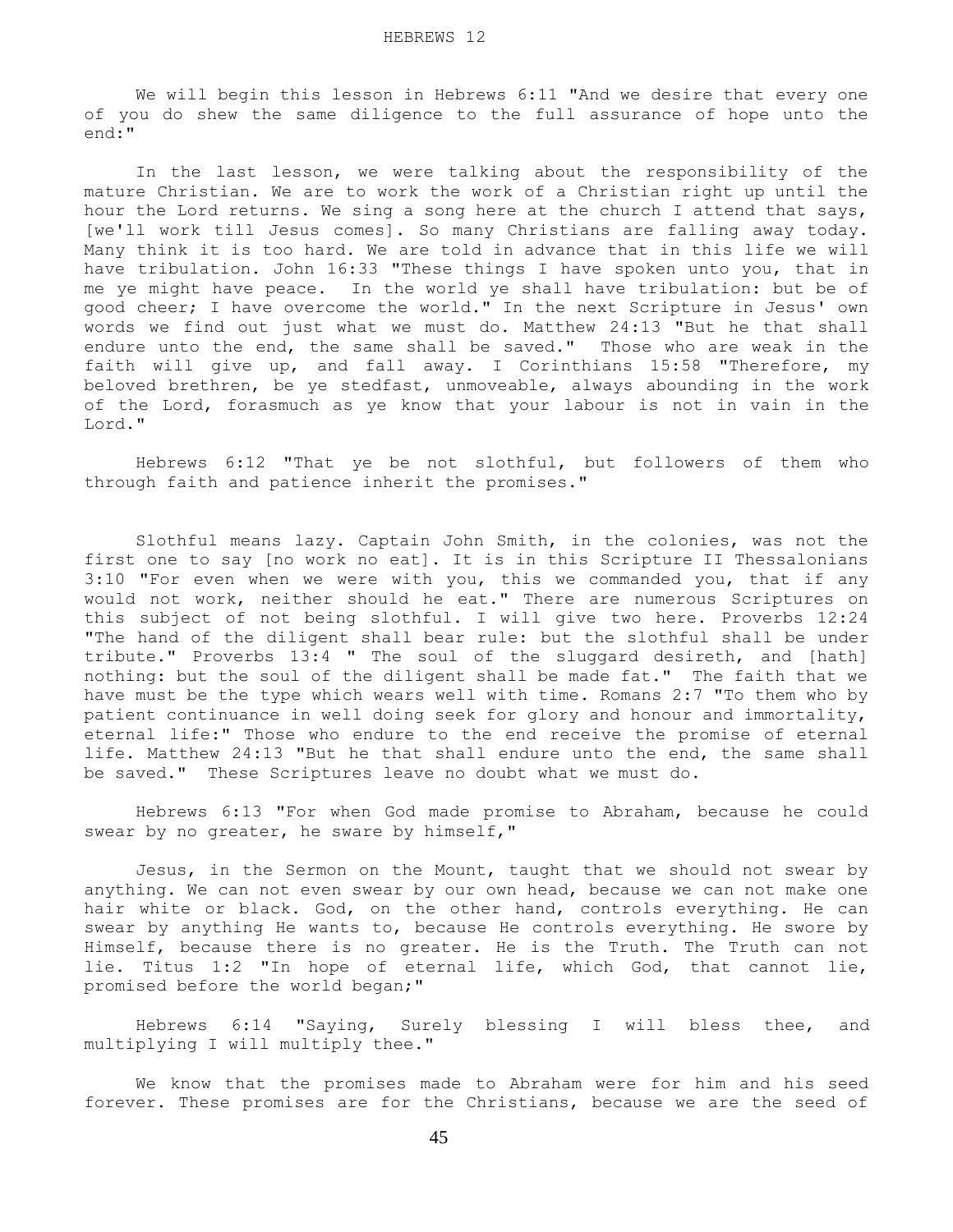Abraham. Galatians 3:29 "And if ye [be] Christ's, then are ye Abraham's seed, and heirs according to the promise." Now that we know these promises are for the believers in Christ, let us see what they are. Genesis 48:4 "And said unto me, Behold, I will make thee fruitful, and multiply thee, and I will make of thee a multitude of people; and will give this land to thy seed after thee [for] an everlasting possession." Genesis 12:2 "And I will make of thee a great nation, and I will bless thee, and make thy name great; and thou shalt be a blessing:" Genesis 12:3 "And I will bless them that bless thee, and curse him that curseth thee: and in thee shall all families of the earth be blessed." When we read of the Christians in heaven dressed in white robes, washed in the blood of the Lamb; we find there are so many that they are without number. I quote: Revelation 7:9 "After this I beheld, and, lo, a great multitude, which no man could number, of all nations, and kindreds, and people, and tongues, stood before the throne, and before the Lamb, clothed with white robes, and palms in their hands;" Revelation 7:13 "And one of the elders answered, saying unto me, What are these which are arrayed in white robes? and whence came they?" Revelation 7:14 "And I said unto him, Sir, thou knowest. And he said to me, These are they which came out of great tribulation, and have washed their robes, and made them white in the blood of the Lamb." Revelation 7:15 "Therefore are they before the throne of God, and serve him day and night in his temple: and he that sitteth on the throne shall dwell among them." God's promise to Abraham is fulfilled in the believers in Christ.

 Hebrews 6:15 "And so, after he had patiently endured, he obtained the promise."

 Romans 4:18 "Who against hope believed in hope, that he might become the father of many nations, according to that which was spoken, So shall thy seed be." This was so impossible in the flesh, because Abraham would be a hundred years old and Sarah would be ninety. Isaac was a son of promise, not of the flesh. Genesis 21:5 "And Abraham was an hundred years old, when his son Isaac was born unto him."

 Hebrews 6:16 "For men verily swear by the greater: and an oath for confirmation [is] to them an end of all strife."

 Even ungodly men like Herod honored their oath. When a man took an oath, it was the penalty of death if he lied, so everyone believed when someone took an oath. Matthew 23:20 "Whoso therefore shall swear by the altar, sweareth by it, and by all things thereon." Matthew 23:21 "And whoso shall swear by the temple, sweareth by it, and by him that dwelleth therein." Matthew 23:22 "And he that shall swear by heaven, sweareth by the throne of God, and by him that sitteth thereon." An oath is a very serious thing.

 Hebrews 6:17 "Wherein God, willing more abundantly to shew unto the heirs of promise the immutability of his counsel, confirmed [it] by an oath:"

 Who are the heirs according to the promise? We will see in this next Scripture. Galatians 3:29 "And if ye [be] Christ's, then are ye Abraham's seed, and heirs according to the promise." Immutability means unchangeable. This means then, that the promises God made will not change. They are forever. Psalms 33:11 "The counsel of the LORD standeth for ever, the thoughts of his heart to all generations." Isaiah 14:24 "The LORD of hosts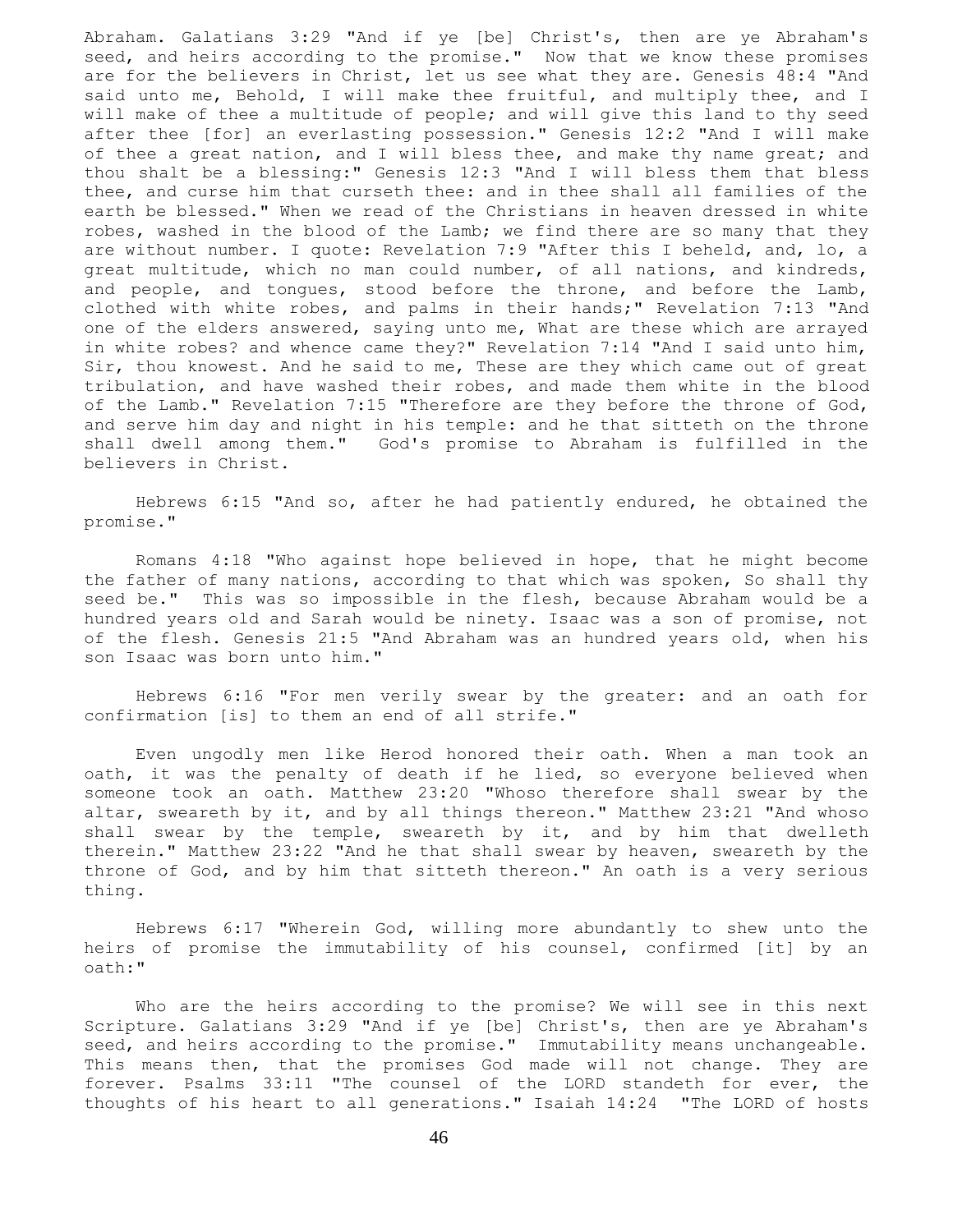hath sworn, saying, Surely as I have thought, so shall it come to pass; and as I have purposed, [so] shall it stand:" We see from these Scriptures that once God has thought it, He will never change it.

 Hebrews 6:18 "That by two immutable things, in which [it was] impossible for God to lie, we might have a strong consolation, who have fled for refuge to lay hold upon the hope set before us:"

 God's spoken and written Word are unchangeable. Truth can not lie, as we said before. God is Truth. Numbers 23:19 "God [is] not a man, that he should lie; neither the son of man, that he should repent: hath he said, and shall he not do [it]? or hath he spoken, and shall he not make it good?" We read how important to God His Word is; in Jesus' own words. Matthew 24:35 "Heaven and earth shall pass away, but my words shall not pass away."

 Hebrews 6:19 "Which [hope] we have as an anchor of the soul, both sure and stedfast, and which entereth into that within the veil;"

 The Christian's hope is of the resurrection. We see in this next Scripture that the Christian is not like the rest of the world who is without hope. I Thessalonians 4:13 "But I would not have you to be ignorant, brethren, concerning them which are asleep, that ye sorrow not, even as others which have no hope." I Thessalonians 4:14 "For if we believe that Jesus died and rose again, even so them also which sleep in Jesus will God bring with him." I Thessalonians 4:15 "For this we say unto you by the word of the Lord, that we which are alive [and] remain unto the coming of the Lord shall not prevent them which are asleep." I Thessalonians 4:16 "For the Lord himself shall descend from heaven with a shout, with the voice of the archangel, and with the trump of God: and the dead in Christ shall rise first:" I Thessalonians 4:17 "Then we which are alive [and] remain shall be caught up together with them in the clouds, to meet the Lord in the air: and so shall we ever be with the Lord." Jesus opened the way to the Father for us when He was crucified for us. He brought down the veil of partition for us. Mark 15:38 "And the veil of the temple was rent in twain from the top to the bottom."

 Hebrews 6:20 "Whither the forerunner is for us entered, [even] Jesus, made an high priest for ever after the order of Melchisedec."

 Jesus is even now seated in heavenly places. In fact He is seated at the right hand of the Father. He is preparing a place for us, and when the Father says it is time, we will join Him at the right hand of the Father. Jesus is our High Priest. He carried His own precious blood to the Father to pay for our sin. Jesus represents us before the Father even now. The promise to the believers in John is beautiful. John 14:1 "Let not your heart be troubled: ye believe in God, believe also in me." John 14:2 "In my Father's house are many mansions: if [it were] not [so], I would have told you. I go to prepare a place for you." John 14:3 "And if I go and prepare a place for you, I will come again, and receive you unto myself; that where I am, [there] ye may be also." All believers are the bride of Christ. He is coming back for us, if we have remained faithful to Him. II Corinthians 11:2 "For I am jealous over you with godly jealousy: for I have espoused you to one husband, that I may present [you as] a chaste virgin to Christ."

47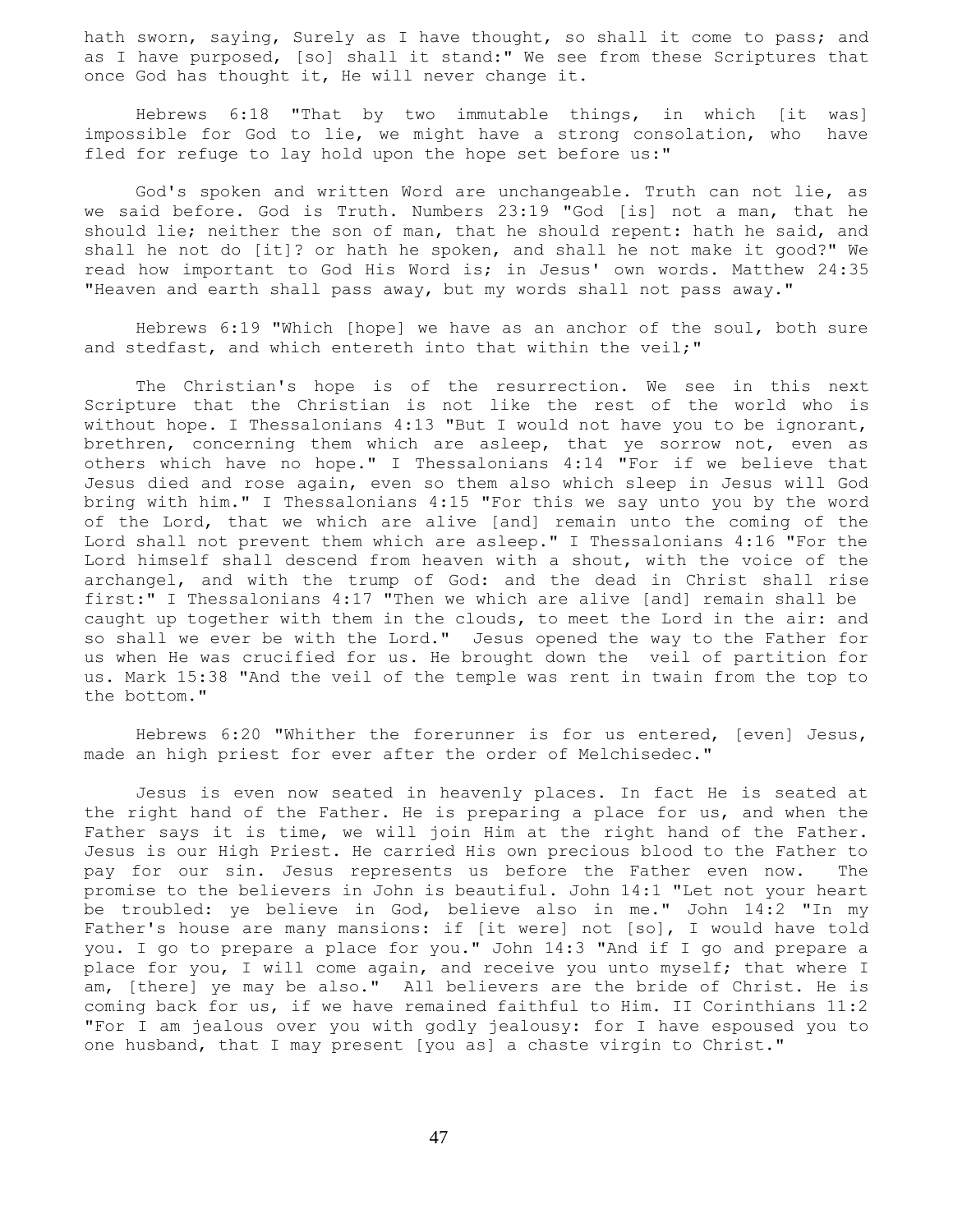1. How long are we to work for the Lord? 2. In the world ye shall have 3. In Matthew chapter 24 verse 13, we find that who shall be saved? 4. What are we told to be in 1 Corinthians chapter 15 verse 58, 2 things? 5. What does slothful mean? 6. In 2 Thessalonians chapter 3 verse 10, what commandment was given about those who would not work? 7. Who did God swear by? 8. Why did He swear by Him? 9. Why can we not swear by our own head? 10. Where is the Scripture found that says God cannot lie? 11. Who were God's promises made to? 12. How do the Christians fit into these promises? 13. What are the promises? 14. Who are the great multitude in heaven that are without number? 15. How are they dressed? 16. Why did it seem impossible for Abraham and Sarah to have Isaac? 17. What is final, and leaves no room for strife? 18. If you swear by the altar, what else do you swear by? 19. Who are the heirs according to the promise? 20. What does immutability mean? 21. What is the hope, for the Christian? 22. How was the veil in the temple torn? 23. Who was made our High Priest forever? 24. When will Jesus come back for His bride? 25. What wonderful promise is made to the Christian in John chapter 14?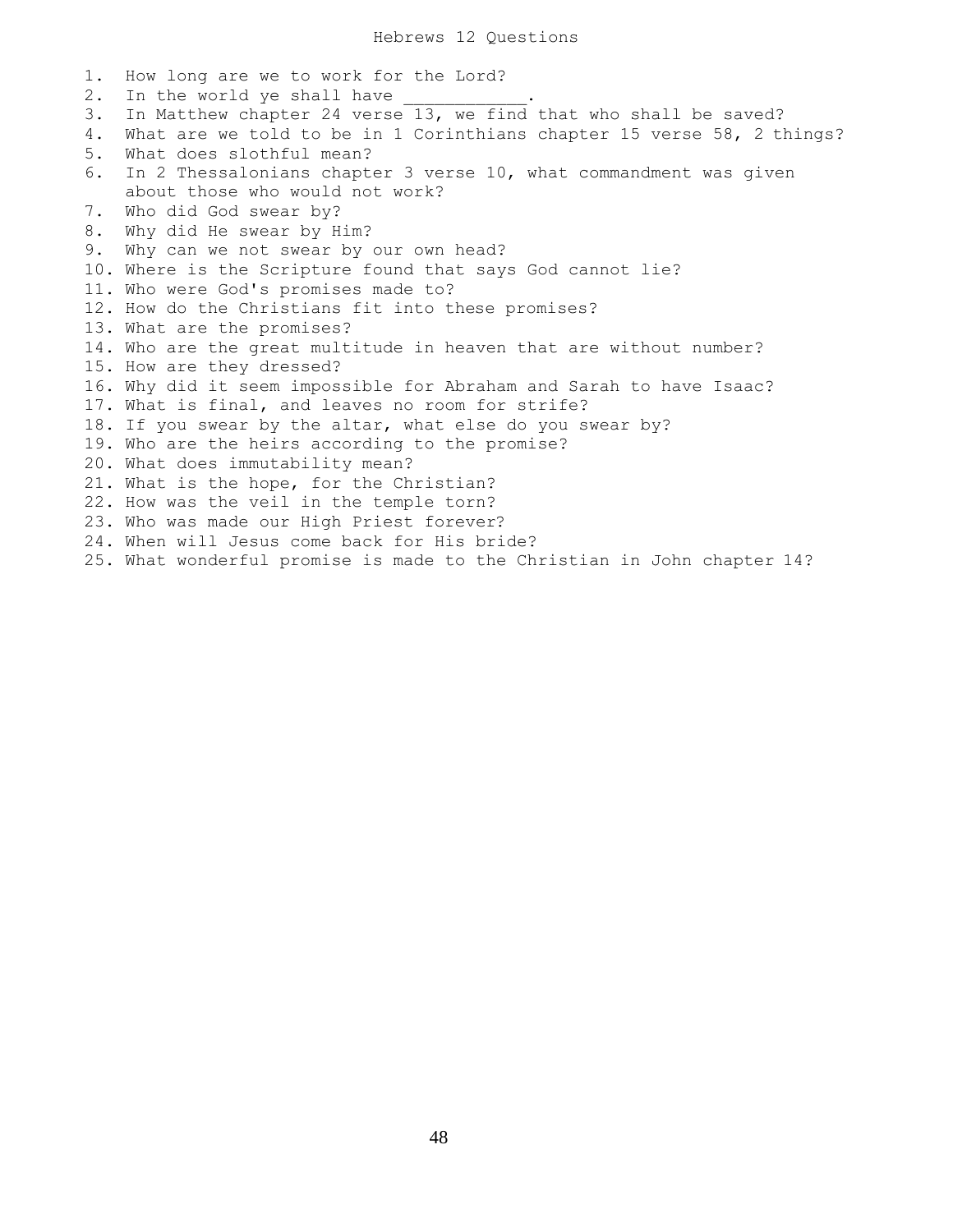We will begin this lesson in Hebrews 7:1 "For this Melchisedec, king of Salem, priest of the most high God, who met Abraham returning from the slaughter of the kings, and blessed him;

 We have discussed this Melchisedec at length in a previous lesson, but we need to review some of that and expand on it, as well. I do not believe this Salem to be a place, but a condition. King of Salem, means King of Peace. Notice here, also, that this High Priest comes from God and not through bloodline into the Levitical tribe. The main element in all of this, is that the only one He appeared to, was the father of the believers, Abraham. He, also, had some heavenly authority, because He blessed Abraham. Notice in the Scriptures that I will give next, what these blessings were. He is called {the} High Priest of God. Notice, also, that He gave Abraham the communion elements of bread and wine. Genesis 14:18 And Melchizedek king of Salem brought forth bread and wine: and he [was] the priest of the most high God. Genesis 14:19 "And he blessed him, and said, Blessed [be] Abram of the most high God, possessor of heaven and earth:" Genesis 14:20 "And blessed be the most high God, which hath delivered thine enemies into thy hand. And he gave him tithes of all." Notice, in this last Scripture, that Abraham recognized Him as divinely appointed High Priest sent from God, when he paid tithes to Him.

 Hebrews 7:2 "To whom also Abraham gave a tenth part of all; first being by interpretation King of righteousness, and after that also King of Salem, which is, King of peace;"

 This Scripture leaves no doubt in my mind that this King of Salem is not a place, but is explaining that He is King of Peace. As I said, in a previous lesson, there is only one KING OF PEACE and He is the one we call Jesus Christ. In this next Scripture we know Who is the Righteous King. Jeremiah 23:6 "In his days Judah shall be saved, and Israel shall dwell safely: and this [is] his name whereby he shall be called, THE LORD OUR RIGHTEOUSNESS."

 Hebrews 7:3 "Without father, without mother, without descent, having neither beginning of days, nor end of life; but made like unto the Son of God; abideth a priest continually."

 This is describing the Eternal One Jesus Christ. This without father and without mother, just means that He was in His Spirit body and had not taken on the form of flesh. The only time Jesus was in His flesh body, was when He came to earth to save His people. Without descent tells us that this Melchisedec is of heavenly nature. No beginning and no ending says beyond a shadow of doubt that this is the Lord of Glory.

 Hebrews 7:4 "Now consider how great this man [was], unto whom even the patriarch Abraham gave the tenth of the spoils."

This alone recognized Him as High Priest of God.

 Hebrews 7:5 "And verily they that are of the sons of Levi, who receive the office of the priesthood, have a commandment to take tithes of the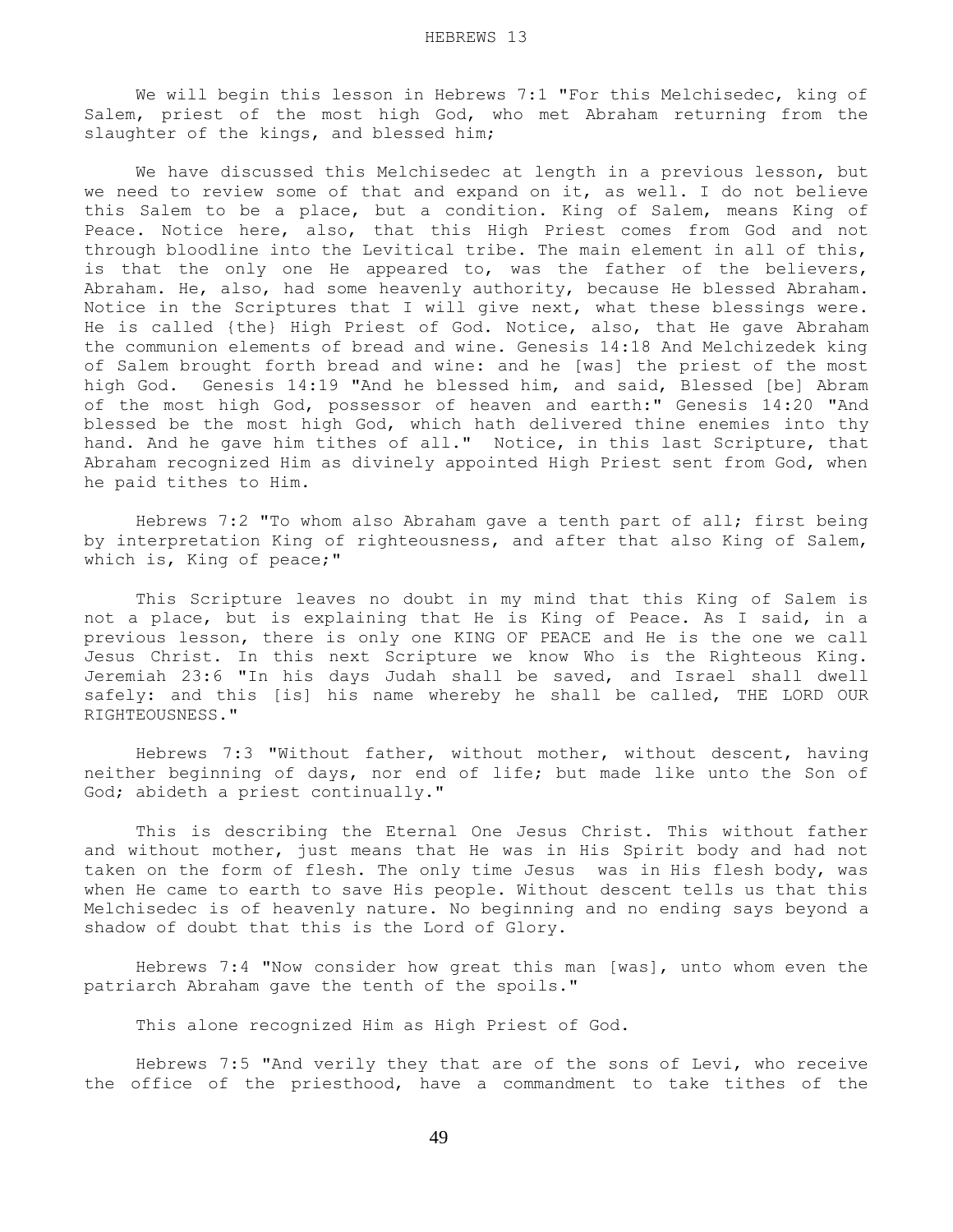people according to the law, that is, of their brethren, though they come out of the loins of Abraham:"

 The difference in the sons of Levi and Melchisedec is that they are priest, because of their blood line and they are priest just for a short time. This Melchisedec is a Priest forever, and has no bloodline, He is divinely appointed of God for this service. The Scripture above is clearly making a difference in the type of priesthood.

 Hebrews 7:6 "But he whose descent is not counted from them received tithes of Abraham, and blessed him that had the promises."

 We clearly see the distinction made here that the Levitical priesthood and the priesthood of Melchisedec are totally different. The Scripture above, again, says, He blessed Abraham. Blessings come from God.

 Hebrews 7:7 "And without all contradiction the less is blessed of the better."

 This is just saying, here, that as great a man as Abraham was, he was less than Melchisedec. Abraham is thought of as one of the best men who ever lived. Then, is this saying, that Melchisedec was more than man? Jesus was more than mortal man, He was Immanuel, God with us.

 Hebrews 7:8 "And here men that die receive tithes; but there he [receiveth them], of whom it is witnessed that he liveth."

 We were told in another Scripture above of His eternity. He had no beginning and no end. The word liveth means continues to live.

 Hebrews 7:9 "And as I may so say, Levi also, who receiveth tithes, payed tithes in Abraham." Hebrews 7:10 "For he was yet in the loins of his father, when Melchisedec met him."

 This statement, here. is saying that not only did Abraham pay tithes to Melchisedec, but the high priest of the Levitical tribe paid tithes to Him in reality, because he is descended from Abraham. We see in this that not even the high priest of the temple on earth was of the same stature as this Melchisedec. Melchisedec was more than man.

 Hebrews 7:11 "If therefore perfection were by the Levitical priesthood, (for under it the people received the law,) what further need [was there] that another priest should rise after the order of Melchisedec, and not be called after the order of Aaron?"

 This is coming back to the very point we have been making here, Melchisedec, like Jesus Christ was not of the world order. Their priesthood was of God and not through man. Galatians 3:11 "But that no man is justified by the law in the sight of God, [it is] evident: for, The just shall live by faith." The law did not save, it just showed us how badly we needed a Saviour. The law, then and now, shows that no man can live up to the law and all have sinned and come short of the glory of God. Galatians 3:24 "Wherefore the law was our schoolmaster [to bring us] unto Christ, that we might be justified by faith."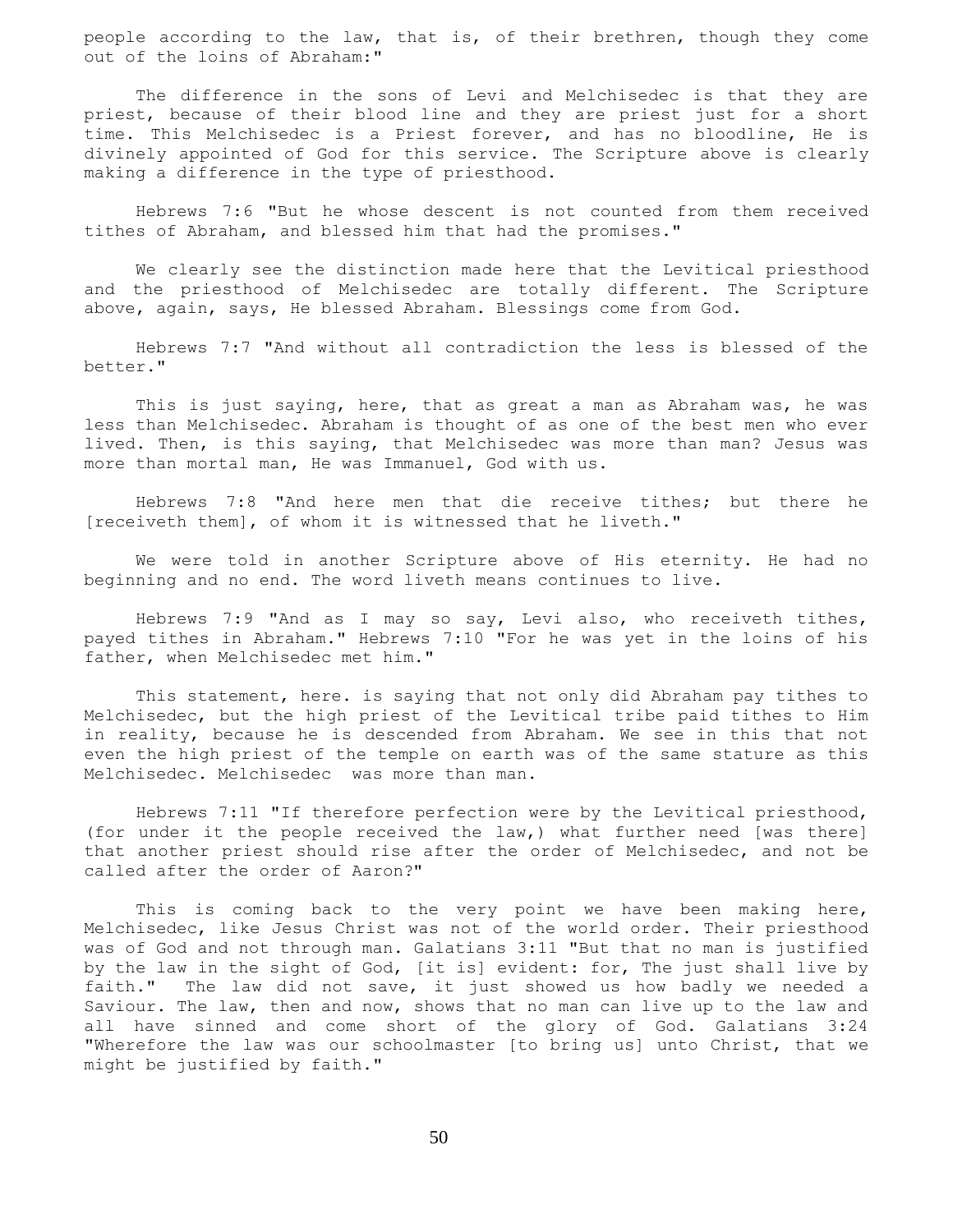I want to break from the detailed explanation for a moment here and say; The Tabernacle in the wilderness was patterned after the real Tabernacle in heaven. The holy place and the most holy place that Moses had built in the wilderness was just a model of the real Holy of Holies in heaven. Moses was warned to make it in detail as the one in heaven. The Tabernacle in the wilderness had a high priest. This leaves no doubt, that the Holy place in Heaven has a great High Priest, also. We are told over and over that The High Priest forever is the One we call Jesus Christ. We are told here, that this Melchisedec is The High Priest forever, not of the Levitical tribe, but is of the same order as Jesus. This leaves no doubt in my mind that Jesus Christ, The Word, High Priest Forever is one and the same as Melchisedec. The priesthood of Aaron was faulty as their leader was. Remember, Aaron made the golden calf. The priesthood through Aaron was worldly. The Priesthood through Jesus Christ and Melchisedec was from God in heaven and was faultless.

 Hebrews 7:12 "For the priesthood being changed, there is made of necessity a change also of the law."

 We see from this that even this appearance to Abraham was not even associated with the law, but was in fact The High Priest of Grace. Abraham believed, and it was counted unto him as righteousness. Romans 8:3 "For what the law could not do, in that it was weak through the flesh, God sending his own Son in the likeness of sinful flesh, and for sin, condemned sin in the flesh:" Romans 5:20 "Moreover the law entered, that the offence might abound. But where sin abounded, grace did much more abound:" Abraham was saved by grace through faith just as we Christians are.

 I will end this lesson on this note. God knew that man could not live up to the law, so He gave us a way of escape. That Way is Jesus Christ, our Lord.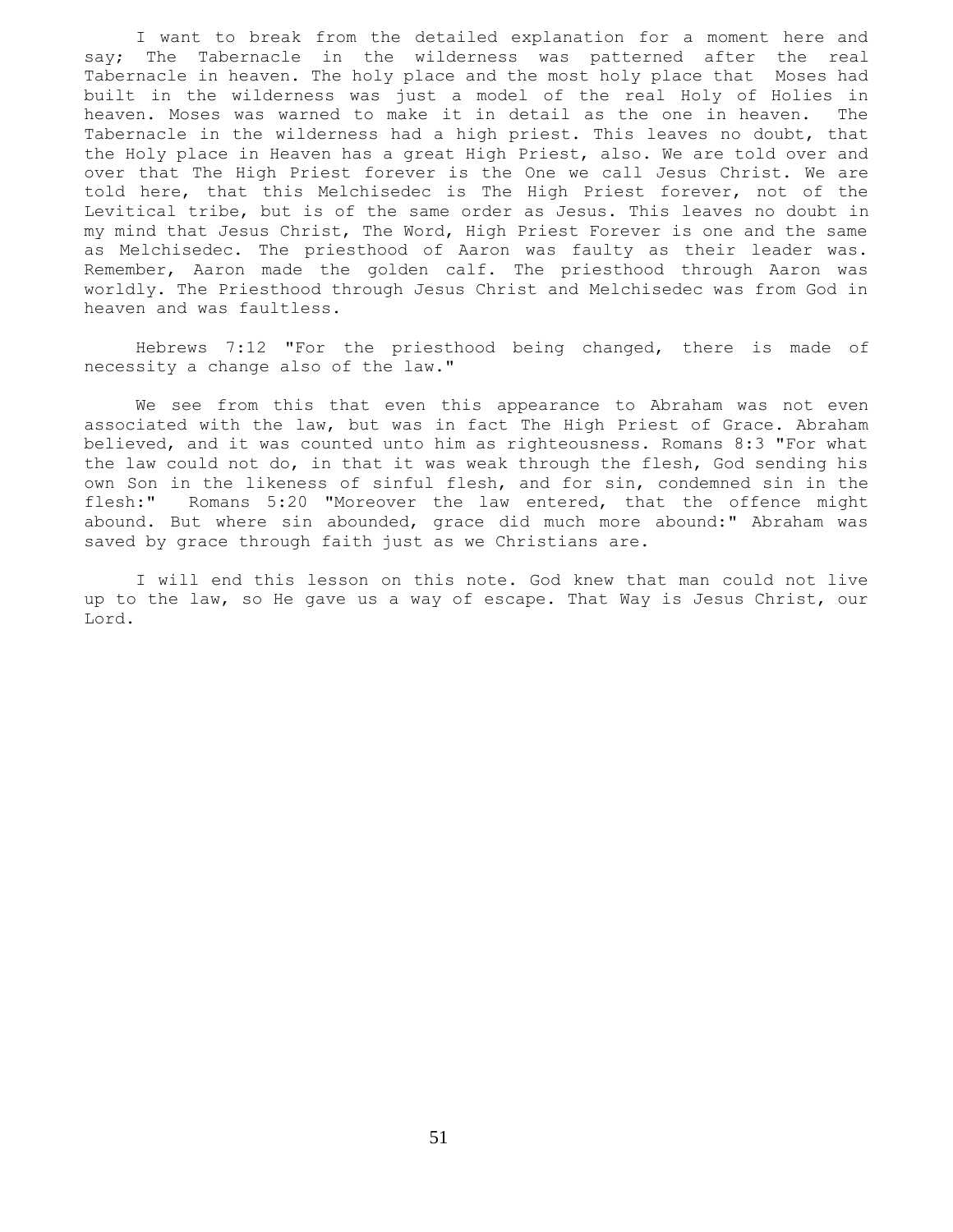## Hebrews 13 Questions

1. What 2 things was Melchisedec called in Hebrew chapter 7 verse 1? 2. Where was Abraham coming from when he met Him? 3. What is the meaning of Salem? 4. What was different about His priesthood? 5. What are the 2 things we call communion elements? 6. What blessing did Melchisedec speak on Abraham? 7. What did it show about who He was, when Abram paid tithes to Him? 8. Name 3 titles given Melchisedec in Hebrews Chapter 7 verse 2. 9. Who is King of Peace? 10. In Jeremiah chapter 23 verse 6, who is THE LORD OF RIGHTEOUSNESS? 11. What shows His eternity in Hebrews chapter 7 verse 3? 12. Who was Melchisedec made like unto? 13. What does abideth mean? 14. What is meant by the statement {without father and without mother}? 15. What does without descent tell us about Melchisedec? 16. What is mentioned in verse four of Hebrews chapter 7 that also shows His greatness? 17. Whose sons are the earthly priesthood? 18. Who was these earthly priests' ancestor? 19. Who blesses mankind? 20. The less is blessed of the 21. What one word in Hebrews chapter 7 verse 8 shows eternity? 22. How did Levi pay tithes to Melchisedec? 23. Melchisedec was no mere 24. The Levitical priesthood was not 25. Where do we find in the Scriptures that the law was our schoolmaster to bring us to Christ? 26. The tabernacle in the wilderness was patterned from what? 27. Who is our High Priest forever? 28. For the priesthood being changed, there is made of necessity a change also of the \_\_\_\_\_\_\_\_

29. Where sin abounded, and did much more abound.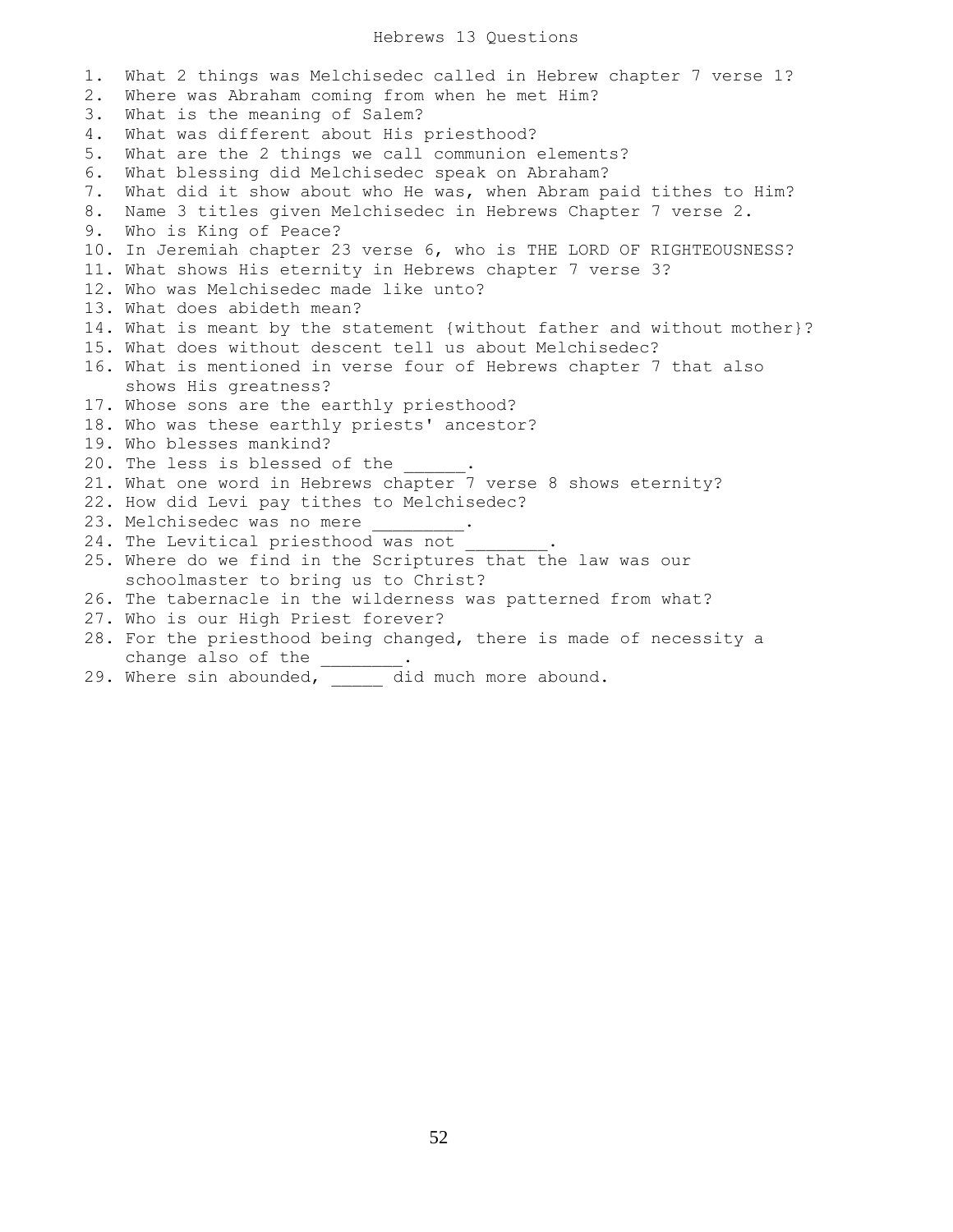We will begin this lesson in Hebrews 7:13 "For he of whom these things are spoken pertaineth to another tribe, of which no man gave attendance at the altar."

 In the previous lesson we were studying about Melchisedec who was High Priest forever. We were discussing the similarities between Him and Jesus Christ. This Scripture above explains, again, that this Melchisedec is not of the Levitical tribe. Since He had no mother and father, He is not a descendent of any tribe. He is of heaven.

 Hebrews 7:14 "For [it is] evident that our Lord sprang out of Judah; of which tribe Moses spake nothing concerning priesthood."

 Neither Jesus nor Melchisedec sprang from the Levitical tribe. The only way Jesus sprang from the tribe of Judah was in the flesh. His Spirit which is eternal sprang from no one. The priesthood of Jesus and Melchisedec was of God.

 Hebrews 7:15 "And it is yet far more evident: for that after the similitude of Melchisedec there ariseth another priest," Hebrews 7:16 "Who is made, not after the law of a carnal commandment, but after the power of an endless life."

 Jesus and Melchisedec, as we said before, are the Eternal One. Neither had a beginning or an end. The power of an endless life shows them to be part of the Godhead. Revelation 1:18 "I [am] he that liveth, and was dead; and, behold, I am alive for evermore, Amen; and have the keys of hell and of death."

 Hebrews 7:17 "For he testifieth, Thou [art] a priest for ever after the order of Melchisedec."

 Just the repetition of this statement makes us know how important it is to realize who this is.

 Hebrews 7:18 "For there is verily a disannulling of the commandment going before for the weakness and unprofitableness thereof."

 We see in this, that the law came first. When the weakness of man to keep the law was evident, God sent another plan to save mankind.

 Hebrews 7:19 "For the law made nothing perfect, but the bringing in of a better hope [did]; by the which we draw nigh unto God."

 Galatians 2:16 "Knowing that a man is not justified by the works of the law, but by the faith of Jesus Christ, even we have believed in Jesus Christ, that we might be justified by the faith of Christ, and not by the works of the law: for by the works of the law shall no flesh be justified." This Scripture in Galatians explains that with faith in Jesus Christ plus nothing, we are saved. The law condemned man and the grace of Jesus Christ brought hope to all who will believe.

53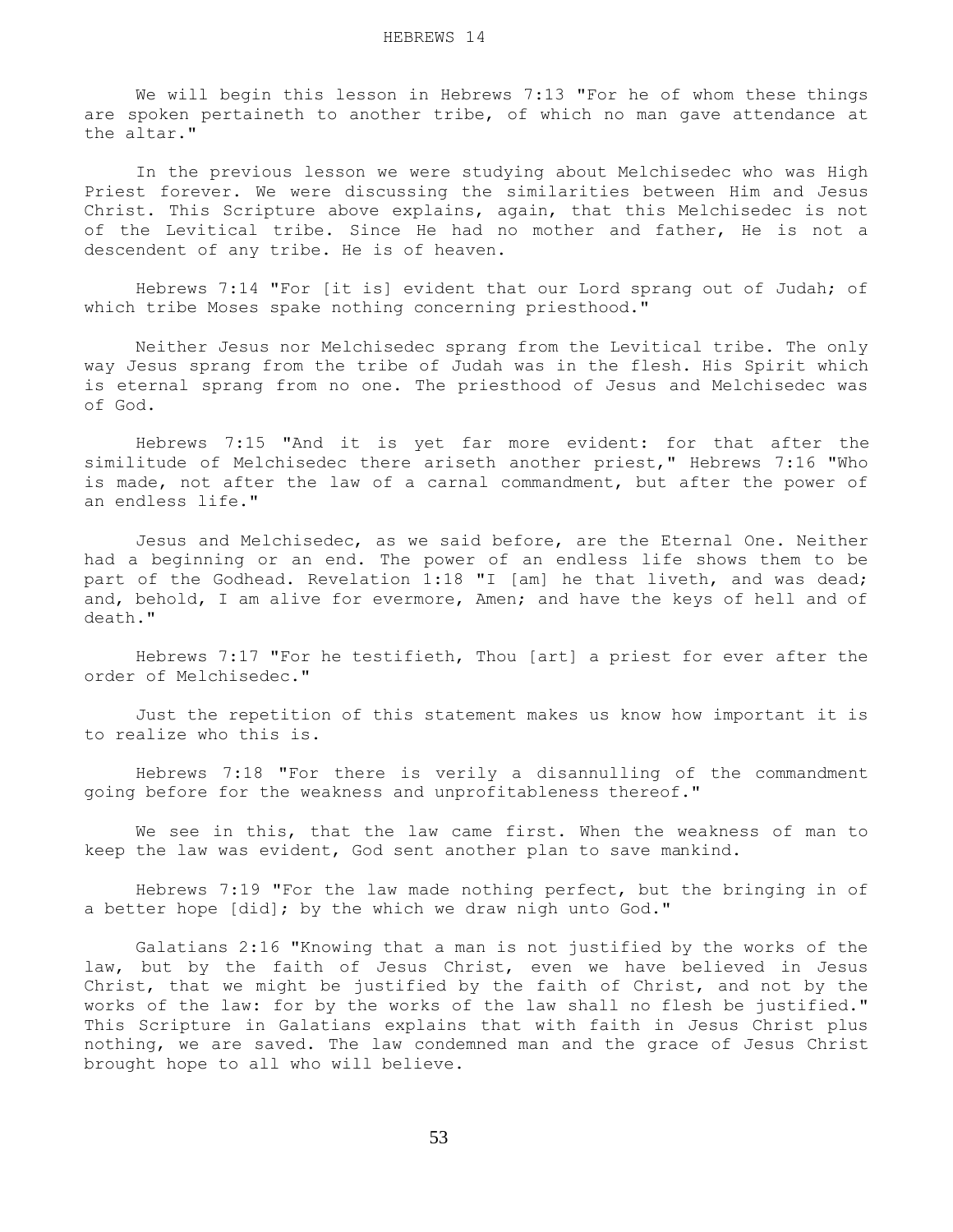Hebrews 7:20 "And inasmuch as not without an oath [he was made priest]:" Hebrews 7:21 "(For those priests were made without an oath; but this with an oath by him that said unto him, The Lord sware and will not repent, Thou [art] a priest for ever after the order of Melchisedec:)"

 This oath, that Jesus was an High Priest after the order of Melchisedec, was an oath that God took on Himself. This leaves no room for dispute.

 Hebrews 7:22 "By so much was Jesus made a surety of a better testament."

 Testament means a contract or a covenant. Surety means pledge. We see then from this that the new contract between God and man is much better than the law.

 Hebrews 7:23 "And they truly were many priests, because they were not suffered to continue by reason of death:" Hebrews 7:24 "But this [man], because he continueth ever, hath an unchangeable priesthood."

 If we were to look in the book of Chronicles in the Old Testament, we would find many, many names of priests and high priest beginning with Aaron. Some of these were sincere ministers of the temple, but some of them were bad. Two of Aaron's sons brought strange fire into the temple and God killed them. God spoke to the people through the high priest. The high priest also represented the people before God. The only Eternal High Priest was Jesus Christ and Melchisedec.

 Hebrews 7:25 "Wherefore he is able also to save them to the uttermost that come unto God by him, seeing he ever liveth to make intercession for them."

There is a beautiful prayer of Jesus to the Father and in it, it tells so much about how He intercedes on our behalf. It begins in John chapter 17 verse 9 and goes through chapter 17 verse 26. I quote " I pray for them: I pray not for the world, but for them which thou hast given me; for they are thine. And all mine are thine, and thine are mine; and I am glorified in them. And now I am no more in the world, but these are in the world, and I come to thee. Holy Father, keep through thine own name those whom thou hast given me, that they may be one, as we [are]. While I was with them in the world, I kept them in thy name: those that thou gavest me I have kept, and none of them is lost, but the son of perdition; that the scripture might be fulfilled. And now come I to thee; and these things I speak in the world, that they might have my joy fulfilled in themselves. I have given them thy word; and the world hath hated them, because they are not of the world, even as I am not of the world. I pray not that thou shouldest take them out of the world, but that thou shouldest keep them from the evil. They are not of the world, even as I am not of the world. Sanctify them through thy truth: thy word is truth. As thou hast sent me into the world, even so have I also sent them into the world. And for their sakes I sanctify myself, that they also might be sanctified through the truth. Neither pray I for these alone, but for them also which shall believe on me through their word; That they all may be one; as thou, Father, [art] in me, and I in thee, that they also may be one in us: that the world may believe that thou hast sent me. And the glory which thou gavest me I have given them; that they may be one, even as we are one: I in them, and thou in me, that they may be made perfect in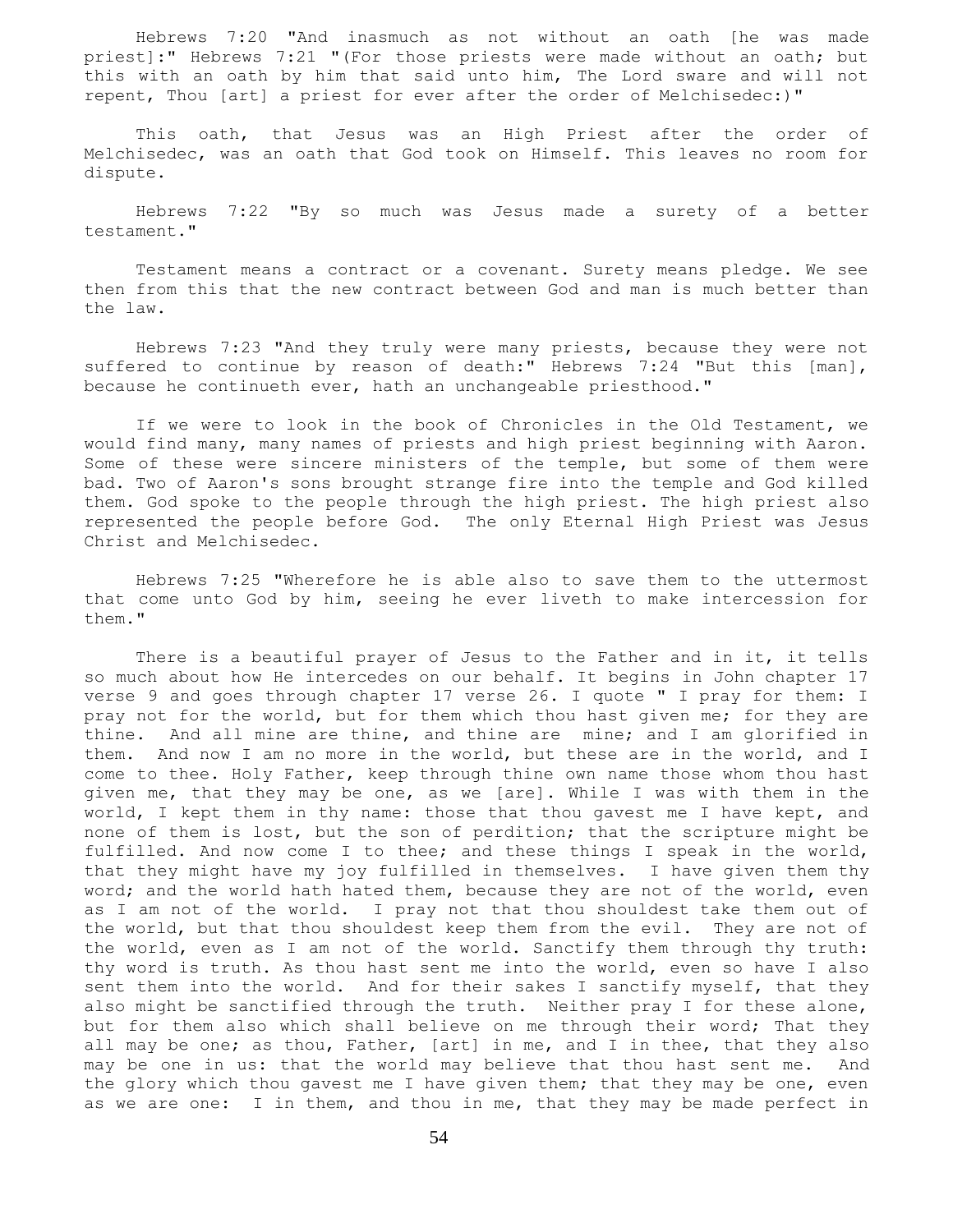one; and that the world may know that thou hast sent me, and hast loved them, as thou hast loved me. Father, I will that they also, whom thou hast given me, be with me where I am; that they may behold my glory, which thou hast given me: for thou lovedst me before the foundation of the world. O righteous Father, the world hath not known thee: but I have known thee, and these have known that thou hast sent me. And I have declared unto them thy name, and will declare [it]: that the love wherewith thou hast loved me may be in them, and I in them."

 Hebrews 7:26 "For such an high priest became us, [who is] holy, harmless, undefiled, separate from sinners, and made higher than the heavens;"

 II Corinthians 5:21 "For he hath made him [to be] sin for us, who knew no sin; that we might be made the righteousness of God in him." We have no righteousness of our own. We are made righteous when we accept Jesus as our Savior and are washed in His blood and made righteous in Him.

 Hebrews 7:27 "Who needeth not daily, as those high priests, to offer up sacrifice, first for his own sins, and then for the people's: for this he did once, when he offered up himself."

 The blood of an animal could not do away with sin, it just covered it up. There is absolutely no way that anyone could even remember all of the ordinances of the law, much less keep them. The blood of animals did not clear a person's conscience of sin. Hebrews 9:12 "Neither by the blood of goats and calves, but by his own blood he entered in once into the holy place, having obtained eternal redemption [for us]." Hebrews 9:13 "For if the blood of bulls and of goats, and the ashes of an heifer sprinkling the unclean, sanctifieth to the purifying of the flesh:" Hebrews 9:14 "How much more shall the blood of Christ, who through the eternal Spirit offered himself without spot to God, purge your conscience from dead works to serve the living God?"

 Hebrews 7:28 "For the law maketh men high priests which have infirmity; but the word of the oath, which was since the law, [maketh] the Son, who is consecrated for evermore."

 We see from this that imperfect men were the high priest of the people while the law was in effect. Our Eternal High Priest [Jesus Christ is the perfect one. His dedication and love for His followers is everlasting. Romans 8:34 "Who [is] he that condemneth? [It is] Christ that died, yea rather, that is risen again, who is even at the right hand of God, who also maketh intercession for us." He sits at the right hand of the Father and pleads our case before Him. I John 2:1 "My little children, these things write I unto you, that ye sin not. And if any man sin, we have an advocate with the Father, Jesus Christ the righteous:"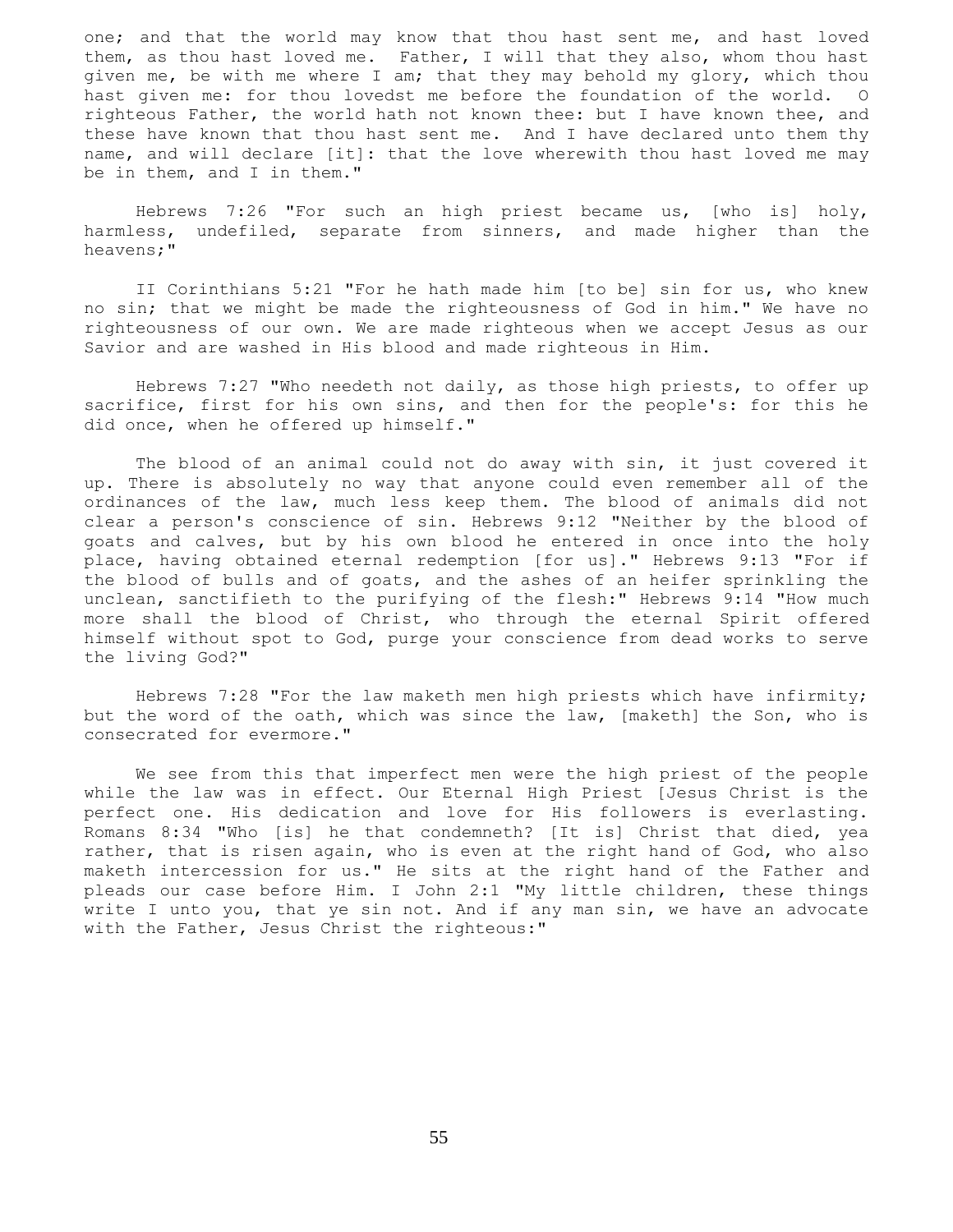## Hebrews 14 Questions

| 1. | Melchisedec and Jesus were not from the ________ tribe.                                                             |
|----|---------------------------------------------------------------------------------------------------------------------|
| 2. | Our Lord Jesus sprang out of ________.                                                                              |
| 3. | Jesus was made a High Priest forever not after carnal commandment,                                                  |
|    | but after the power of an _______________.<br>When the weakness of man to keep the __________ was evident, God sent |
| 4. |                                                                                                                     |
|    | another plan to redeem mankind.                                                                                     |
| 5. | Man is not justified by the law, but by what?                                                                       |
| 6. | What difference was there in the priesthood of Jesus and the                                                        |
|    | earthly priesthood?                                                                                                 |
| 7. | Jesus was made a ______ of a better pledge.                                                                         |
| 8. | What does testament mean?                                                                                           |
| 9. | What does surety mean?                                                                                              |
|    | 10. What book in the Old Testament list many of the earthly priests?                                                |
|    | 11. Which high priest had two sons who brought strange fire into the                                                |
|    | temple?                                                                                                             |
|    | 12. What was the job of the high priest?                                                                            |
|    | 13. He ever liveth to make ______________ for them.                                                                 |
|    | 14. John chapter 17 verses 9 through 26 is what?                                                                    |
|    | 15. Who does Jesus pray for?                                                                                        |
|    | 16. Who was the only one Jesus lost of His?                                                                         |
|    | 17. Who hates the Christians?                                                                                       |
|    | 18. Why do they hate them?                                                                                          |
|    | 19. Jesus prays not that they will be taken out of the world, but what?                                             |
|    | 20. How is the Christian sanctified?                                                                                |
|    | 21. Describe Jesus from Hebrews chapter 7 verse 26.                                                                 |
|    | 22. Quote 2 Corinthians chapter 5 verse 21.                                                                         |
|    | 23. How often did the earthly priests sacrifice?                                                                    |
|    | 24. The blood of an animal could not do away with sin, what was all it                                              |
|    | could do?                                                                                                           |
|    | 25. Who is the perfect One?                                                                                         |
|    | 26. Who is He that condemneth?                                                                                      |
|    | 27. Who is Jesus called in 1 John Chapter 2 verse 1?                                                                |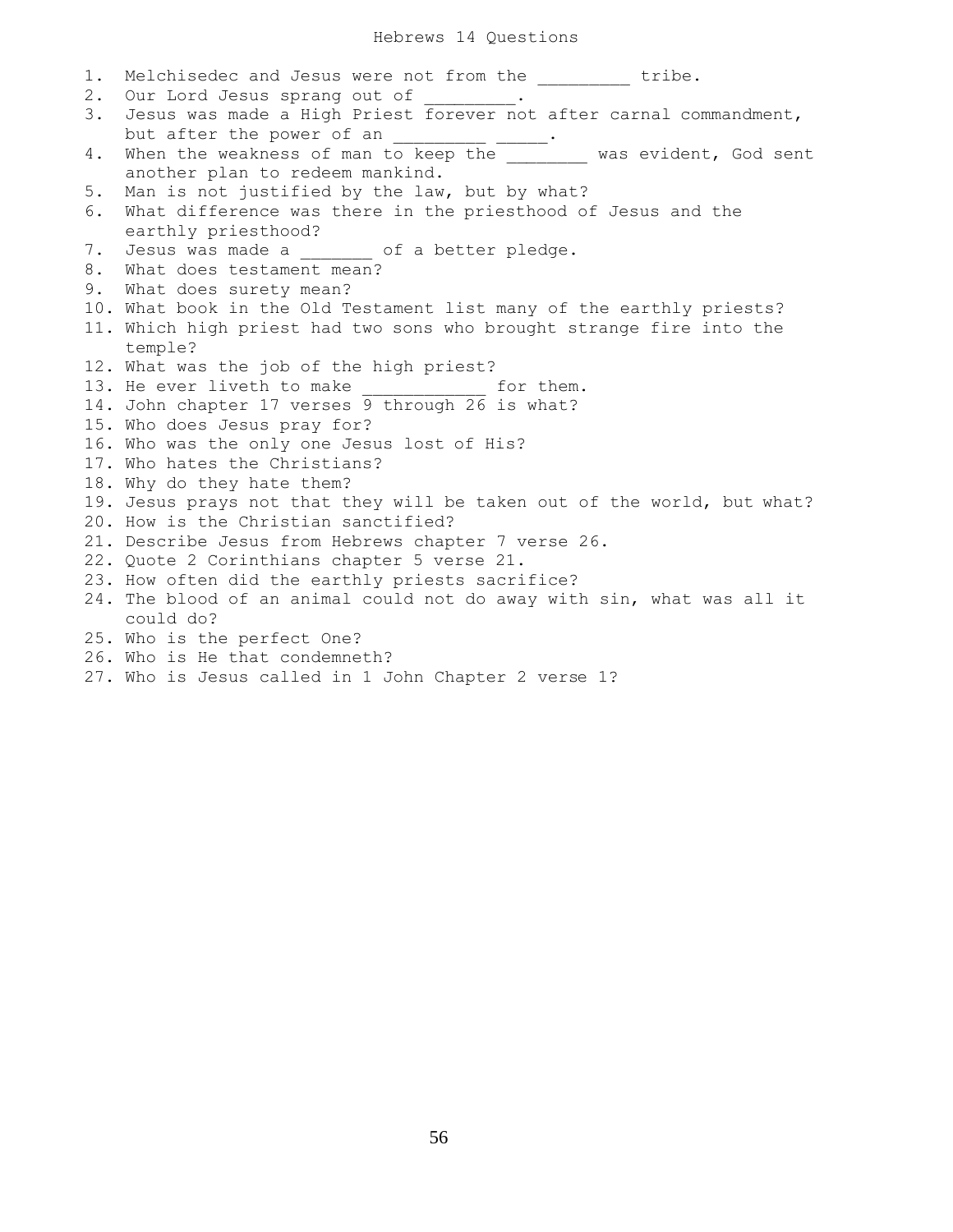We will begin this lesson in Hebrews 8:1 "Now of the things which we have spoken [this is] the sum: We have such an high priest, who is set on the right hand of the throne of the Majesty in the heavens;" Hebrews 8:2 "A minister of the sanctuary, and of the true tabernacle, which the Lord pitched, and not man."

 As we said, in the last lesson, The Tabernacle in the wilderness was a model of the one in heaven. The heavenly Tabernacle was not made with human hands. Moses had been warned of God that every detail must be exact as the one God had shown Moses. Our High Priest is Jesus Christ, who carried His precious blood to the throne of God. We mentioned that Jesus is seated at the right hand of God the Father, because His work is done. His 6 hours on the cross, was His 6 days of work, for all of mankind. He said It is finished, and went to heaven to be with the Father. Jesus is our representative before the Father. He is our Advocate, because He pleads our case. Revelation 3:21 "To him that overcometh will I grant to sit with me in my throne, even as I also overcame, and am set down with my Father in his throne." This statement, in Jesus' own words is in red in my Bible. By this, I know this is Jesus speaking. We must not fear problems of this earth, because we have a promise of a better life in heaven with Jesus. II Corinthians 5:1 "For we know that if our earthly house of [this] tabernacle were dissolved, we have a building of God, an house not made with hands, eternal in the heavens."

 Hebrews 8:3 "For every high priest is ordained to offer gifts and sacrifices: wherefore [it is] of necessity that this man have somewhat also to offer."

 The duties of the high priest, as we have said before in these lessons, is to be the link between God and man. He is to represent God to the people, and to represent the people to God. The high priest was the only one permitted to go into the most holy place. He carried blood into the most holy place for the sins of the people and for himself. God spoke to the heart of the high priest through the Urim and Thummin worn over the heart of the high priest. The high priest was in authority over the other priests. Besides being in charge of matters of religious importance, he was also in charge, of civil matters, as well. If we look at the high priest of these Israelites as a type of Christ, we will be able to see many similarities. Our great High Priest [Jesus Christ] represents us before the Father, He carried His own precious blood to atone for our sin, to the Throne of God. God spoke to all believers through His Son Jesus Christ. I could go on and on, but you get the picture. Titus 2:14 "Who gave himself for us, that he might redeem us from all iniquity, and purify unto himself a peculiar people, zealous of good works."

 Hebrews 8:4 "For if he were on earth, he should not be a priest, seeing that there are priests that offer gifts according to the law:"

 Jesus would not have been a high priest under the law, here on earth, because He was not of the Levitical tribe. Another good reason that He would not have been a high priest here on the earth, is that the high priest on earth is of the law, Jesus was not of the law, but of grace.

57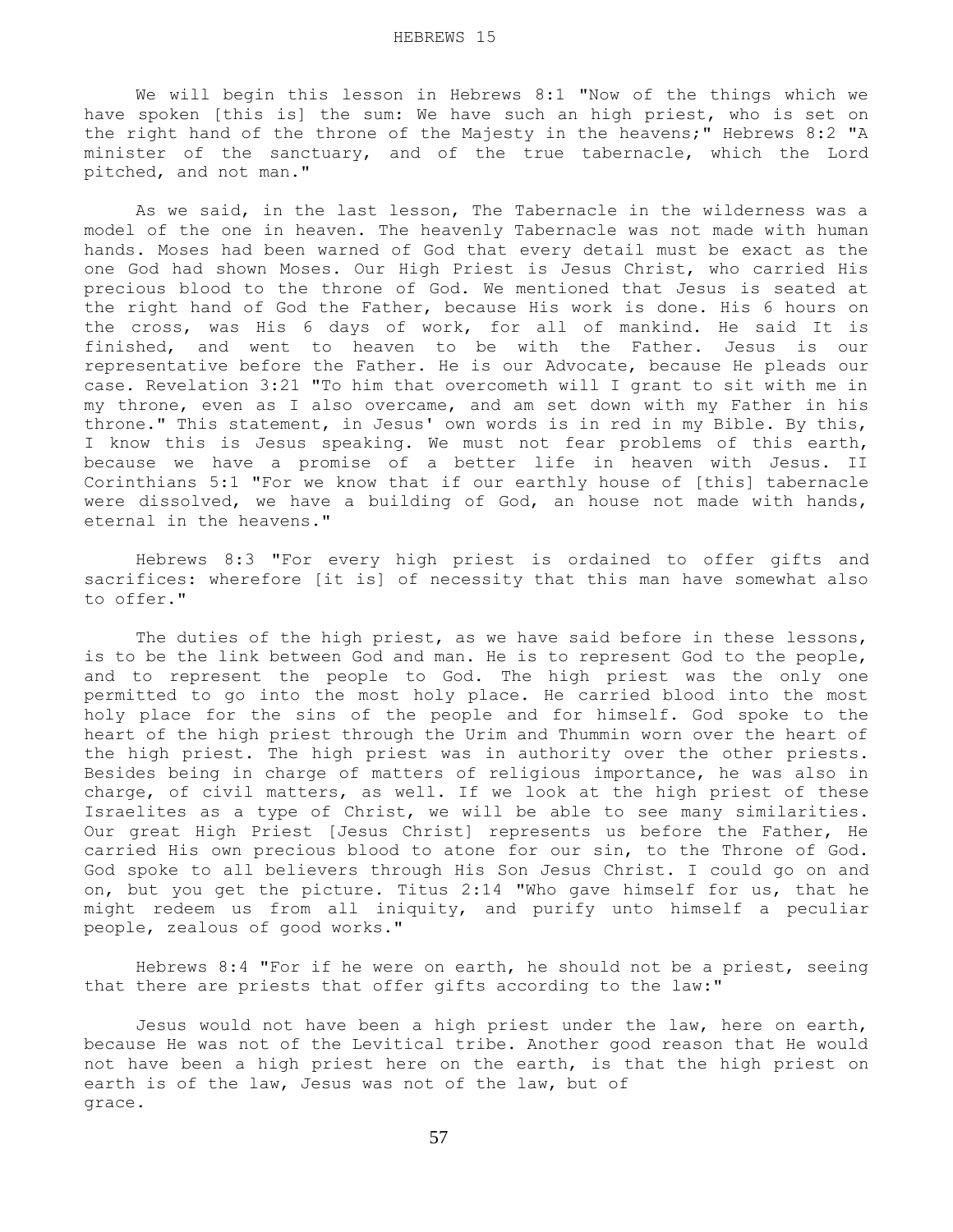Hebrews 8:5 "Who serve unto the example and shadow of heavenly things, as Moses was admonished of God when he was about to make the tabernacle: for, See, saith he, [that] thou make all things according to the pattern shewed to thee in the mount."

 The entire Tabernacle was patterned after the real thing in heaven. We see in the next verse that Moses truly was warned for it to be exactly as God had shown Him. I believe this whole thing was so that mankind could understand the heavenlies a little better. Almost every thing in the tabernacle was symbolic of Jesus. Jesus is the Bread, Jesus is the Light, Jesus is the Lamb Sacrifice. Here again we could go on and on, but our point is made. This earthly high priest and the earthly Tabernacle was to show us a little glimpse of heaven and how it works. Exodus 26:30 "And thou shalt rear up the tabernacle according to the fashion thereof which was shewed thee in the mount."

 Hebrews 8:6 "But now hath he obtained a more excellent ministry, by how much also he is the mediator of a better covenant, which was established upon better promises."

 Jesus did not do away with the law; He fulfilled it. The law had to be fulfilled before the more excellent ministry of grace could be in effect. When Jesus said {It is finished}, it brought the end to the law and ushered in grace. II Corinthians 3:6 "Who also hath made us able ministers of the new testament; not of the letter, but of the spirit: for the letter killeth, but the spirit giveth life." II Corinthians 3:7 "But if the ministration of death, written [and] engraven in stones, was glorious, so that the children of Israel could not stedfastly behold the face of Moses for the glory of his countenance; which [glory] was to be done away:" II Corinthians 3:8 "How shall not the ministration of the spirit be rather glorious?" II Corinthians 3:9 "For if the ministration of condemnation [be] glory, much more doth the ministration of righteousness exceed in glory." II Corinthians 3:10 "For even that which was made glorious had no glory in this respect, by reason of the glory that excelleth." II Corinthians 3:11 "For if that which is done away [was] glorious, much more that which remaineth [is] glorious." You see, the law condemned, but Jesus brought hope through grace. Grace is so much better, you would not be able to find anyone who would want to go back to the law. Mediator, in verse 6 above, means a go between.

 Hebrews 8:7 "For if that first [covenant] had been faultless, then should no place have been sought for the second."

 The fault was not actually in the law, but in man's ability to keep the law. Galatians 3:21 "[Is] the law then against the promises of God? God forbid: for if there had been a law given which could have given life, verily righteousness should have been by the law." As I said, it was just too much for man to keep. All have sinned and come short of the glory of God. Praise God we are saved, not because we are worthy, but because Jesus loves us and paid in full for our sin. Romans 3:23 "For all have sinned, and come short of the glory of God;" When we accept Jesus as our Saviour and Lord, we do so by simple faith in Him. This alone makes us righteous in the sight of God.

 This entire lesson is saying to us that our great High Priest {Jesus Christ} has done all of the work for us. He has paid our debt to the Father in full. He has washed us in His precious blood and made us pure. He has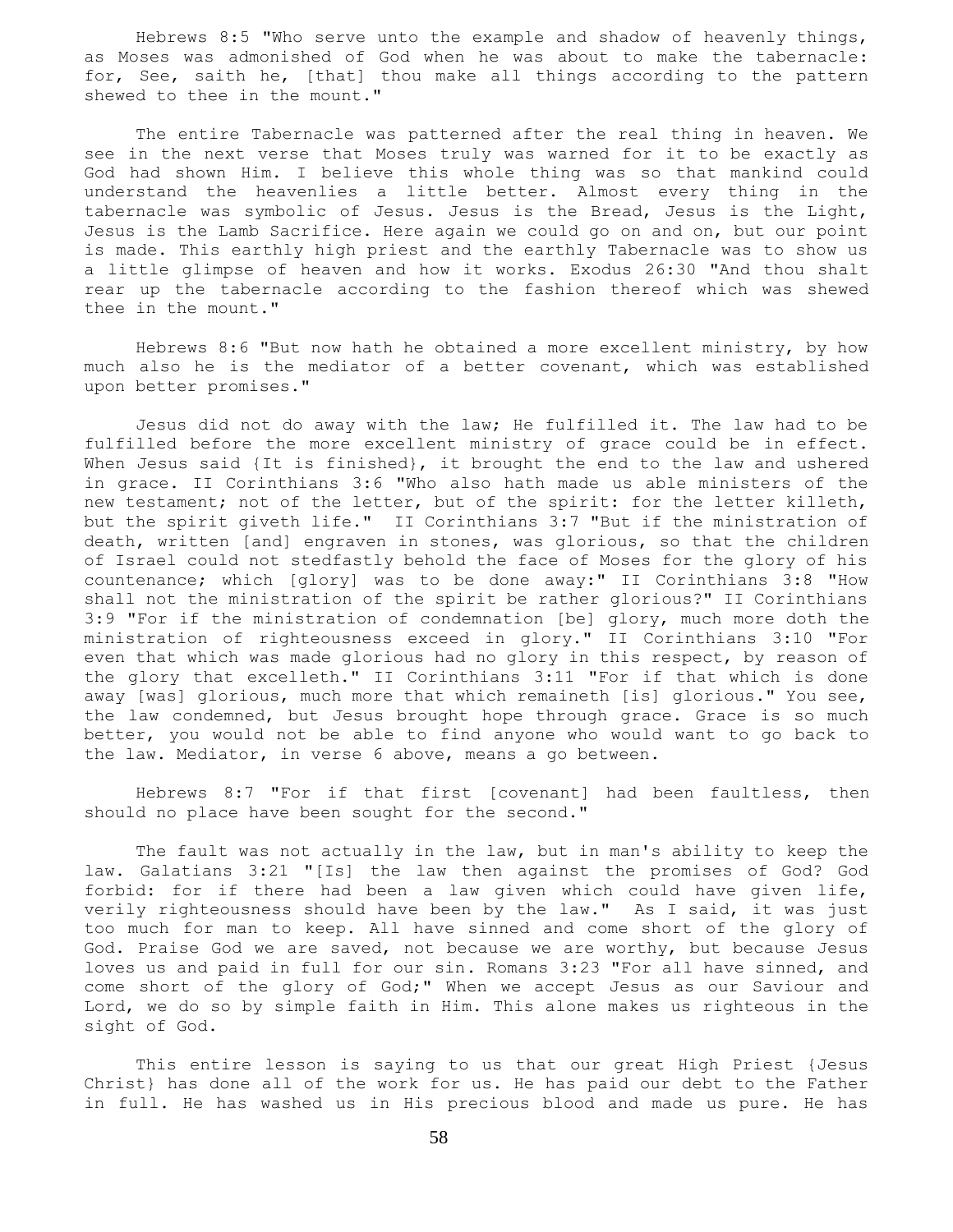become sin for us that we might become His righteousness. He even fulfilled the law that we might be saved by the new covenant God made with man, through His son. Our Creator became our Saviour.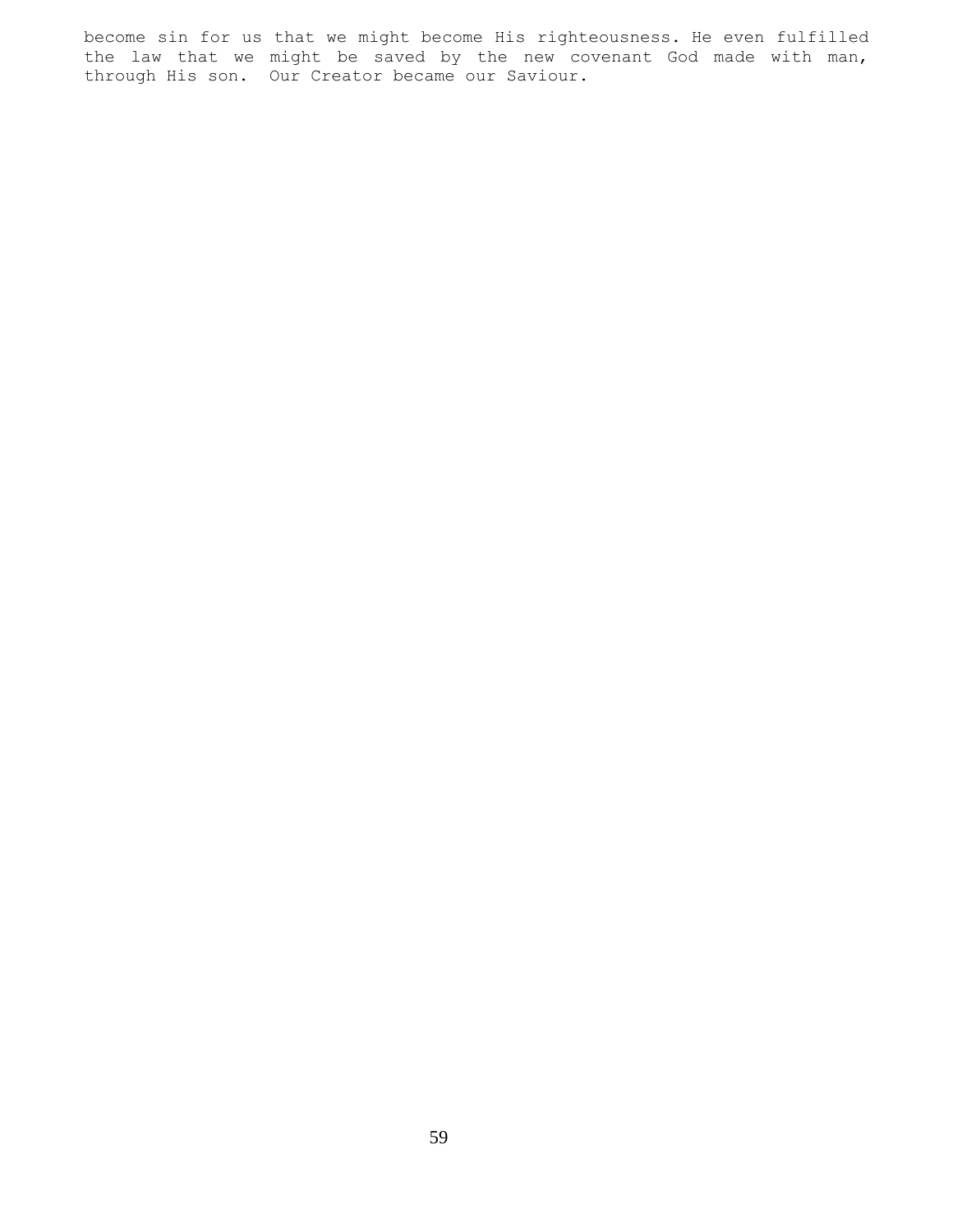Hebrews 15 Questions

| 1. | Where is our High Priest?                                                |
|----|--------------------------------------------------------------------------|
| 2. | Who pitched the true Tabernacle?                                         |
| 3. | What had God warned Moses of, in regard to the Temple?                   |
| 4. | Why is Jesus seated at the right hand of the Father?                     |
| 5. | Jesus is our representative before whom?                                 |
| 6. | Every high priest is ordained to do what 2 things?                       |
| 7. | Who was the only one allowed to go into the most holy place in the       |
|    | Temple?                                                                  |
| 8. | Who did the high priest carry the blood into the most holy place for?    |
| 9. | Show some similarities between the earthly high priest and our great     |
|    | High Priest, Jesus Christ.                                               |
|    | 10. Give two reasons why Jesus was not high priest on earth?             |
|    | 11. What does the author think is the reason for building the Tabernacle |
|    | in the wilderness?                                                       |
|    | 12. Name a few things in the Temple that were symbolic of Jesus.         |
|    | 13. What is grace that Jesus brought to us called in Hebrews chapter 8   |
|    | verse 6?                                                                 |
|    | 14. In the same verse as above, what is Jesus called?                    |
|    | 15. Did Jesus do away with the law? Explain.                             |
|    | 16. When was the end of the reign of the law, and grace entered?         |
|    | 17. Finish this statement; The letter killeth, but the Spirit            |
|    | 18. Why could the Israelites not look on the face of Moses?              |
|    | 19. 2 Corinthians chapter 3 verse 11 says what about law and grace?      |
|    | 20. Which would you rather live under, law or grace?                     |
|    | 21. What really was the fault of the law?                                |
|    | 22. We are saved, not because we are worthy, but why?                    |
|    | 23. Who did all the work for us to be saved?                             |
|    | 24. He became sin for us, that we might become                           |

25. Our Creator became our \_\_\_\_\_\_\_\_.

60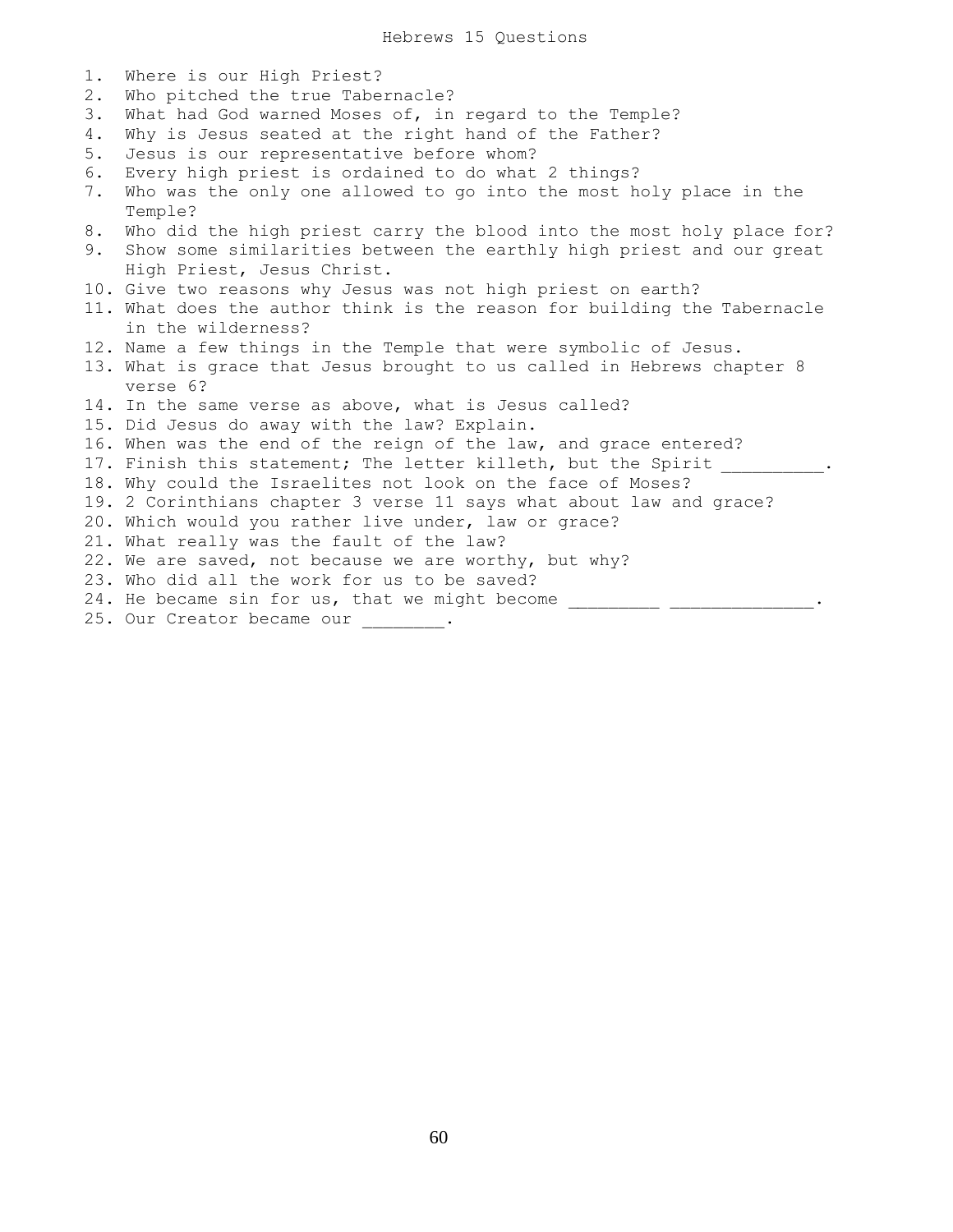We will begin this lesson in Hebrews 8:8 "For finding fault with them, he saith, Behold, the days come, saith the Lord, when I will make a new covenant with the house of Israel and with the house of Judah:"

We find that over and over, the Lord has had mercy on the Israelites. When one thing does not work, He has forgiven them, and given them another opportunity. The last opportunity, is the grace of God, through His Son Jesus Christ. This opportunity is for physical Israel, and for spiritual Israel [Christians]. This last opportunity is not made through the law, but is a free gift to all who will believe, and accept it. Jeremiah 31:31 "Behold, the days come, saith the LORD, that I will make a new covenant with the house of Israel, and with the house of Judah:" Jeremiah 31:32 "Not according to the covenant that I made with their fathers in the day [that] I took them by the hand to bring them out of the land of Egypt; which my covenant they brake, although I was an husband unto them, saith the LORD:" Jeremiah 31:33 "But this [shall be] the covenant that I will make with the house of Israel; After those days, saith the LORD, I will put my law in their inward parts, and write it in their hearts; and will be their God, and they shall be my people." Jeremiah 31:34 "And they shall teach no more every man his neighbour, and every man his brother, saying, Know the LORD: for they shall all know me, from the least of them unto the greatest of them, saith the LORD: for I will forgive their iniquity, and I will remember their sin no more." The amazing thing, to me, is that God still loves all of us.

 Hebrews 8:9 "Not according to the covenant that I made with their fathers in the day when I took them by the hand to lead them out of the land of Egypt; because they continued not in my covenant, and I regarded them not, saith the Lord."

 These Hebrews that went into Egypt, soon forgot God in this idolatrous land. They cried out to Him for help when they became slaves to the Egyptians. God intervened on their part, and brought them out, by His mighty Hand. Ten plagues, God brought on Pharoah, so he would let the people go. God opened the Red Sea, that they might walk across in safety. He miraculously fed them every day on the journey. The Bible says that their shoes and clothing did not wear out, even though this journey took 40 years. When they were out of water, God had water to flow from a rock for them. How could they fall away from God, after such great shows of His love to them? In the following Scriptures, we see another instance of Israel falling away from God. It seems, over and over, even unto this present time they are still away from God. The wonderful thing is, God is merciful. II Kings 17:16 "And they left all the commandments of the LORD their God, and made them molten images, [even] two calves, and made a grove, and worshipped all the host of heaven, and served Baal." II Kings 17:17 "And they caused their sons and their daughters to pass through the fire, and used divination and enchantments, and sold themselves to do evil in the sight of the LORD, to provoke him to anger." II Kings 17:18 "Therefore the LORD was very angry with Israel, and removed them out of his sight: there was none left but the tribe of Judah only."

 Hebrews 8:10 "For this [is] the covenant that I will make with the house of Israel after those days, saith the Lord; I will put my laws into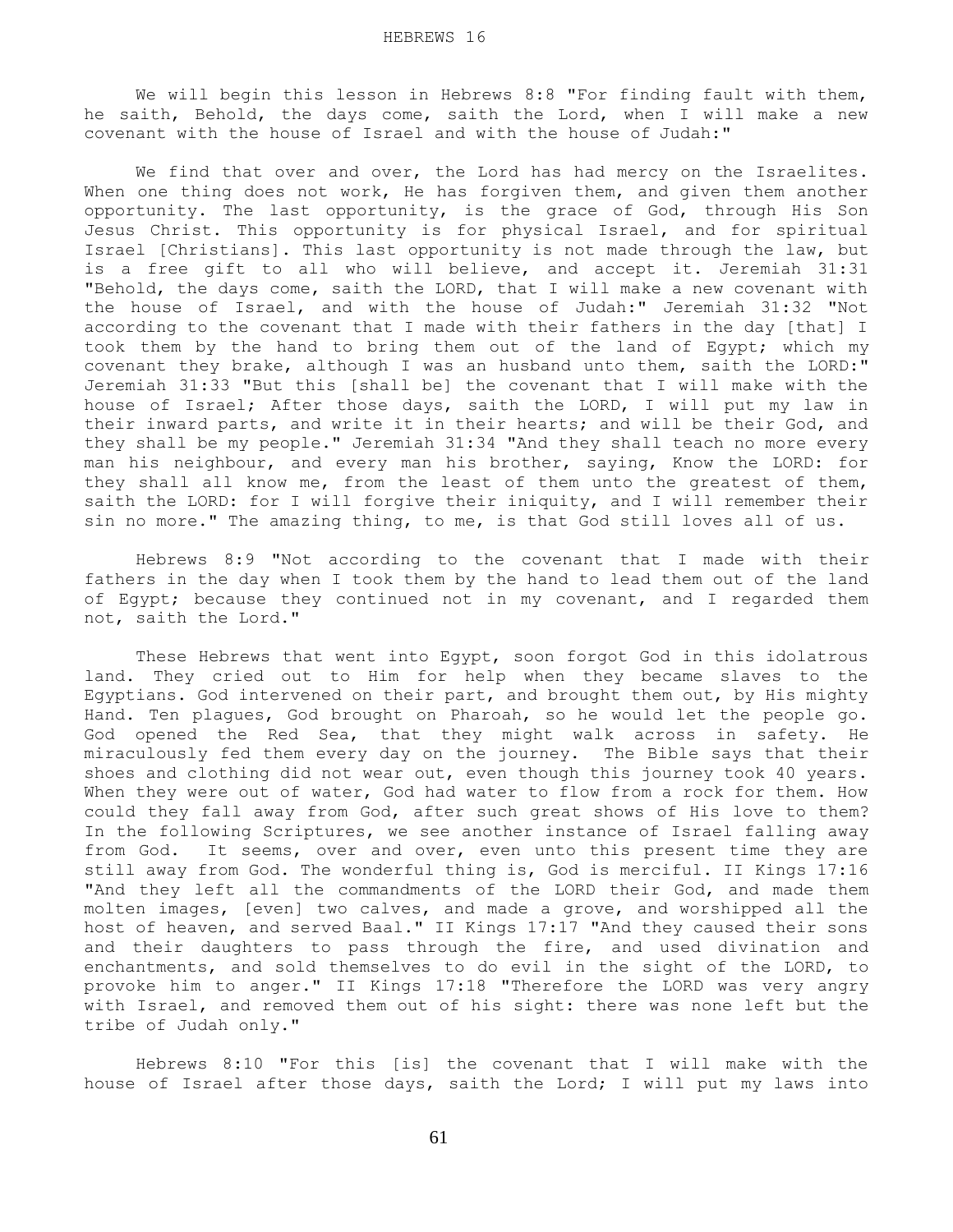their mind, and write them in their hearts: and I will be to them a God, and they shall be to me a people:"

 This is a beautiful promise to the house of Israel. I believe this includes physical Israel and spiritual Israel. When you are saved, you really have a change of heart. You no longer want to live the life you did before you received salvation. We are told over and over, to have the Lord Jesus Christ as our Saviour and Lord, we must believe in our heart. It is as if you have had a heart transplant. You no longer have an evil heart of unbelief. That old heart has been changed into a heart that wants to please God. Your heart has been washed in the blood of the Lamb and made every whit whole. This new heart, guided by the Holy Spirit of God, has learned the perfect way of the Lord. His laws have been written there. This heart no longer desires to sin; it desires to please God. The issue of the heart is what we are. The mind is stayed upon God, because the heart is stayed on God.

 Hebrews 8:11 "And they shall not teach every man his neighbour, and every man his brother, saying, Know the Lord: for all shall know me, from the least to the greatest."

 When the Lord reveals Himself to mankind, there will be no need for evangelizing. I believe this happens, when Jesus Christ, as Lord of lords and King of kings rules the thousand years here on the earth. Here is another Scripture that is saying the same thing. Habakkuk 2:14 "For the earth shall be filled with the knowledge of the glory of the LORD, as the waters cover the sea." Let us look at two more Scriptures that can shed a little light on this. I John 2:27 "But the anointing which ye have received of him abideth in you, and ye need not that any man teach you: but as the same anointing teacheth you of all things, and is truth, and is no lie, and even as it hath taught you, ye shall abide in him." I John 5:20 "And we know that the Son of God is come, and hath given us an understanding, that we may know him that is true, and we are in him that is true, [even] in his Son Jesus Christ. This is the true God, and eternal life." God is a Spirit. When we receive the Spirit of God, within us, we no longer decide our life, Jesus decides and we follow His instructions.

 Hebrews 8:12 "For I will be merciful to their unrighteousness, and their sins and their iniquities will I remember no more."

 In the old earthly Temple, the high priest made sacrifice for the sin of the people. This blood of animals that they sacrificed could only cover the sin. Washing in the blood of Jesus completely destroys your sin. It is done away with. The Bible says it is as far as the east is from the west. It also says, it is in the bottom of the sea. The point it is really making is, that your sin is no more. Sin, for the believer in Christ, died on the cross, when Jesus took it upon His body. I John 1:7 "But if we walk in the light, as he is in the light, we have fellowship one with another, and the blood of Jesus Christ his Son cleanseth us from all sin." I John 1:8 "If we say that we have no sin, we deceive ourselves, and the truth is not in us." I John 1:9 "If we confess our sins, he is faithful and just to forgive us [our] sins, and to cleanse us from all unrighteousness." You see, from all this, that we have sinned and deserve to die. Jesus paid in full the death penalty for us, when He gave His body on the cross.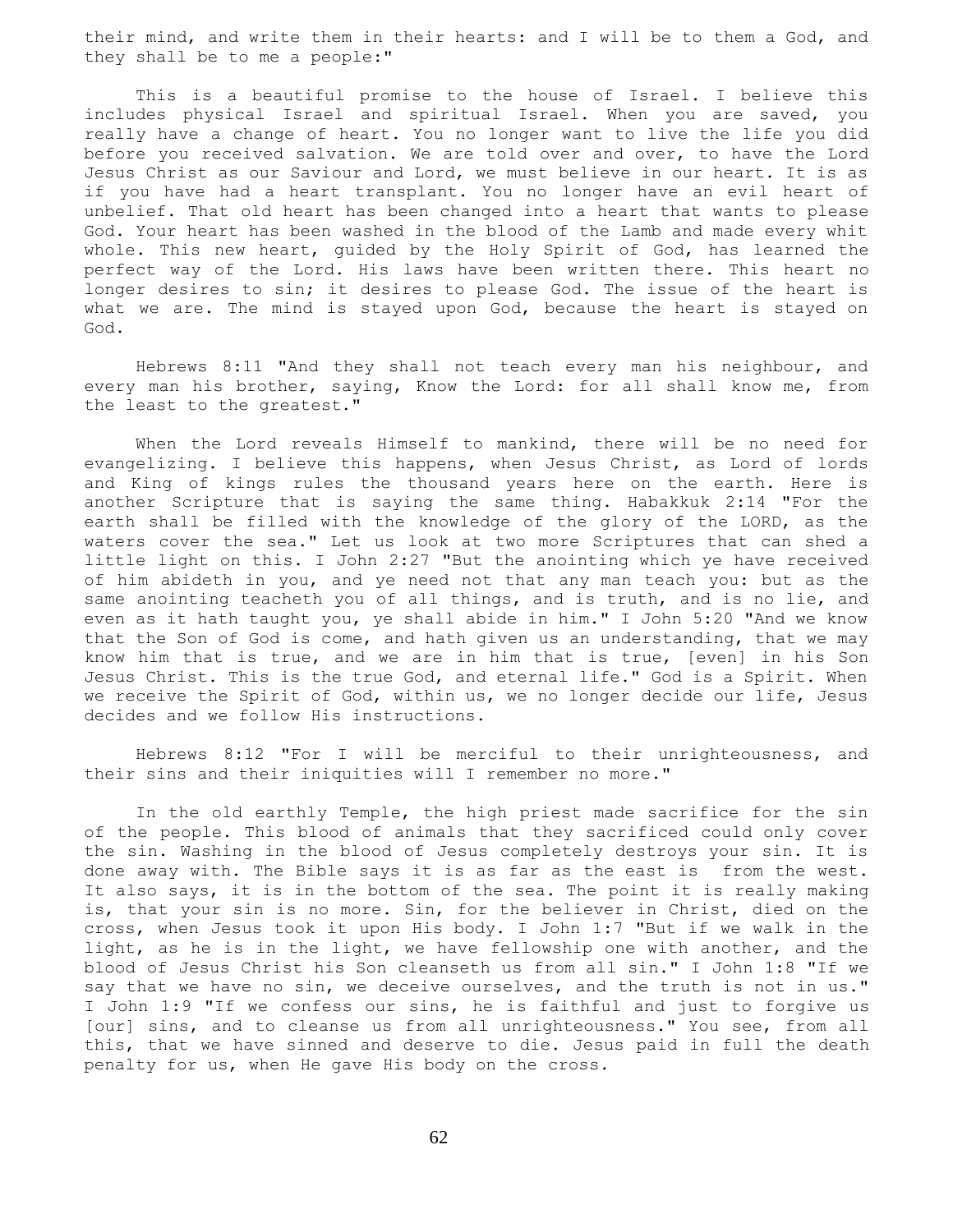Hebrews 8:13 "In that he saith, A new [covenant], he hath made the first old. Now that which decayeth and waxeth old [is] ready to vanish away."

When you make a new will, the old one is no longer in effect. That is what God has done here, He has made a new will. This New Testament is that will. This Covenant was not signed with the blood of man, but with the blood of the Father's own Son {Jesus Christ the Righteous}. The old covenant has been retired and the new covenant is now in effect. God provided the new and better way. Jesus is the Way. The way we activate this covenant is through belief in Jesus Christ as our Saviour and Lord. II Corinthians 5:17 "Therefore if any man [be] in Christ, [he is] a new creature: old things are passed away; behold, all things are become new." This is that new birth that all believers in Christ receive.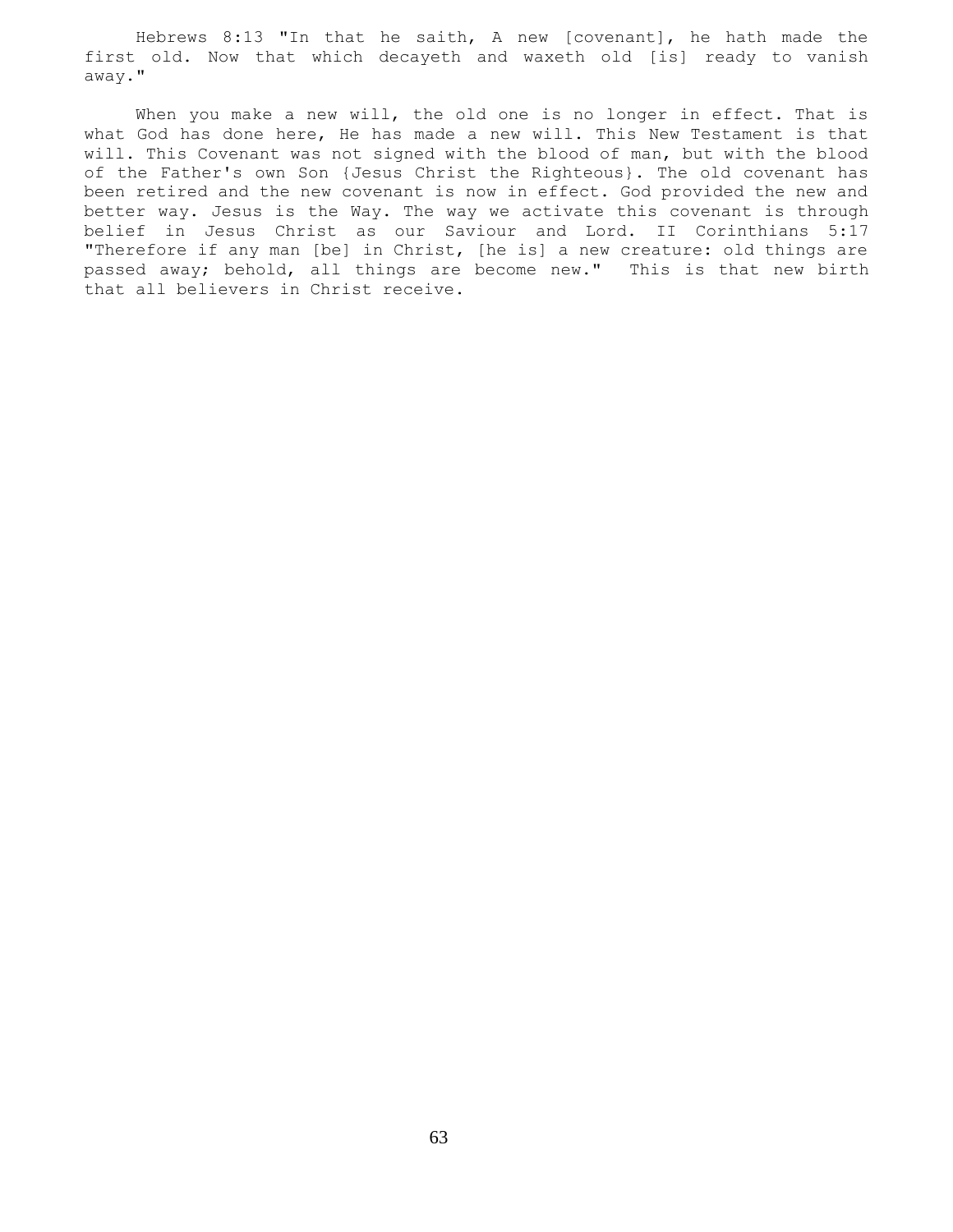1. In verse 8, who did God say He would make a new covenant with? 2. What is the last opportunity which God has made available to all? 3. In Jeremiah chapter 31 verse 31, God says He will make a new covenant with whom? 4. What did God say He had been to them? 5. Where will God put His laws in this new covenant? 6. Why will they not teach their neighbor in that day? 7. Who did God take by the hand and lead them out of slavery? 8. When was the only time they cried out to God? 9. Name some of the miracles God did for them, that should have left no doubt in their mind who He was? 10. Why do you suppose they fell away to other gods? 11. What are some terrible sins mentioned here in 2 Kings? 12. In chapter 8 verse 10, God says He will put His laws in what 2 places? 13. When will there be no need for evangelizing? 14. Quote Habakkuk chapter 2 verse 14. 15. The Son of God has come and given us an  $\blacksquare$ 16. God is a \_\_\_\_\_\_. 17. In Hebrews chapter 8 verse 12, God says He will remember what no more? 18. Where are 2 places the Bible mentions your sins have gone, when you receive Jesus, that makes them impossible to find again? 19. What was the only thing the blood of an animal could do to sin? 20. If I walk in the Light of Jesus Christ, what cleanses me from all sin? 21. We have sinned and deserve to  $\frac{\ }{\ }$ . 22. Jesus paid in full the \_\_\_\_\_\_\_\_ \_\_\_\_\_\_\_\_\_\_ for us. 23. When He said He made a new covenant, what happened to the old? 24. When you make a new will the old one is no more in \_\_\_\_\_\_\_\_. 25. What was this new covenant signed with? 26. If any man be in Christ, he is a new \_\_\_\_\_\_\_\_\_.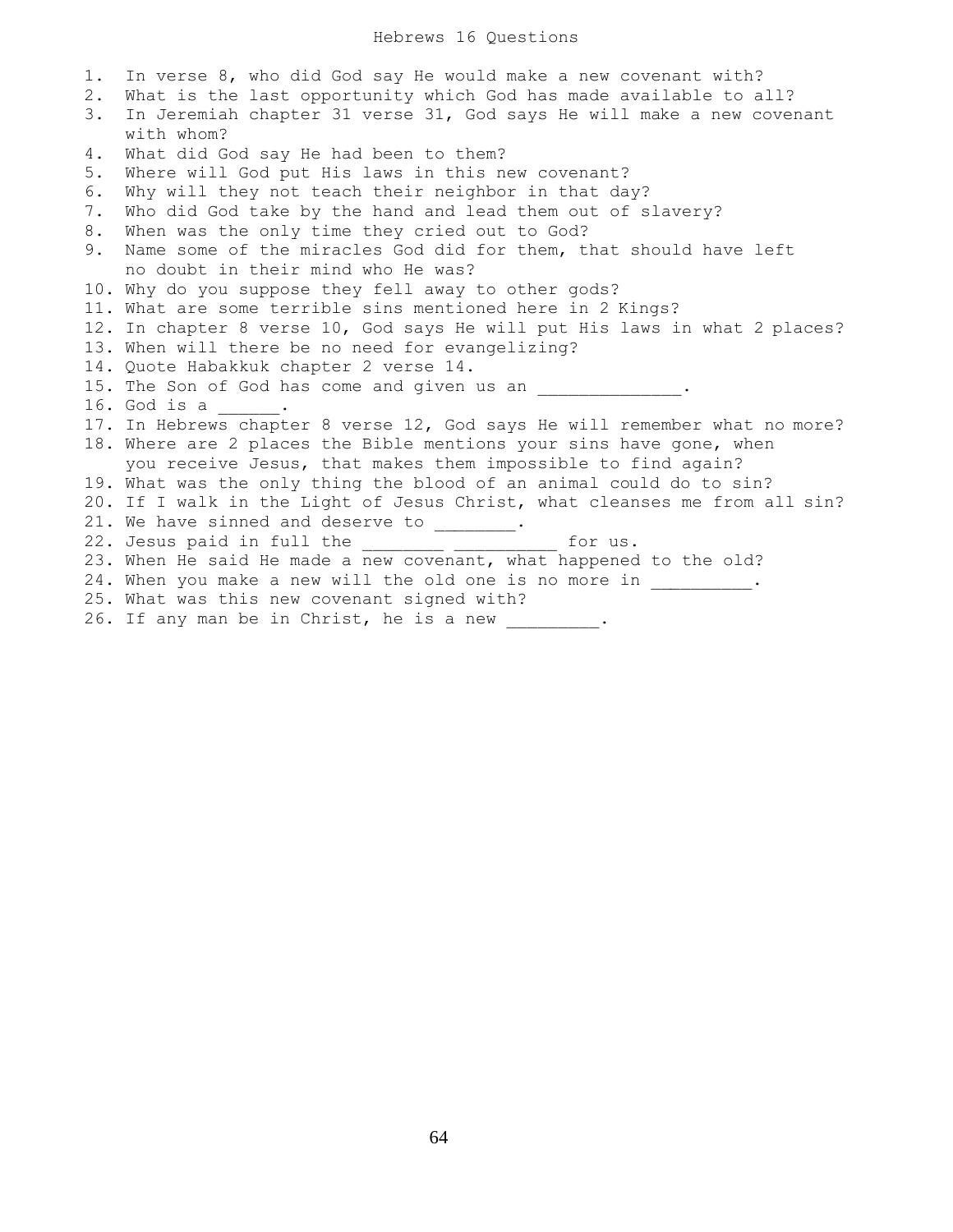We will begin this lesson in Hebrews 9:1 "Then verily the first [covenant] had also ordinances of divine service, and a worldly sanctuary."

 The Tabernacle in the wilderness, and the Temple in Jerusalem, were the sanctuary spoken of here. As we said, in previous lessons, Moses was given specific instructions by God of how it was to be constructed. The book of Leviticus is devoted to the ordinances God gave them to keep. For details on this read the lessons on Leviticus. I will give 2 Scriptures, only, here to give you an idea of how God was displeased with their past doings. Exodus 25:8 "And let them make me a sanctuary; that I may dwell among them." Leviticus 18:3 "After the doings of the land of Egypt, wherein ye dwelt, shall ye not do: and after the doings of the land of Canaan, whither I bring you, shall ye not do: neither shall ye walk in their ordinances." This next Scripture tells what God expects of them, if they are to follow Him. Leviticus 18:30 "Therefore shall ye keep mine ordinance, that [ye] commit not [any one] of these abominable customs, which were committed before you, and that ye defile not yourselves therein: I [am] the LORD your God."

 Hebrews 9:2 "For there was a tabernacle made; the first, wherein [was] the candlestick, and the table, and the shewbread; which is called the sanctuary."

 In our lessons in Exodus, we go into great detail about this tabernacle in the wilderness and all of the spiritual significance the furniture has. Verse 2 above is speaking of the Holy place. This Tabernacle had three separate areas, this is the middle area. This candlestick holds the Light who is Jesus. This Light symbolizes Jesus who is the Light of the world. John 8:12 "Then spake Jesus again unto them, saying, I am the light of the world: he that followeth me shall not walk in darkness, but shall have the light of life." John 1:5 "And the light shineth in darkness; and the darkness comprehended it not." This leaves no doubt what this Light is. This table, and the Bread on it also symbolizes Jesus who is the Bread. There are 4 beautiful Scriptures in the book of John that call Jesus the Bread. I quote. John 6:33 "For the bread of God is he which cometh down from heaven, and giveth life unto the world." John 6:35 "And Jesus said unto them, I am the bread of life: he that cometh to me shall never hunger; and he that believeth on me shall never thirst." John 6:48 "I am that bread of life." John 6:51 "I am the living bread which came down from heaven: if any man eat of this bread, he shall live for ever: and the bread that I will give is my flesh, which I will give for the life of the world." All of these Scriptures are in red in my Bible, which means that Jesus Himself spoke them.

 Hebrews 9:3 "And after the second veil, the tabernacle which is called the Holiest of all;"

This Holiest of all was not to be entered by anyone, except the high priest. This is where God dwelled. Everything in this Holiest place was either 24 kt. gold or 24 kt. gold over-lay. Even the high priest must not enter unworthily, or God would kill him. This veil, separating the Holiest of all from the Holy place, was the one that was torn from the top to the bottom when Jesus died on the cross. Matthew 27:51 "And, behold, the veil of the temple was rent in twain from the top to the bottom; and the earth did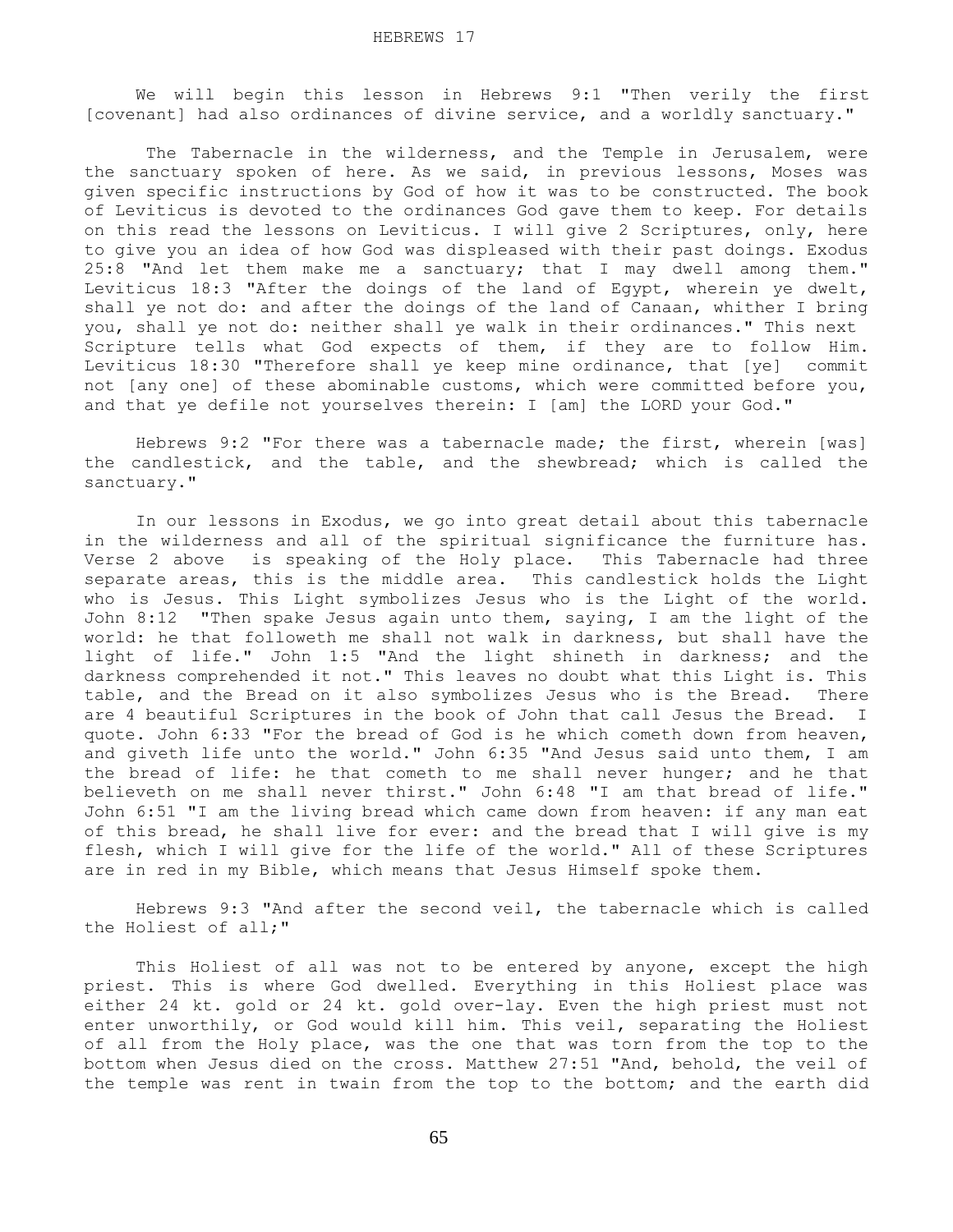quake, and the rocks rent;" Jesus opened the way to the Father for us when He was crucified.

 Hebrews 9:4 "Which had the golden censer, and the ark of the covenant overlaid round about with gold, wherein [was] the golden pot that had manna, and Aaron's rod that budded, and the tables of the covenant;"

 The smoke that went up from this golden censer was symbolic of the prayers of the saints. It was refuelled twice a day, which means to me that we should pray a minimum of twice a day. Revelation 8:3 "And another angel came and stood at the altar, having a golden censer; and there was given unto him much incense, that he should offer [it] with the prayers of all saints upon the golden altar which was before the throne." The ark of the covenant was a shittim wood box covered with 24 kt. gold. This box was called by this name, because it held the stone tablets which had the ten commandments written on them. The covering for this box was the mercy seat, which was 24 kt solid gold. This golden pot inside the ark, and the Manna that it held, also symbolized Jesus as the Manna that fell from heaven to feed the people. John 6:32 "Then Jesus said unto them, Verily, verily, I say unto you, Moses gave you not that bread from heaven; but my Father giveth you the true bread from heaven." Aaron's rod that bloomed that was in the ark, symbolized the priesthood. The rod bloomed to recognize Aaron as God's first earthly high priest. Numbers 17:5 "And it shall come to pass, [that] the man's rod, whom I shall choose, shall blossom: and I will make to cease from me the murmurings of the children of Israel, whereby they murmur against you." If God approved him, what was it to man?

 Hebrews 9:5 "And over it the cherubims of glory shadowing the mercyseat; of which we cannot now speak particularly."

 Cherubims are mentioned 64 times in the Scriptures. No one knows for sure just what they are. It seems as if they might be a type of guard. They were placed with a flaming sword at the entrance of the Garden of Eden when Adam and Eve were driven out. They look at the Ark in the Holiest place. They are in God's presence, so they are highly honored. This is one of the mysteries of God that will be revealed later.

 Hebrews 9:6 "Now when these things were thus ordained, the priests went always into the first tabernacle, accomplishing the service [of God]."

 The priests, who were usually the sons of the high priest, were allowed to go into the holy place, but not into the Holiest place. Exodus 27:21 "In the tabernacle of the congregation without the veil, which [is] before the testimony, Aaron and his sons shall order it from evening to morning before the LORD: [it shall be] a statute for ever unto their generations on the behalf of the children of Israel." This Scripture just makes it clear that the priests, as well as the high priest, could come into the holy place.

 Hebrews 9:7 "But into the second [went] the high priest alone once every year, not without blood, which he offered for himself, and [for] the errors of the people:"

 This is speaking of the day of atonement, when the high priest carried blood into the Holiest place for the sins of the people and himself.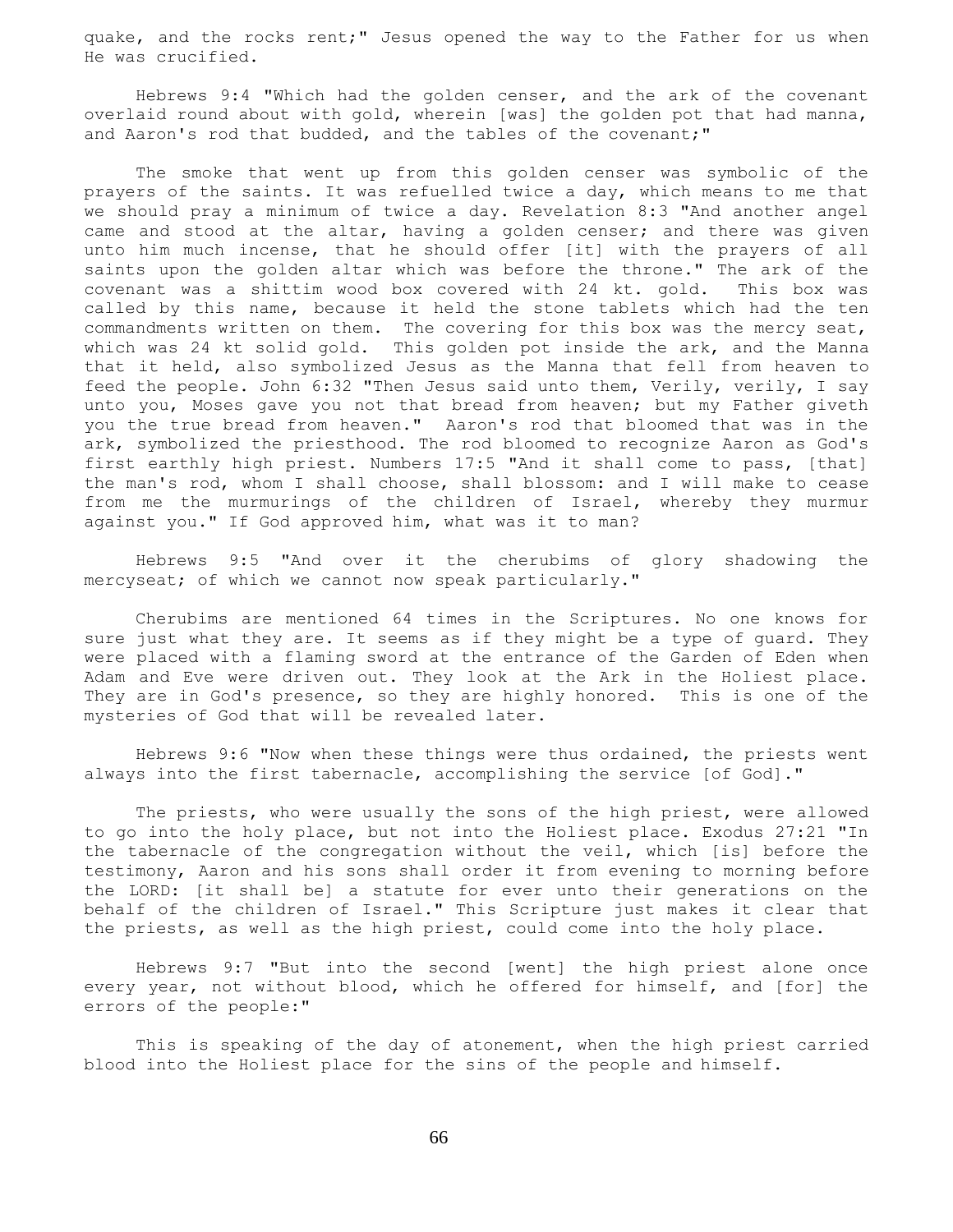Hebrews 9:8 "The Holy Ghost this signifying, that the way into the holiest of all was not yet made manifest, while as the first tabernacle was yet standing:"

 We discussed how at Jesus' crucifixion the way was opened to all believers into the Holiest. John 14:6 "Jesus saith unto him, I am the way, the truth, and the life: no man cometh unto the Father, but by me."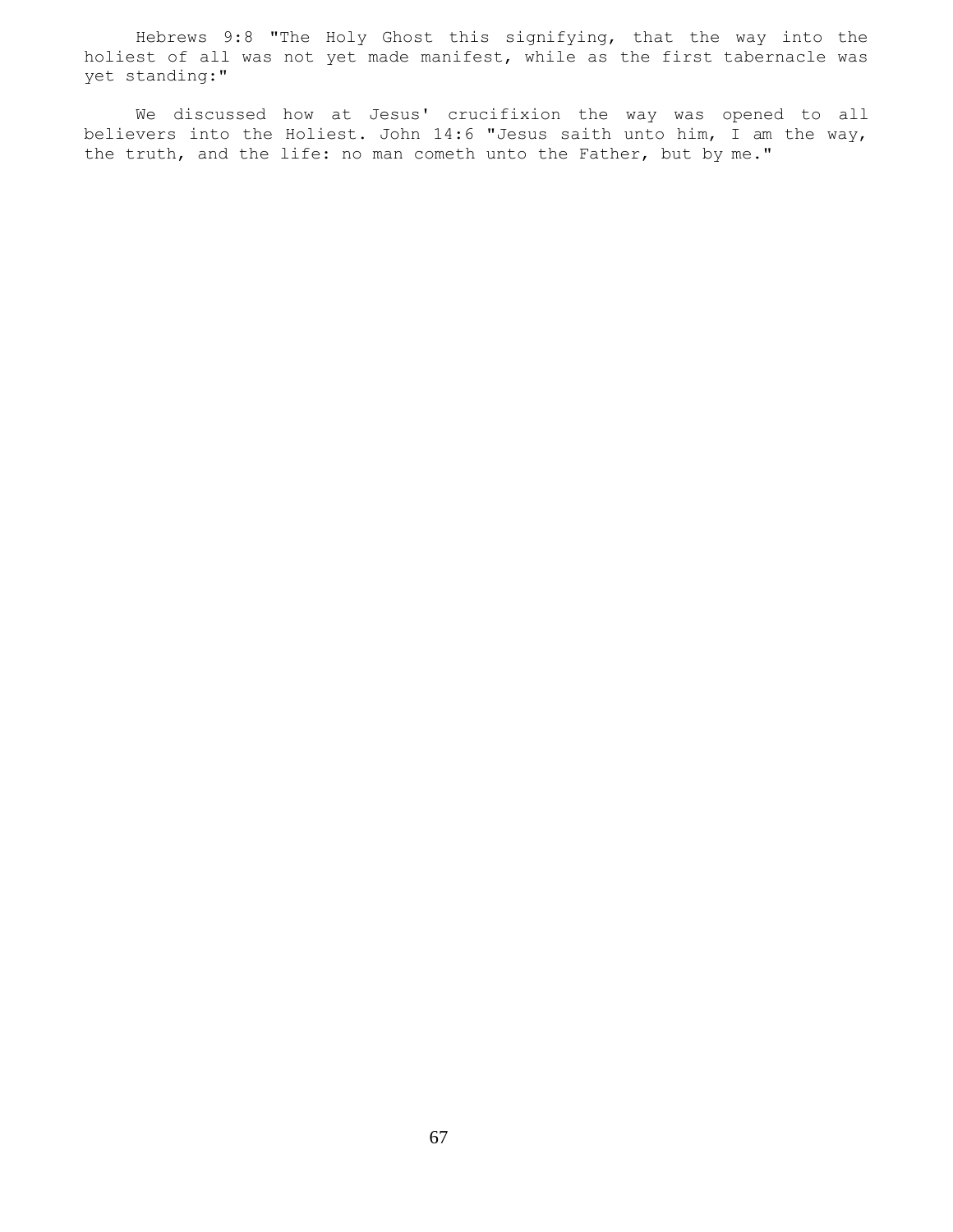- 1. The first covenant had ordinances of what?
- 2. What 2 places does the sanctuary speak of?
- 3. Which book in the Old Testament tells in detail about these ordinances?
- 4. These Israelites were warned not to pick up the customs of whom?
- 5. What things were located in the holy place?
- 6. What things in the holy place were symbolic of Jesus?
- 7. What is Jesus called in John chapter 8 verse 12?
- 8. In what book of the Bible does Jesus call Himself the Bread?
- 9. What is the area in the tabernacle called, that is behind the second veil?
- 10. Who was the only one allowed to go into the Holiest place?
- 11. What metal was all the furniture in the Holiest place?
- 12. How was the veil to the most Holy place torn when Jesus died on the cross?
- 13. What was in the Holiest place?
- 14. What was the smoke that went up from the golden censor symbolic of?
- 15. What was the ark made of ?
- 16. Why was it called the ark of the covenant?
- 17. What did the Manna symbolize?
- 18. What did Aaron's rod that bloomed symbolize?
- 19. Why had the rod bloomed?
- 20. What did the cherubims do in the Holiest place?
- 21. The author believes the cherubims to be what?
- 22. What did the cherubims have with them to keep the entrance to the garden of Eden?
- 23. Who were the priests, ordinarily?
- 24. Who was allowed into the holy place?
- 25. Once a year the high priest went into the Holiest place with blood for what purpose?
- 26. When was the way into the Holiest place opened?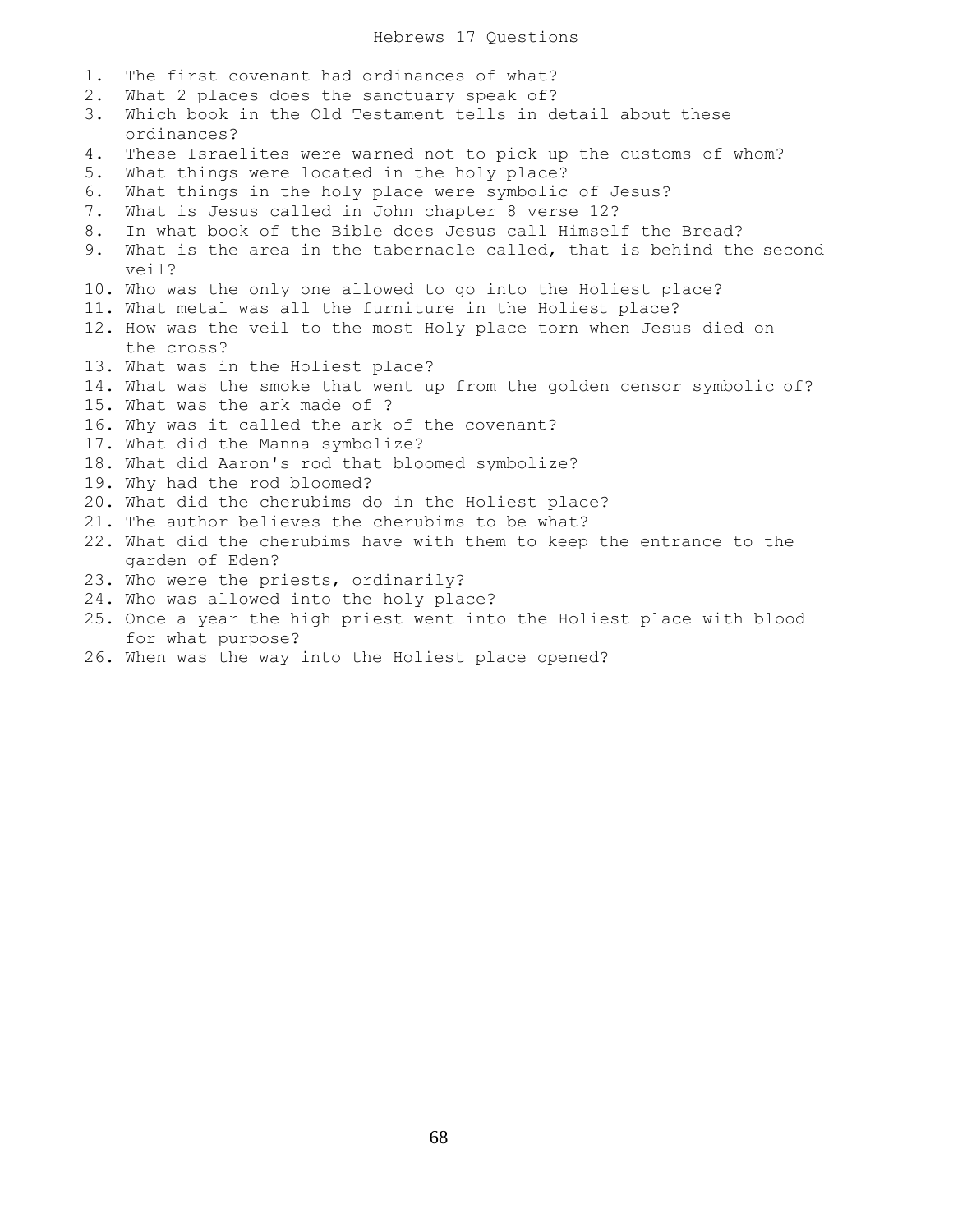We will begin this lesson in Hebrews 9:9 "Which [was] a figure for the time then present, in which were offered both gifts and sacrifices, that could not make him that did the service perfect, as pertaining to the conscience;"

 We have been, in the last few lessons, comparing the earthly Tabernacle with the Tabernacle in heaven. We also, have been comparing the earthly high priest, with our eternal High Priest. The sacrifice and the shedding of animal blood could never do away with sin, but the precious Blood of the Lamb of God {Jesus Christ} defeated sin on the cross for all time for everyone who will accept it. I Peter 3:21 "The like figure whereunto [even] baptism doth also now save us (not the putting away of the filth of the flesh, but the answer of a good conscience toward God,) by the resurrection of Jesus Christ:"

 Hebrews 9:10 "[Which stood] only in meats and drinks, and divers washings, and carnal ordinances, imposed [on them] until the time of reformation."

 These washings and ordinances here, remind me very much of the formality in many of the churches. Christianity is not a ritual you perform once a week, but Christianity is of the heart. If you are truly saved, you are in love with Jesus Christ. Church is not some formal thing you do. You love to go to church, and talk about Jesus, all the time. The person, sold out to Jesus, looks forward to fellowshipping with other Christians. Ephesians 2:15 "Having abolished in his flesh the enmity, [even] the law of commandments [contained] in ordinances; for to make in himself of twain one new man, [so] making peace;" God wants you to desire in your heart to please Him, not to keep a bunch of rituals. Salvation is of the heart. If you believe in your heart the Lord Jesus, and confess that He rose from the grave you will be saved. Let us look at one more Scripture on how to please God. I Samuel 15:22 "And Samuel said, Hath the LORD [as great] delight in burnt offerings and sacrifices, as in obeying the voice of the LORD? Behold, to obey [is] better than sacrifice, [and] to hearken than the fat of rams." You are, what your heart is. Reformation just means, Jesus came and reformed the law into grace. Ephesians 2:8 "For by grace are ye saved through faith; and that not of yourselves: [it is] the gift of God:"

 Hebrews 9:11 "But Christ being come an high priest of good things to come, by a greater and more perfect tabernacle, not made with hands, that is to say, not of this building;"

 Here are 2 Scriptures that should let us know that what God has in heaven is greater than any Tabernacle we might build here on the earth. Acts 17:24 "God that made the world and all things therein, seeing that he is Lord of heaven and earth, dwelleth not in temples made with hands;" Acts 17:25 "Neither is worshipped with men's hands, as though he needed any thing, seeing he giveth to all life, and breath, and all things;" God can not be housed in a building of this earth. All heaven and earth can not really contain Him. He is omnipresent {everywhere all the time}. He can dwell in your heart and still be at the right hand of the Father all at the same time. God is a Spirit. If we are to truly know Him, it must be in our spirit. The only reason the Word {Jesus Christ} took on the body of man, was

69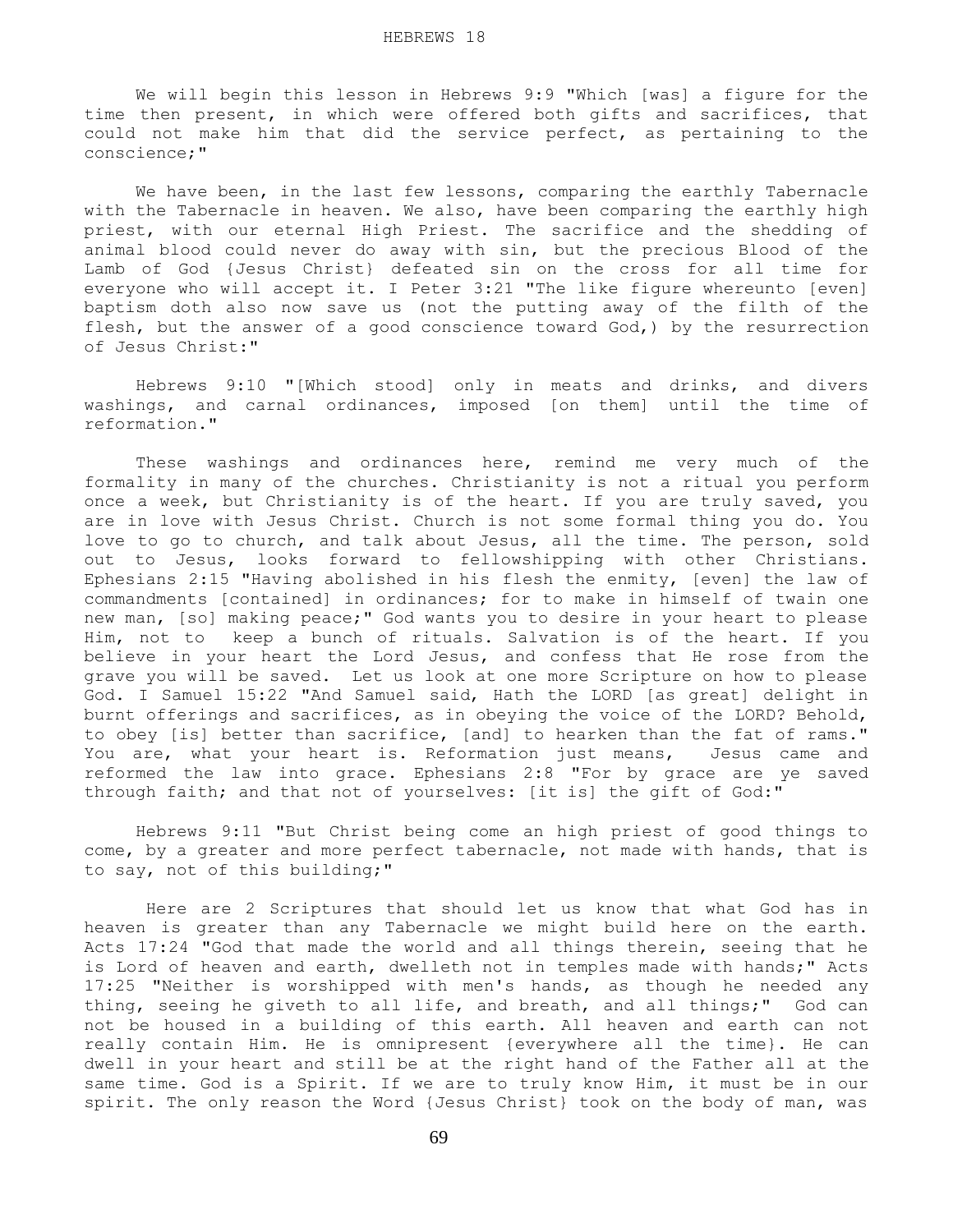so that He could save us. John 1:14 "And the Word was made flesh, and dwelt among us, (and we beheld his glory, the glory as of the only begotten of the Father,) full of grace and truth." The very reason Jesus did not come in Spirit alone, was so He might relate better to our problems in the flesh. The high priest {to be a good one} must be able to know and understand the problems of his people. Jesus, not only relates to us, but has prepared for our time of separation from this old tabernacle of flesh that we will discard at our death. II Corinthians 5:1 "For we know that if our earthly house of [this] tabernacle were dissolved, we have a building of God, an house not made with hands, eternal in the heavens."

 Hebrews 9:12 "Neither by the blood of goats and calves, but by his own blood he entered in once into the holy place, having obtained eternal redemption [for us]."

 Galatians 3:13 "Christ hath redeemed us from the curse of the law, being made a curse for us: for it is written, Cursed [is] every one that hangeth on a tree:" We have touched on this before, but it bears repeating. The only thing the blood of the animal could do was cover the sin. The blood of the perfect Lamb {Jesus Christ} wiped all of our sins away as if they had never been there. Sin for the true believer died on the cross. We have been washed in His precious blood and made every whit whole {white as snow}. Though our sins had been crimson red, now we are white as snow. Revelation 7:14 "And I said unto him, Sir, thou knowest. And he said to me, These are they which came out of great tribulation, and have washed their robes, and made them white in the blood of the Lamb."

 Hebrews 9:13 "For if the blood of bulls and of goats, and the ashes of an heifer sprinkling the unclean, sanctifieth to the purifying of the flesh:" Hebrews 9:14 "How much more shall the blood of Christ, who through the eternal Spirit offered himself without spot to God, purge your conscience from dead works to serve the living God?"

 I Peter 1:18 "Forasmuch as ye know that ye were not redeemed with corruptible things, [as] silver and gold, from your vain conversation [received] by tradition from your fathers;" I Peter 1:19 "But with the precious blood of Christ, as of a lamb without blemish and without pot:" I Peter 1:20 "Who verily was foreordained before the foundation of the world, but was manifest in these last times for you," I Peter 1:21 "Who by him do believe in God, that raised him up from the dead, and gave him glory; that your faith and hope might be in God." This is stating even more emphatically that the blood of animals could not save your soul and give you a clear conscience. Jesus did not just cover our sin with His precious blood, He paid the penalty for our sin with His precious blood and we have a full pardon. We no longer have those sins, they are washed away in the blood of the Lamb.

 Hebrews 9:15 "And for this cause he is the mediator of the new testament, that by means of death, for the redemption of the transgressions [that were] under the first testament, they which are called might receive the promise of eternal inheritance."

 The New Testament is actually the last will and testament of Jesus Christ. We are the inheritors of the things He has promised us in the will. A will is not activated until the one that drew it up dies. Now we can lay claim to our inheritance in Jesus Christ if we live up to the requirements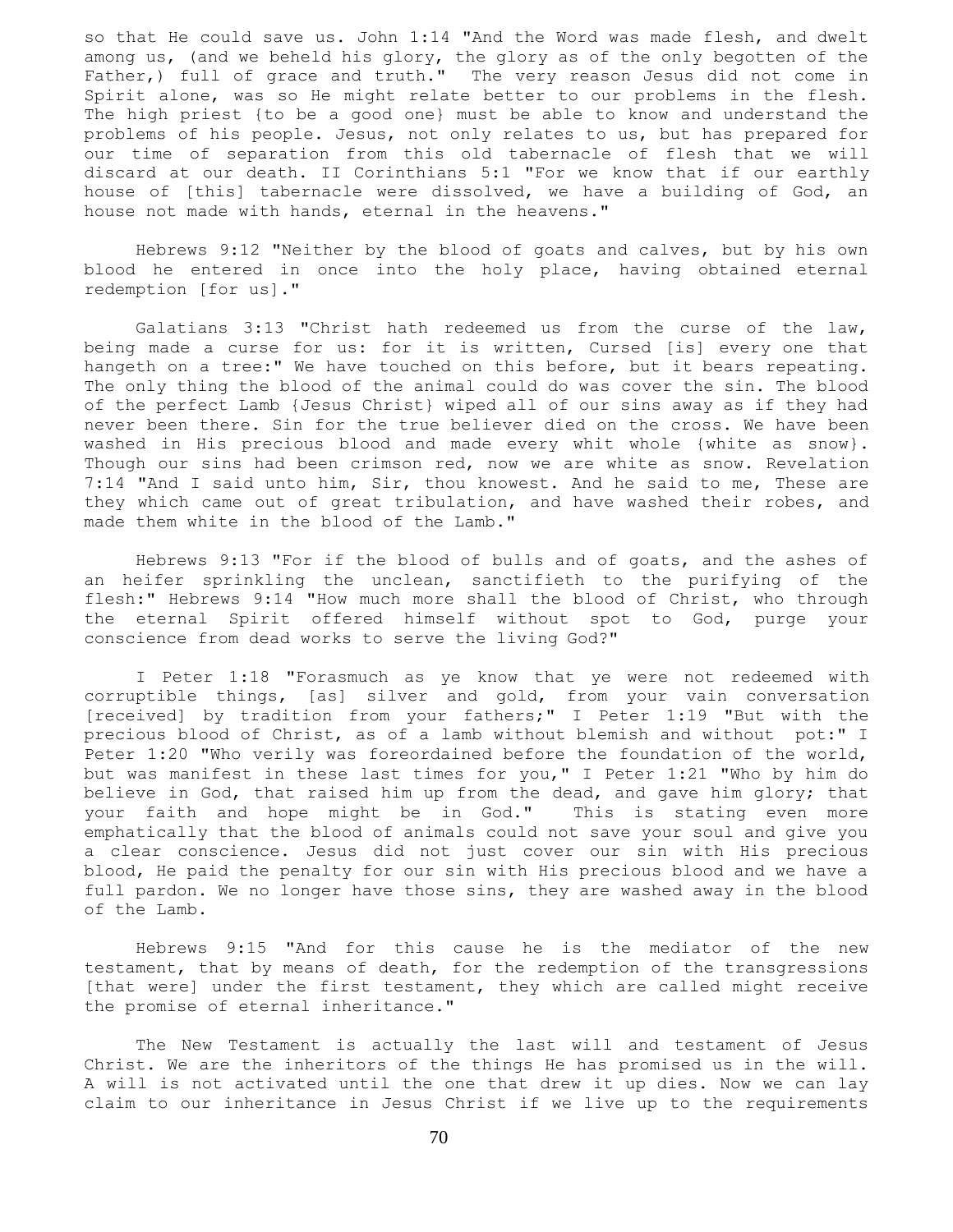of the will. I Peter 1:3 "Blessed [be] the God and Father of our Lord Jesus Christ, which according to his abundant mercy hath begotten us again unto a lively hope by the resurrection of Jesus Christ from the dead," I Peter 1:4 "To an inheritance incorruptible, and undefiled, and that fadeth not away, reserved in heaven for you," An inheritance is not something you work to get, it is a gift from the writer of the will. We just believe, and receive. Titus 3:7 "That being justified by his grace, we should be made heirs according to the hope of eternal life."

 Hebrews 9:16 "For where a testament [is], there must also of necessity be the death of the testator." Hebrews 9:17 "For a testament [is] of force after men are dead: otherwise it is of no strength at all while the testator liveth."

 Jesus is the Testator above. The only time you can lay claim to your inheritance is after the Writer of the will has died. Grace is a free gift {our inheritance}.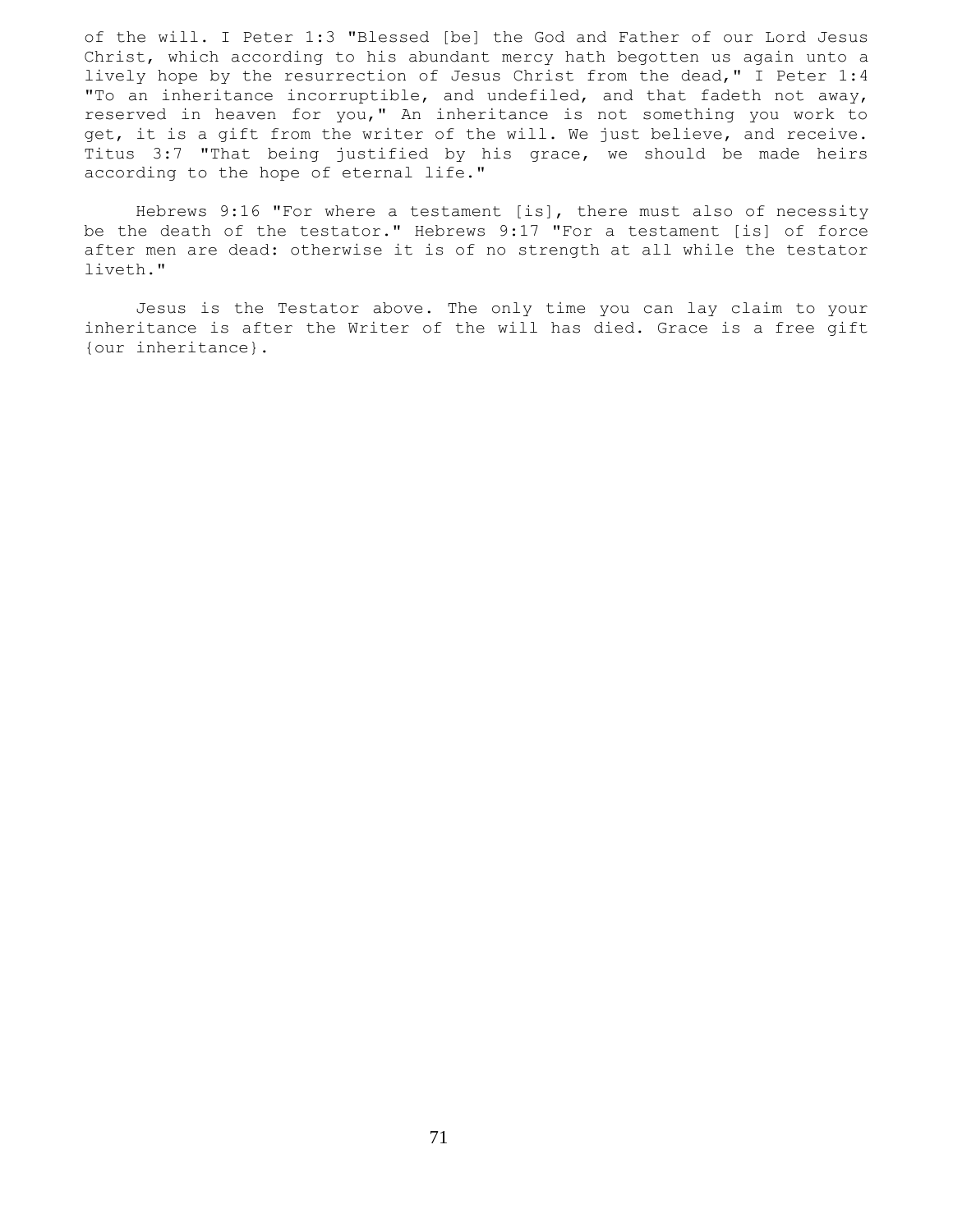| 1. | In verse 9 of Hebrews chapter 9 we find that the blood of animals              |
|----|--------------------------------------------------------------------------------|
|    | could not clear the                                                            |
| 2. | What two Tabernacles have we been comparing in these lessons?                  |
| 3. | Which high priests have we been comparing?                                     |
| 4. | What does 1 Peter chapter 3 verse 21 tell us baptism does for us?              |
| 5. | What things were imposed on the followers of God before the reformation?       |
| 6. | Christianity is not a ritual to be performed, it is what?                      |
| 7. | In Ephesians chapter 2 verse 15 we learn that Jesus abolished in               |
|    | His flesh what?                                                                |
| 8. | Where do we find the Scripture that says, to obey is better than<br>sacrifice? |
| 9. | For by grace are ye saved through                                              |
|    | 10. The tabernacle that Jesus builds is not made with                          |
|    | 11. We find in Acts chapter 17 verse 24 that He is Lord where?                 |
|    | 12. What does omnipresent mean?                                                |
|    | 13. Why did Jesus take on the form of flesh?                                   |
|    | 14. Where do we find the Scripture that says, The Word was made flesh?         |
|    | 15. What must a high priest do, to be a good high priest?                      |
|    | 16. If our earthly house of this tabernacle were dissolved, we have a          |
|    | building of                                                                    |
|    | 17. Jesus purchased our redemption, not with the blood of goats, but           |
|    | by what?                                                                       |
|    | 18. Christ has redeemed us from the curse of the                               |
|    | 19. What was the difference in the results of the blood of the goat            |
|    | being offered, and the blood of the Lamb of God being offered?                 |
|    | 20. Though our sins were crimson red, now are they white as .                  |
|    | 21. In Revelation chapter 7 verse 14, they had washed their robes in           |
|    | what, and made them white?                                                     |
|    | 22. What 3 things sanctifieth to the purifying of the flesh?                   |
|    | 23. What purges our conscience from dead works?                                |
|    | 24. what 2 things are called corruptible in 1 Peter chapter 1 verse 18?        |
|    | 25. From when had Jesus been foreordained to cleanse us from our               |
|    | unrighteousness with His shed blood?                                           |
|    | 26. Who is the mediator of the New Testament?                                  |
|    | 27. When is a will activated?                                                  |
|    | 28. What hope does the resurrection of Jesus bring the Christian?              |
|    | 29. Describe this inheritance from 1 Peter chapter 1 verse 4.                  |
|    | 30. How do we collect our inheritance [two words]?                             |
|    | 31. How are we justified?                                                      |
|    | 32. Who is the Testator in Hebrews chapter 9 verse 16?                         |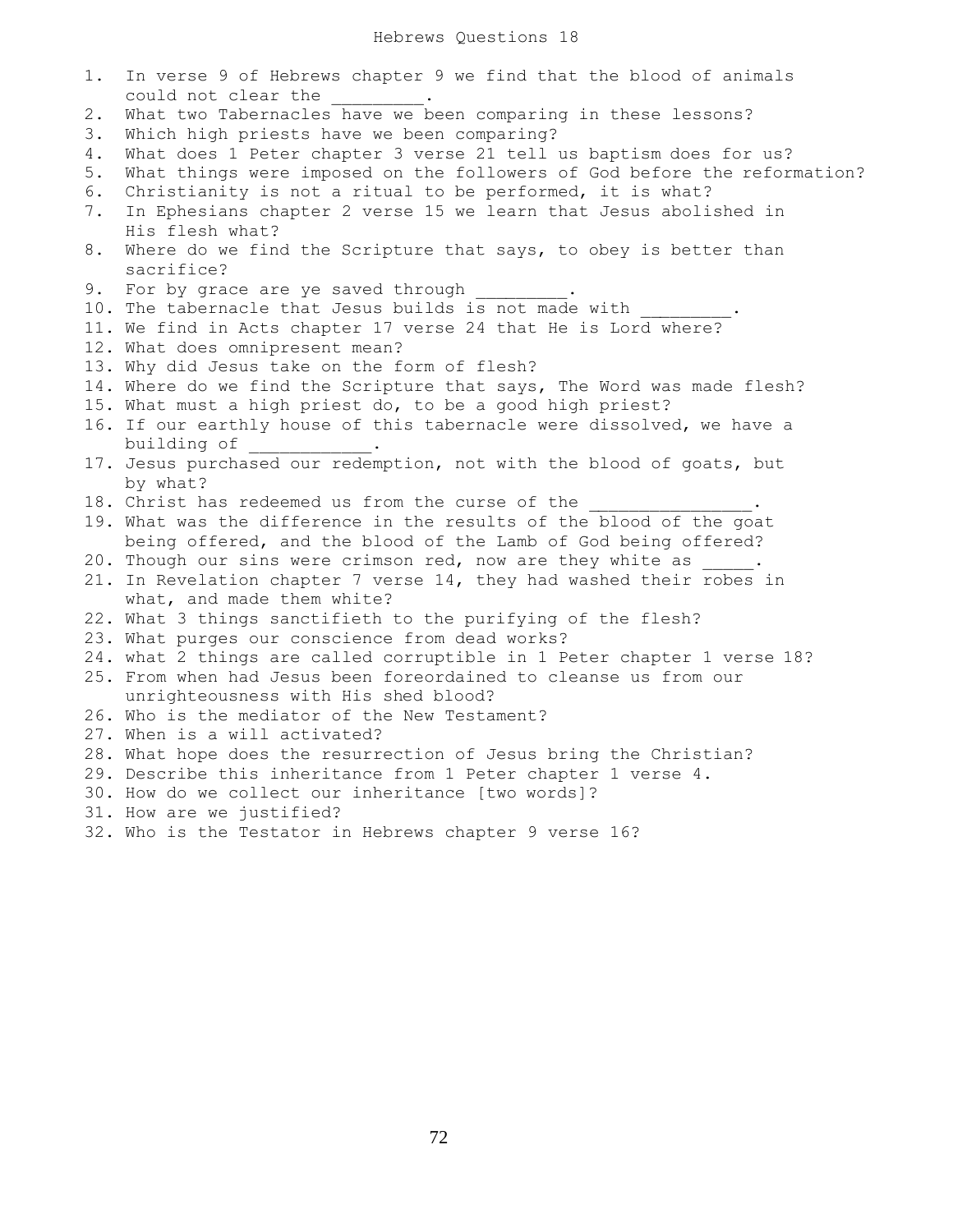We have been studying in the last lesson that the New Testament is the last will and testament of Jesus Christ to the Christian. We will now begin this lesson in Hebrews 9:18 "Whereupon neither the first [testament] was dedicated without blood."

 When Moses put the tablets of the law into the mercy seat, He sprinkled the blood of the animals over everything, to dedicate it to the Lord. The book of the law was a greater volume than just the tablets, we see in the next verses how this covenant of the law given to these people was sealed in blood. Exodus 24:6 "And Moses took half of the blood, and put [it] in basins; and half of the blood he sprinkled on the altar." Exodus 24:7 "And he took the book of the covenant, and read in the audience of the people: and they said, All that the LORD hath said will we do, and be obedient." Exodus 24:8 "And Moses took the blood, and sprinkled [it] on the people, and said, Behold the blood of the covenant, which the LORD hath made with you concerning all these words."

 Hebrews 9:19 "For when Moses had spoken every precept to all the people according to the law, he took the blood of calves and of goats, with water, and scarlet wool, and hyssop, and sprinkled both the book, and all the people," Hebrews 9:20 "Saying, This [is] the blood of the testament which God hath enjoined unto you."

 These people became separated to God through the shedding of this blood. They did not honor God's covenant with them, they went back into sin. We will find that God will make a new and better covenant with man in the following verse. I Peter 1:2 "Elect according to the foreknowledge of God the Father, through sanctification of the Spirit, unto obedience and sprinkling of the blood of Jesus Christ: Grace unto you, and peace, be multiplied." This blood was the blood of God's own Son. Jesus was obedient to death, and set us aside for His purpose [sanctified]. God knew from the foundation of the world that the law would not be lived up to, and He provided the better covenant of grace through Jesus Christ.

 Hebrews 9:21 "Moreover he sprinkled with blood both the tabernacle, and all the vessels of the ministry."

 This Scripture tells me, that the area of worship dedicated for worship services, is holy and should not be used for other purposes. This sprinkling of the blood of the Tabernacle and the vessels, set them aside for this use only. The blood cleanses them from their world use, and makes them acceptable to God. There is a great deal about this very thing in Exodus and Leviticus.

 Hebrews 9:22 "And almost all things are by the law purged with blood; and without shedding of blood is no remission."

 The first place in the Bible that we see blood shed for the sins of the people, is when God kills the animal and makes clothing for Adam and Eve. Another instance of the blood saving the people is the night in Egypt, when the blood sprinkled over the door post saved the life of the people within. They were covered by the blood and death passed by that house. The very same night the houses that were not protected by the blood, had all the first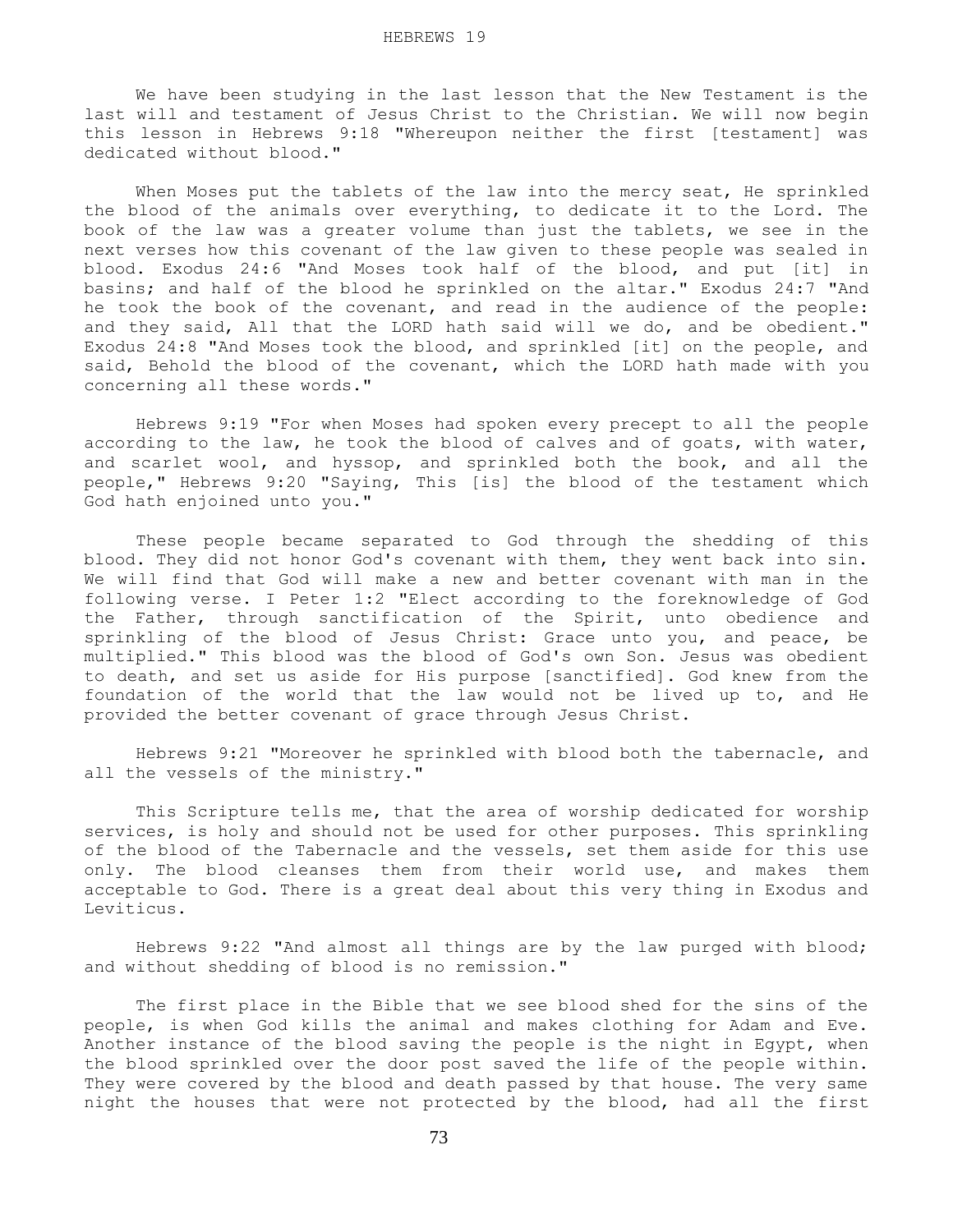born to die. This blood of animals that are sacrificed for the sins of the people is just a shadow of greater things to come when The Word of God took on the form of flesh and became Jesus Christ. Jesus {Saviour} Christ {The Anointed One} shed His precious blood to save all who would believe in Him. You see from this that blood is the saving factor, not just any blood, but the blood of the Lamb of God.

 Hebrews 9:23 "It was] therefore necessary that the patterns of things in the heavens should be purified with these; but the heavenly things themselves with better sacrifices than these."

 The Tabernacle in the wilderness was a pattern of the Tabernacle in heaven. You remember that Moses was instructed of God to build it exactly the way He had shown him. The heavenly things in the presence of God were already pure and did not need to be purified. The things to be used in the Tabernacle in the wilderness were things taken from the earth. They were not already pure and must be purified. Some of the things were to be in the Holiest place where God would be, and nothing could be before God that was not pure. Hebrews 8:5 "Who serve unto the example and shadow of heavenly things, as Moses was admonished of God when he was about to make the tabernacle: for, See, saith he, [that] thou make all things according to the pattern shewed to thee in the mount."

 Hebrews 9:24 "For Christ is not entered into the holy places made with hands, [which are] the figures of the true; but into heaven itself, now to appear in the presence of God for us:"

 Christ is even now seated at the right hand of God. He is making intercession for us to the Father. Ephesians 1:20 "Which he wrought in Christ, when he raised him from the dead, and set [him] at his own right hand in the heavenly [places]," Ephesians 1:21 "Far above all principality, and power, and might, and dominion, and every name that is named, not only in this world, but also in that which is to come:" Ephesians 1:22 "And hath put all [things] under his feet, and gave him [to be] the head over all [things] to the church," We Christians belong to Jesus. He bought us back and paid for us with His precious blood. We are His, and He represents us before the Father.

 Hebrews 9:25 "Nor yet that he should offer himself often, as the high priest entereth into the holy place every year with blood of others;" Hebrews 9:26 "For then must he often have suffered since the foundation of the world: but now once in the end of the world hath he appeared to put away sin by the sacrifice of himself."

 The very reason that Moses was not allowed to go into the promised land was because he struck the Rock in the wilderness the second time. This Rock symbolized Jesus. You see Christ did not have to be crucified but once. His sacrifice was enough for everyone for all time. I really believe that the temple in Jerusalem was destroyed because the people {even those proclaiming to be Christians} could not be stopped sacrificing. Jesus was the ultimate sacrifice. It was almost as if they thought Jesus' sacrifice was not enough, when they did this. Jesus was the perfect Lamb sacrifice for all time for everyone who would believe. John 1:29 "The next day John seeth Jesus coming unto him, and saith, Behold the Lamb of God, which taketh away the sin of the world." This means all sin was taken away for those who believe. Hebrews 7:27 "Who needeth not daily, as those high priests, to offer up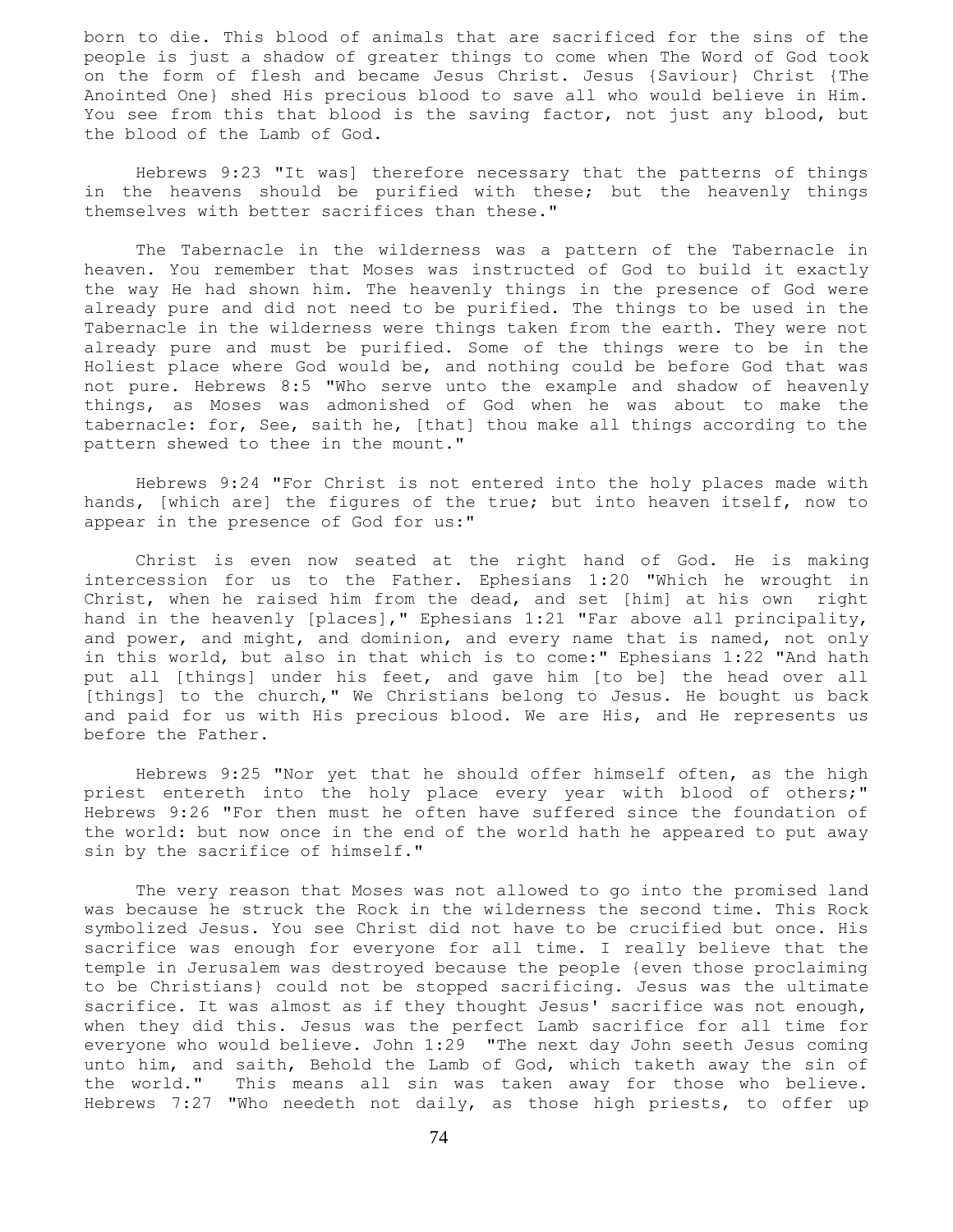sacrifice, first for his own sins, and then for the people's: for this he did once, when he offered up himself."

 Hebrews 9:27 "And as it is appointed unto men once to die, but after this the judgment:" Hebrews 9:28 "So Christ was once offered to bear the sins of many; and unto them that look for him shall he appear the second time without sin unto salvation."

 Notice, in the verse above, who Jesus will appear to. He will appear to those who are looking for Him. Reincarnation, which so many are being deceived by, is totally done away with in the verse above. It is appointed unto men once to die. We do not live over and over until we get it right. We have one life on this earth to live, why not live it for your Saviour, Jesus Christ, and share your eternity with Him. Jesus is the judge of all the world. There are only two judgments He makes. Those who have accepted Him as Saviour will be judged His bride, and live in heaven with Him. The others will be judged lost to an eternity in hell. II Thessalonians 1:5 "[Which is] a manifest token of the righteous judgment of God, that ye may be counted worthy of the kingdom of God, for which ye also suffer:" II Thessalonians 1:6 "Seeing [it is] a righteous thing with God to recompense tribulation to them that trouble you;" II Thessalonians 1:7 "And to you who are troubled rest with us, when the Lord Jesus shall be revealed from heaven with his mighty angels," II Thessalonians 1:8 "In flaming fire taking vengeance on them that know not God, and that obey not the gospel of our Lord Jesus Christ:" II Thessalonians 1:9 "Who shall be punished with everlasting destruction from the presence of the Lord, and from the glory of his power;" II Thessalonians 1:10 "When he shall come to be glorified in his saints, and to be admired in all them that believe (because our testimony among you was believed) in that day."

 There is nothing else to say, but to ask you, are you looking forward to the coming of Christ?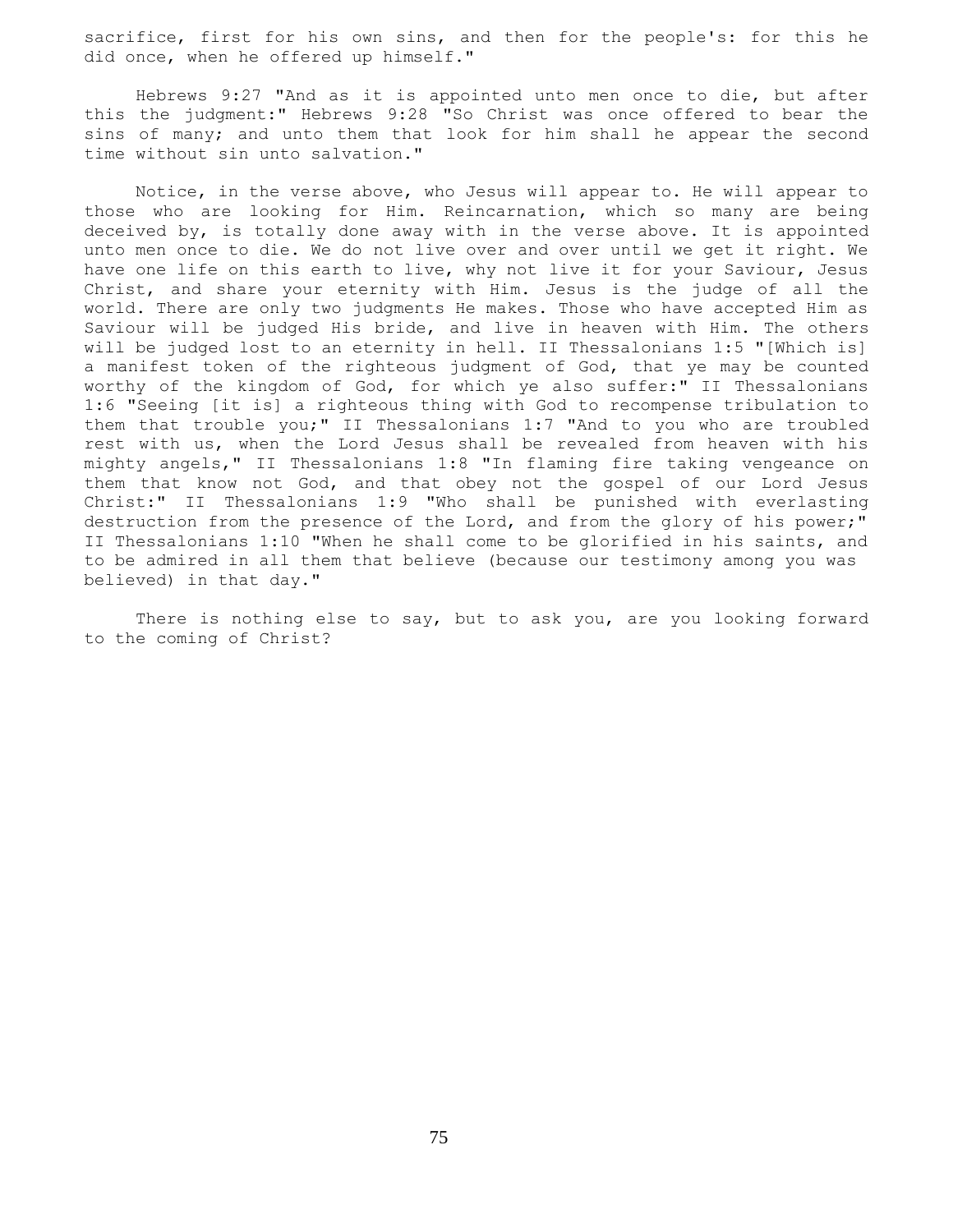1. When Moses put the tables into the Mercy seat, what did he sprinkle the Mercy seat with? 2. What did Moses read before the people? 3. What did these people promise God? 4. When Moses had spoken every precept to the people, what two did he sprinkle with blood? 5. What was the statement he made at that time? 6. What did this sprinkling do for these people? 7. This covenant God made with these people did not last because of the people's sins. What did God do then? 8. What does sanctified mean? 9. When did God plan that He would send grace when the law failed? 10. What does this sprinkling of the Tabernacle mean to our modern church? 11. What two books of the Bible have a great deal to do with the dedication of the Tabernacle and the vessels? 12. Almost all things are by the \_\_\_ purged by blood. 13. Without the  $\overline{C}$  of  $\overline{C}$  there is no remission. 14. Where is the first place in the Bible we see an animal sacrificed for man? 15. Those who had blood over the door in Egypt were spared what terrible plague? 16. The blood of animals being shed for the people is a  $\qquad \qquad$  of Jesus Christ's sacrifice. 17. Who is salvation available to? 18. The Tabernacle in the wilderness was a pattern of what? 19. What had God told Moses to be careful of in building the Tabernacle in the wilderness? 20. Christ did not enter into the holy place made with hands, but where? 21. What is He doing there? 22. Name some of the things from Ephesians that Christ is above. 23. Once, when, did He appear to put away sin. 24. Who did the Rock in the wilderness symbolize? 25. Why was Moses not allowed to go into the promised land? 26. Why did God allow the temple in Jerusalem to be destroyed? 27. What does John call Jesus in John chapter 1 verse 29? 28. What statement in the Bible discredits reincarnation? 29. Who will Jesus appear to? 30. Who is the Judge of the world? 31. What will come to those who trouble Christians? 32. Who will God take vengeance on? 33. Are you looking forward to the coming of Christ?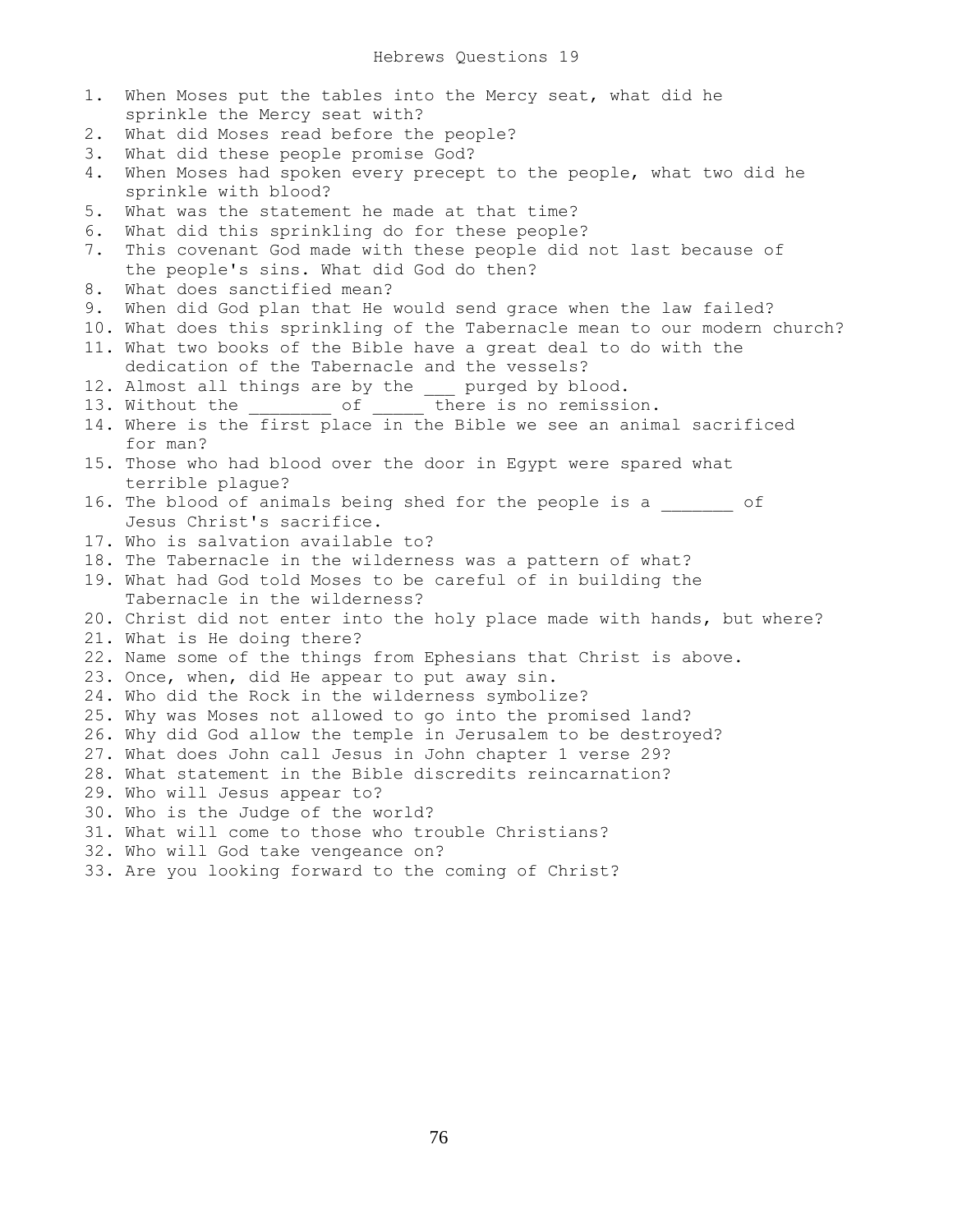We will begin this lesson in Hebrews 10:1 "For the law having a shadow of good things to come, [and] not the very image of the things, can never with those sacrifices which they offered year by year continually make the comers thereunto perfect."

There is such a difference in the shadow, and the real, that the shadow comes from. A shadow is a distorted view of the real thing the shadow comes from. These sacrifices were no different. These sacrifices of the blood of animals could not do away with sin. They could only cover the sin. Day of Atonement is the sacrifice mentioned above, when the high priest went into the holy of holies with the blood of an animal for his sins and the sins of the people. For this particular sacrifice, he wore nothing but his white linen garment from head to foot. The plainness of the garment, itself, was telling God that we have nothing within ourselves to offer God. Our only righteousness is in God's forgiving heart. Truly even the garment was symbolic of the robes which the Christians will wear in heaven. They are white because they have been washed in the blood of the Lamb. Colossians 2:17 "Which are a shadow of things to come; but the body [is] of Christ." We see here that all the ceremonies were a shadow of Jesus' great sacrifice for us.

 Hebrews 10:2 "For then would they not have ceased to be offered? because that the worshippers once purged should have had no more conscience of sins."

 We see clearly that this sacrifice of animal blood on the day of Atonement, did not clear the conscience of the person offering the sacrifice. The sin was still there, it was just covered. It seems that every year, when they sacrificed, they still had the sins of previous years on their conscience. The blood of Jesus washes the sin of the people away, and clears their conscience. Look at the following prophesies of what Jesus' sacrifice did for all of us. Psalms 103:12 " As far as the east is from the west, [so] far hath he removed our transgressions from us." Isaiah 43:25 "I, [even] I, [am] he that blotteth out thy transgressions for mine own sake, and will not remember thy sins." Isaiah 44:22 "I have blotted out, as a thick cloud, thy transgressions, and, as a cloud, thy sins: return unto me; for I have redeemed thee." Micah 7:19 "He will turn again, he will have compassion upon us; he will subdue our iniquities; and thou wilt cast all their sins into the depths of the sea." You can easily see from this that there is no comparison, between what the sacrifice of these animals' blood could do, and what the sacrifice of Jesus' blood could do.

 Hebrews 10:3 "But in those [sacrifices there is] a remembrance again [made] of sins every year."

 Exodus 30:10 "And Aaron shall make an atonement upon the horns of it once in a year with the blood of the sin offering of atonements: once in the year shall he make atonement upon it throughout your generations: it [is] most holy unto the LORD." The big problem with this type of sacrifice is that there was no new birth in the person sacrificing, and they went right back into sin after they sacrificed. Notice in the following Scripture the fear that goes along with the remembrance of their past sins. I Kings 17:18 "And she said unto Elijah, What have I to do with thee, O thou man of God?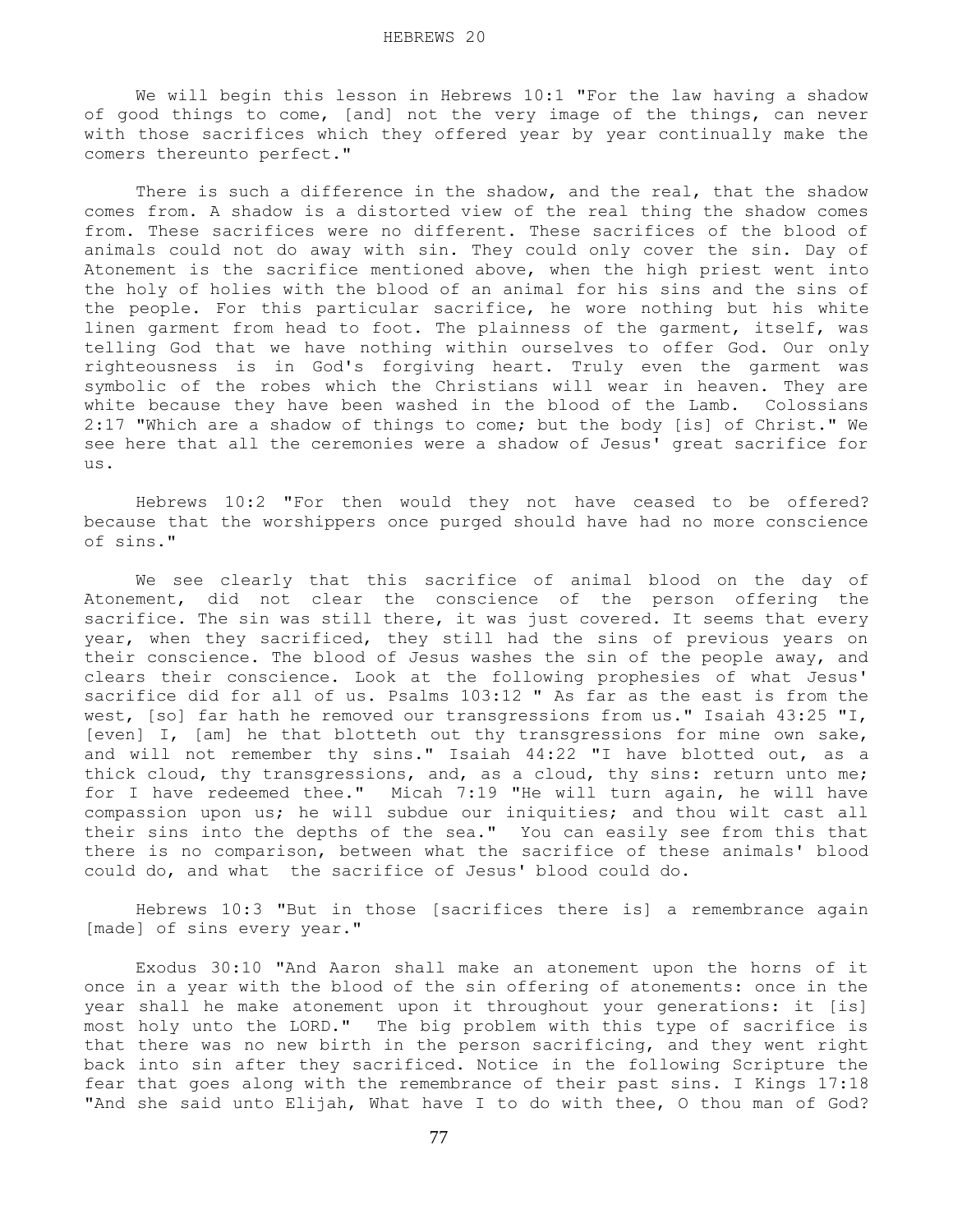art thou come unto me to call my sin to remembrance, and to slay my son?" What a tremendous difference in their atonement and ours through the blood of Jesus Christ. Matthew 26:28 "For this is my blood of the new testament, which is shed for many for the remission of sins." This prophecy in Scripture of the great sacrifice Jesus made for us explains it so well. Jeremiah 31:34 "And they shall teach no more every man his neighbour, and every man his brother, saying, Know the LORD: for they shall all know me, from the least of them unto the greatest of them, saith the LORD: for I will forgive their iniquity, and I will remember their sin no more."

 Hebrews 10:4 "For [it is] not possible that the blood of bulls and of goats should take away sins."

 Remember here that neither can the blood of a mere man. If Jesus was no more than a mere man, then you and I are headed for hell. The blood of Jesus was pure, undefiled blood. So many people are saying that Jesus was just a man when He walked on the earth; if He was we who have trusted in His blood saving us would be lost. Jesus was born of a virgin. The Holy thing within Her was the Spirit of the Living God. GOD THE WORD took on the form of flesh and dwelt among us. Matthew 1:23 "Behold, a virgin shall be with child, and shall bring forth a son, and they shall call his name Emmanuel, which being interpreted is, God with us." The blood of animals and man is defiled. This blood shed at Calvary was the blood of the sinless Son of God. Look at the next few Scriptures and see just how angry God had gotten at the people for their sacrifices without true repentance. Isaiah 1:11 "To what purpose [is] the multitude of your sacrifices unto me? saith the LORD: I am full of the burnt offerings of rams, and the fat of fed beasts; and I delight not in the blood of bullocks, or of lambs, or of he goats." Isaiah 1:12 "When ye come to appear before me, who hath required this at your hand, to tread my courts?" Isaiah 1:13 "Bring no more vain oblations; incense is an abomination unto me; the new moons and sabbaths, the calling of assemblies, I cannot away with; [it is] iniquity, even the solemn meeting." Isaiah 1:14 "Your new moons and your appointed feasts my soul hateth: they are a trouble unto me; I am weary to bear [them]." Isaiah 1:15 "And when ye spread forth your hands, I will hide mine eyes from you: yea, when ye make many prayers, I will not hear: your hands are full of blood." You can easily see from this that God was fed up with their form of religion without their heart being in it. We should take a warning from this. In the 3rd chapter of 2 Timothy we read of a similar happening in the last days. Men having a form of religion; we are warned to turn away.

 Hebrews 10:5 "Wherefore when he cometh into the world, he saith, Sacrifice and offering thou wouldest not, but a body hast thou prepared me:"

The He, spoken of here, is Jesus. He took on the form of a body, that He might take our sin on that body. The body of Jesus Christ which took our sin on His body died on the cross. In a figure, sin died on that cross for all who look to Him for salvation. Jesus defeated sin for the Christian on the cross, just as He defeated death, for the Christian, when He rose again. Sacrifice and offering would have been sufficient, if it had changed the heart of the one doing the sacrifice. It did not bring new birth and could not do away with sin, so the person sacrificing went right back into the sinful way of life, until the next day of Atonement. We see that the law could not, and would not, free man from his sinful nature, so God sent us a better plan in His Son Jesus. I Timothy 3:16 "And without controversy great is the mystery of godliness: God was manifest in the flesh, justified in the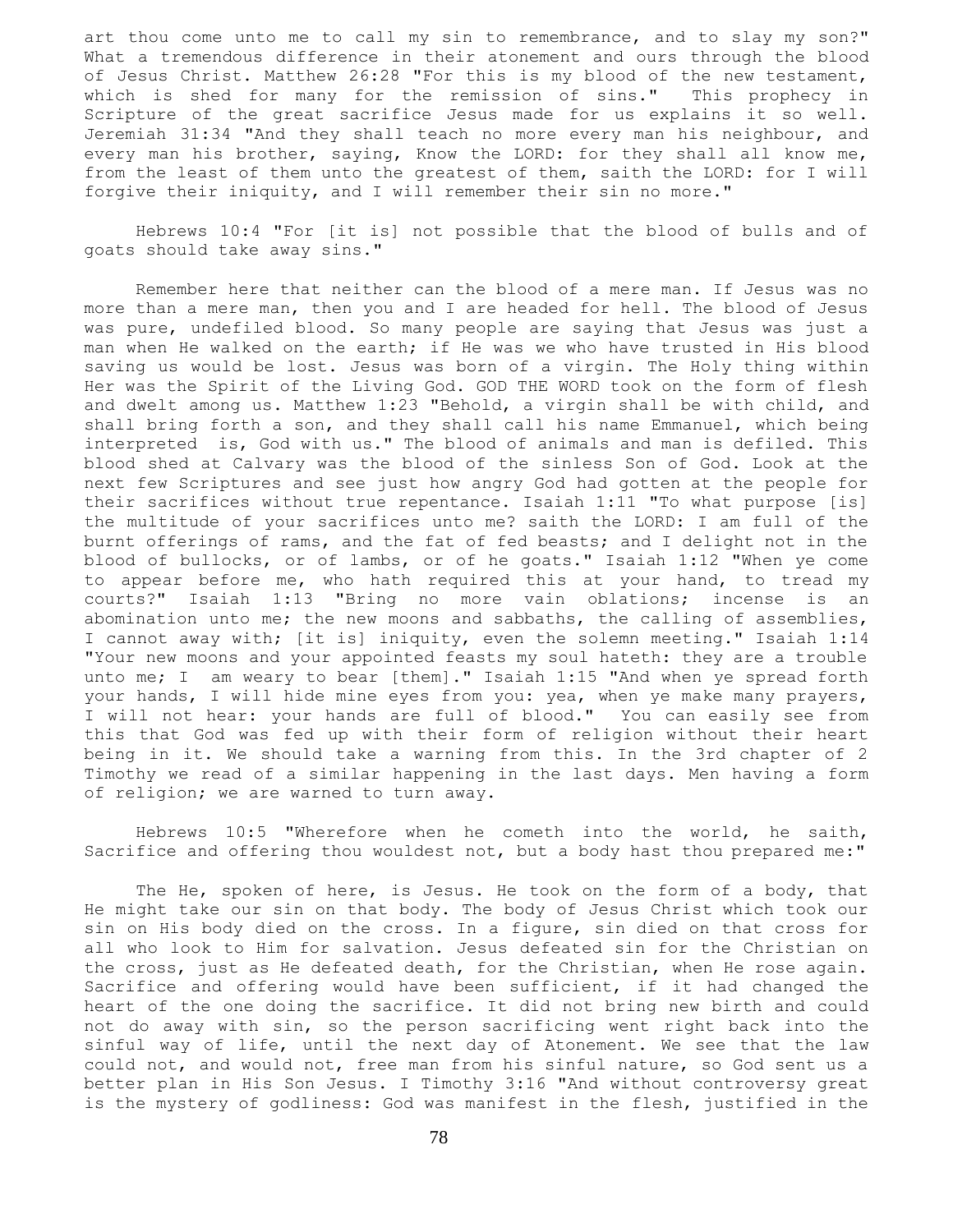Spirit, seen of angels, preached unto the Gentiles, believed on in the world, received up into glory."

 Hebrews 10:6 "In burnt offerings and [sacrifices] for sin thou hast had no pleasure."

 God was not disappointed with the sacrifice, as much as He was with the attitude of the people, when they sacrificed. To obey is better than sacrifice. I Samuel 15:22 "And Samuel said, Hath the LORD [as great] delight in burnt offerings and sacrifices, as in obeying the voice of the LORD? Behold, to obey [is] better than sacrifice, [and] to hearken than the fat of rams."

 Hebrews 10:7 "Then said I, Lo, I come (in the volume of the book it is written of me,) to do thy will, O God."

 We know that the desire of Jesus was to do the will of the Father. He was obedient even to the death on the cross. Matthew 26:39 "And he went a little farther, and fell on his face, and prayed, saying, O my Father, if it be possible, let this cup pass from me: nevertheless not as I will, but as thou [wilt]." To be the Christian that we should be, we too, must say, not my will O Lord, but thy will be done in me.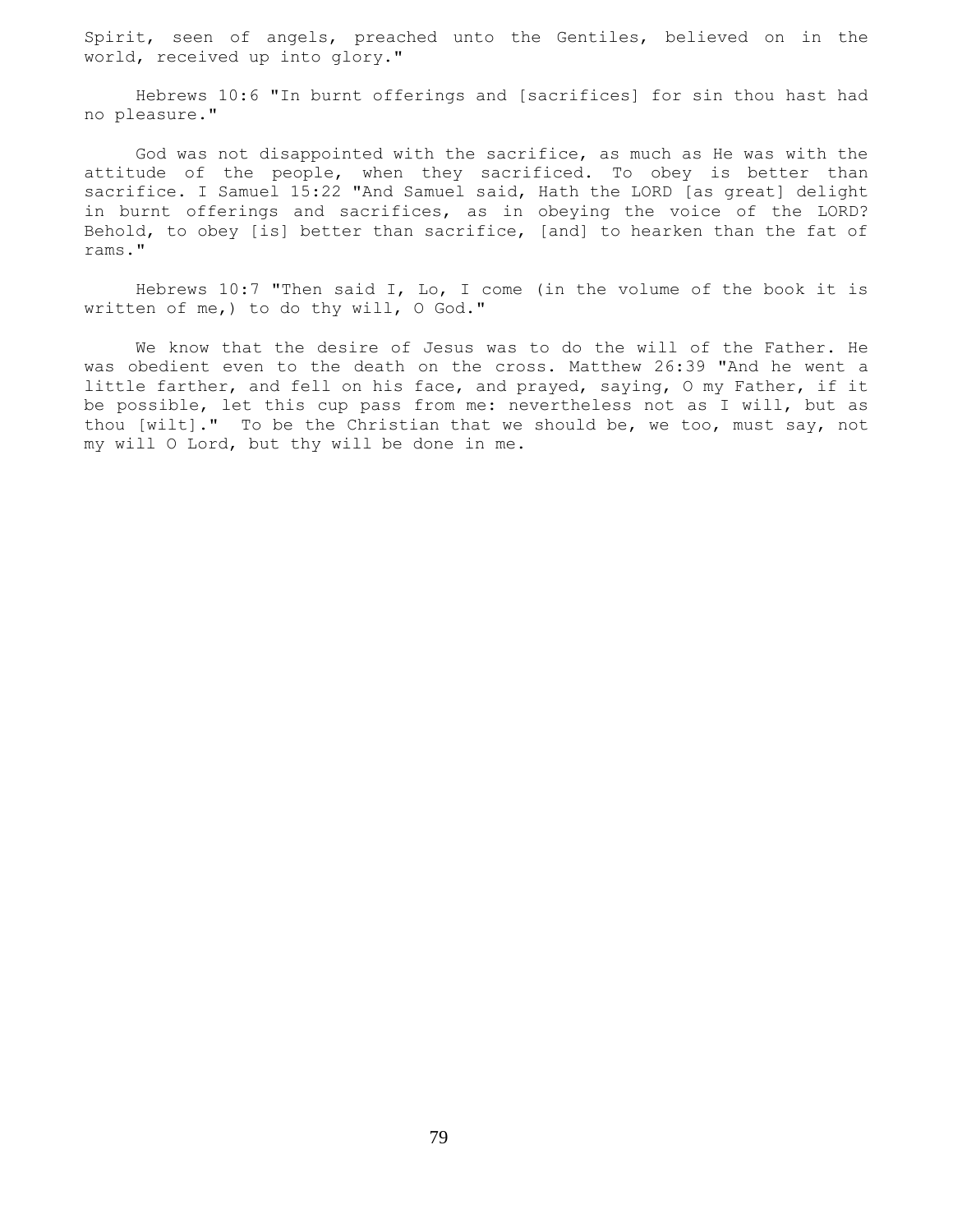1. What is the law called in Hebrews chapter 10 verse 1? 2. How often was the sacrifice in Chapter 10 verse 1 done? 3. What was it called? 4. What is a shadow? 5. What was the only thing the sacrifice of an animal's blood could do? 6. What did the high priest wear, when he offered the blood of the animal for his sins and for the peoples' sin in the holy of holies? 7. What did the plainness of this garment symbolize? 8. What were all the ceremonies conducted in the temple symbolic of? 9. Why was the conscience of the person sacrificing not cleared? 10. How far away does Jesus put our sin, that He died for, from us? 11. Where does it say that our sin is blotted out? 12. Why are these Scriptures about Jesus' sacrifice found in the Old Testament? 13. Where is the specific Scripture telling the Hebrews that they were to sacrifice once a year for the sins of the people? 14. What was wrong with this type of sacrificing animals? 15. In first Kings chapter 17 verse 18 what makes the woman afraid? 16. In what prophetic book do we find the promise that all of them will know God and He will remember their sins no more? 17. What is another thing we should remember when we read that the blood of animals cannot do away with sin? 18. If Jesus were no more than mere man, what would happen to us at our death? 19. What makes Jesus' blood different? 20. What name means, God with us? 21. In Isaiah chapter 1 how does God feel about the animal sacrifices? 22. This was a form of religion without what in it? 23. What are we warned of in 2 Timothy chapter 3? 24. Why did Jesus take on the form of a body for His stay on earth? 25. At what point did Jesus defeat sin? 26. At what point did Jesus defeat death? 26. What would have made the sacrifice and offerings acceptable unto God? 27. Where do we find the Scripture that tells us to obey is better than sacrifice? 28. Quote Hebrews chapter 10 verse 7. 29. What lesson can Christians learn from this?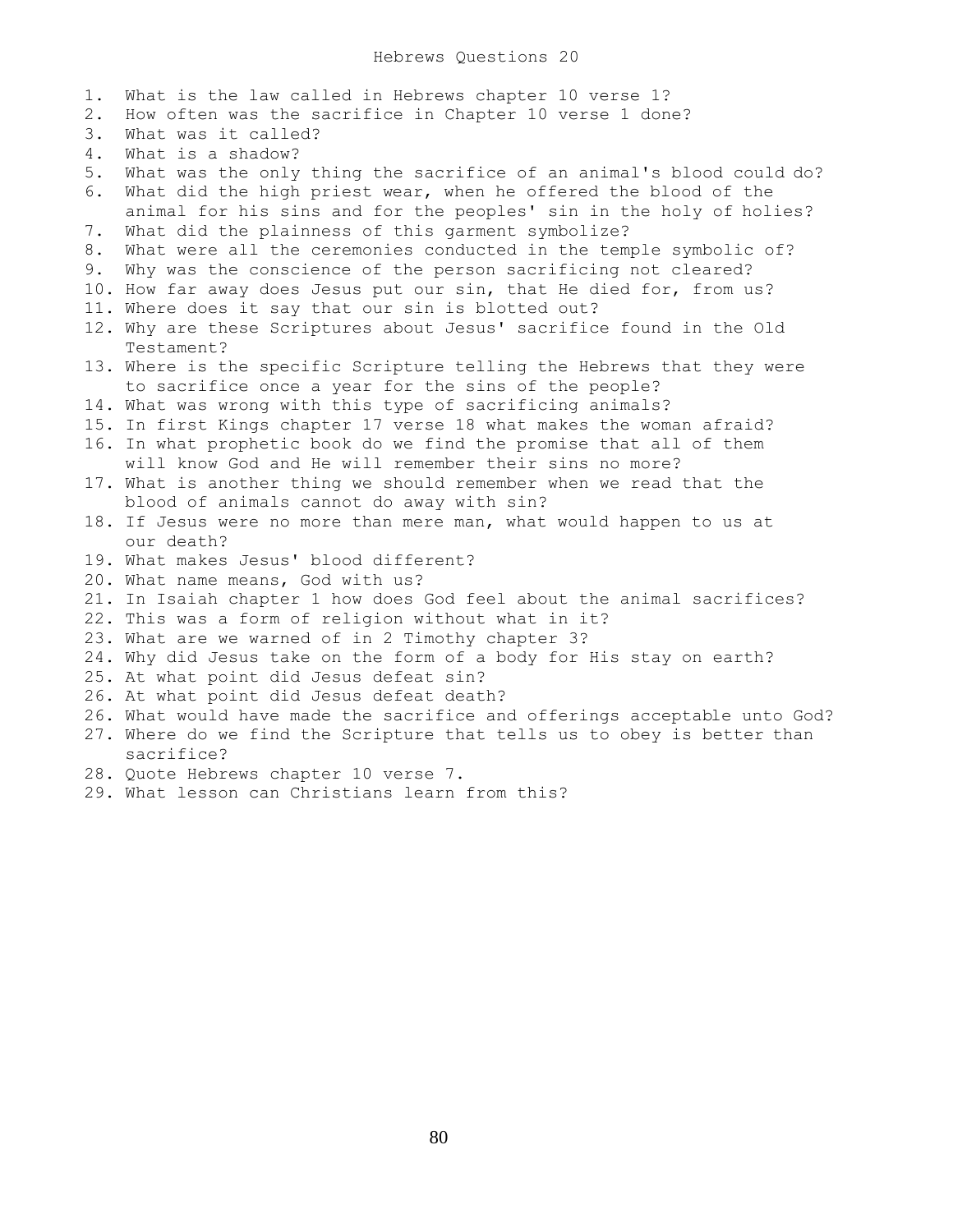We will begin this lesson in Hebrews 10:8 "Above when he said, Sacrifice and offering and burnt offerings and [offering] for sin thou wouldest not, neither hadst pleasure [therein]; which are offered by the law;"

 We discussed in the previous lesson that this was just a formality that the people felt obligated to perform. This type of worship, then and now, is unacceptable unto God. They were going through the motions of worship, but they did not have their heart in it. Notice {neither hadst pleasure therein}. The law seemed to be a set of rules to follow, rather than following God.

 Hebrews 10:9 "Then said he, Lo, I come to do thy will, O God. He taketh away the first, that he may establish the second."

The law, which was first, was impossible for these people to keep, because to them it was just rules of conduct. These sacrifices did not open the way to God. They needed a personal relationship with God. The second, that Jesus provided {the grace of God} opened the access to the Father through the Lord Jesus Christ. Now this was not just rules to keep, but a relationship with God. The will of God, from the beginning, was to fellowship with man. That is why He made man. In the garden of Eden, God walked with Adam in the cool of the evening. We find that several men of God pleased Him by walking with Him. Genesis 6:9 " These [are] the generations of Noah: Noah was a just man [and] perfect in his generations, [and] Noah walked with God." The very best example of man walking with God is when Enoch was walking with God and God took Enoch home with Him. Genesis 5:24 "And Enoch walked with God: and he [was] not; for God took him." Enoch never died, he was walking with God one day and God just took him with him as we said above. I have said this before, but it is true. If you do not enjoy going to church, and being with God, you possibly should take another look at your relationship with God.

 Hebrews 10:10 "By the which will we are sanctified through the offering of the body of Jesus Christ once [for all]."

 God will not overrule the will of man and save him against his will. The will of man can decide to follow the spirit and live for God, or it can decide to follow the flesh of man and be lost. I John 5:6 "This is he that came by water and blood, [even] Jesus Christ; not by water only, but by water and blood. And it is the Spirit that beareth witness, because the Spirit is truth." We will see in the next Scripture, that the flesh of Jesus is the Bread of life. John 6:51 "I am the living bread which came down from heaven: if any man eat of this bread, he shall live for ever: and the bread that I will give is my flesh, which I will give for the life of the world." Notice in the Scripture that there are actually 3 that bear witness in the verse above and in the following verse. I John 5:8 "And there are three that bear witness in earth, the Spirit, and the water, and the blood: and these three agree in one." Not just blood came forth from Jesus' side, but water and blood. John 19:34 "But one of the soldiers with a spear pierced his side, and forthwith came there out blood and water."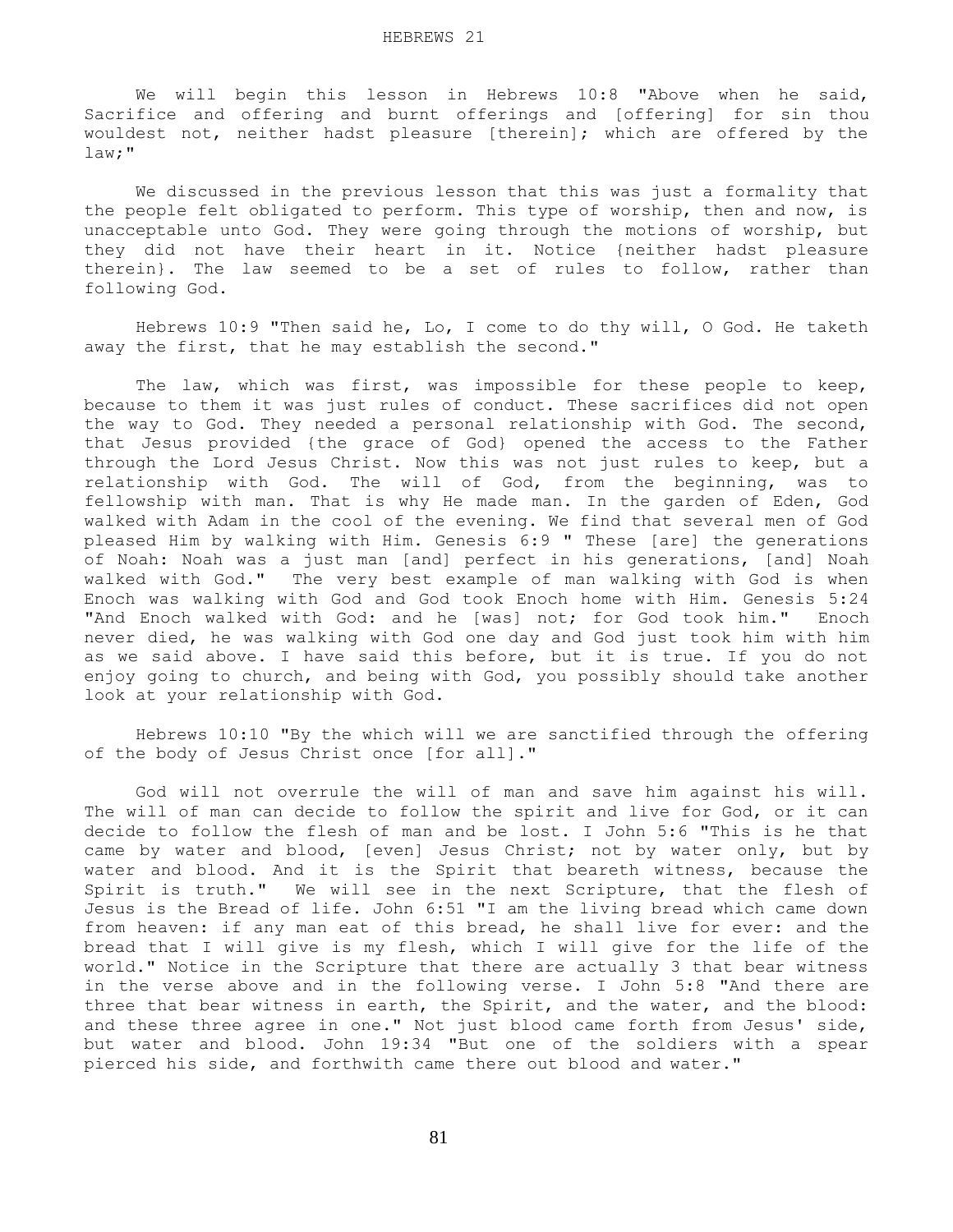Hebrews 10:11 "And every priest standeth daily ministering and offering oftentimes the same sacrifices, which can never take away sins:"

 I will put just one of the Scriptures pertaining to daily sacrifices here. There are far too many to list them all here. This just shows the futility of sacrificing animals' blood that can only cover sin, not do away with sin. Exodus 29:38 "Now this [is that] which thou shalt offer upon the altar; two lambs of the first year day by day continually."

 Hebrews 10:12 "But this man, after he had offered one sacrifice for sins for ever, sat down on the right hand of God;"

 Jesus sat down at the right hand of the Father, because His work was finished. It was finished actually, when He said It is finished, while He was hanging on the cross. I mentioned in an earlier lesson that the very reason God allowed the Temple in Jerusalem to be destroyed, is because they would not stop sacrificing animals. Jesus paid the penalty for sin, for all time, for everyone who will believe and receive Him as their Saviour. To sacrifice, after His perfect sacrifice, would be to say that we did not believe His sacrifice was sufficient to do away with sin.

 Hebrews 10:13 "From henceforth expecting till his enemies be made his footstool."

 Matthew 22:44 "The Lord said unto my Lord, Sit thou on my right hand, till I make thine enemies thy footstool?" Both of these Scriptures show that at some time Christianity shall reign supreme through Jesus Christ our Lord. Jesus Christ shall then be Lord of lords and King of kings and the Christians shall reign with Him as His subordinates. Jesus has reconciled God to all who will believe, through His shed blood.

 Hebrews 10:14 "For by one offering he hath perfected for ever them that are sanctified."

 Sanctified means that we have been made holy in God's sight through the sacrifice of Jesus. Jesus washed us in His blood and made us righteous in God's sight. Another meaning for sanctified is, set aside for God's purpose. We are far from perfect, until we accept Jesus as the perfect Lamb sacrifice for our sins, then we are perfect. It is His shed blood that makes us perfect. Acts 20:32 "And now, brethren, I commend you to God, and to the word of his grace, which is able to build you up, and to give you an inheritance among all them which are sanctified." Notice one more time that this is not the world, this is the family of God.

 Hebrews 10:15 "[Whereof] the Holy Ghost also is a witness to us: for after that he had said before," Hebrews 10:16 "This [is] the covenant that I will make with them after those days, saith the Lord, I will put my laws into their hearts, and in their minds will I write them;" Hebrews 10:17 "And their sins and iniquities will I remember no more."

 This is speaking of the 2 houses of Israel. The natural Hebrew and the believers in Christ who had been Gentiles. They are adopted in to the family of God, because they believed in Jesus. Jeremiah 31:33 "But this [shall be] the covenant that I will make with the house of Israel; After those days, saith the LORD, I will put my law in their inward parts, and write it in their hearts; and will be their God, and they shall be my people." Jeremiah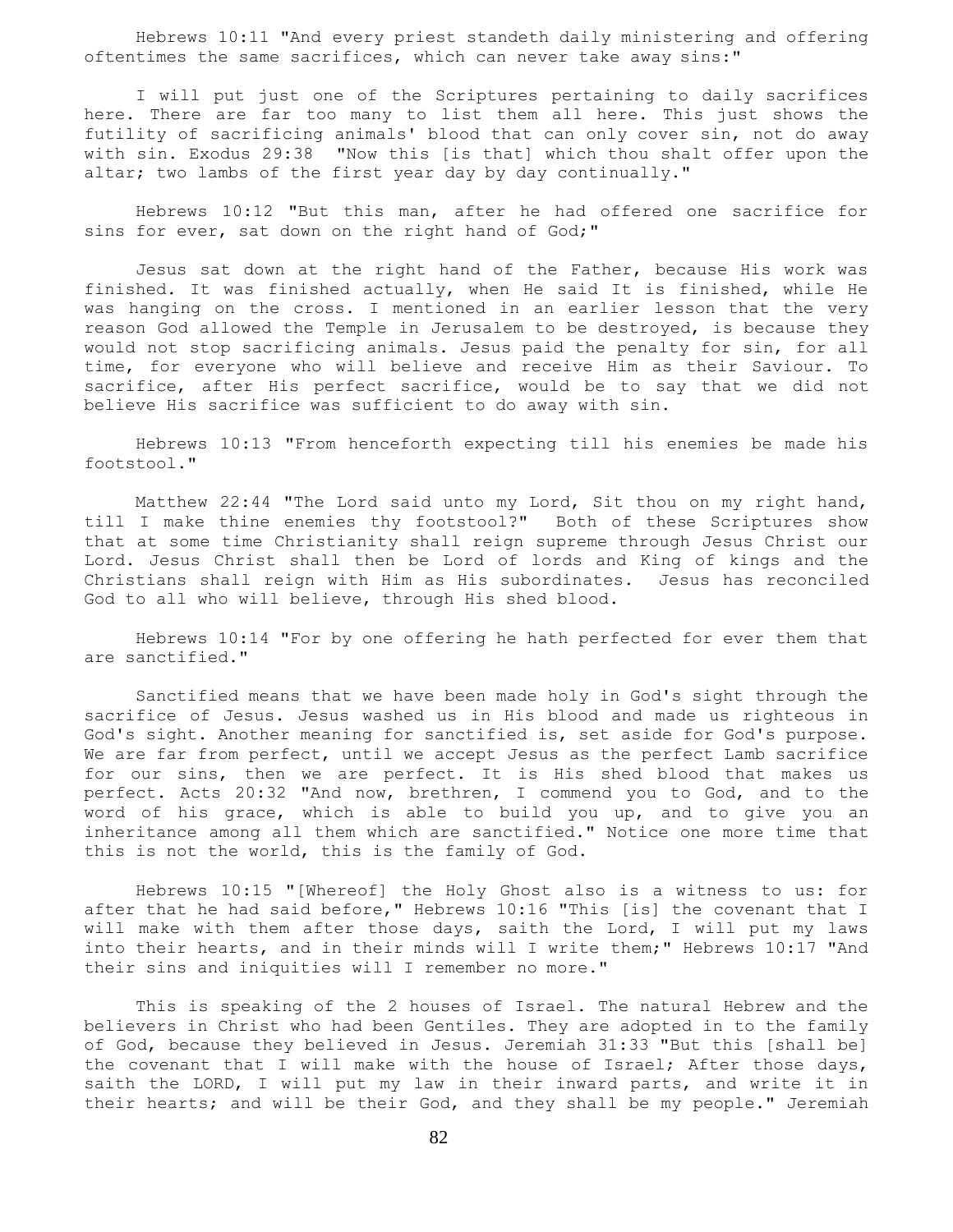31:34 "And they shall teach no more every man his neighbour, and every man his brother, saying, Know the LORD: for they shall all know me, from the least of them unto the greatest of them, saith the LORD: for I will forgive their iniquity, and I will remember their sin no more." Those who have faith in Jesus Christ are the spiritual descendents of Abraham. Just as Abraham found favor in the sight of God because he had faith, these believed and it was counted unto them as righteousness. Galatians 3:29 "And if ye [be] Christ's, then are ye Abraham's seed, and heirs according to the promise." He does not remember the sins any more because they have been wiped out and they no longer exist. They were washed away in the blood of Jesus.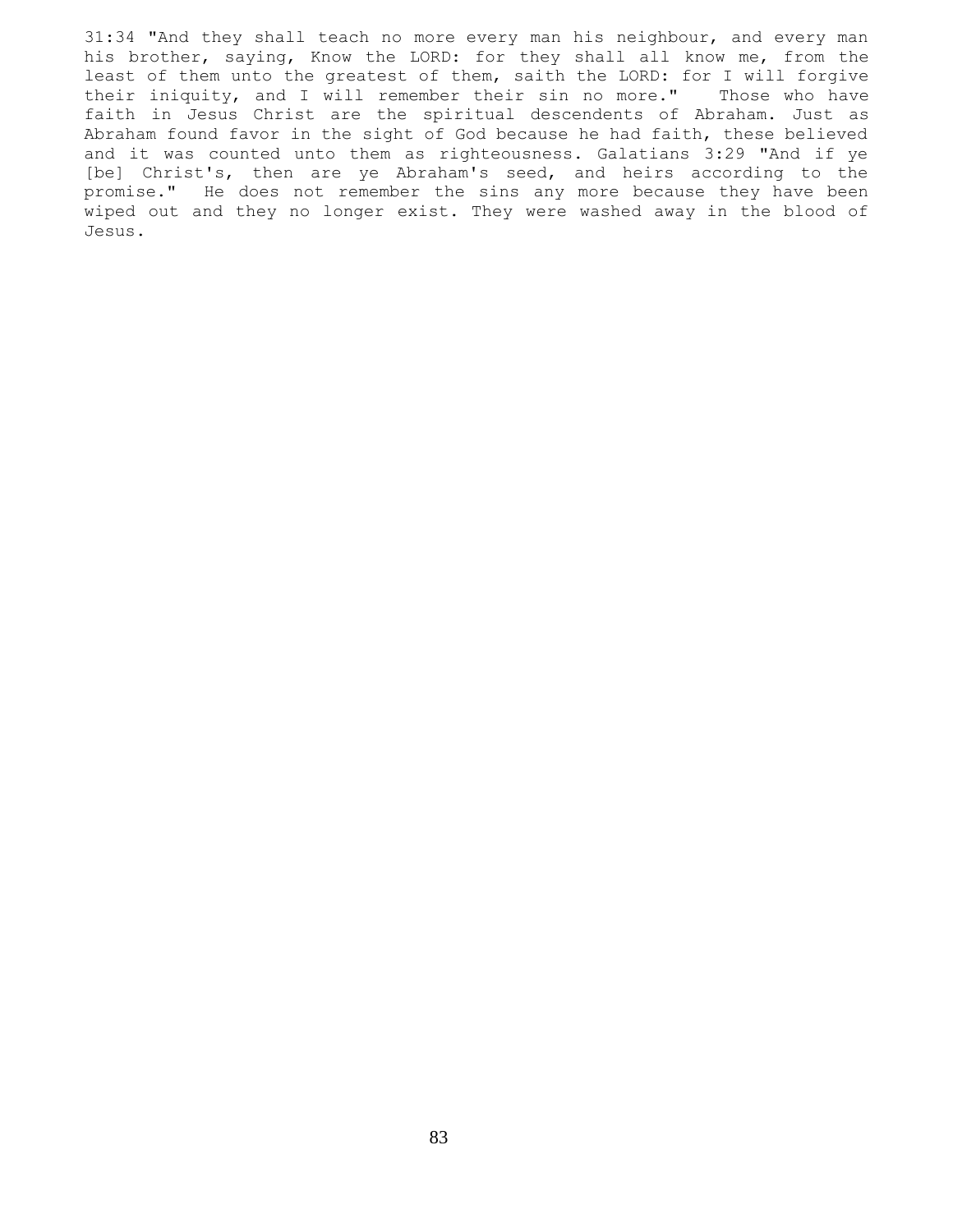1. What were these sacrifices that the people felt obligated to do? 2. The law seemed to be what, rather than following God? 3. Who is the He, in verse 9 of Hebrews chapter 10?<br>4. He says, I came to do 4. He says, I came to do **with the says**, I came to do 5. He taketh away the first that He may \_\_\_\_\_\_\_\_\_ the second. 6. Why was the law, and the sacrifices with it, not able to satisfy the people? 7. What does mankind have to have, to have peace in his soul? 8. Who was the first man in the Bible who walked with God? 9. Name 2 other Old Testament men who walked with God? 10. Who was the man who walked with God and never died? 11. We are sanctified through what? 12. What decides whether we follow God or the flesh? 13. What does Jesus call Himself in John chapter 6 verse 51? 14. What are the 3 that bear witness in earth? 15. When the soldier pierced Jesus side, what 2 things came forth? 16. How often were 2 lambs to be offered as sacrifice by the high priest? 17. After Jesus finished His work on earth where did He go? 18. At what moment was Jesus' work finished on the earth? 19. Why did God allow the temple in Jerusalem to be destroyed? 20. To sacrifice after Jesus had been crucified for the sin of the world would be to say what? 21. What are Jesus' enemies to be made? 22. Christianity shall rule supreme sometime through what? 23. Who has Jesus reconciled God the Father to? 24. What are the Christians called in Hebrews chapter 10 verse 14? 25. What does sanctified mean? 26. What makes us perfect in God's sight? 27. What covenant has God made with His followers?

28. Who's seed are the believers in Christ?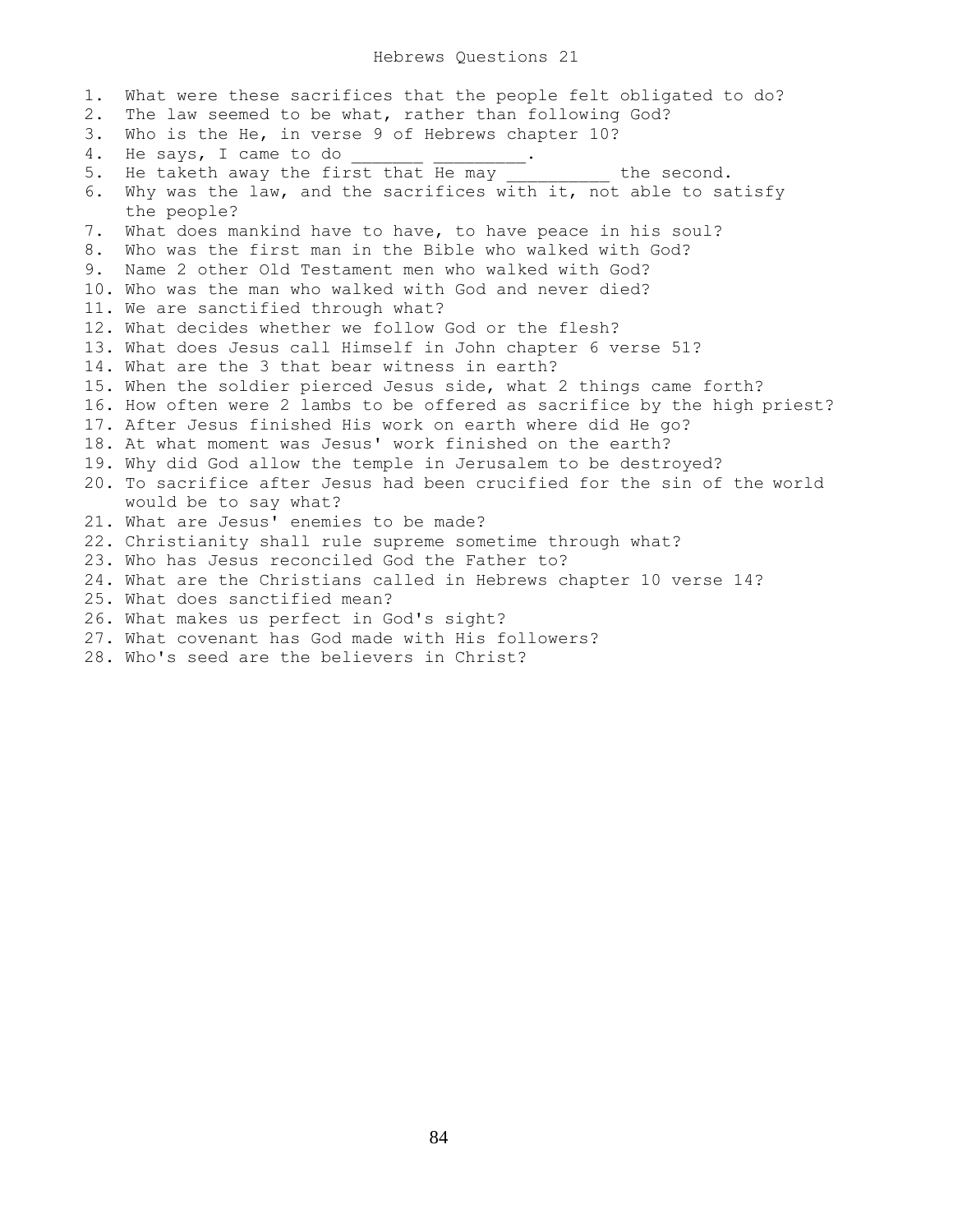We will begin this lesson in Hebrews 10:18 "Now where remission of these [is, there is] no more offering for sin."

 In the last lesson we were speaking of the sacrifice of Jesus Himself, being sufficient to wash away all sin. The blood of animals only covered the sin, but the precious blood of Jesus Christ, abolished sin for those who look to Him for their salvation. Matthew 26:28 "For this is my blood of the new testament, which is shed for many for the remission of sins." This covers what this blood is and this next Scripture, which we had in the last lesson, tells us for how long. Hebrews 10:14 "For by one offering he hath perfected for ever them that are sanctified." As we said, in the last lesson, it also tells us who this was done for, the sanctified. Sanctified means, set aside for God's purpose, or made holy in God's sight.

 Hebrews 10:19 "Having therefore, brethren, boldness to enter into the holiest by the blood of Jesus," Hebrews 10:20 "By a new and living way, which he hath consecrated for us, through the veil, that is to say, his flesh;"

 This leaves no doubt what the veil into the Holiest place was symbolic of. It was the flesh of Jesus Christ. When Jesus said it is finished, the veil in the temple was torn open from the top to the bottom, showing that Jesus had opened the way to the Father through Him. Matthew 27:51 "And, behold, the veil of the temple was rent in twain from the top to the bottom; and the earth did quake, and the rocks rent;" We will see that Jesus opened the way for us into the very throne of God. He is the Door, or our Way. John 10:7 "Then said Jesus unto them again, Verily, verily, I say unto you, I am the door of the sheep." John 10:9 "I am the door: by me if any man enter in, he shall be saved, and shall go in and out, and find pasture." John 14:6 "Jesus saith unto him, I am the way, the truth, and the life: no man cometh unto the Father, but by me." This leaves no doubt that the only way to heaven is through faith in Jesus Christ. Notice, Jesus said No man cometh to the Father, but by Me.

 Hebrews 10:21 "And [having] an high priest over the house of God;" Hebrews 10:22 "Let us draw near with a true heart in full assurance of faith, having our hearts sprinkled from an evil conscience, and our bodies washed with pure water."

 We know that without faith, it is impossible to please God. Our faith is counted unto us as righteousness. Sprinkled, means washed in the blood of the Lamb [Jesus Christ]. Remember from the previous lesson, that the blood of animals could not give them a clear conscience. The blood of Jesus, only, can clear your conscience. If we truly love God, and have a clear conscience in Him, we will want water baptism. Water baptism symbolizes being buried with Jesus and coming out of that watery grave to live a brand new life in Him. This is the new birth. Remember, Jesus saying, You must be born again. I Peter 1:23 "Being born again, not of corruptible seed, but of incorruptible, by the word of God, which liveth and abideth for ever." John 3:5 "Jesus answered, Verily, verily, I say unto thee, Except a man be born of water and [of] the Spirit, he cannot enter into the kingdom of God."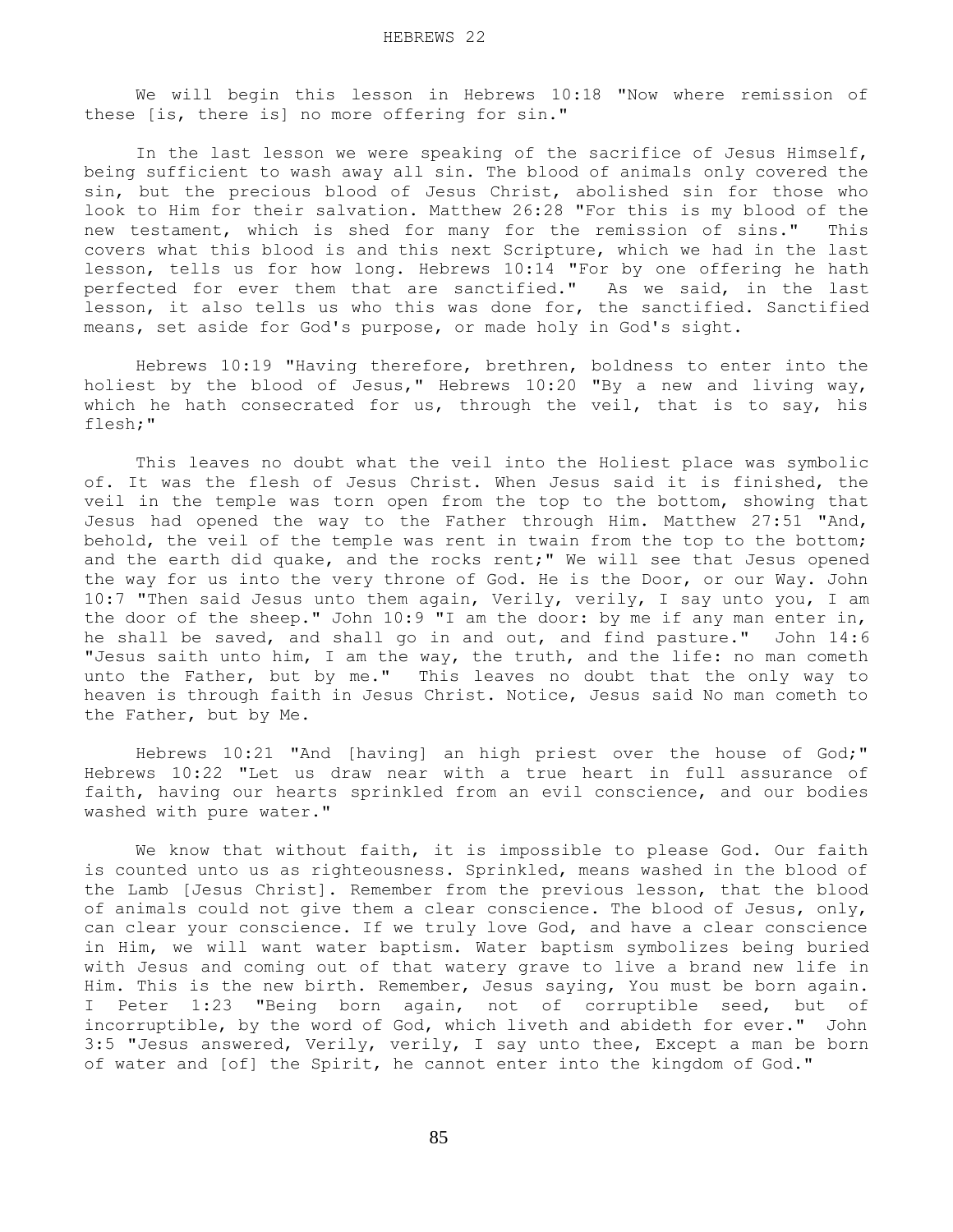Hebrews 10:23 "Let us hold fast the profession of [our] faith without wavering; (for he [is] faithful that promised;)"

 So many people believe that once you have been baptized, you can go on about your business and God will save you, even if you get back into a sinful way of life. This Scripture above, wipes that theory out. Why would you hold fast, unless there was a possibility of losing it? We read over and over {if we are faithful to the end}. Here is just one Scripture example. Matthew 10:22 "And ye shall be hated of all [men] for my name's sake: but he that endureth to the end shall be saved." This Scripture is in red in the Bible, so Jesus is speaking here. Revelation 3:11 "Behold, I come quickly: hold that fast which thou hast, that no man take thy crown." This is, also, in red and is Jesus speaking.

 Hebrews 10:24 "And let us consider one another to provoke unto love and to good works:"

 Two of Paul's sayings in another book explain this the best. Romans 11:14 "If by any means I may provoke to emulation [them which are] my flesh, and might save some of them." Romans 12:15 "Rejoice with them that do rejoice, and weep with them that weep." Brothers and sisters in Christ are like one great big family. We, above all else, should love each other. Paul explains that he tried to live in front of them, so as to set an example for them.

 Hebrews 10:25 "Not forsaking the assembling of ourselves together, as the manner of some [is]; but exhorting [one another]: and so much the more, as ye see the day approaching."

 This is a problem in our day. People are not going to church regularly. Some of the most used excuses are, I can meet with God anywhere, I don't need to go to church, and those hypocrites down at that church really turn me off. Some sit at home and watch television, saying they do not have proper clothes to go to church, or they are tired and God will understand. We see an example of the gathering to share the Word in the next Scripture. Acts 20:7 "And upon the first [day] of the week, when the disciples came together to break bread, Paul preached unto them, ready to depart on the morrow; and continued his speech until midnight." You can see the great interest in learning more of God. He preached until midnight. We find a very good reason to go to church in the next Scripture. I Corinthians 1:21 "For after that in the wisdom of God the world by wisdom knew not God, it pleased God by the foolishness of preaching to save them that believe."

 Hebrews 10:26 "For if we sin willfully after that we have received the knowledge of the truth, there remaineth no more sacrifice for sins,"

 II Peter 2:20 "For if after they have escaped the pollutions of the world through the knowledge of the Lord and Saviour Jesus Christ, they are again entangled therein, and overcome, the latter end is worse with them than the beginning." II Peter 2:21 "For it had been better for them not to have known the way of righteousness, than, after they have known [it], to turn from the holy commandment delivered unto them." We see from this, the seriousness of returning to a sinful way of life, after we have walked in full knowledge of God. When Jesus saved us, we were adopted into the family of God. To turn away from that would be like Esau not regarding his birthright. Our birthright into the family of God provided through Jesus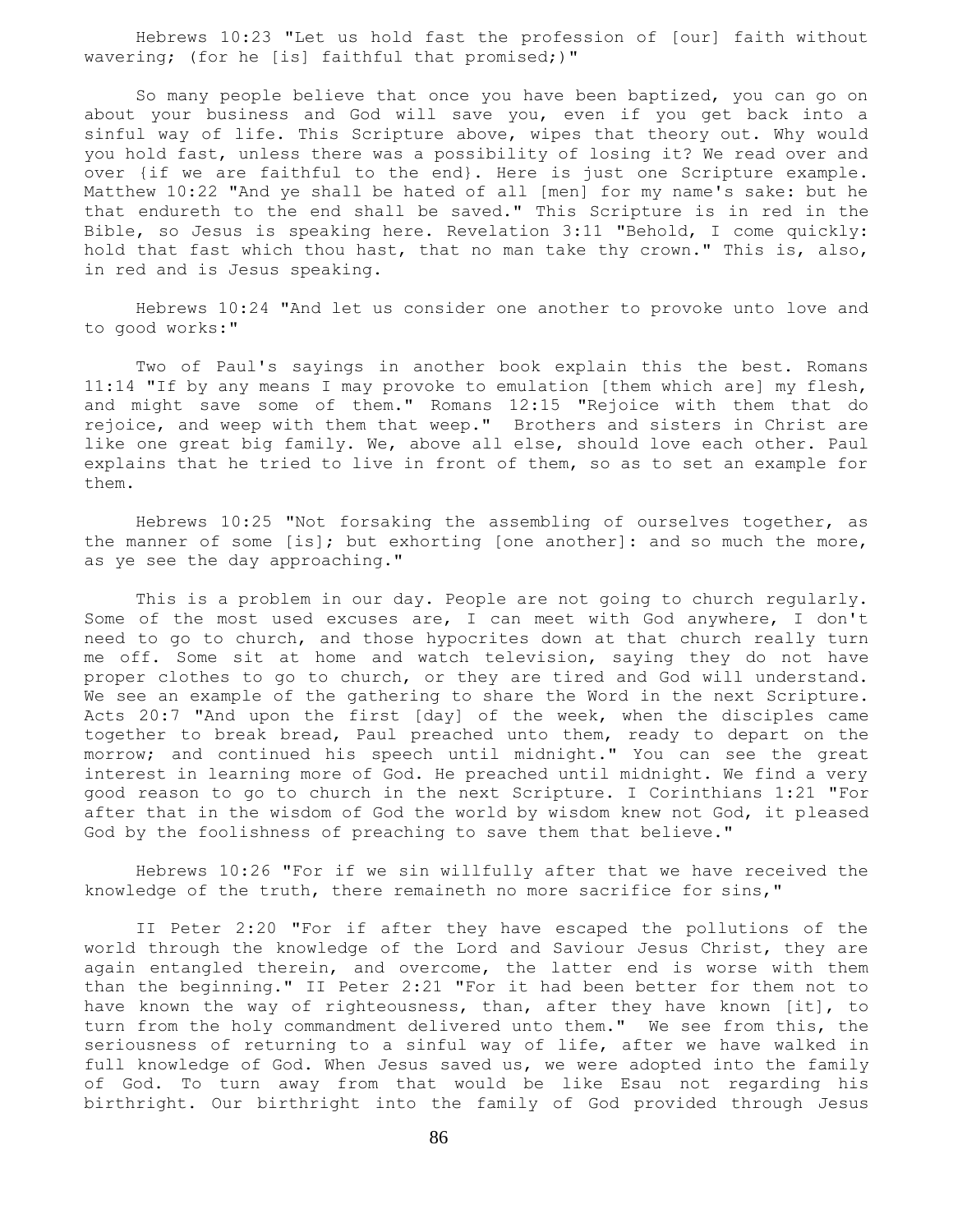Christ should be our most valued possession. This is probably not speaking of slipping and unknowingly sinning, this is speaking of willfully going back into a sinful way of life. God is a loving God and a forgiving God. He just wants us to love Him enough that it will not be the desire of our heart to sin.

 Hebrews 10:27 "But a certain fearful looking for of judgment and fiery indignation, which shall devour the adversaries."

 As we have said so many times in these lessons, God is concerned with the condition of our heart toward Him. If we have a guilty conscience, we probably have sinned. If we do not place our faith in Jesus Christ our Saviour, we will be like the rest of the world, which the next verse describes very well. Luke 21:26 "Men's hearts failing them for fear, and for looking after those things which are coming on the earth: for the powers of heaven shall be shaken." The sad thing is, that the things that are coming upon the earth, pale by comparison to the horrible fate of the lost at judgment day. Romans 2:15 "Which shew the work of the law written in their hearts, their conscience also bearing witness, and [their] thoughts the mean while accusing or else excusing one another;)" When you look at the bottom line, it is this, our conscience tells us whether we are saved or not. We need no one else to accuse us, we know in our heart what our true relationship with God is.

What if we know in our heart we are lost? I can say one thing, repent and ask God to give you a new life in Him. God will not refuse those who earnestly seek Him.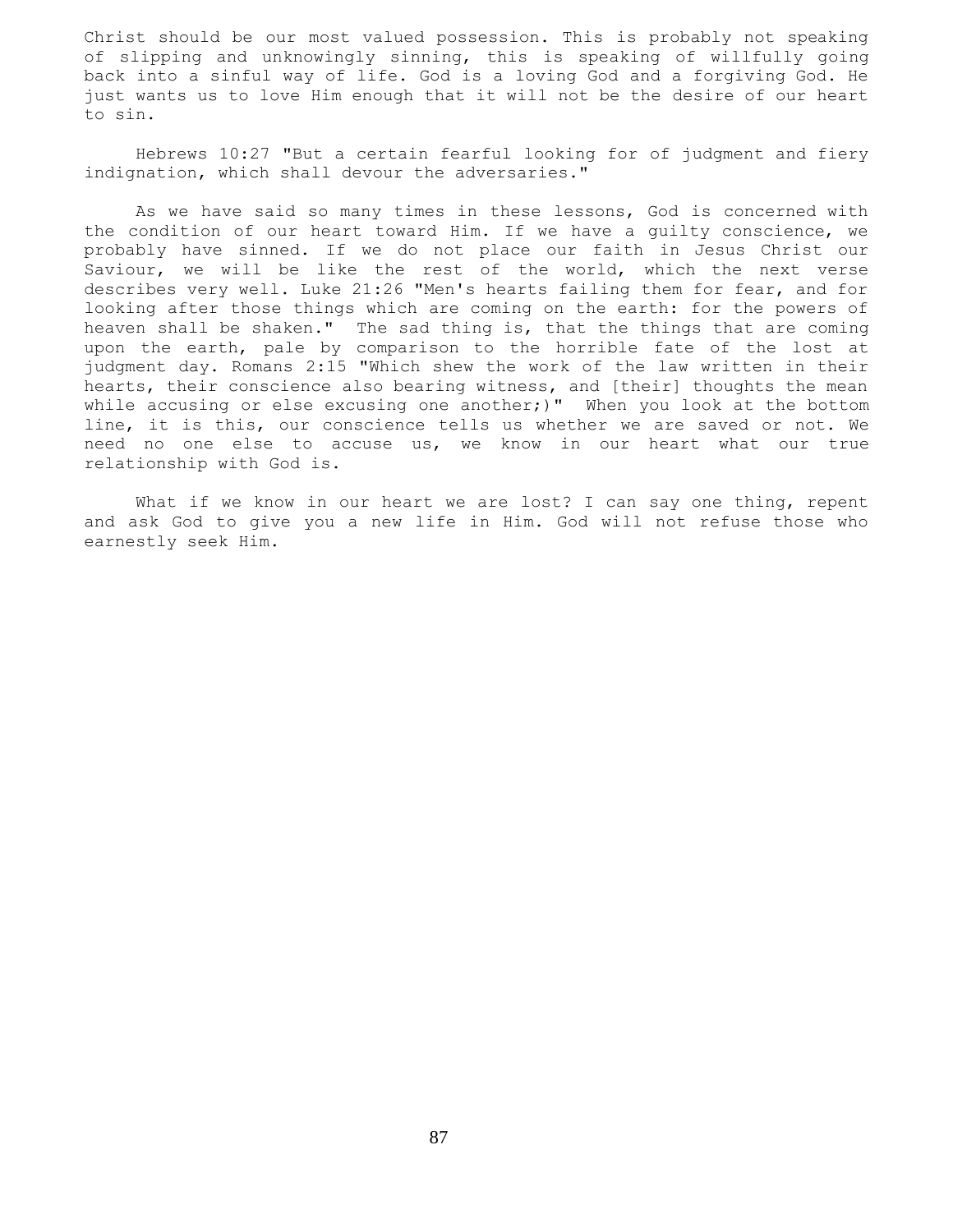## Hebrews 22 Questions

1. Where remission of these is, there is no more \_\_\_\_\_\_\_\_ for sin. 2. What one word tells what happened to the sins Jesus died for? 3. In Matthew chapter 26 verse 28, what is Jesus' blood called? 4. How long is the sacrifice of Jesus' blood for sin good? 5. What one word tells us who this sacrifice was for? 6. How do we have boldness to enter into the Holiest place? 7. What was the veil to the Holiest place symbolic of? 8. When did the veil to the temple tear from the top to bottom? 9. What else happened when the veil was torn? 10. What did the veil being torn do for the Christian? 11. What does Jesus call Himself in John chapter 10 verse 7? 12. If any man enter in 13. What 3 things did Jesus call Himself in John chapter 14 verse 6? 14. What is the only way to heaven? 15. Let us draw near with a true \_\_\_\_\_ in full assurance of faith. 16. Our hearts are to be sprinkled from what? 17. Without it is impossible to please God. 18. What does sprinkled mean? 19. What does water baptism symbolize? 20. What 2 things must a man be born of, to enter the kingdom of God? 21. What does without wavering mean? 22. He that \_\_\_\_\_\_\_ to the end shall be saved. 23. Who are brothers and sisters in Christ? 24. What are we not to forsake doing? 25. What are some of the popular reasons for not going to church? 26. What day of the week did the disciples meet for preaching? 27. What time of night did Paul preach to? 28. What message can we Christians get from this? 29. It pleased God by the foolishness of what to save some? 30. What would it be like if after we are saved, we turn back to a sinful way of life? 31. If we have a guilty \_\_\_\_\_\_\_\_\_\_, we probably have sinned. 32. Why do men's hearts fail them? 33. What must we do if we have sinned?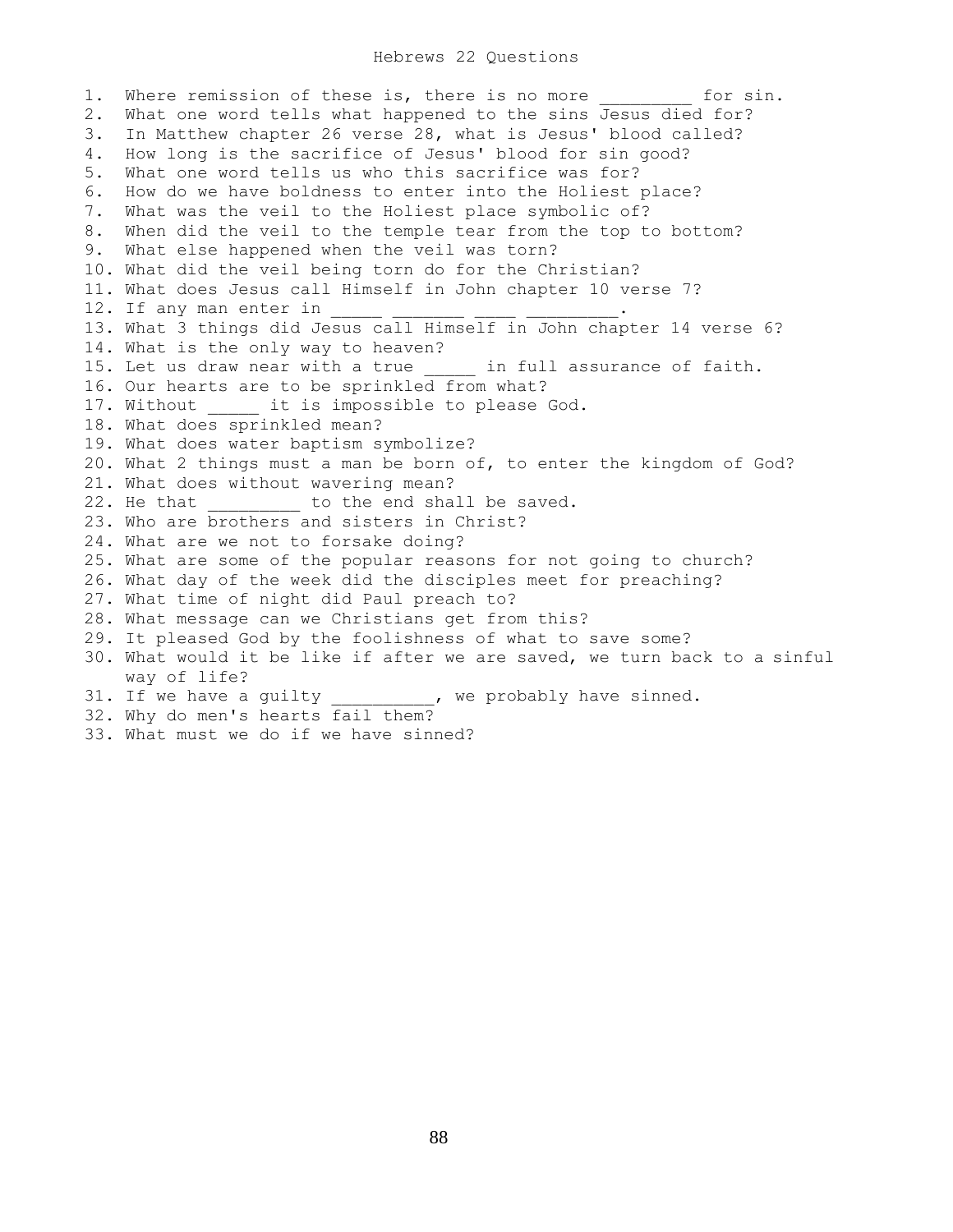We will begin this lesson in Hebrews 10:28 "He that despised Moses' law died without mercy under two or three witnesses:"

 Numbers 15:36 "And all the congregation brought him without the camp, and stoned him with stones, and he died; as the LORD commanded Moses." In Numbers here, and in the Scripture above, we see the swift justice of the Old Testament. It appears to me that if we had some swift justice today, there would be fewer crimes against society. It seems today that sympathy lies with the criminal, in our society. God's law dealt with the criminal in the way it would stop crime. People did not get off, without paying a penalty for their crimes.

 Hebrews 10:29 "Of how much sorer punishment, suppose ye, shall he be thought worthy, who hath trodden under foot the Son of God, and hath counted the blood of the covenant, wherewith he was sanctified, an unholy thing, and hath done despite unto the Spirit of grace?"

 In the last few lessons, we have been discussing how the grace of Godcovenant was so much better than the law-covenant. The blood of animals could not do away with sin, they could only cover the sin. The blood of the precious Son of God washed the sin away. We used the word abolished in the last lesson, and that is the best description of exactly what Jesus did, for all who believe in Him. In verse 29 above, it is explaining just how terrible it is to count this blood sacrifice of the Son of God as nothing of any value. The value that they are regarding it is, in fact, so low that they are trodding it under foot. To not obey the law of God, which was the lesser covenant, was punishable by death. This would imply that there should be a much worse punishment for the total disregard of the grace-covenant which is greater.

 Hebrews 10:30 "For we know him that hath said, Vengeance [belongeth] unto me, I will recompense, saith the Lord. And again, The Lord shall judge his people."

 We have discussed in these lessons before that the Judge of all the world is Jesus Christ. The desire of every Christian, that I know, is to hear the Lord say {Well done thy good and faithful servant}. We are cautioned over and over not to judge each other, because we will be judged with the same judgment we dish out. We see in this next Scripture that Jesus Christ is the Judge of all. Acts 10:42 "And he commanded us to preach unto the people, and to testify that it is he which was ordained of God [to be] the Judge of quick and dead." I will give one more Scripture to show that there are more than two witnesses to the fact, that Jesus Christ is Judge. II Corinthians 5:10 "For we must all appear before the judgment seat of Christ; that every one may receive the things [done] in [his] body, according to that he hath done, whether [it be] good or bad." These Scriptures leave no doubt that Jesus is the Judge. Romans 12:19 "Dearly beloved, avenge not yourselves, but [rather] give place unto wrath: for it is written, Vengeance [is] mine; I will repay, saith the Lord." We see from this that God will take care of whatever punishment should be done, we have no need to take vengence.

89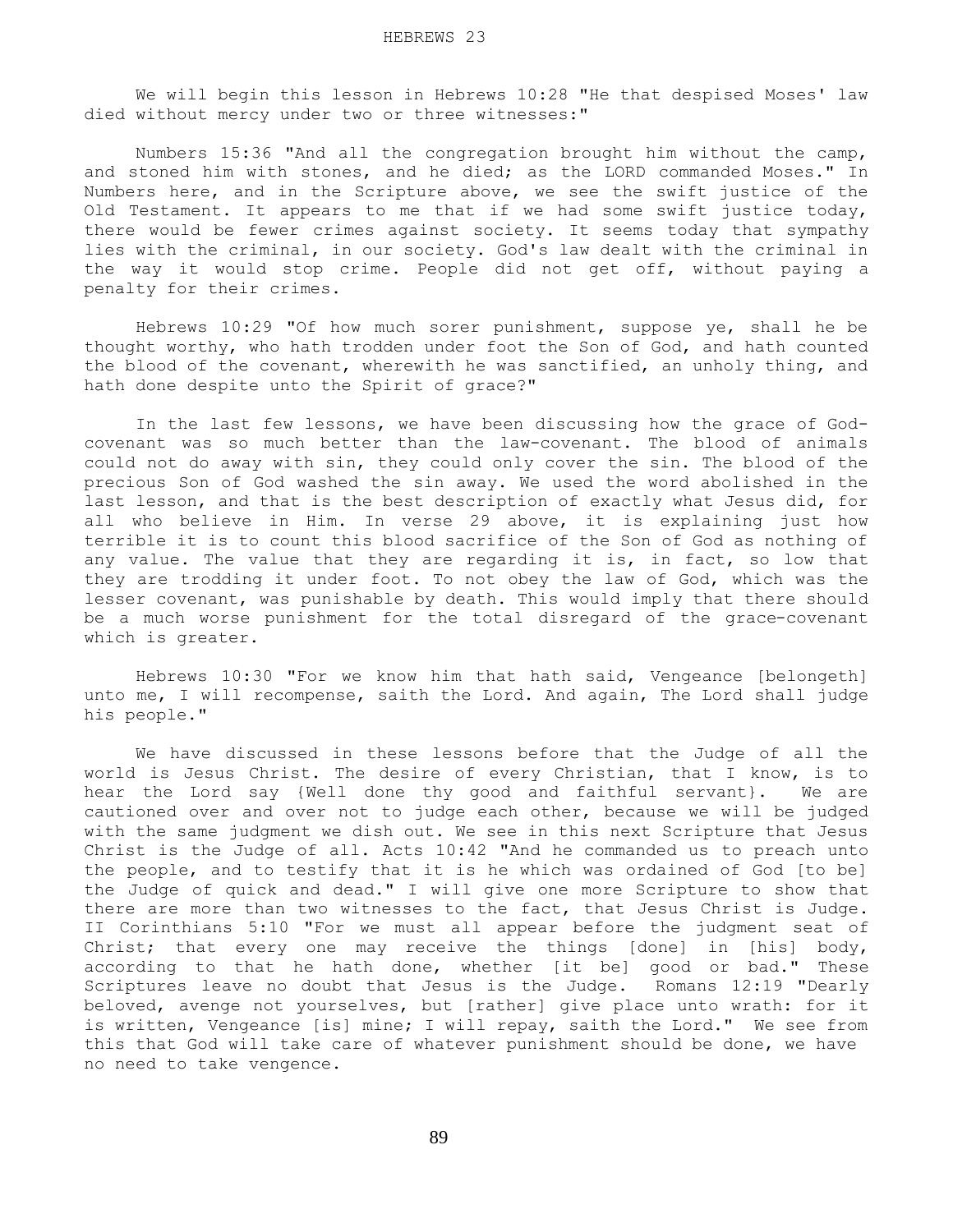Hebrews 10:31 "[It is] a fearful thing to fall into the hands of the living God."

 Pharaoh of Egypt was one of many in the Bible who found that it was not good to go against God or God's people. The 10 plagues that came on Egypt, not only showed that Pharaoh was no match for God, but that all the false gods of Egypt were no match for God either. Lucifer, who was the most beautiful angel in heaven, found that he was no match for God. God threw him out of heaven when he rebelled against God. When Moses came down from the mount of God with the 10 Commandments, and found the people practicing idolatry, three thousand people lost their lives in payment for these sins. Exodus 32:28 "And the children of Levi did according to the word of Moses: and there fell of the people that day about three thousand men." Aaron's 2 sons found that God will severely punish those who disobey Him also. God killed them both for carrying strange fire into the temple.

 It is bad for the devil to be attacking you, but you can pray and God will help you if this happens. If you have angered God, and He is punishing you, there is none above Him to call on for help. The best policy, is obey God at the beginning and have no problems. I could go on and on, but I believe the point is made.

 Hebrews 10:32 "But call to remembrance the former days, in which, after ye were illuminated, ye endured a great fight of afflictions;"

 Perhaps, no one had more afflictions to call to remembrance than Paul. Illuminated, in the verse above means, made to see. This next Scripture gives the meaning even more fully. II Corinthians 4:6 "For God, who commanded the light to shine out of darkness, hath shined in our hearts, to [give] the light of the knowledge of the glory of God in the face of Jesus Christ." Remember that this Light shone so brightly on Paul that he was blinded for 3 days, until God miraculously opened his eyes. Paul fought the good fight, but look at some of the things he endured along the way. II Corinthians 11:23 "Are they ministers of Christ? (I speak as a fool) I [am] more; in labours more abundant, in stripes above measure, in prisons more frequent, in deaths oft." II Corinthians 11:24 "Of the Jews five times received I forty [stripes] save one." II Corinthians 11:25 "Thrice was I beaten with rods, once was I stoned, thrice I suffered shipwreck, a night and a day I have been in the deep;" II Corinthians 11:26 "[In] journeyings often, [in] perils of waters, [in] perils of robbers, [in] perils by [mine own] countrymen, [in] perils by the heathen, [in] perils in the city, [in] perils in the wilderness, [in] perils in the sea, [in] perils among false brethren;" II Corinthians 11:27 "In weariness and painfulness, in watchings often, in hunger and thirst, in fastings often, in cold and nakedness." II Corinthians 11:28 "Beside those things that are without, that which cometh upon me daily, the care of all the churches." If Jesus suffered, it is reasonable that His followers would suffer. We are no better than our leader. II Timothy 2:12 "If we suffer, we shall also reign with [him]: if we deny [him], he also will deny us:"

 Hebrews 10:33 "Partly, whilst ye were made a gazingstock both by reproaches and afflictions; and partly, whilst ye became companions of them that were so used."

 I Corinthians 4:9 "For I think that God hath set forth us the apostles last, as it were appointed to death: for we are made a spectacle unto the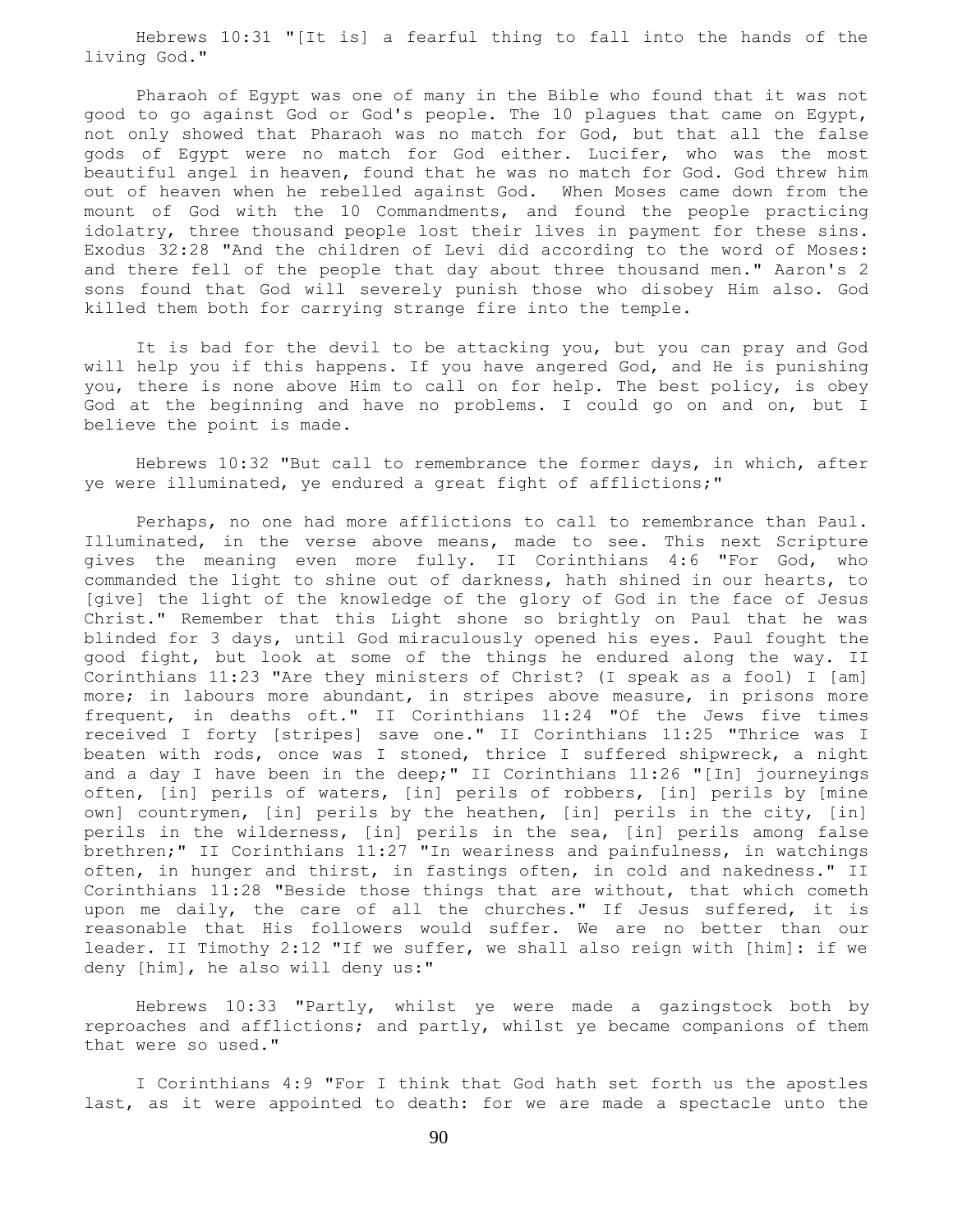world, and to angels, and to men." II Corinthians 12:10 "Therefore I take pleasure in infirmities, in reproaches, in necessities, in persecutions, in distresses for Christ's sake: for when I am weak, then am I strong." It was not a popular thing to be a follower of Jesus. Many, like Stephen, lost their life following Jesus. Even today, if you are very serious about following Jesus, you are classified as a fanatic. Christianity, is just as unpopular with the world as it was then. We are not stoned, but we are criticized.

 Hebrews 10:34 "For ye had compassion of me in my bonds, and took joyfully the spoiling of your goods, knowing in yourselves that ye have in heaven a better and an enduring substance."

 Matthew 5:11 "Blessed are ye, when [men] shall revile you, and persecute [you], and shall say all manner of evil against you falsely, for my sake." Matthew 5:12 "Rejoice, and be exceeding glad: for great [is] your reward in heaven: for so persecuted they the prophets which were before you." This is his way of thanking them for taking care of his needs while he was in prison. This is one Scripture that helps convince me that the penman here is Paul. Paul wrote many letters while he was in prison.

 Hebrews 10:35 "Cast not away therefore your confidence, which hath great recompence of reward." Hebrews 10:36 "For ye have need of patience, that, after ye have done the will of God, ye might receive the promise."

 This is saying, Patiently await the coming of the Lord. Do not stop doing the job God has called you to do. Move forward for God. If we do not move forward for God, we will be going backward. We never stay the same. Christianity involves day to day living. Many people who put a date on the coming of the Lord, lose their faith when He does not come at that time. Our Bible warns us about people who question the coming of the Lord. II Peter 3:3 "Knowing this first, that there shall come in the last days scoffers, walking after their own lusts," II Peter 3:4 "And saying, Where is the promise of his coming? for since the fathers fell asleep, all things continue as [they were] from the beginning of the creation." Read the rest of 2 Peter chapter 3 to get the full impact of this. The promise is of eternal life with Him. When it happens is not our concern.

 Hebrews 10:37 "For yet a little while, and he that shall come will come, and will not tarry."

 At the time that was established at the foundation of the world, Jesus will come for His bride {Christians}. God is not delaying, but is waiting that one more might repent and be saved before Jesus comes. II Peter 3:9 "The Lord is not slack concerning his promise, as some men count slackness; but is longsuffering to us-ward, not willing that any should perish, but that all should come to repentance."

 Hebrews 10:38 "Now the just shall live by faith: but if [any man] draw back, my soul shall have no pleasure in him."

This is a subject, few can agree on. In my opinion, this Scripture, along with many more in the Bible, states that once we have been saved, we must walk in that salvation. II Peter 2:21 "For it had been better for them not to have known the way of righteousness, than, after they have known [it], to turn from the holy commandment delivered unto them." Luke 12:47

91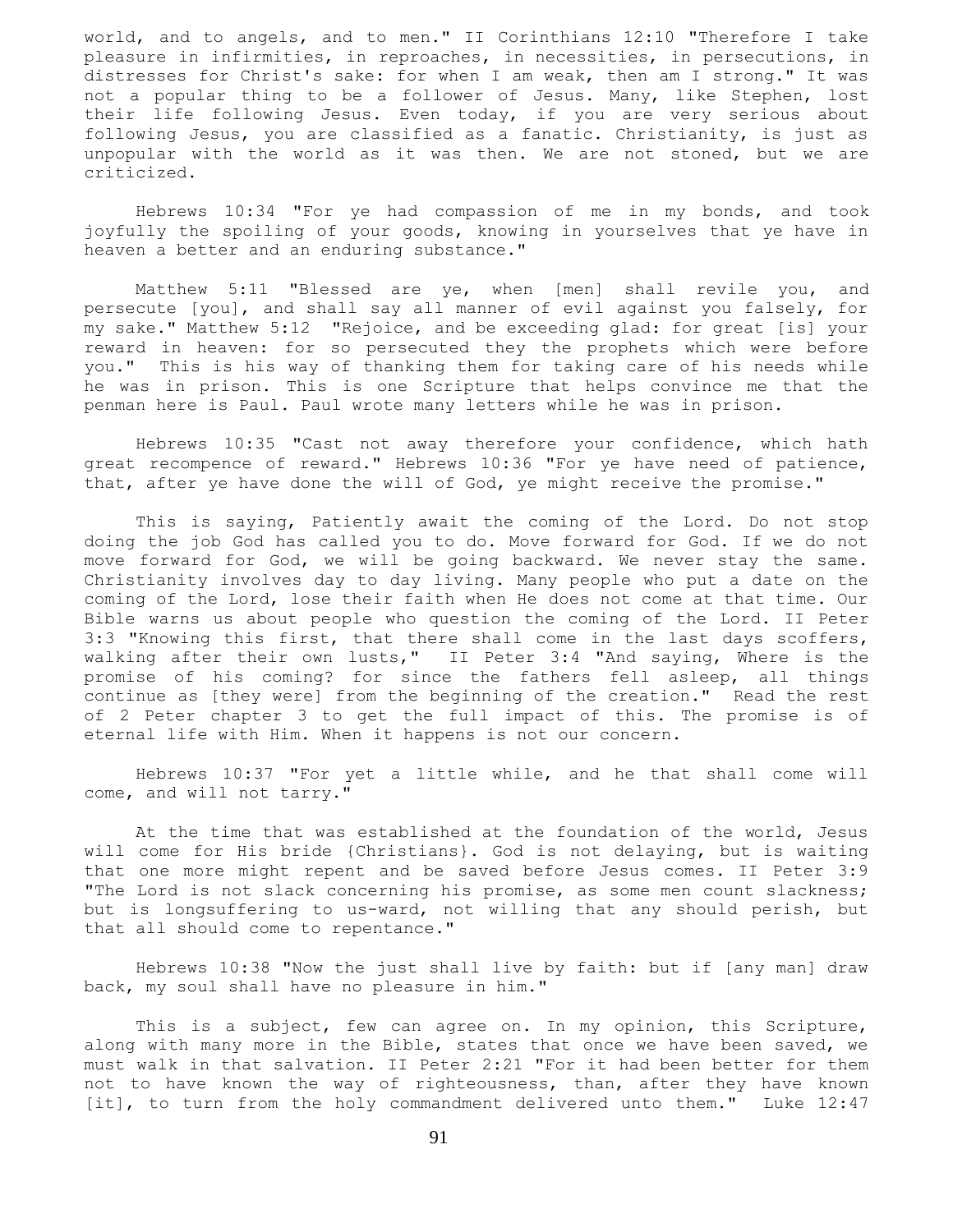"And that servant, which knew his lord's will, and prepared not [himself], neither did according to his will, shall be beaten with many [stripes]."

 Hebrews 10:39 "But we are not of them who draw back unto perdition; but of them that believe to the saving of the soul."

 Mark 16:16 "He that believeth and is baptized shall be saved; but he that believeth not shall be damned." The word believeth means to continually believe. I John 5:5 "Who is he that overcometh the world, but he that believeth that Jesus is the Son of God?" Overcometh means to continually overcome. Perdition above means ruin or loss. Some of the adjectives that describe that loss are; spiritual, eternal, damnable, destruction, die and perish. This shows the severity of going back into a sinful way of life after you have chosen Christianity as your way of life.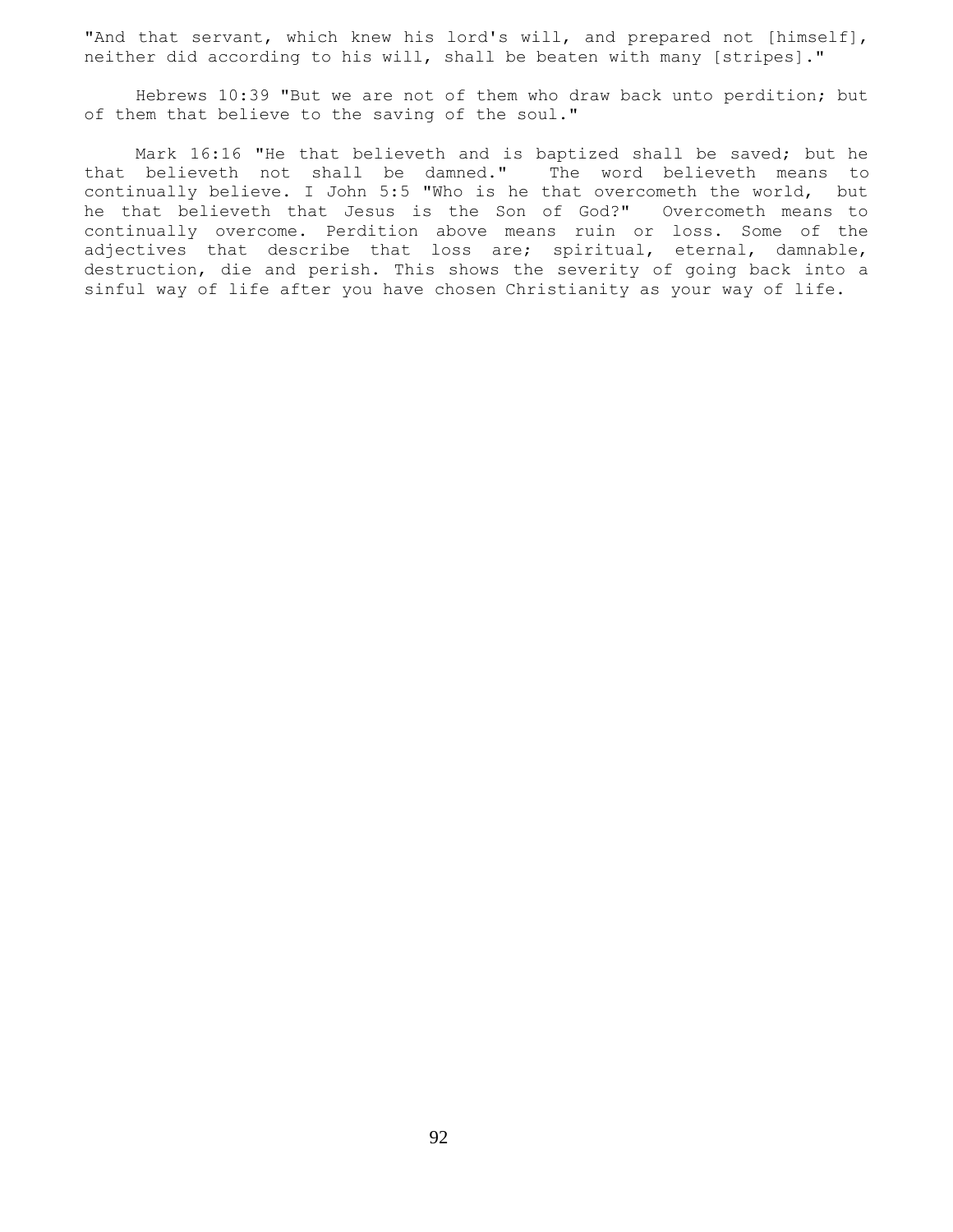| 1. | He that despised Moses' law died without mercy under or<br>witnesses.     |
|----|---------------------------------------------------------------------------|
| 2. | What lesson can our society learn from this?                              |
| 3. | Who has been trodden under foot in Hebrews chapter 10 verse 29?           |
| 4. | What are 2 other terrible things this person has done in verse 29?        |
| 5. | What are the 2 covenants God has made with man?                           |
| 6. | Which of the covenants is the better covenant?                            |
| 7. | What is the difference in the 2 sacrifices?                               |
| 8. | What word, completely covers what happened to our sin, when Jesus         |
|    | shed His blood for us?                                                    |
|    | 9. Quote Hebrews Chapter 10 verse 30.                                     |
|    | 10. Who is the Judge of all the world?                                    |
|    | 11. What does every Christian want to hear when they stand before God?    |
|    | 12. We must all appear before the judgment seat of                        |
|    | 13. It is a fearful thing to fall into the hands of the                   |
|    | 14. Name someone who fell into the hands of God, and found out how        |
|    | terrible it can be.                                                       |
|    | 15. How many people lost their lives in one day, when Moses found them    |
|    | practicing idolatry?                                                      |
|    | 16. Which is worse, to have the devil attacking, or to have God attacking |
|    | you?                                                                      |
|    | 17. Who was persecuted almost beyond endurance in the Bible?              |
|    | 18. Name some of the terrible things that happened to him.                |
|    | 19. The responsibility of whom lay heavy on Paul?                         |
|    | 20. Who did it seem God had put in last place in popularity?              |
|    | 21. If you are very serious about God today, you are classed as a         |
|    | 22. What is the penman trying to do in verse 34 of chapter 10?            |
|    | 23. What do we have need of, to stay with God to the end?                 |
|    | 24. Where do we find the Scripture that says in the end times we will     |
|    | have scoffers asking where is the promise?                                |
|    | 25. When was the time of Jesus' return established?                       |
|    | 26. What is God called in verse 9 of 2 Peter chapter 3?                   |
|    | 27. The just shall live by                                                |
|    | 28. Once we are saved, we must<br>in that salvation.                      |
|    | 29. What does believeth mean?                                             |

30. What does perdition mean?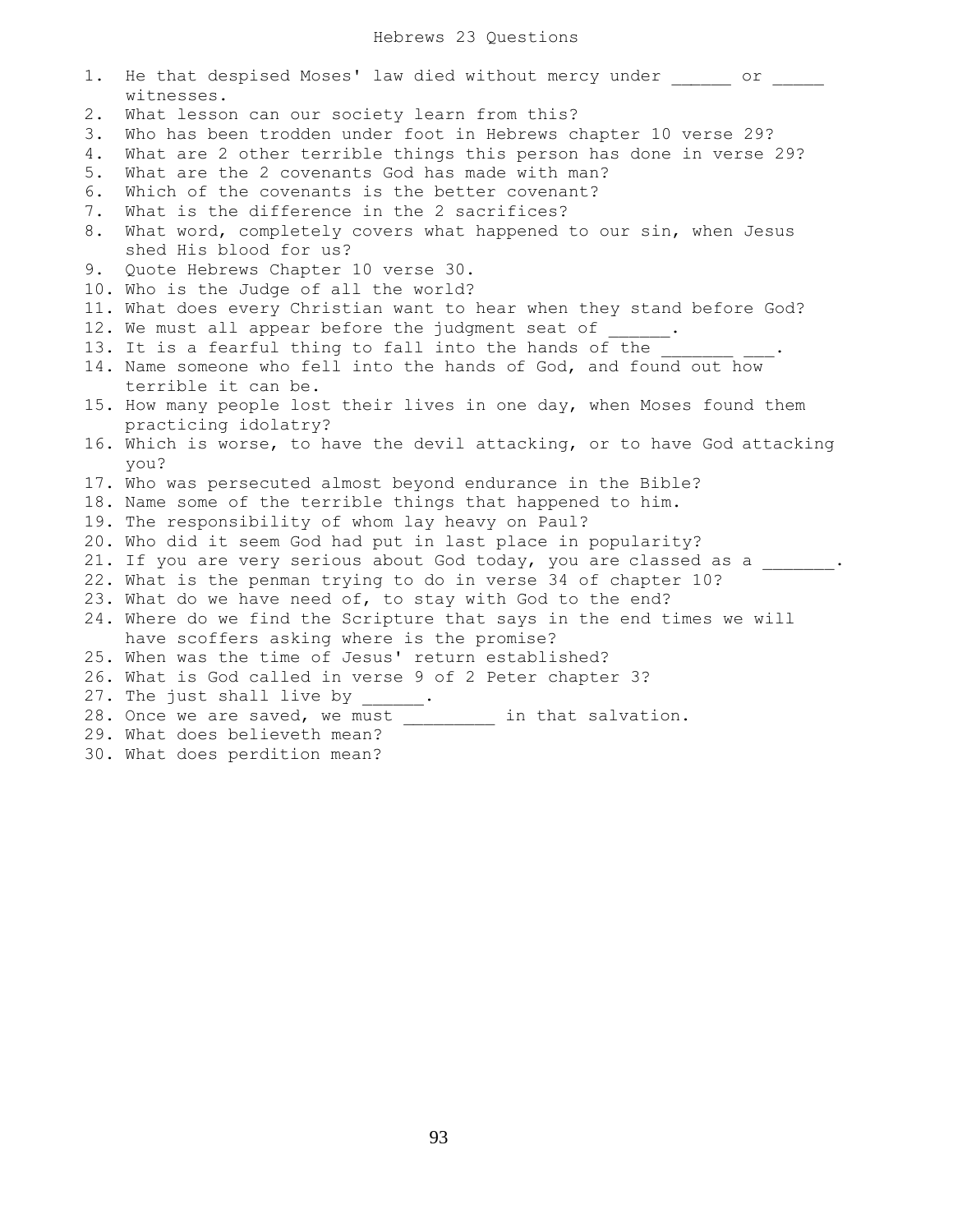We are about to enter into the one chapter in the Bible that is known as the faith chapter. This chapter has been used more than any other to prove the facts about faith. Take your time with this one, and learn it thoroughly. This chapter will be of great help in your faith walk. We will begin in Hebrews 11:1 "Now faith is the substance of things hoped for, the evidence of things not seen."

 This verse is a lesson it itself. How many times have you been asked what faith is? Probably you turned to this verse and read it to the one asking the question. Faith, is a knowing, when all the facts are against you. Faith is the opposite of fear. Faith is assurance. A substance is something you could see with your eye or hold in your hand. Notice the substance is not the faith, the substance is the hoped for. Then this is saying, belief in something that you will be able to see later. Evidence is an indication or a sign. This evidence is of something not seen, how can this be? It can be because God said it. Anything you can see takes no faith to believe. Then what is this faith? This is believing that what God promised, He will do. Jesus told Thomas, blessed are those who did not see but believed. John 20:29 "Jesus saith unto him, Thomas, because thou hast seen me, thou hast believed: blessed [are] they that have not seen, and [yet] have believed." Romans 8:24 "For we are saved by hope: but hope that is seen is not hope: for what a man seeth, why doth he yet hope for?" Romans 8:25 "But if we hope for that we see not, [then] do we with patience wait for [it]." You see, faith in our heart in Jesus Christ is what saves us. Read Romans chapter 10 verses 9 and 10. Abraham believed and it was counted unto him for righteousness.

Hebrews 11:2 "For by it the elders obtained a good report."

 We will find that many of the elders who obtained a good report were not perfect men, they were believers. Their great faith in God made them right in His sight.

 Hebrews 11:3 "Through faith we understand that the worlds were framed by the word of God, so that things which are seen were not made of things which do appear."

 The very first Scripture in the Bible tells us how the earth came to be. Genesis 1:1 "In the beginning God created the heaven and the earth." This one statement, kills so many of the theories that man has about who or what to worship. This destroys the teaching of ultimately becoming. It also kills the theory that we should worship things of nature, because the Creator is always greater than the thing He creates. God actually spoke the worlds into existence from nothing. The Word of God created. John 1:1 "In the beginning was the Word, and the Word was with God, and the Word was God." John 1:2 "The same was in the beginning with God." John 1:3 "All things were made by him; and without him was not any thing made that was made." We will give one more Scripture on this for another witness to the fact, God made the world. Acts 17:24 "God that made the world and all things therein, seeing that he is Lord of heaven and earth, dwelleth not in temples made with hands;"

94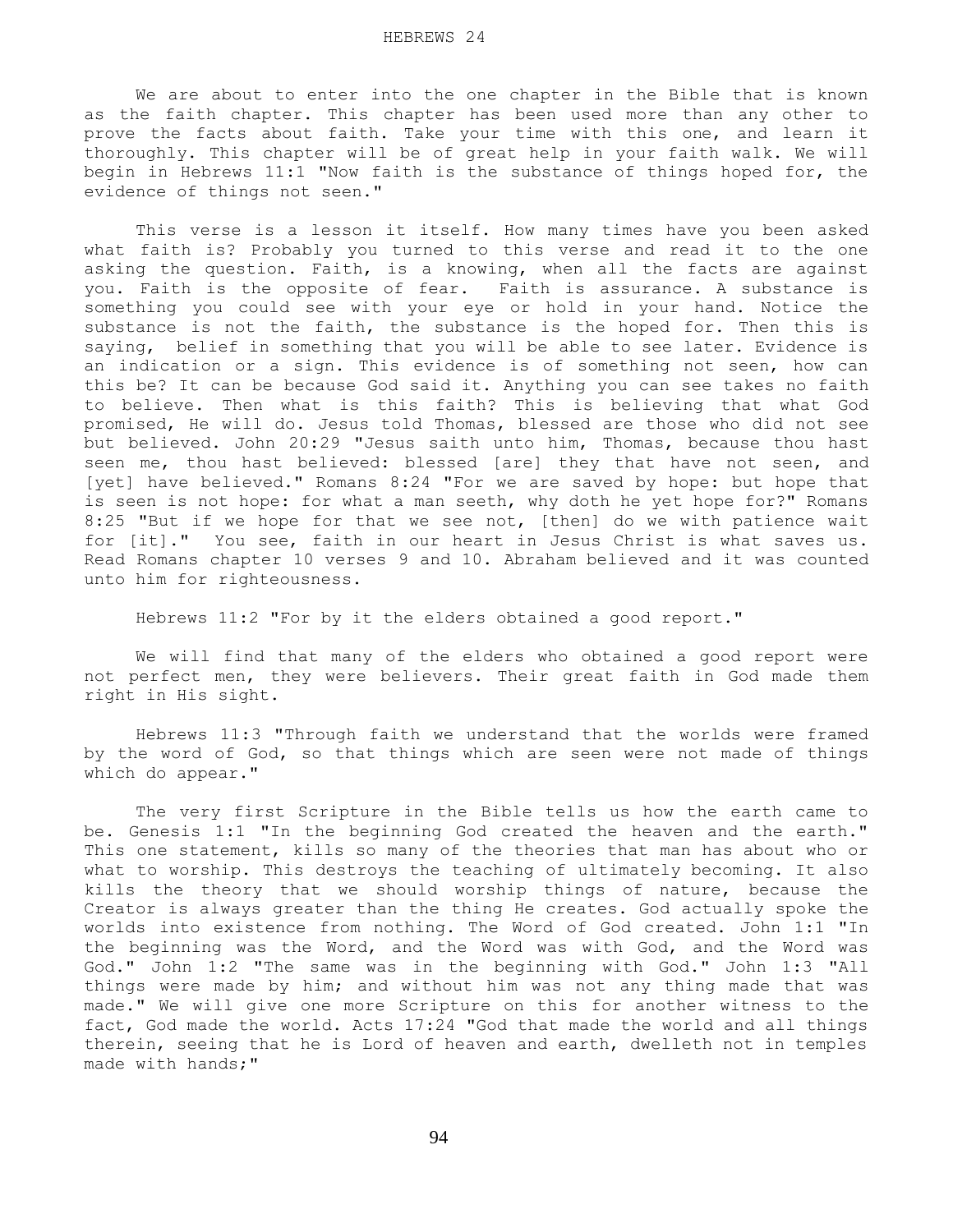Hebrews 11:4 "By faith Abel offered unto God a more excellent sacrifice than Cain, by which he obtained witness that he was righteous, God testifying of his gifts: and by it he being dead yet speaketh."

 With this verse, we begin examples of those, who found favor in God's sight, by faith. Cain and Abel were the 2 sons of Adam and Eve. In the following verses we will see the reason Abel was found righteous. Genesis 4:3 "And in process of time it came to pass, that Cain brought of the fruit of the ground an offering unto the LORD." Genesis 4:4 "And Abel, he also brought of the firstlings of his flock and of the fat thereof. And the LORD had respect unto Abel and to his offering:" Genesis 4:5 "But unto Cain and to his offering he had not respect. And Cain was very wroth, and his countenance fell." We could read on and find that Cain killed Abel. The part of this that has to do with this, however, is the fact, that Abel's offering was an offering acceptable to God. Genesis 4:10 "And he said, What hast thou done? the voice of thy brother's blood crieth unto me from the ground."

 Hebrews 11:5 "By faith Enoch was translated that he should not see death; and was not found, because God had translated him: for before his translation he had this testimony, that he pleased God."

The next three Scriptures will give a little more on this. It really seems that while Enoch was out walking with God one day, God just took him on home with Him. Genesis 5:22 "And Enoch walked with God after he begat Methuselah three hundred years, and begat sons and daughters:" Genesis 5:23 "And all the days of Enoch were three hundred sixty and five years:" Genesis 5:24 "And Enoch walked with God: and he [was] not; for God took him." Notice the number of years that Enoch lived is the same number of days as a year on our calendar. This catching away of Enoch is pretty much the same as the catching away of the Christians that are alive when the Lord comes back to get us.

 Hebrews 11:6 "But without faith [it is] impossible to please [him]: for he that cometh to God must believe that he is, and [that] he is a rewarder of them that diligently seek him."

 This may be one of the most important statements in the Bible. If you do not believe in Jesus, then how could He be your Saviour? There are so many Scriptures that explain how important it is for us to earnestly seek God. He is available to those who will accept Him. He will not force Himself on you, you must accept Him of your own free will. Matthew 7:7 "Ask, and it shall be given you; seek, and ye shall find; knock, and it shall be opened unto you:" This Scripture explained it so well. Salvation through Jesus Christ is a free gift. The only way to have any gift, is to reach out and take it. Salvation must be received. John 3:18 "He that believeth on him is not condemned: but he that believeth not is condemned already, because he hath not believed in the name of the only begotten Son of God." Let us look at one or two more Scriptures showing that belief in Jesus Christ is the only way we can make it to heaven. Romans 10:14 "How then shall they call on him in whom they have not believed? and how shall they believe in him of whom they have not heard? and how shall they hear without a preacher?" You can easily see from this that you can not even pray if you do not believe in Jesus. The only prayer that makes it through to heaven, is the prayer you pray in the name of Jesus. How can you pray in a name you do not believe in. You see the futility of this. We find the way to heaven is in the same name that we must pray in. The next Scripture is Jesus speaking, because it is in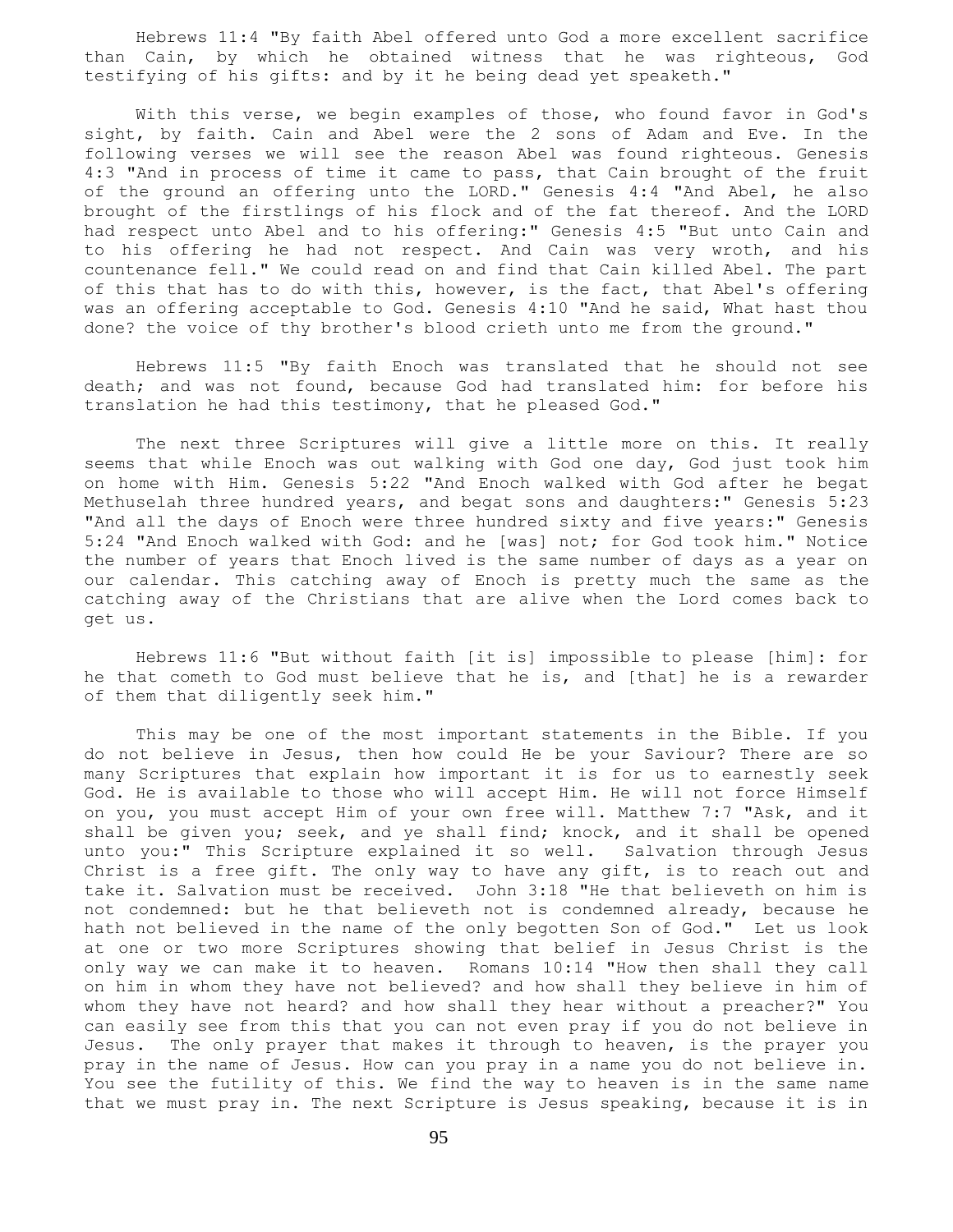red in the Bible. John 14:6 "Jesus saith unto him, I am the way, the truth, and the life: no man cometh unto the Father, but by me."

 Hebrews 11:7 "By faith Noah, being warned of God of things not seen as yet, moved with fear, prepared an ark to the saving of his house; by the which he condemned the world, and became heir of the righteousness which is by faith."

 The really important thing about the great flood that God warned Noah of, is that it would be the first rain that had ever fallen on the earth. Noah, when warned by God of the impending flood, started building the ark. We have a friend who sings a song, that says, It wasn't raining when Noah built the ark. What a foolish thing to do in the sight of the world. The neighbors probably thought that Noah had lost his mind. How would this boat be of any earthly use without water to float it on? When we examine the Scriptures pertaining to this, we do not find that Noah's wife's faith or the faith of the three sons was mentioned. It seems that they were saved because of Noah's great faith. One very important lesson to learn from this, is that Noah was saved in the flood, not from the flood. It rained on Noah too. Noah's obedience to God saved his family and himself. God will not save us from tribulation either, He will save us in it. Notice also that the righteousness that Noah had, was faith in God. I will give just a few Scriptures on this for your consideration. Genesis 6:13 "And God said unto Noah, The end of all flesh is come before me; for the earth is filled with violence through them; and, behold, I will destroy them with the earth." Genesis 6:22 "Thus did Noah; according to all that God commanded him, so did he." Genesis 7:1 "And the LORD said unto Noah, Come thou and all thy house into the ark; for thee have I seen righteous before me in this generation." Genesis 7:5 "And Noah did according unto all that the LORD commanded him." Genesis 7:23 "And every living substance was destroyed which was upon the face of the ground, both man, and cattle, and the creeping things, and the fowl of the heaven; and they were destroyed from the earth: and Noah only remained [alive], and they that [were] with him in the ark." There is a lesson for us in this. When we believe with all our heart in the Lord Jesus Christ and are obedient, even in the face of ridicule from our friends, He will save us. Our faith in Him will save us.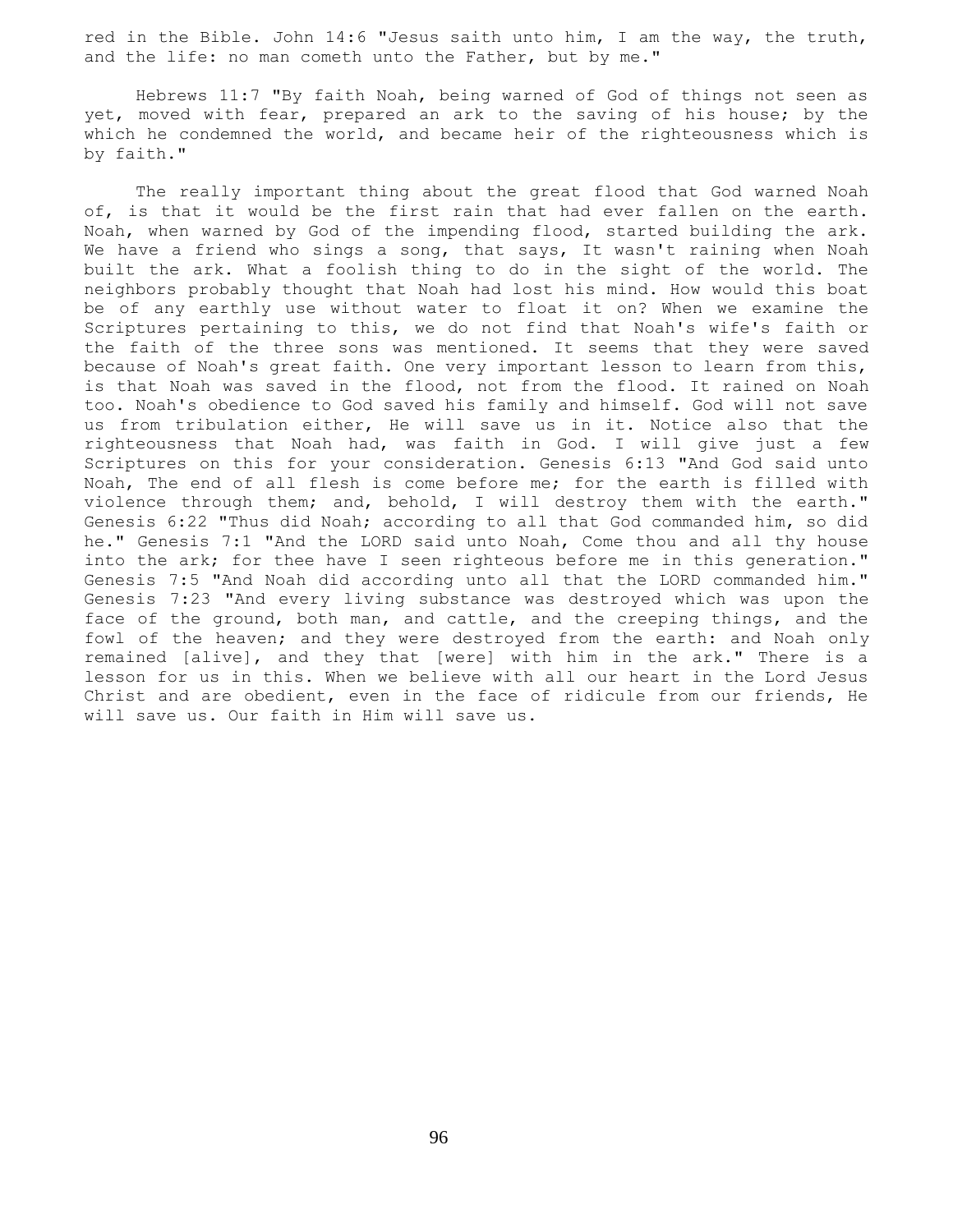1. What is the faith chapter in the Bible? 2. Faith is the substance of what? 3. Faith is the evidence of what? 4. What is the opposite of faith? 5. What is evidence? 6. Who did Jesus tell Thomas would be blessed? 7. What a man seeth, why doth he yet for. 8. Abraham and it was counted unto him for righteousness. 9. How were the worlds framed? 10. What 2 false teachings are completely wiped out with {In the beginning God created the heaven and the earth}? 11. In what Scripture do we find that the Word of God created all things? 12. God dwelleth not in The made with 13. Which brother's gift was more acceptable to God; Cain or Abel? 14. Who were Cain and Abel? 15. What did Cain do to his brother Abel? 16. Who was translated that he did not see death? 17. What is an interesting thing about the number of years Enoch lived? 18. What does this catching away of Enoch remind us of? 19. He that cometh to God must believe that He \_\_ and that He is a rewarder of whom? 20. How can Jesus be your Saviour if you do not belive in Him? 21. Ask and it shall be  $\frac{1}{2}$   $\frac{1}{2}$   $\frac{1}{2}$ . 22. Seek and ye shall \_\_\_\_\_\_\_\_. 23. Knock and it shall be \_\_\_\_\_\_ unto you. 24. He that believeth not is condemned, why? 25. How shall they call on Him in whom they have not \_\_\_\_\_\_\_\_\_? 26. What is the only way to get a prayer through to heaven? 27. What 3 things did Jesus call Himself in John chapter 14 verse 6? 28. How did Noah know to build an ark? 29. What made this building of the ark, seem so strange? 30. Who was saved with Noah? 31. Why were they saved? 32. Noah was saved \_\_\_\_\_ the flood, not \_\_\_\_\_\_ the flood. 33. It wasn't \_\_\_\_\_\_\_\_ when Noah built the ark. 34. What was destroyed by the flood? 35. What lesson can we learn from Noah?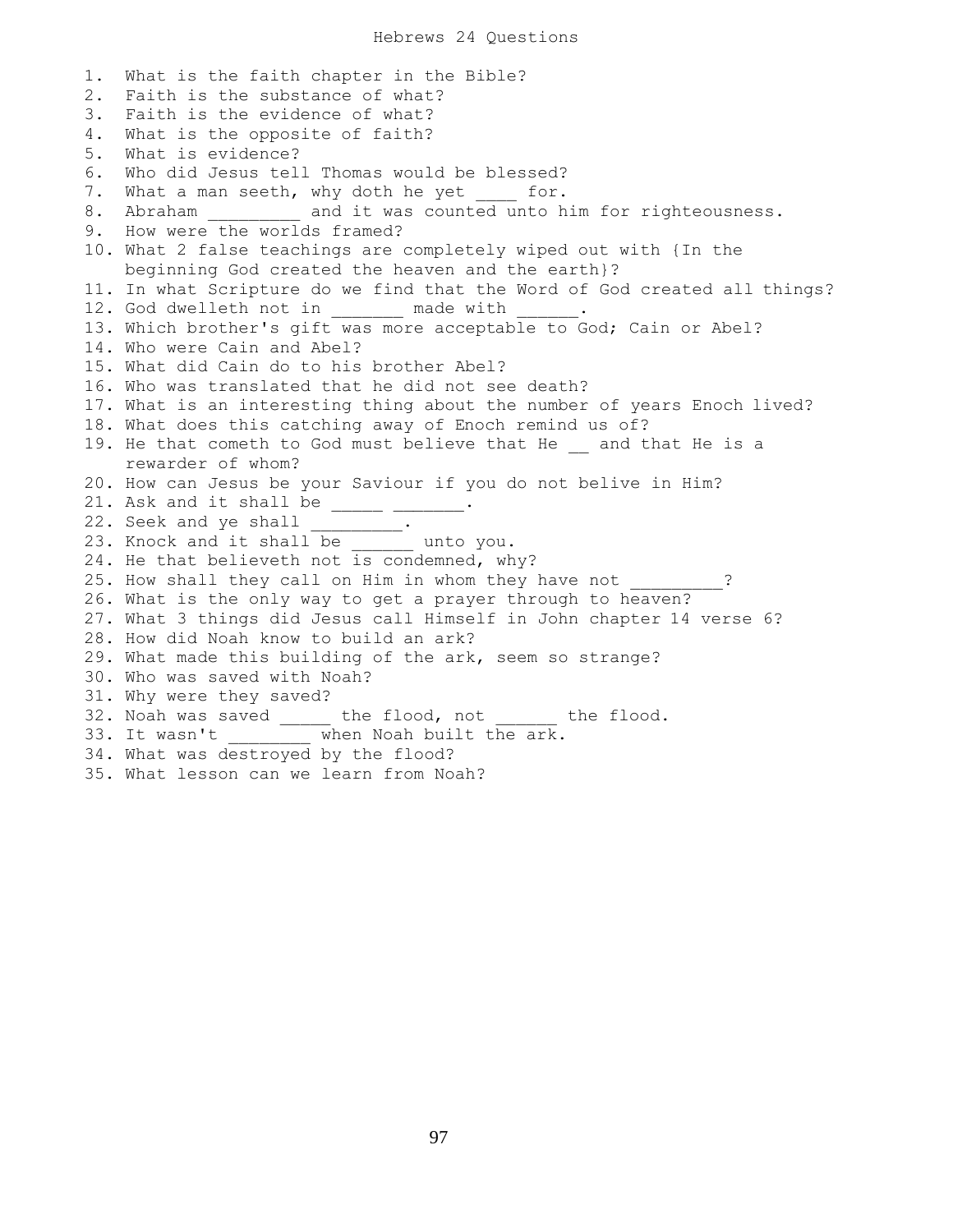We will begin this lesson in Hebrews 11:8 "By faith Abraham, when he was called to go out into a place which he should after receive for an inheritance, obeyed; and he went out, not knowing whither he went."

 When God called Abraham to follow Him, Abram [as he was known by then] lived in Ur of the Chaldees. Abram was not from a God fearing family. Abram's father had been an idolater. Ur was a city of great wealth. Abram's family was thought by historians to be very well to do. Historians say that he probably lived in a house with at least 16 rooms. Abram would never live in a house again. He would wander, living in tents, looking for a city whose maker is God. Let us look first at the call God made on Abram. Genesis 12:1 "Now the LORD had said unto Abram, Get thee out of thy country, and from thy kindred, and from thy father's house, unto a land that I will shew thee:" Genesis 12:4 "So Abram departed, as the LORD had spoken unto him; and Lot went with him: and Abram [was] seventy and five years old when he departed out of Haran." The remarkable thing in this to me, is that God told him to leave his homeland, and he did without even questioning. Look in the next verses what God promised him. Genesis 17:1 "And when Abram was ninety years old and nine, the LORD appeared to Abram, and said unto him, I [am] the Almighty God; walk before me, and be thou perfect." Genesis 17:2 "And I will make my covenant between me and thee, and will multiply thee exceedingly." Genesis 17:3 "And Abram fell on his face: and God talked with him, saying," Genesis 17:4 "As for me, behold, my covenant [is] with thee, and thou shalt be a father of many nations." Genesis 17:5 "Neither shall thy name any more be called Abram, but thy name shall be Abraham; for a father of many nations have I made thee." Genesis 17:6 "And I will make thee exceeding fruitful, and I will make nations of thee, and kings shall come out of thee." These promises to Abraham go much further than just making him a father of many nations. It also promises the land of Israel will be an everlasting inheritance as well. We read in the next verse, what made Abraham righteous in God's sight. Genesis 15:6 "And he believed in the LORD; and he counted it to him for righteousness."

 Hebrews 11:9 "By faith he sojourned in the land of promise, as [in] a strange country, dwelling in tabernacles with Isaac and Jacob, the heirs with him of the same promise:" Hebrews 11:10 "For he looked for a city which hath foundations, whose builder and maker [is] God."

 The important thing in all of this is that Abraham believed God. This is the most important thing in our life as well. We must stop looking at homes and things here on the earth and look for the home in heaven which God has provided for all who believe. This city Abraham was looking for was the new Jerusalem that comes down from God out of heaven. II Corinthians 5:1 "For we know that if our earthly house of [this] tabernacle were dissolved, we have a building of God, an house not made with hands, eternal in the heavens." Revelation 21:2 "And I John saw the holy city, new Jerusalem, coming down from God out of heaven, prepared as a bride adorned for her husband."

 Hebrews 11:11 "Through faith also Sara herself received strength to conceive seed, and was delivered of a child when she was past age, because she judged him faithful who had promised."

98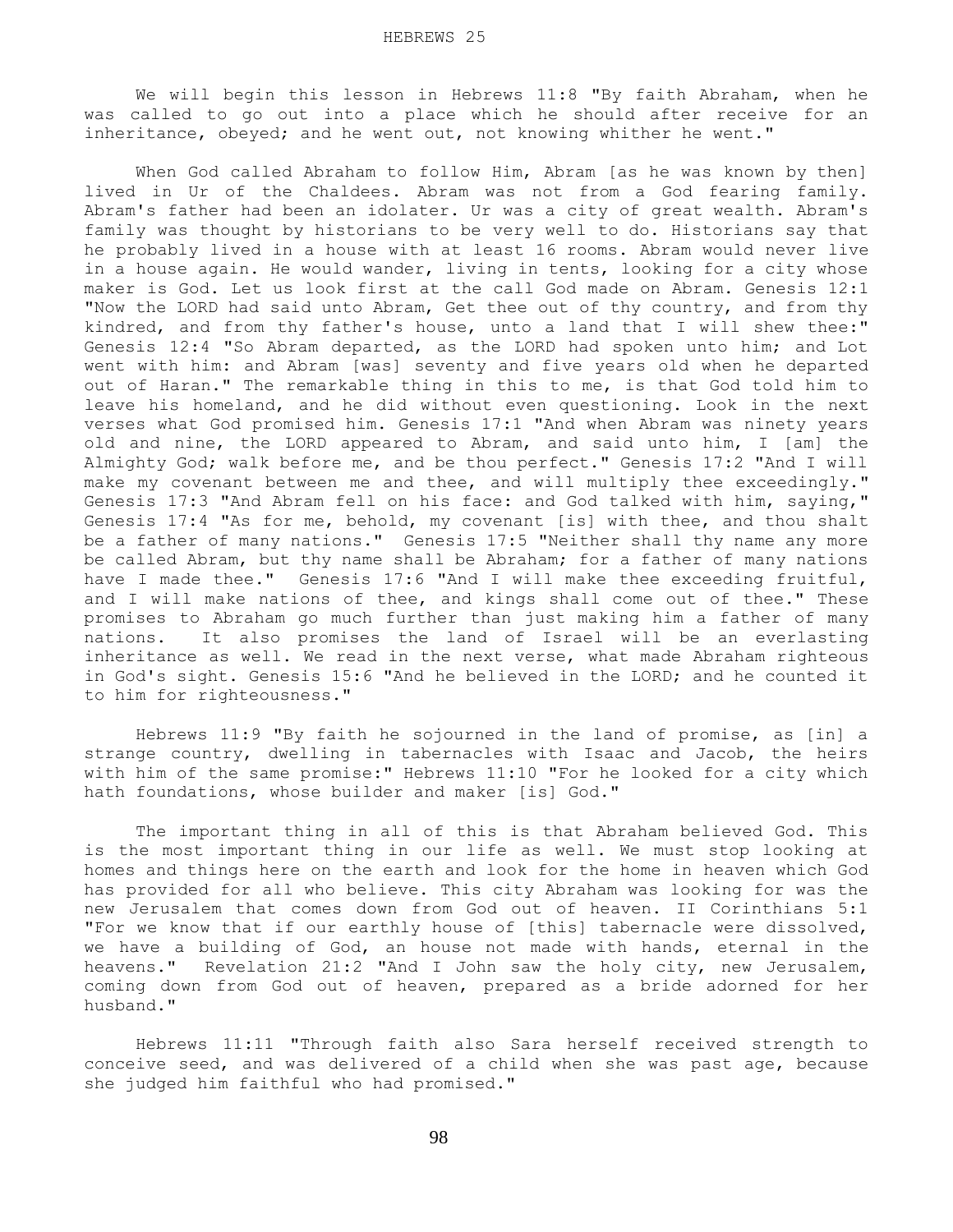Genesis 17:17 "Then Abraham fell upon his face, and laughed, and said in his heart, Shall [a child] be born unto him that is an hundred years old? and shall Sarah, that is ninety years old, bear?" This seemed so strange because Sarah had already gone through the change of life. The thing that she and Abraham had forgotten is that you have to have an impossibility, before you can have a miracle. This is not a child of the flesh. This is a miracle baby. This is Abraham's and Sarah's child of promise from God. He is of the spirit, not of the flesh. We see here that Sarah had faith that what God said, He would do. Sarah had the baby because she believed God's promise.

 Hebrews 11:12 "Therefore sprang there even of one, and him as good as dead, [so many] as the stars of the sky in multitude, and as the sand which is by the sea shore innumerable."

 This came to pass in the physical house of Israel {descended from Abraham}. We know that close to 3 million descendents of Abraham came out of Egypt and went to the holy land. Even more than this is the spiritual descendents of Abraham {the believers in Christ}. Galatians 3:29 "And if ye [be] Christ's, then are ye Abraham's seed, and heirs according to the promise." We see the number of this group of believers are so great they are beyond number in Revelation 7:9 "After this I beheld, and, lo, a great multitude, which no man could number, of all nations, and kindreds, and people, and tongues, stood before the throne, and before the Lamb, clothed with white robes, and palms in their hands;" Now let us see for sure who this large group is. Revelation 7:13 "And one of the elders answered, saying unto me, What are these which are arrayed in white robes? and whence came they?" Revelation 7:14 "And I said unto him, Sir, thou knowest. And he said to me, These are they which came out of great tribulation, and have washed their robes, and made them white in the blood of the Lamb." God does not lie, He fulfilled His promise to Abraham.

 Hebrews 11:13 "These all died in faith, not having received the promises, but having seen them afar off, and were persuaded of [them], and embraced [them], and confessed that they were strangers and pilgrims on the earth."

 Abraham was aware that there would come a redeemer to the world. As I have expressed, I believe Abraham got a glimpse of what was to happen in Melchizedek. In the next few Scriptures, we will find that Jesus went to hell and preached to those who had not had the opportunity to know Him. They believed and He brought them out with Him. I Peter 3:18 "For Christ also hath once suffered for sins, the just for the unjust, that he might bring us to God, being put to death in the flesh, but quickened by the Spirit:" I Peter 3:19 "By which also he went and preached unto the spirits in prison;" I Peter 3:20 "Which sometime were disobedient, when once the longsuffering of God waited in the days of Noah, while the ark was a preparing, wherein few, that is, eight souls were saved by water." Ephesians 4:8 "Wherefore he saith, When he ascended up on high, he led captivity captive, and gave gifts unto men." Even today, in Israel, the holy men are looking for the coming Messiah. He had been promised since the third chapter of Genesis. These men of the Old Testament were not living when Jesus did come as Saviour, but they knew He would come and they believed. I Chronicles 29:14 "But who [am] I, and what [is] my people, that we should be able to offer so willingly after this sort? for all things [come] of thee, and of thine own have we given thee." I Chronicles 29:15 "For we [are] strangers before thee, and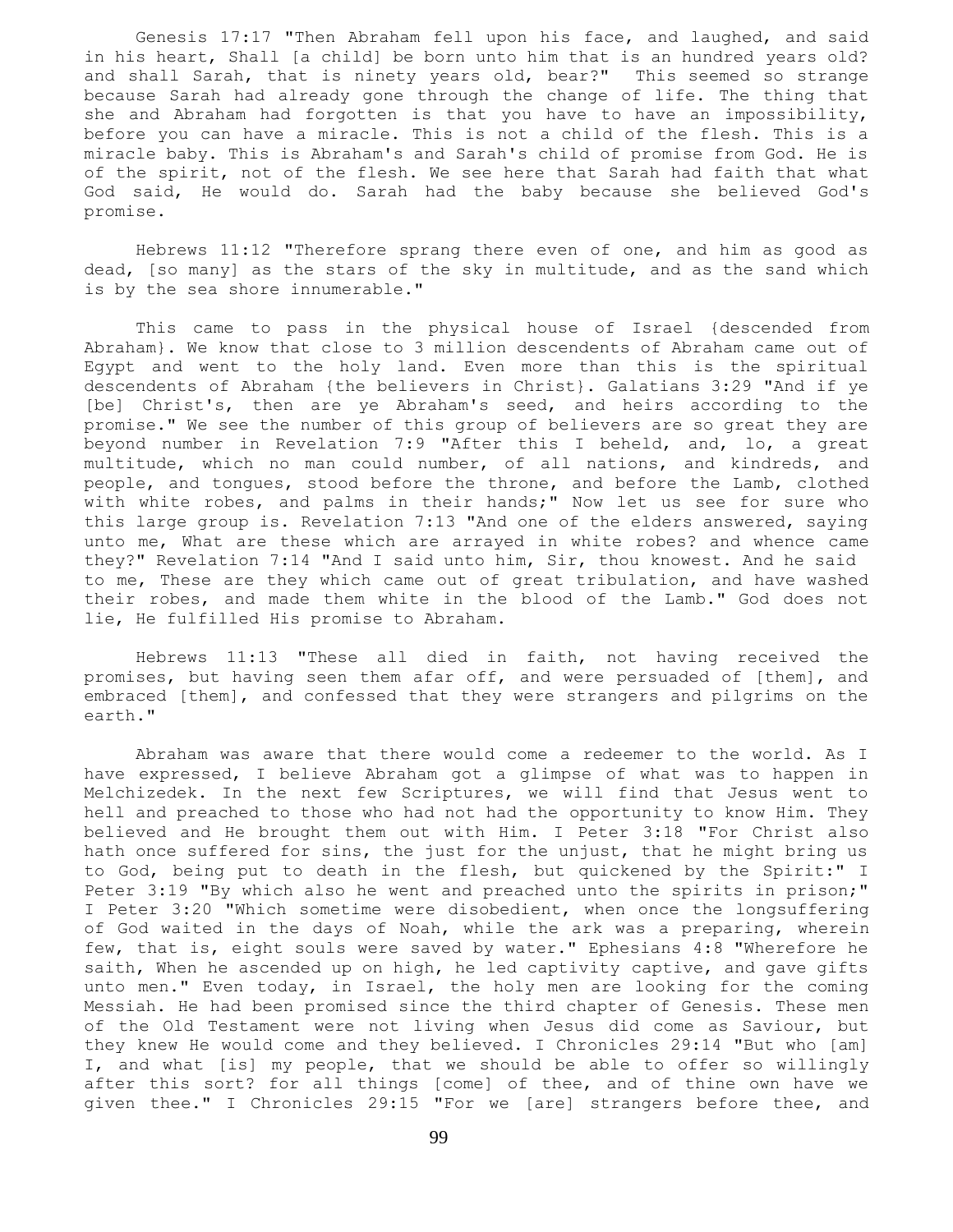sojourners, as [were] all our fathers: our days on the earth [are] as a shadow, and [there is] none abiding." This is the fate of all mankind. Our days on the earth are but a blink of the eye compared to all of eternity. We too, should be looking for that city whose maker is God.

 Hebrews 11:14 "For they that say such things declare plainly that they seek a country."

 The earth is not our home, we are just passing through. The Christian is homesick for heaven, our home. We are in the world, but we are not of the world. II Corinthians 5:1 "For we know that if our earthly house of [this] tabernacle were dissolved, we have a building of God, an house not made with hands, eternal in the heavens." II Corinthians 5:2 "For in this we groan, earnestly desiring to be clothed upon with our house which is from heaven:" II Corinthians 5:3 "If so be that being clothed we shall not be found naked." The clothing that we shall wear is the white linen robe of righteousness that has been washed in the blood of the Lamb. II Corinthians 5:4 "For we that are in [this] tabernacle do groan, being burdened: not for that we would be unclothed, but clothed upon, that mortality might be swallowed up of life." II Corinthians 5:5 "Now he that hath wrought us for the selfsame thing [is] God, who also hath given unto us the earnest of the Spirit." II Corinthians 5:6 "Therefore [we are] always confident, knowing that, whilst we are at home in the body, we are absent from the Lord:" II Corinthians 5:7 "(For we walk by faith, not by sight:)" I will give just one more Scripture that shows what happens to us at what is commonly known as death. I Corinthians 15:54 "So when this corruptible shall have put on incorruption, and this mortal shall have put on immortality, then shall be brought to pass the saying that is written, Death is swallowed up in victory."

 What can I say to add to this? The victory for every Christian is to shed this flesh and blood and go in our spiritual body to our home in heaven with Jesus Christ our Lord.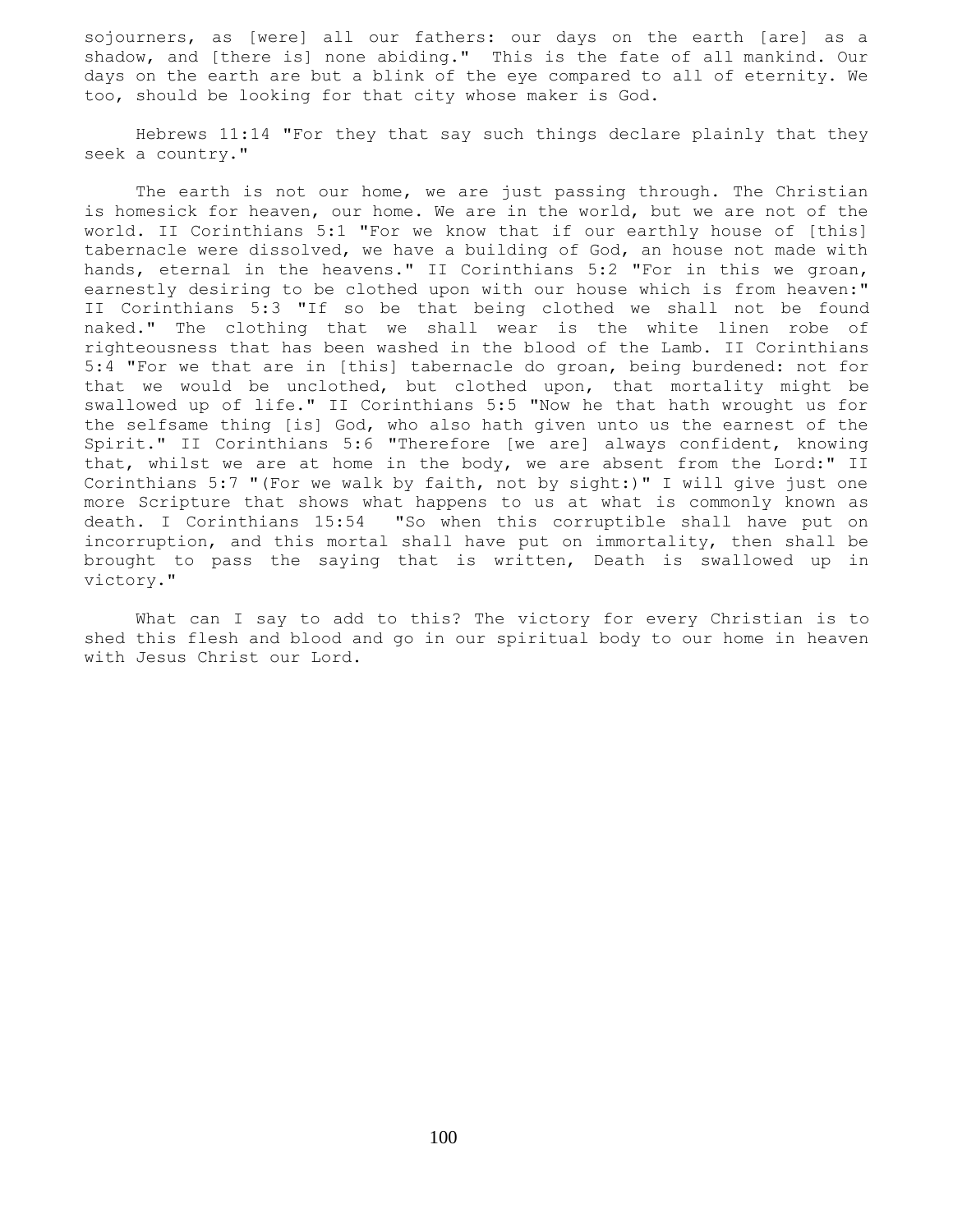1. Abraham 6od and went to a land, not knowing where he was going. 2. What was Abraham's name before God changed it? 3. What religious background did Abraham's father have? 4. Describe the city of Ur. 5. Abraham probably lived in a house with how many rooms? 6. Where would Abraham live? 7. What was Abraham looking for? 8. When God called Abraham, what did He tell him to do? 9. How did Abram respond? 10. How old was Abram when he departed Haran? 11. Who went with Abram? 12. What does the author believe to be remarkable about this? 13. How old was Abram in Genesis chapter 17 verse 1? 14. Who did the Lord tell Abram He was? 15. What was Abram to do for the blessings? 16. What covenant promises did God make to Abraham? 17. Why did God change his name to Abraham? 18. What made Abraham righteous in God's sight? 19. What 2 other men were mentioned through whom the blessings would come? 20. What is this city , Abraham was looking for? 21. What lesson is in this for us? 22. We know if this earthly tabernacle were dissolved, we would have what? 23. Where does new Jerusalem come from? 24. What is new Jerusalem compared to? 25. How did Sara receive strength to conceive in her old age? 26. Who was her confidence in? 27. How old was Abraham and Sarah when she had the baby Isaac? 28. To have a miracle what must the circumstances be? 29. In Hebrews chapter 11 verse 12 we see Abraham's descendents number how many? 30. How many physical descendents of Abraham came out of Egypt? 31. Who are an even greater number than that of his descendents {spiritual}? 32. What did Abraham's seed say they were in Hebrews chapter 11 verse 13? 33. When Jesus preached in hell, what happened? 34. Who are the holy men in Israel looking for today? 35. What are days on earth described as in 1 Chronicles chapter 29 verse 15? 36. The earth is not our \_\_\_\_ 37. Christians are \_\_\_\_\_\_\_\_ this world, but not \_\_\_\_\_ this world. 38. What will Christians wear in heaven? 39. Whilst we are at home in the body, we are from the Lord. 40. What must this mortal put on for our stay in heaven?

41. What is victory for the Christian?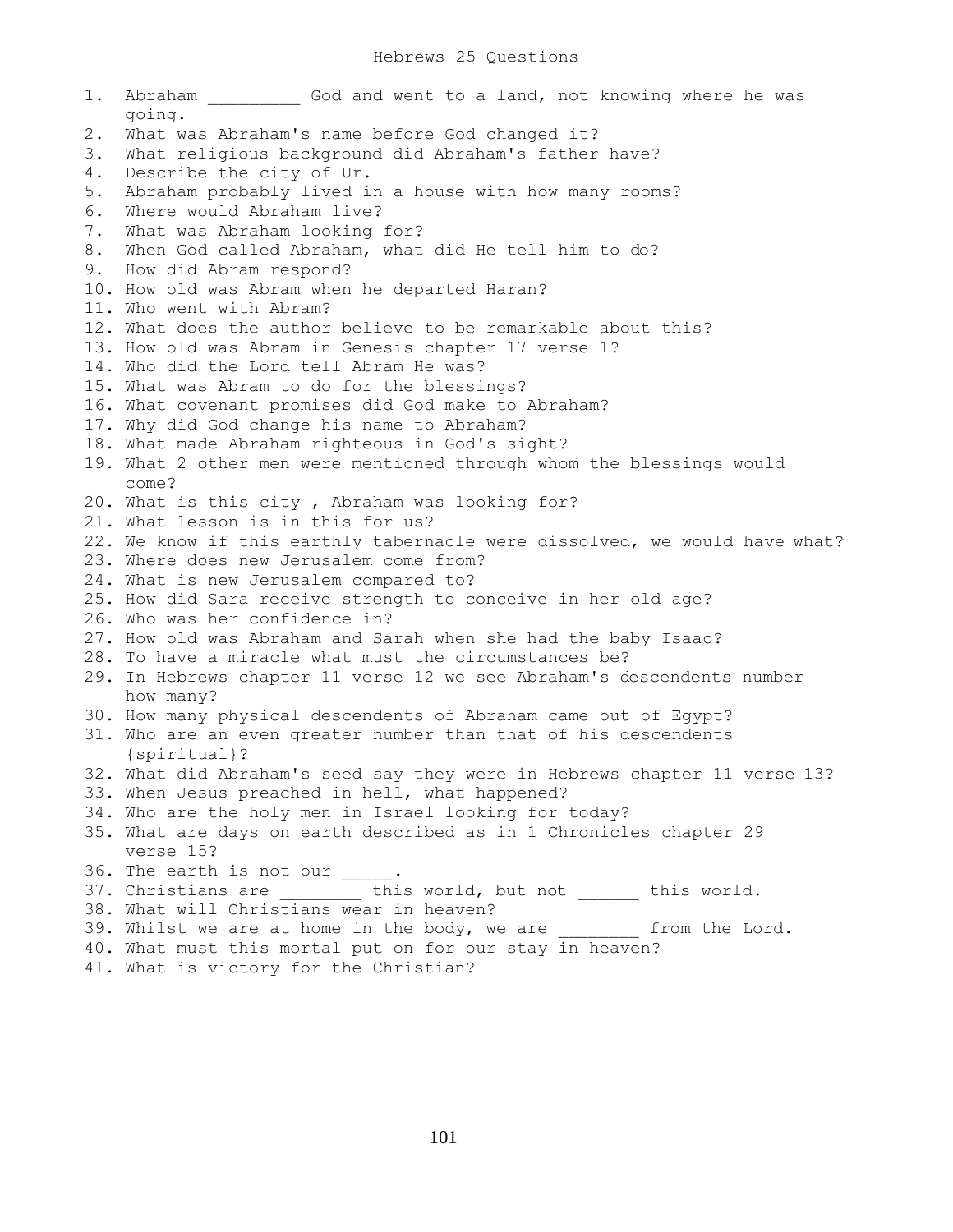We need to repeat a Scripture from the last lesson, so that we will know what we are speaking of. Hebrews 11:13 "These all died in faith, not having received the promises, but having seen them afar off, and were persuaded of [them], and embraced [them], and confessed that they were strangers and pilgrims on the earth." Hebrews 11:14 " For they that say such things declare plainly that they seek a country." Hebrews 11:15 "And truly, if they had been mindful of that [country] from whence they came out, they might have had opportunity to have returned."

We see in this, that Abraham, and those with him, were not driven out of the land. Abraham, left by choice. He could have gone back at any time. Abraham was following God's instruction when he left. The only way he would have come back, is if, God sent him back. We can see here, that if Abraham had been constantly looking back, and wishing for what he had in Ur, God could not have used him.

 Hebrews 11:16 "But now they desire a better [country], that is, an heavenly: wherefore God is not ashamed to be called their God: for he hath prepared for them a city."

 Christians must realize that this is not our home here on earth any more. The home we are looking for is in heaven. We are told by Jesus Himself not to lay up our treasures here, but to lay them up in heaven. Matthew 6:19 "Lay not up for yourselves treasures upon earth, where moth and rust doth corrupt, and where thieves break through and steal:" Matthew 6:20 "But lay up for yourselves treasures in heaven, where neither moth nor rust doth corrupt, and where thieves do not break through nor steal:" We see in the next few verses that Jesus Christ is even now in heaven preparing a place for the Christians. Heaven is our eternal home. John 14:1 "Let not your heart be troubled: ye believe in God, believe also in me." John 14:2 "In my Father's house are many mansions: if [it were] not [so], I would have told you. I go to prepare a place for you." John 14:3 "And if I go and prepare a place for you, I will come again, and receive you unto myself; that where I am, [there] ye may be also."

 Hebrews 11:17 "By faith Abraham, when he was tried, offered up Isaac: and he that had received the promises offered up his only begotten [son],"

 We spoke in the Genesis lessons, how Abraham offering up his only son Isaac, was a type and shadow of God the Father offering up His only Son Jesus Christ. The shadow is never exactly like the happening the shadow was made from. In this particular instance, Abraham was stopped by someone greater than himself. When the Father God offered up His Son there was no greater to stop Him. If you would like to read more on this, you can find the details in chapter 22 of Genesis.

 Hebrews 11:18 "Of whom it was said, That in Isaac shall thy seed be called:"

 Abraham had two sons, one by Sarah and the other by Hagar the servant girl. God did not carry out the promises He had made to Abraham through Hagar's son Ishmael. Ishmael is spoken of as Abraham's son of the flesh. Isaac, who was Abraham's son by Sarah was the miracle son of the spirit. God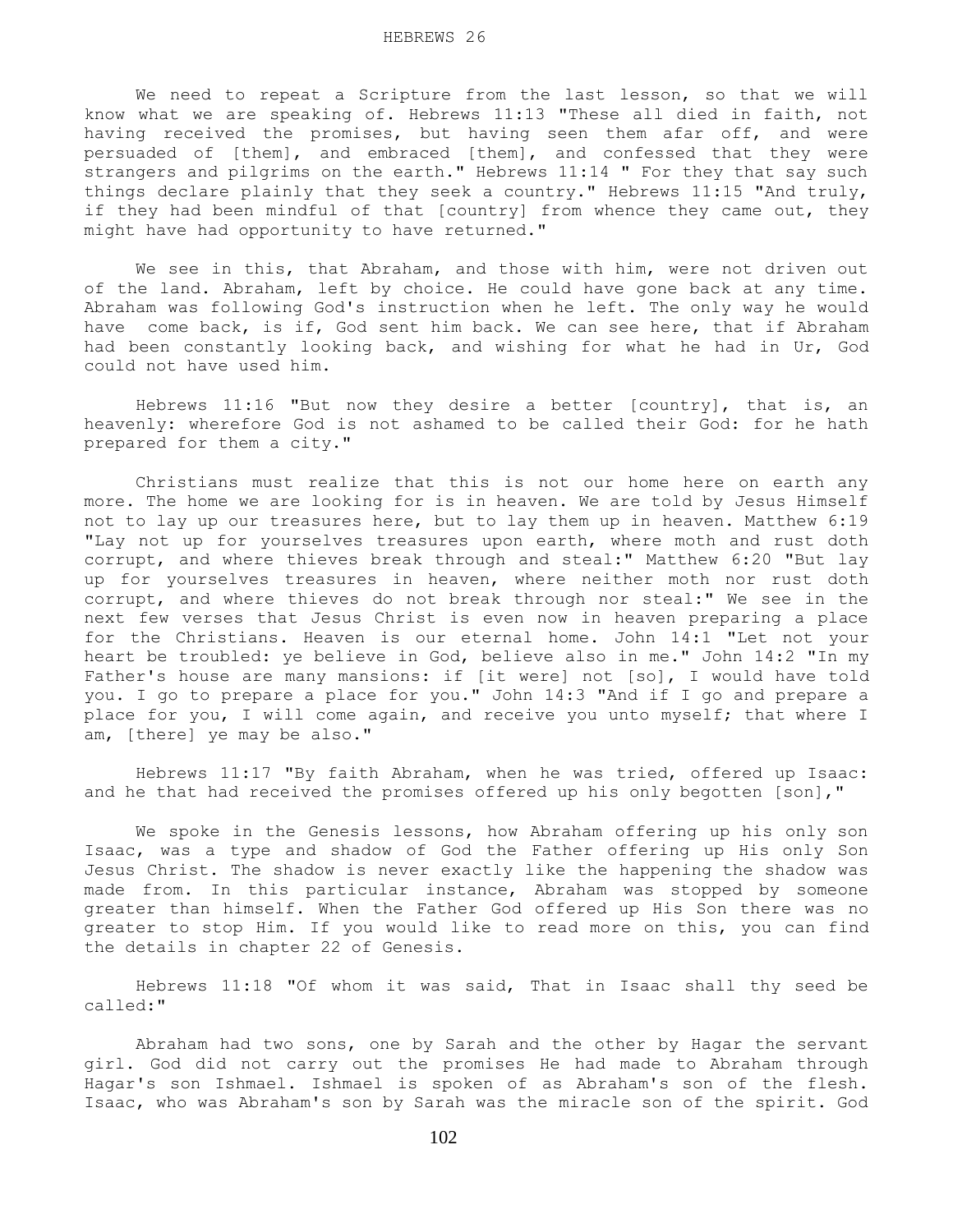passed the blessings of Abraham down through Isaac, not Ishmael. Genesis 17:19 "And God said, Sarah thy wife shall bear thee a son indeed; and thou shalt call his name Isaac: and I will establish my covenant with him for an everlasting covenant, [and] with his seed after him." Romans 9:7 "Neither, because they are the seed of Abraham, [are they] all children: but, In Isaac shall thy seed be called." We can see in this Scripture from Romans that this blessing was not to be passed down through all of Abraham's sons, but just through Isaac.

 Hebrews 11:19 "Accounting that God [was] able to raise [him] up, even from the dead; from whence also he received him in a figure."

 This is speaking of the fact that Isaac was as good as dead the three days on the journey. It was as if God had raised him from the dead, when God stopped Abraham from sacrificing him. Here, again, we see a shadow of the three days that Jesus' body was in the tomb. Abraham had faith that even if he did sacrifice him that God would raise him from the dead.

 Hebrews 11:20 "By faith Isaac blessed Jacob and Esau concerning things to come."

 We find two totally different types of blessings that Isaac blessed his two sons with. Jacob got the right hand blessing, which is the best blessing. The right hand blessing is the blessing in the spirit. Esau received the left hand blessing, which was a flesh blessing. You will quickly see the difference in the blessings in the next few verses. We will look at Isaac's blessings first. Genesis 27:28 "Therefore God give thee of the dew of heaven, and the fatness of the earth, and plenty of corn and wine:" Genesis 27:29 "Let people serve thee, and nations bow down to thee: be lord over thy brethren, and let thy mother's sons bow down to thee: cursed [be] every one that curseth thee, and blessed [be] he that blesseth thee." Genesis 28:3 "And God Almighty bless thee, and make thee fruitful, and multiply thee, that thou mayest be a multitude of people;" Genesis 28:4 "And give thee the blessing of Abraham, to thee, and to thy seed with thee; that thou mayest inherit the land wherein thou art a stranger, which God gave unto Abraham." Now look at the marked difference in Esau's blessings. Genesis 27:37 "And Isaac answered and said unto Esau, Behold, I have made him thy lord, and all his brethren have I given to him for servants; and with corn and wine have I sustained him: and what shall I do now unto thee, my son?" Genesis 27:39 "And Isaac his father answered and said unto him, Behold, thy dwelling shall be the fatness of the earth, and of the dew of heaven from above;" Genesis 27:40 "And by thy sword shalt thou live, and shalt serve thy brother; and it shall come to pass when thou shalt have the dominion, that thou shalt break his yoke from off thy neck."

 Hebrews 11:21 "By faith Jacob, when he was a dying, blessed both the sons of Joseph; and worshipped, [leaning] upon the top of his staff."

 This is probably one of the most distinct blessing differences of the right hand and left hand in all of the Bible. Joseph had brought both of his sons to be blessed by Jacob. Joseph deliberately placed Mannaseh where he would get the right hand blessing, because he was the oldest son. We see though, that God and Jacob had other plans. Jacob crossed his hands on purpose {the Bible says wittingly} and gave Ephraim the right hand blessing. The word Ephraim means double fruit. That is exactly what happened, Ephraim got the preferential blessing, or the double blessing. As we said above, the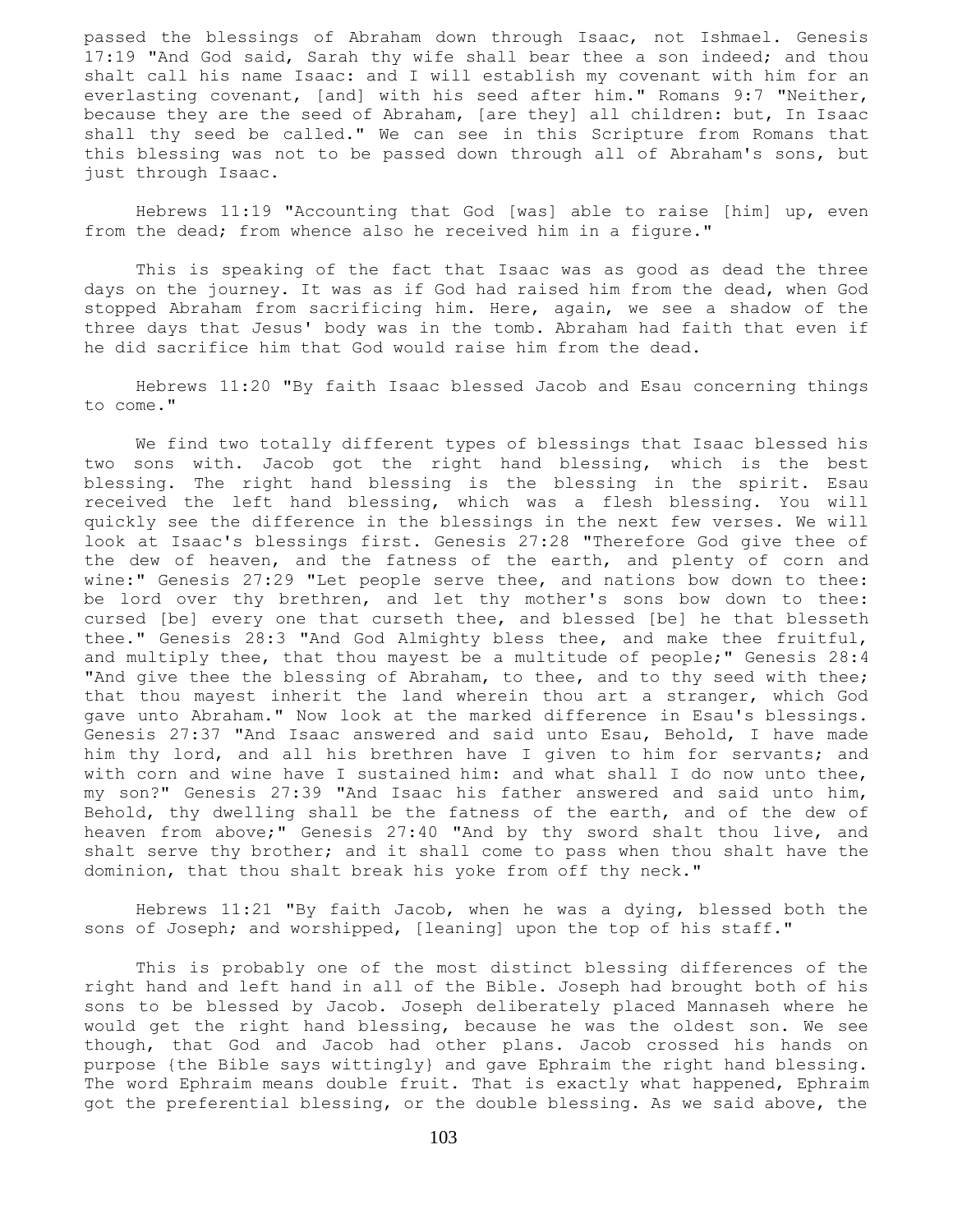right hand blessing, was in fact, the spiritual blessing. Let us look again at these two very different blessings. Genesis 48:13 "And Joseph took them both, Ephraim in his right hand toward Israel's left hand, and Manasseh in his left hand toward Israel's right hand, and brought [them] near unto him." Genesis 48:14 "And Israel stretched out his right hand, and laid [it] upon Ephraim's head, who [was] the younger, and his left hand upon Manasseh's head, guiding his hands wittingly; for Manasseh [was] the firstborn." Genesis 48:15 "And he blessed Joseph, and said, God, before whom my fathers Abraham and Isaac did walk, the God which fed me all my life long unto this day," Genesis 48:16 "The Angel which redeemed me from all evil, bless the lads; and let my name be named on them, and the name of my fathers Abraham and Isaac; and let them grow into a multitude in the midst of the earth." Genesis 48:17 "And when Joseph saw that his father laid his right hand upon the head of Ephraim, it displeased him: and he held up his father's hand, to remove it from Ephraim's head unto Manasseh's head." Genesis 48:18 " And Joseph said unto his father, Not so, my father: for this [is] the firstborn; put thy right hand upon his head." Genesis 48:19 "And his father refused, and said, I know [it], my son, I know [it]: he also shall become a people, and he also shall be great: but truly his younger brother shall be greater than he, and his seed shall become a multitude of nations." Genesis 48:20 "And he blessed them that day, saying, In thee shall Israel bless, saying, God make thee as Ephraim and as Manasseh: and he set Ephraim before Manasseh." We see in this that Joseph made the sign of the cross, when he touched the boys and blessed them. I truly believe that this is really saying that the law, which was first, was not the right hand blessing. The gift of grace, which was the younger, was the best blessing. God blesses whom he will. when He will. To find out more about Ephraim and Manasseh, read the study in Genesis. This Scripture of the younger being blessed with the right hand blessing and the one we previously read have to do with the Jews and Christians. We Christians are blessed through the grace of Jesus Christ.

 Hebrews 11:22 "By faith Joseph, when he died, made mention of the departing of the children of Israel; and gave commandment concerning his bones."

 Joseph knew that the children of Israel were sojourners in a foreign land. He knew that some time in the future, his people would return to the land God had promised Abraham as an inheritance for his descendents. Even though this would be a very long time later, Joseph made them take an oath to take his bones with them when they went to the promised land. Genesis 50:24 "And Joseph said unto his brethren, I die: and God will surely visit you, and bring you out of this land unto the land which he sware to Abraham, to Isaac, and to Jacob." Genesis 50:25 "And Joseph took an oath of the children of Israel, saying, God will surely visit you, and ye shall carry up my bones from hence." Exodus 13:19 "And Moses took the bones of Joseph with him: for he had straightly sworn the children of Israel, saying, God will surely visit you; and ye shall carry up my bones away hence with you." Joshua 24:32 "And the bones of Joseph, which the children of Israel brought up out of Egypt, buried they in Shechem, in a parcel of ground which Jacob bought of the sons of Hamor the father of Shechem for an hundred pieces of silver: and it became the inheritance of the children of Joseph."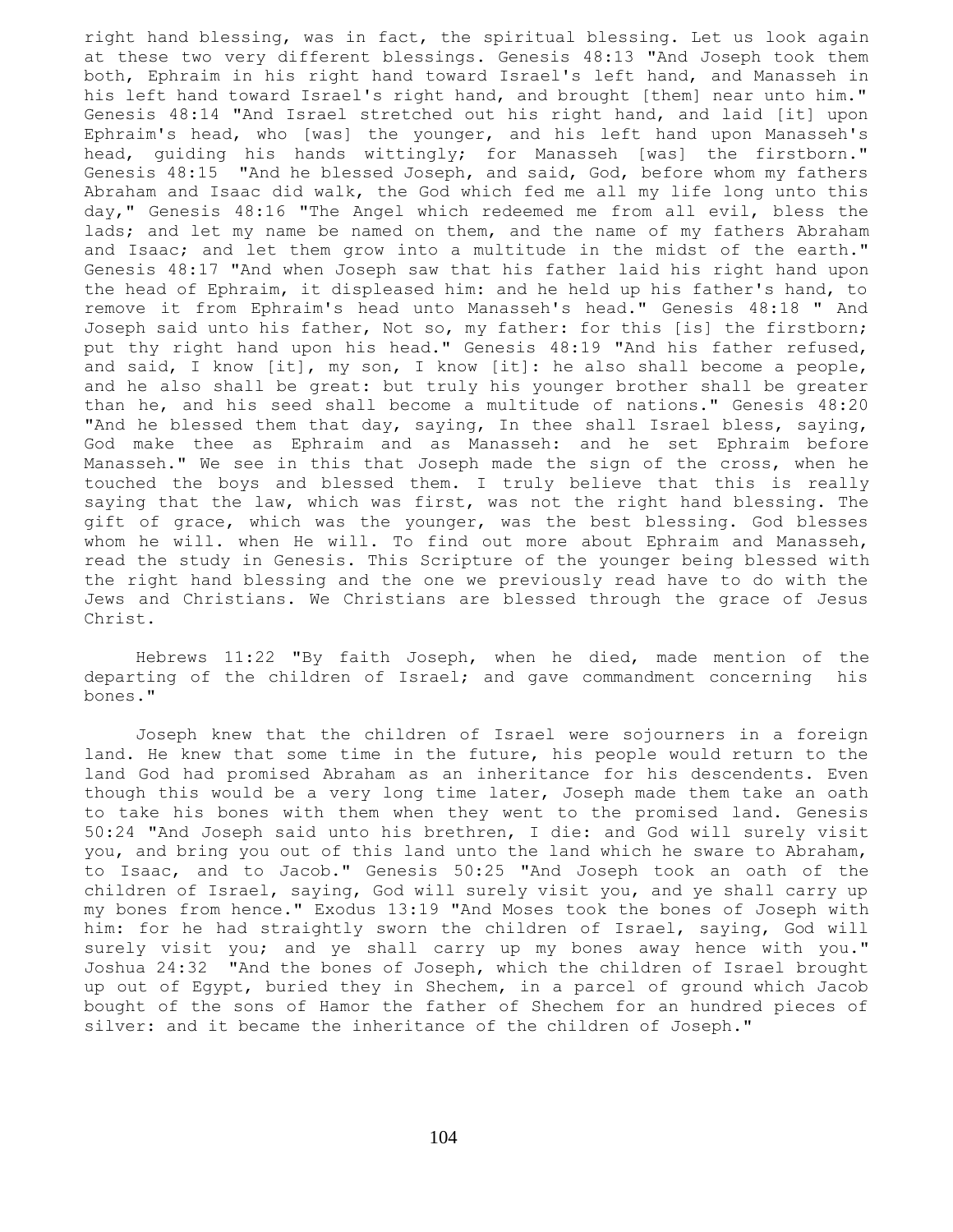| 1. | Abraham was not driven out of the land of Ur of the Chaldees but<br>went out |
|----|------------------------------------------------------------------------------|
| 2. | If Abraham had been constantly looking back, longing to return,              |
|    | God                                                                          |
| 3. | God hath prepared for him a                                                  |
| 4. | Where is the Christian's home?                                               |
| 5. | Where are we to lay up our treasures?                                        |
| 6. | Where do we find the Scripture that tells us that Jesus is                   |
|    | building us a place in heaven?                                               |
| 7. | By faith Abraham, when he was tried, offered up                              |
| 8. | What was this that Abraham did a type and shadow of?                         |
| 9. | What was the difference in Abraham offering Isaac up, and God the            |
|    | Father offering up Jesus?                                                    |
|    | 10. Who would the blessings of Abraham flow through?                         |
|    | 11. Who was the mother of Isaac?                                             |
|    | 12. Who was the mother of Ishmael?                                           |
|    | 13. Which son did God establish Abraham's covenant with?                     |
|    | 14. Hebrews chapter 11 verse 19 tells us that Abraham believed what          |
|    | would happen if he sacrificed Isaac?                                         |
|    | 15. What was the three day journey of Abraham and Isaac symbolic of?         |
|    | 16. Why was the right hand blessing better than the left hand blessing?      |
|    | 17. What would Ishmael and his descendents always be to Isaac and his        |
|    | descendents?                                                                 |
|    | 18. Who did Joseph bring to his father for him to bless?                     |
|    | 19. What was strange about the blessings of the 2 boys?                      |
|    | 20. What angered Joseph about the blessings?                                 |
|    | 21. What does Ephraim mean?                                                  |
|    | 22. What sign did Jacob make when he blessed the boys?                       |
|    | 23. What does the author believe is symbolically shown here?                 |
|    | 24. What commandment did Joseph make to the children of Israel before        |
|    |                                                                              |
|    | he died?                                                                     |

25. What did they do with Joseph's bones?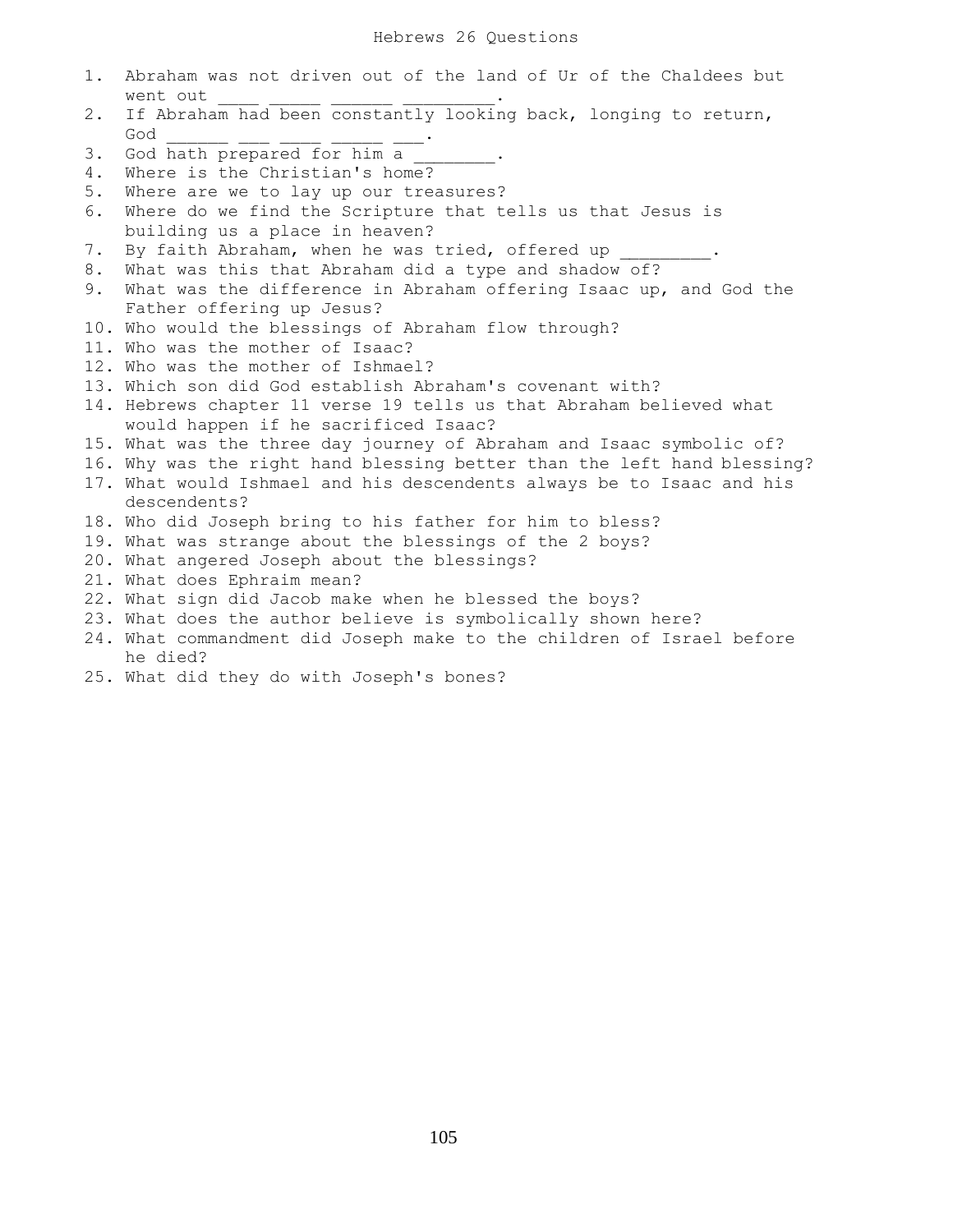We will begin this lesson in Hebrews 11:23 "By faith Moses, when he was born, was hid three months of his parents, because they saw [he was] a proper child; and they were not afraid of the king's commandment."

 We find in the next few Scriptures that the Pharaoh of Egypt had ordered all the boy babies, born of the Hebrews to be killed at birth. Exodus 1:16 "And he said, When ye do the office of a midwife to the Hebrew women, and see [them] upon the stools; if it [be] a son, then ye shall kill him: but if it [be] a daughter, then she shall live." Exodus 1:22 "And Pharaoh charged all his people, saying, Every son that is born ye shall cast into the river, and every daughter ye shall save alive." We go into great detail of this study in the study in Exodus. I will say here that the midwives were more afraid of God than they were of the Pharaoh and they refused to kill the children. If they were found out or if the parents went against Pharaoh and saved their child's life, they would be killed. This does not stop Moses' mother and dad. they hid Moses for as long as they could, and then they come up with a plan to have Pharaoh's daughter find the child in the Nile river. They feel, if this is her adopted child, he will not be killed. Exodus 2:2 "And the woman conceived, and bare a son: and when she saw him that he [was a] goodly [child], she hid him three months." This woman who had the child was Jochabed, the wife of Amram. Moses was raised in the palace as a son of the Pharaoh's daughter, after she had taken him from the Nile. The Pharaoh's daughter actually named Moses. Moses, means drawing out of the water.

 Hebrews 11:24 "By faith Moses, when he was come to years, refused to be called the son of Pharaoh's daughter;"

 Acts 7:21 "And when he was cast out, Pharaoh's daughter took him up, and nourished him for her own son." Acts 7:22 "And Moses was learned in all the wisdom of the Egyptians, and was mighty in words and in deeds." Acts 7:23 "And when he was full forty years old, it came into his heart to visit his brethren the children of Israel." Acts 7:24 "And seeing one [of them] suffer wrong, he defended [him], and avenged him that was oppressed, and smote the Egyptian:" We find in these Scriptures above and in the ones in Exodus that Moses, like many adopted children in our day, try to find their natural parents. Moses was raised as an Egyptian, but he knew his heritage. He wanted to be one of the Hebrews of whom he was born. When Moses saw one of the Egyptians persecuting one of his Hebrew brothers, Moses killed the Egyptian. This is when Moses left Egypt and went to the desert where he would later meet God.

 Hebrews 11:25 "Choosing rather to suffer affliction with the people of God, than to enjoy the pleasures of sin for a season;"

 You can plainly see, that when given the choice, he chose to be a Hebrew, not an Egyptian.

 Hebrews 11:26 "Esteeming the reproach of Christ greater riches than the treasures in Egypt: for he had respect unto the recompense of the reward."

 To be an Egyptian, would be to be of this world. Actually what Moses has done, when he turns his back on Egypt, is turn his back on the world to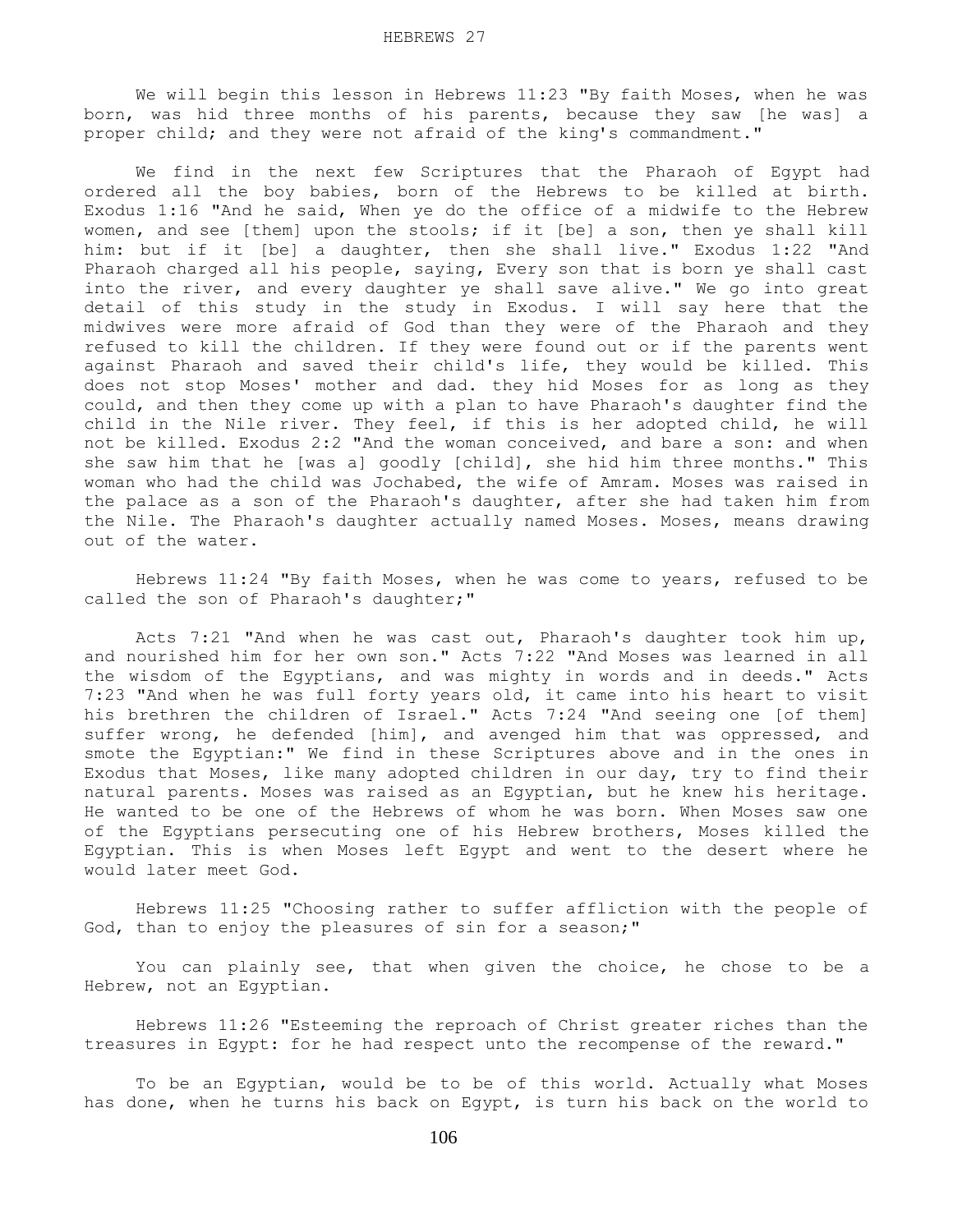accept God. The Hebrews, even though they were not living the godly life, were still God's chosen people. Even the Egyptians knew that the Hebrews were followers of the true God. There are no riches in this world great enough to trade eternal life for. Jeremiah 9:23 "Thus saith the LORD, Let not the wise [man] glory in his wisdom, neither let the mighty [man] glory in his might, let not the rich [man] glory in his riches:" Jeremiah 9:24 "But let him that glorieth glory in this, that he understandeth and knoweth me, that I [am] the LORD which exercise lovingkindness, judgment, and righteousness, in the earth: for in these [things] I delight, saith the LORD."

 Hebrews 11:27 "By faith he forsook Egypt, not fearing the wrath of the king: for he endured, as seeing him who is invisible."

 Moses left Egypt, I believe, in search of God. We know that the Scriptures tell us that Moses fled for fear the Pharaoh would find that he had killed an Egyptian and have Moses killed. Sometimes God allows adverse things to happen, to get us into a place He would have us to be. To fall from being the Pharaoh's grandson to a fugitive from the law, would really humble a person. We are told in Scriptures that Moses was the most humble man that ever lived. Moses would go into this desert place to find refuge, but here he would meet God. Moses would be in this desert for 40 years {time of testing}. In that 40 years, Moses would become a different man than the man who had lived in the Pharaoh's house. He would be an humble shepherd. God appears unto Moses in a burning bush and gives him the job of bringing his people out of Egypt to the promise land. Moses is obedient to God, goes back to Egypt and tells the Pharaoh to let God's people go. After 10 plagues come on Egypt, the Pharaoh will finally consent and let the people go.

 Hebrews 11:28 "Through faith he kept the passover, and the sprinkling of blood, lest he that destroyed the firstborn should touch them."

The tenth plague was death to all the firstborn in the land of Egypt, who did not have the blood of the lamb over the door of the house. Moses told the Hebrews to take the blood of the lamb and put it over and around the entrance of their houses. When death came to each house, the people were spared in the houses where the blood of the lamb had been applied to the door facing. Death passed over the Hebrew families, protected by the blood of the lamb. This passing over of death would be remembered throughout all generations by the Hebrews as the Passover. All the firstborn of Egypt lost their life, because they were not covered by the blood of the lamb. Moses believed God. Moses instructed these Hebrews exactly the way that God had told him. The faith of Moses in God is why he did it.

 Hebrews 11:29 "By faith they passed through the Red sea as by dry [land]: which the Egyptians assaying to do were drowned."

 After Pharaoh had let the Hebrews go, he changed his mind and followed after them to kill them. He trapped them at the Red sea. It appeared that everyone would die, but God opened the Red sea and the Hebrews crossed over on dry land. The Egyptians followed the Hebrews into the Red sea and the sea drowned the Egyptians. Exodus 14:13 "And Moses said unto the people, Fear ye not, stand still, and see the salvation of the LORD, which he will shew to you today: for the Egyptians whom ye have seen today, ye shall see them again no more for ever." Exodus 14:14 "The LORD shall fight for you, and ye shall hold your peace." Exodus 14:16 "But lift thou up thy rod, and stretch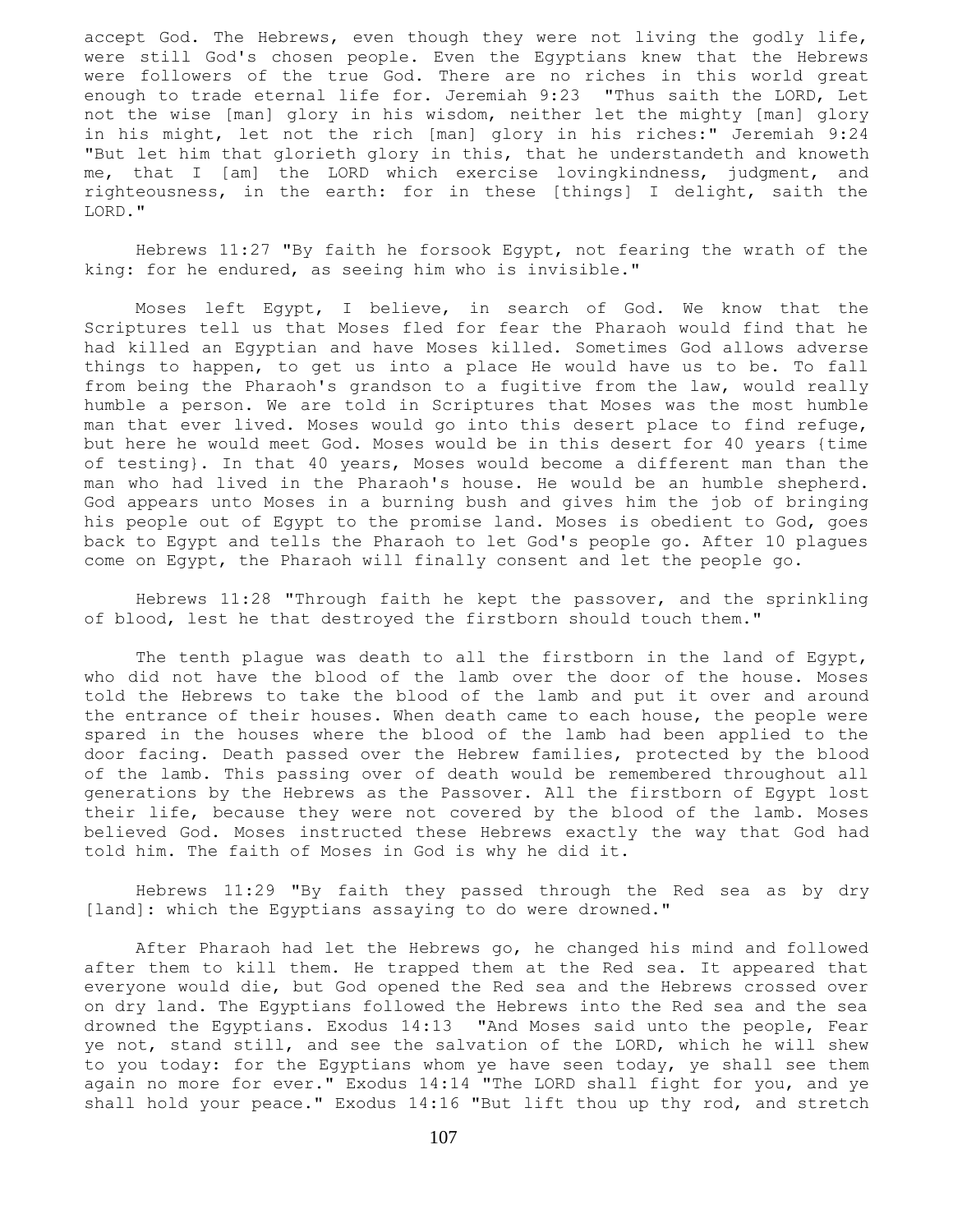out thine hand over the sea, and divide it: and the children of Israel shall go on dry [ground] through the midst of the sea." Exodus 14:21 "And Moses stretched out his hand over the sea; and the LORD caused the sea to go [back] by a strong east wind all that night, and made the sea dry [land], and the waters were divided." Exodus 14:22 "And the children of Israel went into the midst of the sea upon the dry [ground]: and the waters [were] a wall unto them on their right hand, and on their left." Exodus 14:23 "And the Egyptians pursued, and went in after them to the midst of the sea, [even] all Pharaoh's horses, his chariots, and his horsemen." Exodus 14:24 "And it came to pass, that in the morning watch the LORD looked unto the host of the Egyptians through the pillar of fire and of the cloud, and troubled the host of the Egyptians," Exodus 14:25 "And took off their chariot wheels, that they drave them heavily: so that the Egyptians said, Let us flee from the face of Israel; for the LORD fighteth for them against the Egyptians." Exodus 14:26 "And the LORD said unto Moses, Stretch out thine hand over the sea, that the waters may come again upon the Egyptians, upon their chariots, and upon their horsemen." Exodus 14:27 "And Moses stretched forth his hand over the sea, and the sea returned to his strength when the morning appeared; and the Egyptians fled against it; and the LORD overthrew the Egyptians in the midst of the sea." Exodus 14:28 "And the waters returned, and covered the chariots, and the horsemen, [and] all the host of Pharaoh that came into the sea after them; there remained not so much as one of them." Exodus 14:29 "But the children of Israel walked upon dry [land] in the midst of the sea; and the waters [were] a wall unto them on their right hand, and on their left." Exodus 14:30 "Thus the LORD saved Israel that day out of the hand of the Egyptians; and Israel saw the Egyptians dead upon the sea shore." This needs no further explanation.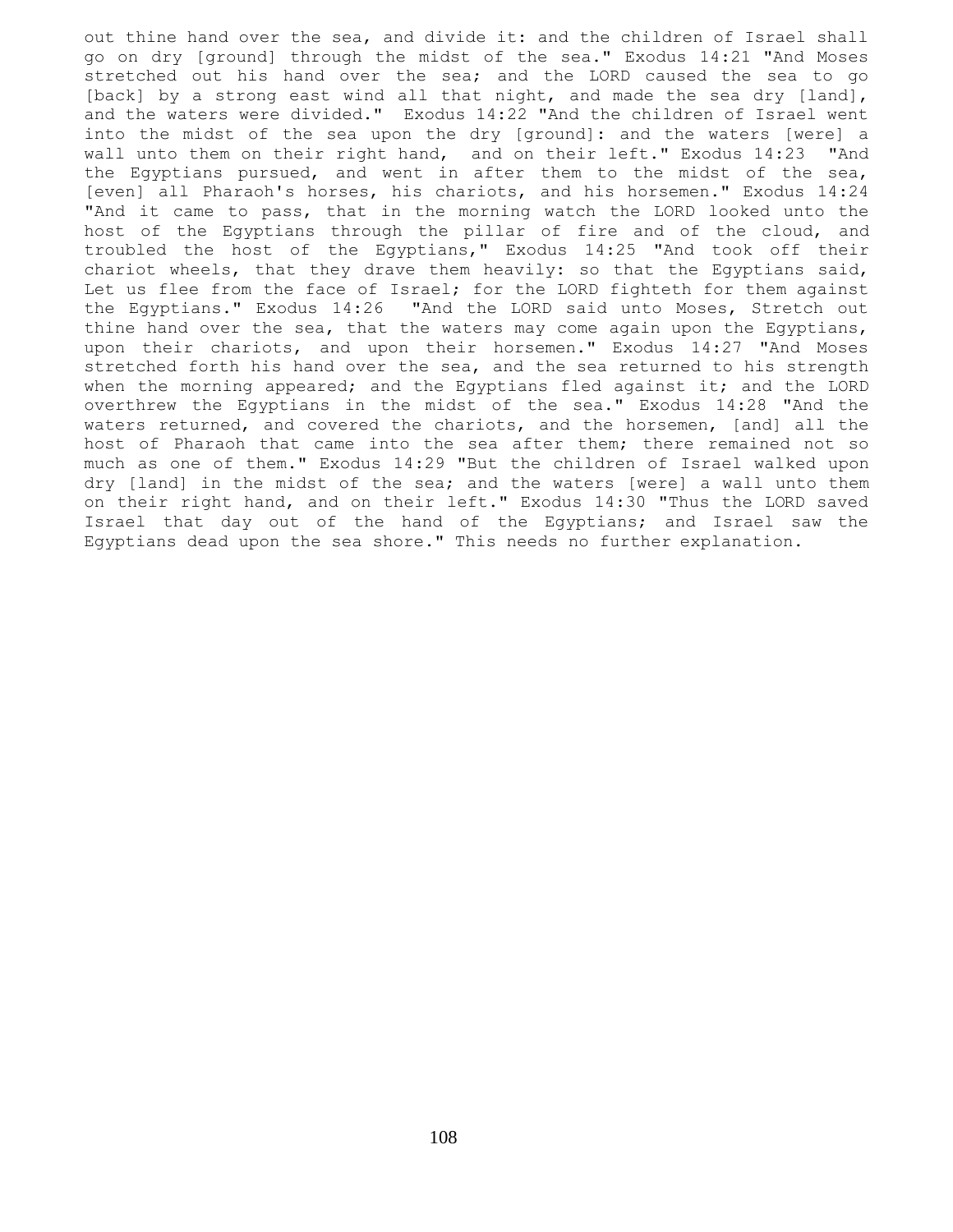| 1.    | How long did Moses' parents hide him?                                  |
|-------|------------------------------------------------------------------------|
| $2$ . | What had the king commanded about the boy babies?                      |
| 3.    | What were the midwives to do when they realized the baby was a boy?    |
| 4.    | Did they do it?                                                        |
| 5.    | What could have happened to these parents if Pharaoh found out         |
|       | they did not kill the baby?                                            |
| 6.    | Why did Moses' parents put him in a basket in the Nile river?          |
| 7.    | Who were the parents of Moses?                                         |
| 8.    | Who found Moses and claimed him for her own?                           |
| 9.    | When Moses became grown, who did he refuse to be?                      |
|       | 10. How old was Moses when he decided to find his Hebrew people?       |
|       | 11. What did Moses do when he saw an Egyptian being cruel to a Hebrew? |
|       | 12. When Moses came to the age of choice, what did he decide to do?    |
|       | 13. What is Egypt symbolic of?                                         |
|       | 14. What was Moses actually doing when he fled Egypt?                  |
|       | 15. What happened to Moses that was a great humbling experience?       |
|       | 16. Moses would go into this desert place for refuge, but here he      |
|       | would meet .                                                           |
|       | 17. How many years would Moses be in this desert?                      |
|       | 18. What is this time symbolic of?                                     |
|       | 19. How many plagues did God send on Egypt?                            |
|       | 20. How did Moses keep the first Passover?                             |
|       | 21. What was the Passover to remember?                                 |
|       | 22. Why were the Hebrews saved when death came to their door?          |
|       | 23. What happened to the first born of Egypt?                          |
|       | 24. By they passed through the Red sea.                                |
|       | 25. What happened to the Egyptians when they followed the Hebrews into |
|       | the Red sea?                                                           |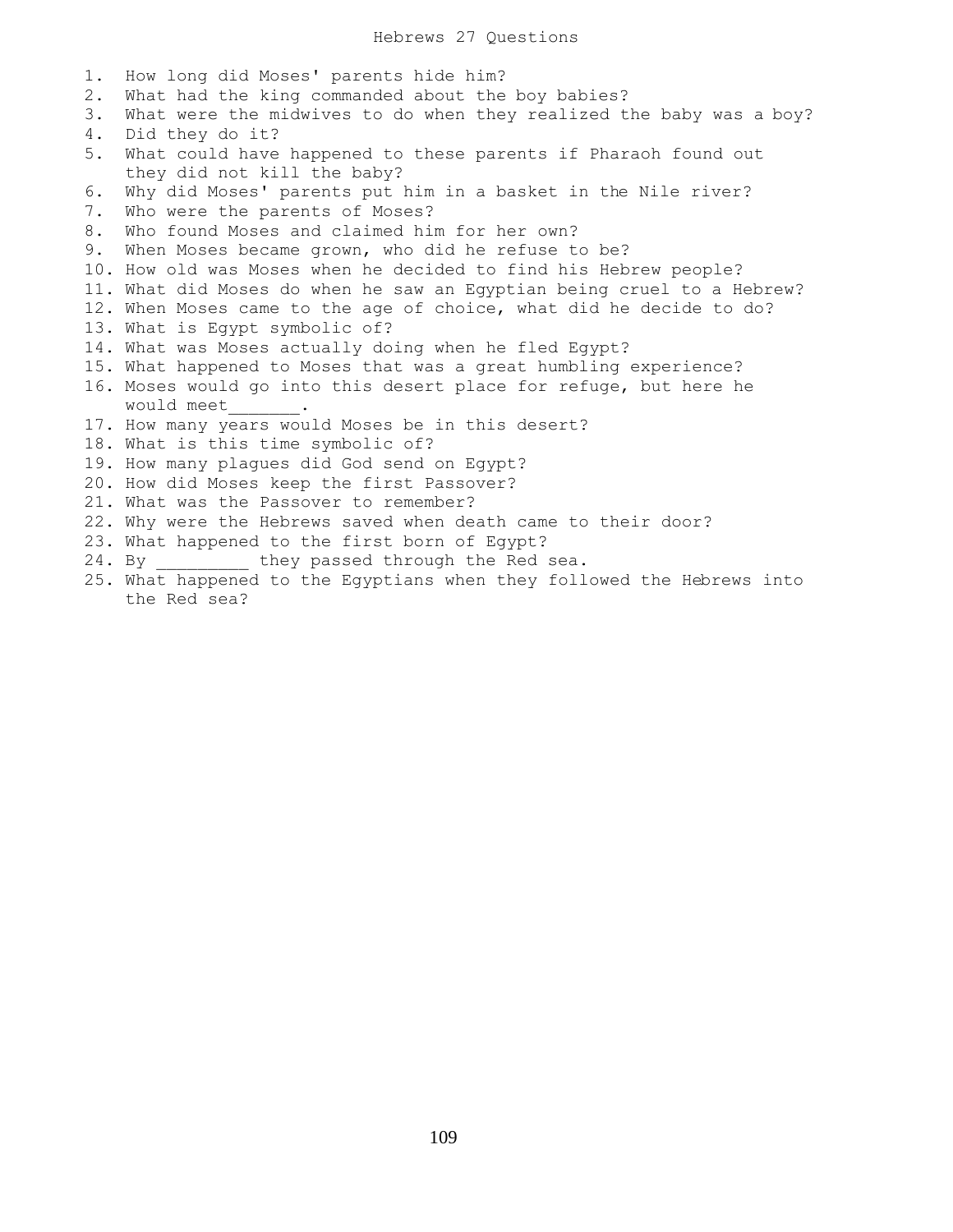We will begin this lesson in Hebrews 11:30 "By faith the walls of Jericho fell down, after they were compassed about seven days."

 We have been looking at the great men of the Bible, and what made them great. It seems that in every situation it is their faith that makes them great. They are not like most men, but they have more faith than their fellows. We see in this verse above an act of faith that seems so foolish to an outsider. The children of Israel were to march around the city wall one time each day for 6 days. On the seventh day, they were to walk around 7 times. They were promised if they did exactly as God had told them the walls of the city would fall down. Joshua 6:3 "And ye shall compass the city, all [ye] men of war, [and] go round about the city once. Thus shalt thou do six days." Joshua 6:4 "And seven priests shall bear before the ark seven trumpets of rams' horns: and the seventh day ye shall compass the city seven times, and the priests shall blow with the trumpets." Joshua 6:5 "And it shall come to pass, that when they make a long [blast] with the ram's horn, [and] when ye hear the sound of the trumpet, all the people shall shout with a great shout; and the wall of the city shall fall down flat, and the people shall ascend up every man straight before him." Remember that this was close to 3 million people. What a shout this would be. Seven means spiritually complete. It is very important that they did not vary at all in the instructions that God had given them and the walls did fall down. Joshua 6:20 "So the people shouted when [the priests] blew with the trumpets: and it came to pass, when the people heard the sound of the trumpet, and the people shouted with a great shout, that the wall fell down flat, so that the people went up into the city, every man straight before him, and they took the city." The Ark of the Covenant with them represented the fact that God was with them, even leading them. If God is for us we should not fear. He is our Refuge. We need no worldly weapons to win the war. II Corinthians 10:4 "(For the weapons of our warfare [are] not carnal, but mighty through God to the pulling down of strong holds;)" II Corinthians 10:5 "Casting down imaginations, and every high thing that exalteth itself against the knowledge of God, and bringing into captivity every thought to the obedience of Christ;" Our weapon is the two-edged Sword {the Bible} the Word of God.

 Hebrews 11:31 "By faith the harlot Rahab perished not with them that believed not, when she had received the spies with peace."

 Rahab had taken her place on the side of God. God will not forget those who fight for Him. We see the reward that Rahab and her family received because she befriended God's spies. Joshua 6:23 "And the young men that were spies went in, and brought out Rahab, and her father, and her mother, and her brethren, and all that she had; and they brought out all her kindred, and left them without the camp of Israel."

 Hebrews 11:32 "And what shall I more say? for the time would fail me to tell of Gedeon, and [of] Barak, and [of] Samson, and [of] Jephthae; [of] David also, and Samuel, and [of] the prophets:"

 We find in this Scripture some men of great faith. Gideon was called of God to raise an army to fight God's enemies. We find in Gideon, a reluctant soldier. Gideon did not feel that he was of family background capable of working for God. God chose him anyway. Gideon is well known for the fleece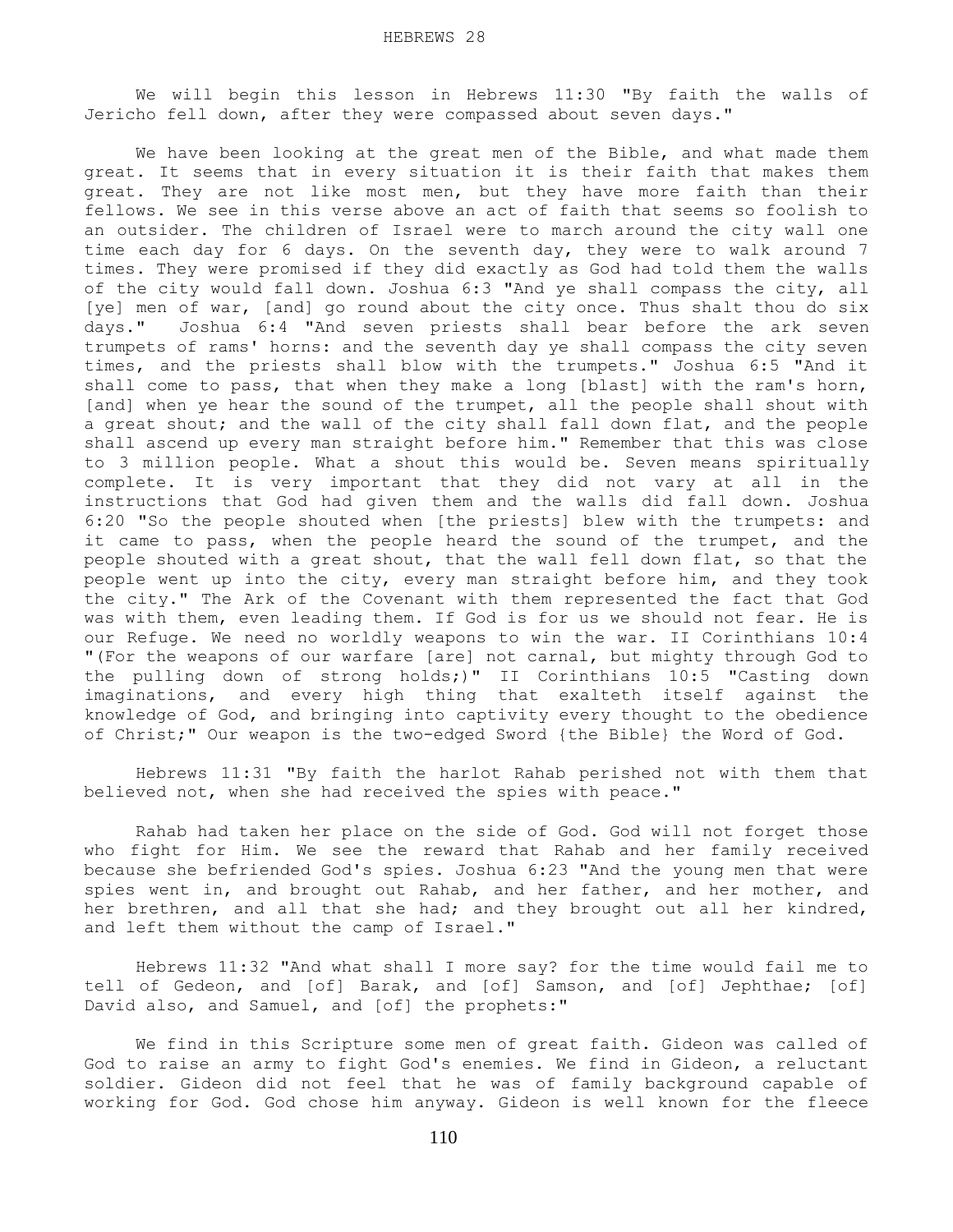he laid before God. Gideon was not sure that God was talking to him and he laid this fleece to be sure. It was God, and Gideon stopped doubting and agreed to fight the battle for God. There were over 3 thousand Israelites who came to fight on the side of the Lord. God had Gideon to send all of the fearful and unbelieving home. At the end there were only 300 men to come against this huge army of God's enemies. God proved to Gideon and to all the world that just a few on the side of God are a multitude and can win any battle. God has directed them to participate in. Judges 7:7 "And the LORD said unto Gideon, By the three hundred men that lapped will I save you, and deliver the Midianites into thine hand: and let all the [other] people go every man unto his place." This tells it all. I can do anything that God has called me to do, regardless of the odds against it. Philippians 4:13 "I can do all things through Christ which strengtheneth me."

 In the days of Barak, Deborah was a judge in the land. We will see in the next verses that Deborah and Barak fought for God and won the battle. Judges 4:8 "And Barak said unto her, If thou wilt go with me, then I will go: but if thou wilt not go with me, [then] I will not go." Judges 4:9 "And she said, I will surely go with thee: notwithstanding the journey that thou takest shall not be for thine honour; for the LORD shall sell Sisera into the hand of a woman. And Deborah arose, and went with Barak to Kedesh." Judges 5:12 "Awake, awake, Deborah: awake, awake, utter a song: arise, Barak, and lead thy captivity captive, thou son of Abinoam."

 We find in the next name Samson. Samson, like many ministers, was not perfect, but his last act was to kill the enemies of God. His weakness was women. We all remember the story of how he was tricked and lost his hair. The Philistines punched his eyes out and worked him like a farm animal. He became strong again as his hair grew out and he prayed to God to kill these enemies of God. We will see in the next verses what happened. Judges 16:28 "And Samson called unto the LORD, and said, O Lord GOD, remember me, I pray thee, and strengthen me, I pray thee, only this once, O God, that I may be at once avenged of the Philistines for my two eyes." Judges 16:29 "And Samson took hold of the two middle pillars upon which the house stood, and on which it was borne up, of the one with his right hand, and of the other with his left." Judges 16:30 "And Samson said, Let me die with the Philistines. And he bowed himself with [all his] might; and the house fell upon the lords, and upon all the people that [were] therein. So the dead which he slew at his death were more than [they] which he slew in his life."

 Judges 11:1 "Now Jephthah the Gileadite was a mighty man of valour, and he [was] the son of an harlot: and Gilead begat Jephthah." Judges 11:32 "So Jephthah passed over unto the children of Ammon to fight against them; and the LORD delivered them into his hands." Jephthah made a rash vow and his daughter was killed for it. Judges 12:7 "And Jephthah judged Israel six years. Then died Jephthah the Gileadite, and was buried in [one of] the cities of Gilead."

 King David was the beloved of God. Next to Christ, it seems he was the most loved of God. David reigned in Israel for 40 years after the fall of Saul. One of the mighty things that David did was fighting Goliath. David was just a lad when he slew the giant Goliath in the name of the Lord. David was a valiant man of war. He fought against God's enemies. God loved David and even said that the only thing He had against David was killing Uriah for his wife Bathsheba. I Kings 15:5 "Because David did [that which was] right in the eyes of the LORD, and turned not aside from any [thing] that he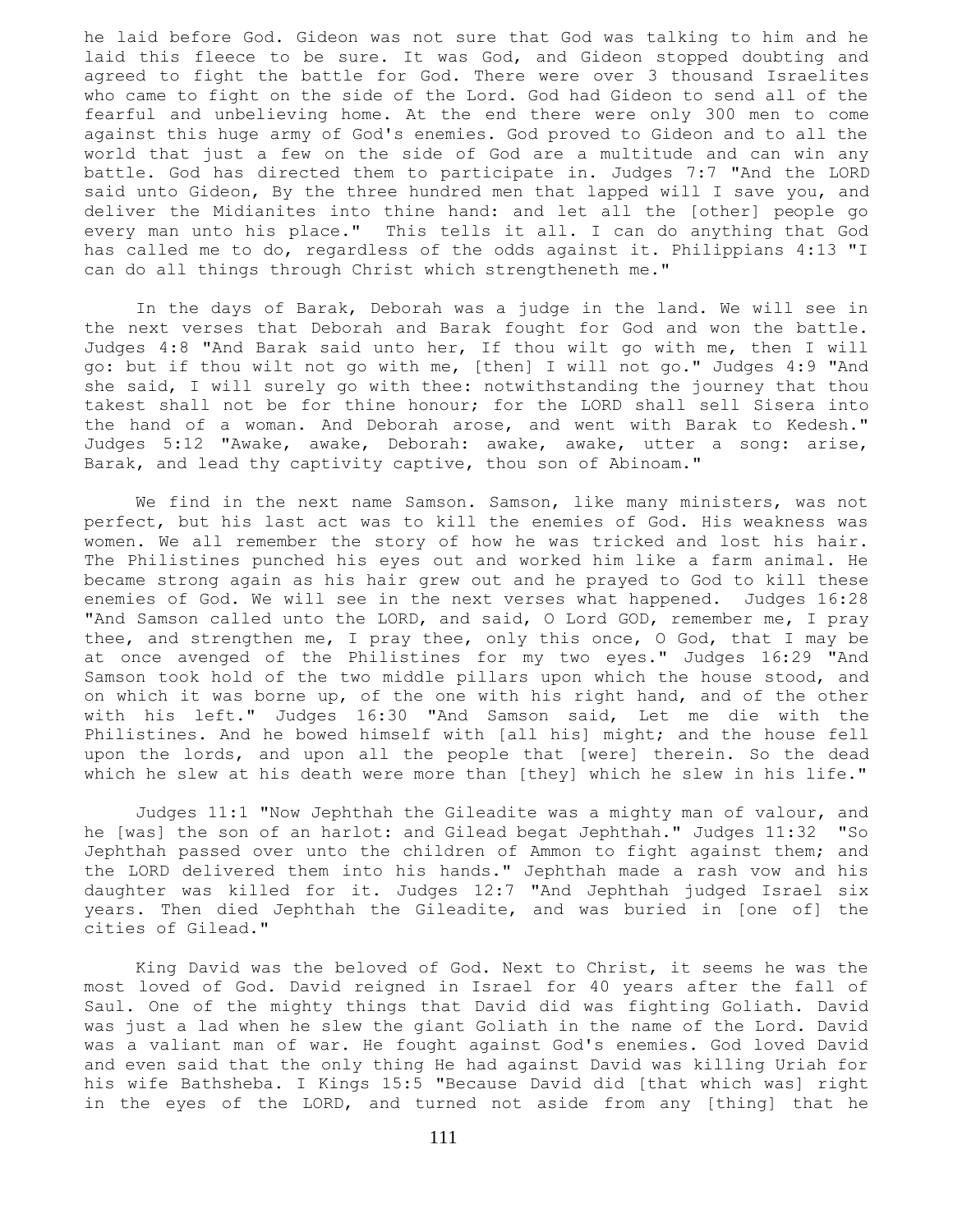commanded him all the days of his life, save only in the matter of Uriah the Hittite."

 Samuel was a gift of God to his mother Hannah. She promised if God would give her a man child, she would give him to God all the days of his life. As soon as Samuel was weaned he was brought to Eli for training in the Lord's ways. Samuel was one of the greatest judges. God spoke to him personally and Samuel foretold of the fall of the house of Eli. Samuel was bold in speaking out against the idolatry of the people turning them back to Jehovah.

 The prophets of old spoken of here are possibly Isaiah, Jermiah. Elijah, Elisha, Daniel and others of this stature. The strength of these men in the face of death is one of the things that set them aside. They never faltered in their belief, even if it cost them their life. Many of them were called in their youth, and many were martyred for Their belief in God.

 Now we see the things that set these men aside from the others. their valiant stand against evil, is what set them aside from ordinary people. They believed God, and it was counted unto them for righteousness, like Abraham. Hebrews 11:33 "Who through faith subdued kingdoms, wrought righteousness, obtained promises, stopped the mouths of lions," Hebrews 11:34 "Quenched the violence of fire, escaped the edge of the sword, out of weakness were made strong, waxed valiant in fight, turned to flight the armies of the aliens." These were really just ordinary people like you and me who had an extraordinary amount of faith in God. They believed, if God asked them to do something, they could do it. Where are our believers like this today?

 Hebrews 11:35 Women received their dead raised to life again: and others were tortured, not accepting deliverance; that they might obtain a better resurrection:

 Even these women who received their dead raised to life, were operating in an overwhelming amount of faith. Romans 8:17 "And if children, then heirs; heirs of God, and jointheirs with Christ; if so be that we suffer with [him], that we may be also glorified together." Many men and women who would not deny Christ, died for their belief. The wonderful promise to all who suffer for Christ, is that we will reign with Him. I Corinthians 4:12 "And labour, working with our own hands: being reviled, we bless; being persecuted, we suffer it:" Matthew 5:11 "Blessed are ye, when [men] shall revile you, and persecute [you], and shall say all manner of evil against you falsely, for my sake." Matthew 5:44 "But I say unto you, Love your enemies, bless them that curse you, do good to them that hate you, and pray for them which despitefully use you, and persecute you;" Luke 6:28 "Bless them that curse you, and pray for them which despitefully use you." If we are to be like our leader, Jesus Christ, then we will be all of the above. We are not better than our master.

 Hebrews 11:36 "And others had trial of [cruel] mockings and scourgings, yea, moreover of bonds and imprisonment:"

 Paul himself, was the very best example of suffering all these particular persecutions except for Jesus. All of these are nothing compared to the wonderful things God has planned for us in heaven.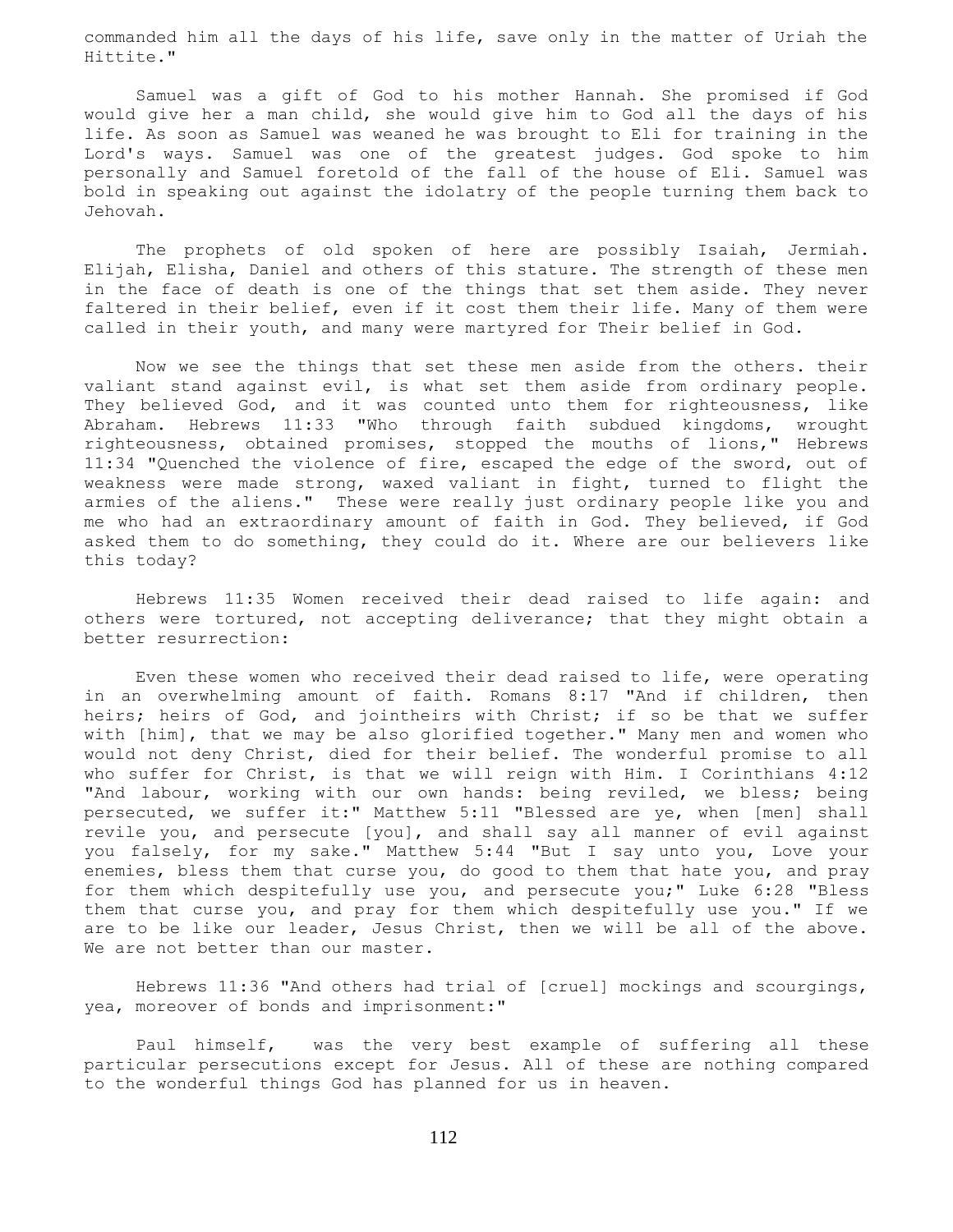Hebrews 11:37 "They were stoned, they were sawn asunder, were tempted, were slain with the sword: they wandered about in sheepskins and goatskins; being destitute, afflicted, tormented;"

 We know, that history tells us, that Isaiah was sawed in two for belief in God. We also know that John the Baptist was beheaded for his belief. If you look at the true followers of God in the Bible, nearly all of them were under terrible persecution for their belief in the Father God or Jesus Christ.

 Hebrews 11:38 "(Of whom the world was not worthy:) they wandered in deserts, and [in] mountains, and [in] dens and caves of the earth."

 Moses was a wanderer in the desert. David hid in a cave to keep from killing Saul. This is just an example of the troubles of many followers of God.

 Hebrews 11:39 "And these all, having obtained a good report through faith, received not the promise:"

 These all believed in Messiah. They were looking for a city whose maker was God. As we said, they all believed and it was counted unto them as righteousness.

 Hebrews 11:40 "God having provided some better thing for us, that they without us should not be made perfect."

 To be perfect, we must be in Christ. Jesus Christ came after their time on earth. We have the opportunity to be perfect in the sight of God through the shed blood of His son Jesus Christ. We are not perfect in ourselves, we are perfect, washed in the blood of Jesus Christ. We have taken on His righteousness so that we might be acceptable in the sight of the Father. Philippians 3:9 "And be found in him, not having mine own righteousness, which is of the law, but that which is through the faith of Christ, the righteousness which is of God by faith:"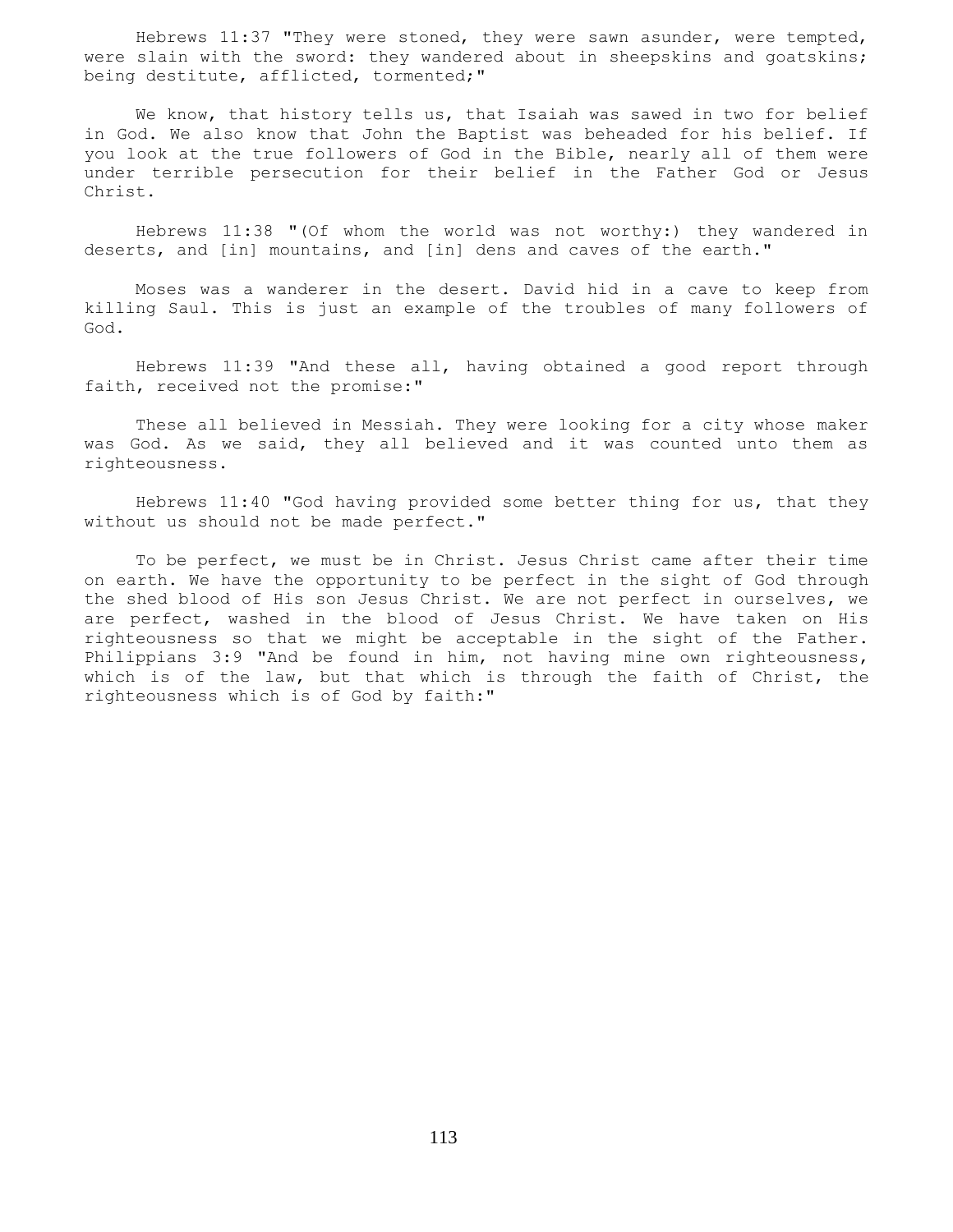## Hebrews 28 Questions

1. By the walls of Jericho fell down. 2. How many days did they walk around the walls of Jericho? 3. What was unusual about the last day? 4. What were they to do after the priest blew the trumpet? 5. How many people walked around the walls of Jericho? 6. What did the Ark of the Covenant represent? 7. The weapons of our warfare are not 8. What is the Christian's weapon? 9. What was the harlot's name that was saved? 10. Why was she saved? 11. Who was saved with her? 12. What unusual thing did Gideon do? 13. How many soldiers did God let him keep out of the more than 3 thousand that came to fight? 14. Who was a judge in the land in the days of Barak? 15. What did Barak tell her about the war? 16. How can we relate Samson to many ministers today? 17. What was Samson's weakness? 18. What had the Philistines done to Samson? 19. What was Samson's last act of valor? 20. Who was Jephthah? 21. What was caused by a rash vow he took? 22. King David was the of God. 23. What was the only thing that God had against David? 24. Who was Samuel's mother? 25. What did she promise God about Samuel? 26. Who trained Samuel in the ways of God? 27. Name some of the prophets of old. 28. Name some of the things these men of old did. 29. What did these women who received their dead back to life have? 30. What promise do we find in Matthew chapter 5 verse 11? 31. If we are to be like Jesus, what are some of the things we will endure? 32. Who was one of the best examples of suffering besides Christ? 33. How did all of these obtain a good report?

34. How is the only way anyone can be perfect?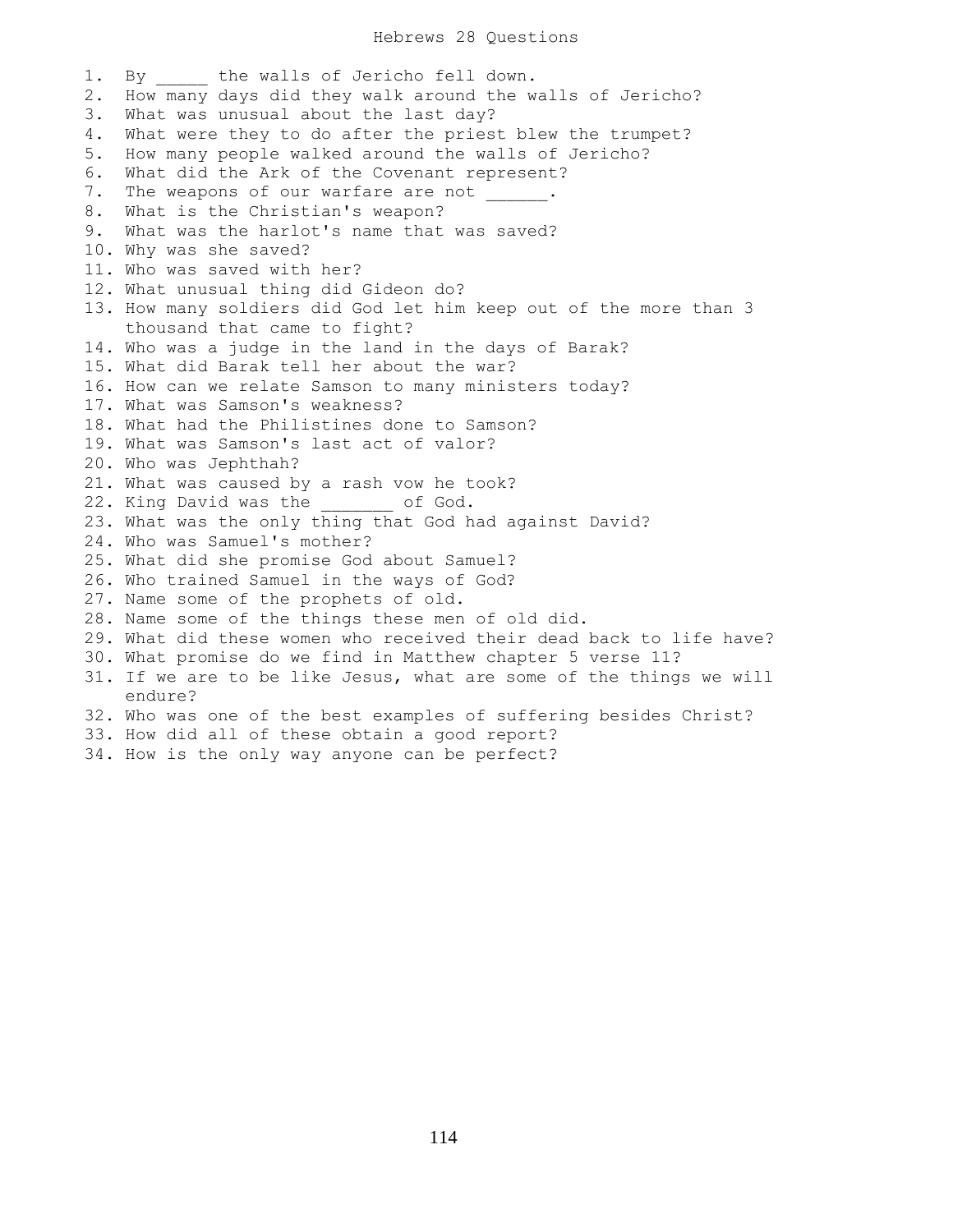We will begin this lesson in Hebrews 12:1 "Wherefore seeing we also are compassed about with so great a cloud of witnesses, let us lay aside every weight, and the sin which doth so easily beset [us], and let us run with patience the race that is set before us,"

These witnesses that are watching every thing you do and say, can easily be won over to Jesus, if you live the Christian life before them every day. The best sermon any of us can preach, is the one we live. Christianity, is a turning away from the old habits, and allowing Jesus to live in you. This next Scripture explains it better. Galatians 2:20 "I am crucified with Christ: nevertheless I live; yet not I, but Christ liveth in me: and the life which I now live in the flesh I live by the faith of the Son of God, who loved me, and gave himself for me." Romans 2:7 "To them who by patient continuance in well doing seek for glory and honour and immortality, eternal life:" When a person truly loves Jesus, it is no longer a chore to do good things. It is the desire of their heart to do good things. These next few verses of Scripture really tell us what the difference is. We are not part of the dark side of life, if we are a Christian, we are of the Light {Jesus Christ}. Romans 13:12 "The night is far spent, the day is at hand: let us therefore cast off the works of darkness, and let us put on the armour of light." Romans 13:13 "Let us walk honestly, as I the day; not in rioting and drunkenness, not in chambering and wantonness, not in strife and envying." Romans 13:14 "But put ye on the Lord Jesus Christ, and make not provision for the flesh, to [fulfil] the lusts [thereof]." The flesh is opposed to God. The battle going on in every person is between listening to the sinful flesh or listening to the spirit. If we belong to Jesus, then we have put our flesh under the control of the spirit. I Corinthians 9:27 " But I keep under my body, and bring [it] into subjection: lest that by any means, when I have preached to others, I myself should be a castaway." These 3 Scriptures tell us what it is necessary to do to be able to walk the Christian life every day. Notice in these verses that the Christian has a free will in this, and must will, to do this. Ephesians 4:22 "That ye put off concerning the former conversation the old man, which is corrupt according to the deceitful lusts;" Ephesians 4:23 "And be renewed in the spirit of your mind;" Ephesians 4:24 "And that ye put on the new man, which after God is created in righteousness and true holiness." Have we become a Christian to the extent this is speaking of?

 Hebrews 12:2 "Looking unto Jesus the author and finisher of [our] faith; who for the joy that was set before him endured the cross, despising the shame, and is set down at the right hand of the throne of God."

 This very thing is what disturbs me about the casual attitude most believers have about Jesus Christ. We must first realize who Jesus is. He is the Christ, the Son of the living God. He is the Word of God which created the entire world, and everything in it. He created you and me. He is not only the Author of our salvation, but he is the Author of our life as well. He was Creator God. John 1:1 "In the beginning was the Word, and the Word was with God, and the Word was God." John 1:2 "The same was in the beginning with God." John 1:3 "All things were made by him; and without him was not any thing made that was made." He loved us enough to, suffer on the cross for us, because we were His creation. He bought us back with His precious blood. We belong to Him. If we have accepted Him as our Saviour and Lord, we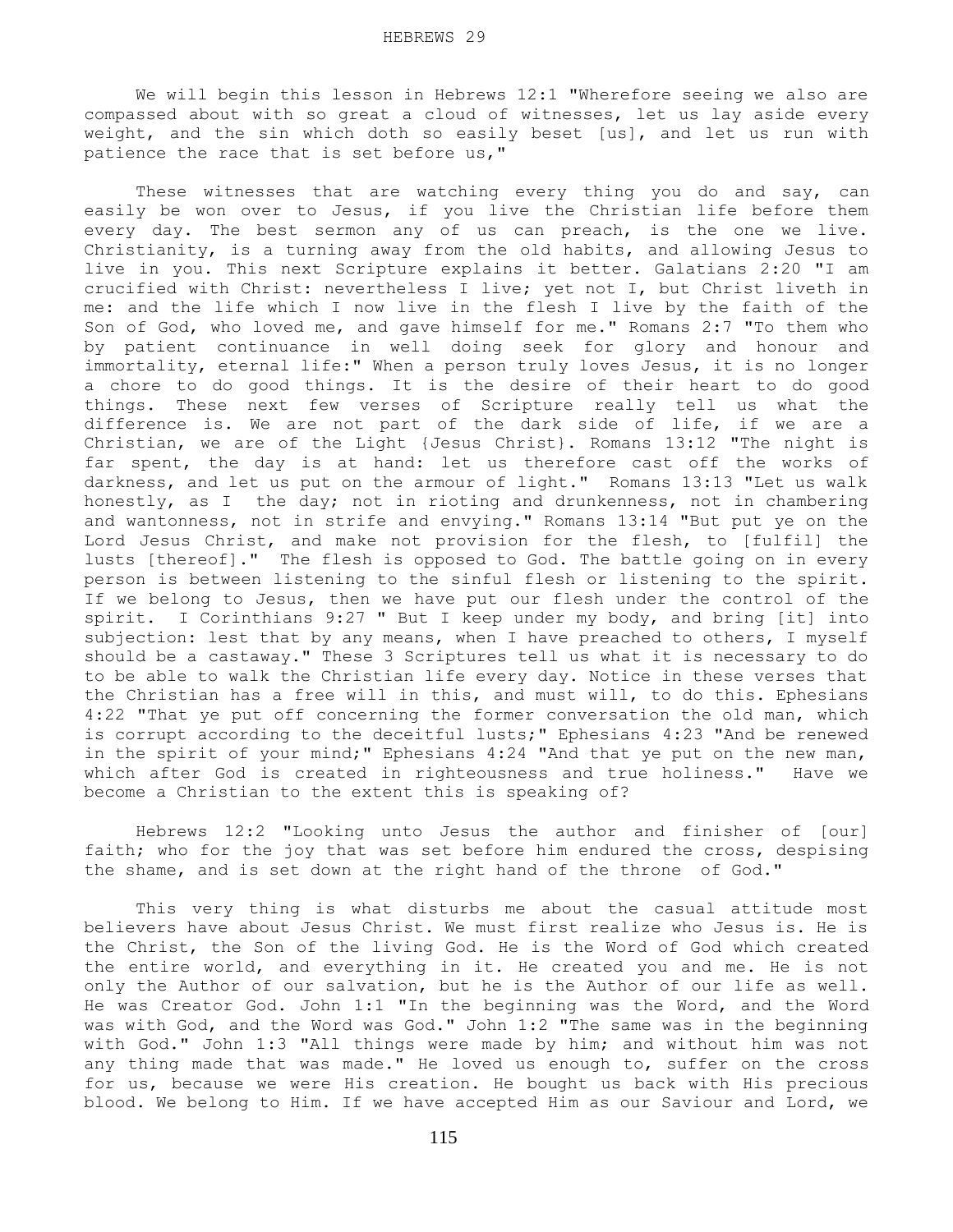are not our own, we are His. The contract says paid in full. He is seated at the right hand of the Father because His work is finished, it was finished on the cross, and at His resurrection. He defeated sin, when He took sin on His body on the cross. Sin died for the believer on the cross, when Jesus said it is finished. Death was defeated when Jesus rose from the grave. IT IS FINISHED.

 Hebrews 12:3 "For consider him that endured such contradiction of sinners against himself, lest ye be wearied and faint in your minds."

 At one point, the non believers, even said that Jesus was of the devil. What a terrible accusation to make to the Son of God. Even those who were astonished at the miracles Jesus did, thought He was someone else. Even today, people speak of Jesus as a man. The real problem then, and now, is in realizing who this Jesus Christ really is. Jesus Christ was Emmanuel-God with us. God Manifest {made real} in the flesh. Matthew 16:13 "When Jesus came into the coasts of Caesarea Philippi, he asked his disciples, saying, Whom do men say that I the Son of man am?" Matthew 16:14 "And they said, Some [say that thou art] John the Baptist: some, Elias; and others, Jeremias, or one of the prophets." Matthew 16:15 "He saith unto them, But whom say ye that I am?" Matthew 16:16 "And Simon Peter answered and said, Thou art the Christ, the Son of the living God." Matthew 16:17 "And Jesus answered and said unto him, Blessed art thou, Simon Bar-jona: for flesh and blood hath not revealed [it] unto thee, but my Father which is in heaven." I have a question for you, Who do you say, this Jesus Christ is?

 Hebrews 12:4 "Ye have not yet resisted unto blood, striving against sin."

 One of the greatest consolations that I have, when I am told, it is not the will of God for me to teach, is the fact that my Leader [Jesus Christ] was rejected also. The church people of Jesus' day gave Him no encouragement at all. I cannot say that to be true with me, many of them have encouraged me. Just a few rejected these teachings. I believe this Scripture above is for people like me and for the disciples of all ages. I certainly have not resisted to the point of shed blood. I have not been nailed to the cross. In our society today, just the fact that you are a Christian, labels you as being weird. The majority of people today, are living to please the flesh. The only consideration of whether they will do something is, will it be a pleasure to me? James 4:7 "Submit yourselves therefore to God. Resist the devil, and he will flee from you." Stand up for what you believe, don't follow the crowd. Know in your heart what is right and then do it. I Corinthians 10:13 "There hath no temptation taken you but such as is common to man: but God [is] faithful, who will not suffer you to be tempted above that ye are able; but will with the temptation also make a way to escape, that ye may be able to bear [it]." A Christian should never say {I can't do it}. God will help you, and you can do what He has called you to do. The desire of my life is to be able to say with Paul, at my departing: II Timothy 4:7 "I have fought a good fight, I have finished [my] course, I have kept the faith:"

 Hebrews 12:5 "And ye have forgotten the exhortation which speaketh unto you as unto children, My son, despise not thou the chastening of the Lord, nor faint when thou art rebuked of him:" Hebrews 12:6 "For whom the Lord loveth he chasteneth, and scourgeth every son whom he receiveth."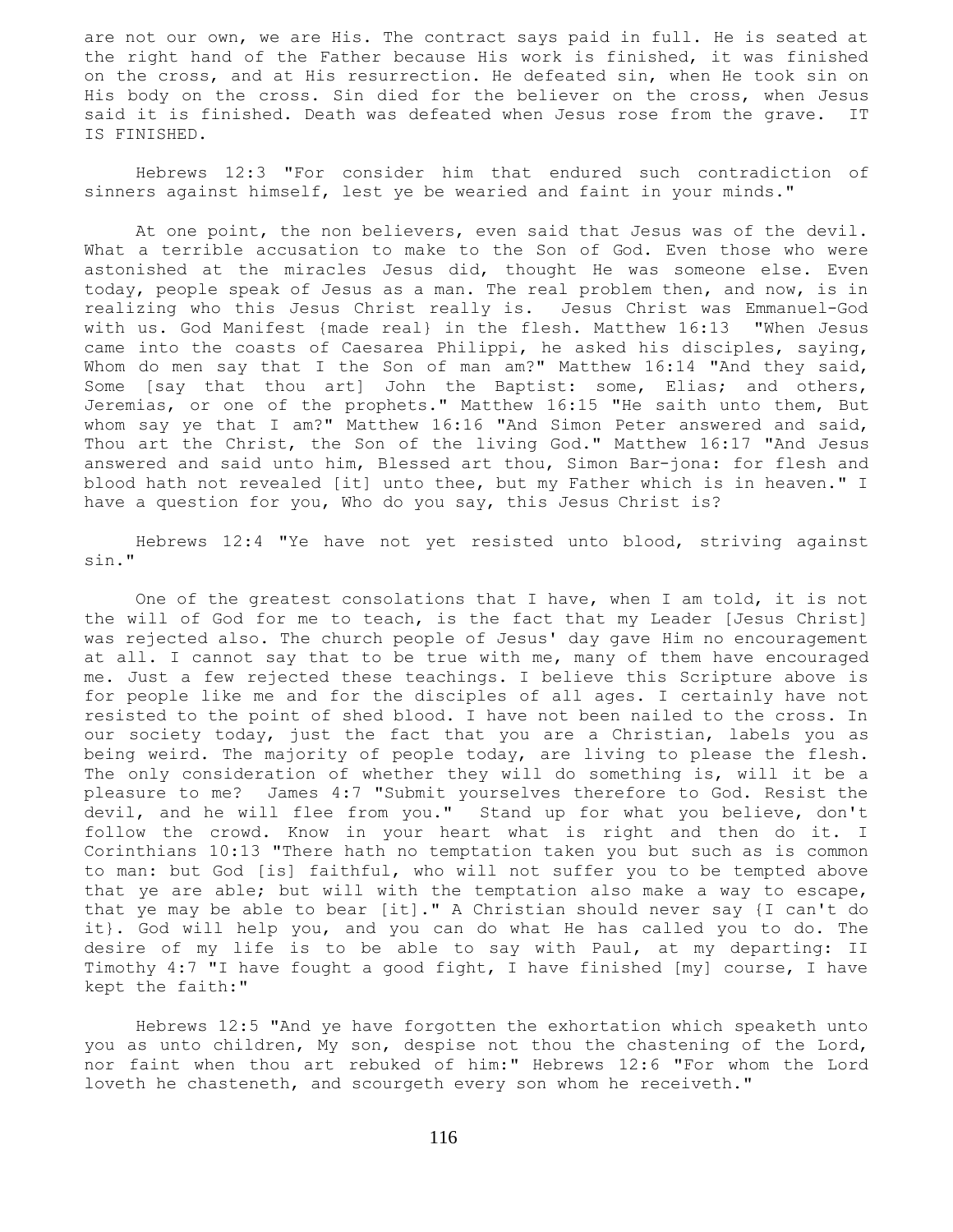The way we grow in the Lord, is to face problems, and overcome them with the help of the Lord. Romans 5:3 "And not only [so], but we glory in tribulations also: knowing that tribulation worketh patience;" Romans 5:4 "And patience, experience; and experience, hope:" Romans 5:5 "And hope maketh not ashamed; because the love of God is shed abroad in our hearts by the Holy Ghost which is given unto us." The lessons that we learned the best when we were a child, were the ones we were spanked for. If God did not chasten us, it would mean that we are not His. We are a pretty rough stone when God first accepts us as His. He has to smooth us down to make us into the beautiful stone fit to be placed next to the chief Cornerstone {Jesus Christ}. Proverbs 3:11 "My son, despise not the chastening of the LORD; neither be weary of his correction:" Proverbs 3:12 "For whom the LORD loveth he correcteth; even as a father the son [in whom] he delighteth." I am thoroughly convinced that the reason children feel so unloved by their parents today is because they do not punish them for wrong doing. Children need a standard set. When they break the rules, they should be punished. If they are not properly punished for their misdeeds, they are never able to release the guilt they bear for that misdeed. If you love your child, show him you do, by punishing him for wrong doing. Guilt is a terrible thing to carry around. If you sin, pray and ask for forgiveness. God will forgive. Let us see what Jesus said about this in Revelation 3:19 "As many as I love, I rebuke and chasten: be zealous therefore, and repent." The best thing to do is not sin in the first place then there will be no punishment. James 1:12 "Blessed [is] the man that endureth temptation: for when he is tried, he shall receive the crown of life, which the Lord hath promised to them that love him."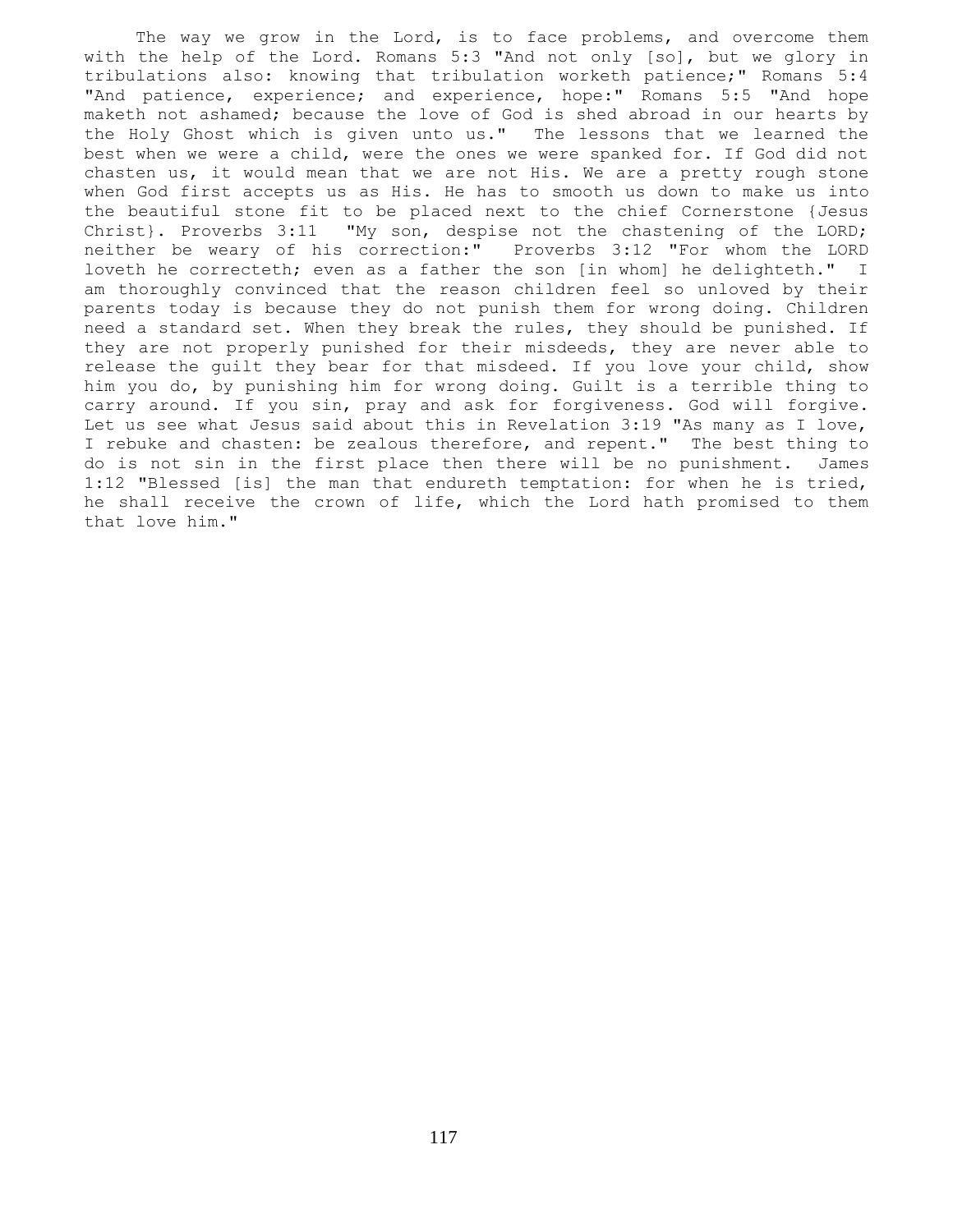## Hebrews 29 Questions

1. Why is it so important for us to lay aside every weight and sin? 2. How are we to run the race that is set before us? 3. How can we win these witnesses to Christ? 4. What is the best sermon you can preach? 5. Quote Galatians chapter 2 verse 20. 6. When does it cease to be a chore to do good? 7. Are we Christians, of the night, or of the day, explain? 8. What is the battle that goes on in every person? 9. What is necessary to do to walk the Christian life every day? 10. Who is the Author and Finisher of our faith? 11. Where is He now? 12. What is the very first thing we must do before we can live for God? 13. Who created the world? 14. He is not just the Author of our salvation, but the Author of what as well? 15. In what Scripture is Jesus called the Word of God? 16. Why did He love us enough to suffer on the cross for us? 17. When did Jesus defeat sin? 18. When did He defeat death? 19. What was the worst thing the nonbelievers, said about Jesus? 20. Who did many of Jesus' followers think He was? 21. Who did Peter say He was? 22. Who do you believe Jesus to be? 23. Ye have not yet resisted unto , striving against sin. 24. In our society today, to be a Christian is to be labeled as what? 25. How do the majority of people decide whether they will do something or not? 26. If you resist the devil, what will happen? 27. With every temptation, God will make you a way of  $\qquad \qquad$ . 28. What should a Christian never say? 29. What does the author desire to be able to say, that Paul said? 30. Whom the Lord loveth He 31. Why should we glory in tribulation? 32. Blessed is the man who endureth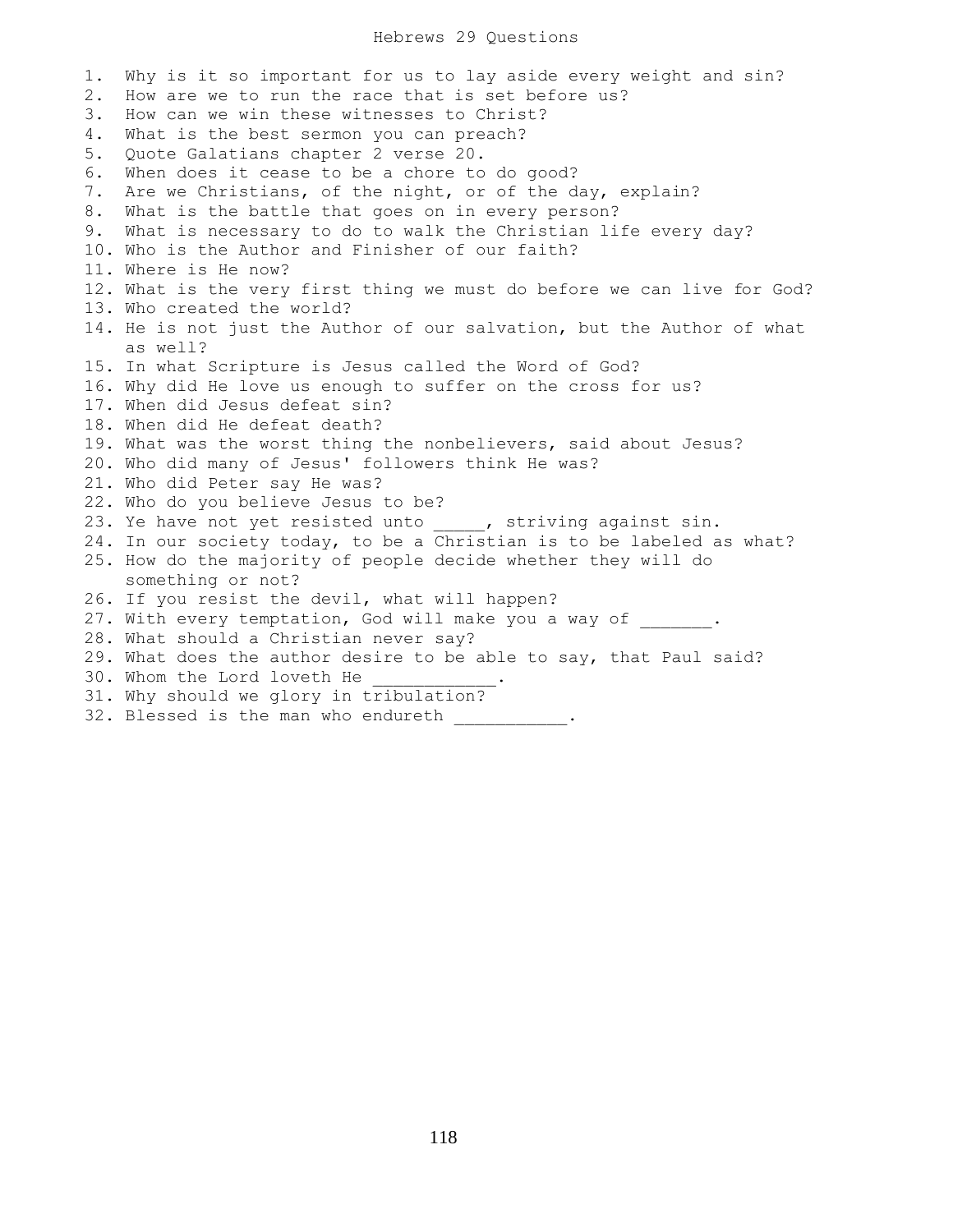We will begin this lesson in Hebrews 12:7 "If ye endure chastening, God dealeth with you as with sons; for what son is he whom the father chasteneth not?"

 There are so many who fall away from God at the very first sign of problems. They are like the ones in the parable of the seed planting which, sprang up and then died away at the very first sign of trouble. Matthew 13:18 "Hear ye therefore the parable of the sower." Matthew 13:19 "When any one heareth the word of the kingdom, and understandeth [it] not, then cometh the wicked [one], and catcheth away that which was sown in his heart. This is he which received seed by the way side." Matthew 13:20 "But he that received the seed into stony places, the same is he that heareth the word, and anon with joy receiveth it;" Matthew 13:21 "Yet hath he not root in himself, but dureth for a while: for when tribulation or persecution ariseth because of the word, by and by he is offended." Matthew 13:22 "He also that received seed among the thorns is he that heareth the word; and the care of this world, and the deceitfulness of riches, choke the word, and he becometh unfruitful." Matthew 13:23 "But he that received seed into the good ground is he that heareth the word, and understandeth [it]; which also beareth fruit, and bringeth forth, some an hundredfold, some sixty, some thirty." Notice in this, that there is no difference in the seed {Word of God} that was sown. The difference is not even in the fact that all listened and received the Word. The difference is when trials came, most did not endure the chastening. They fell away. Only the one who fights the battle to the end {endures} will be able to keep the Word given and produce with it. All Christians are God's sons. We are adopted into the family of God. We are the bride of Christ. If we are His, he trains us every day. We must do the will of the Father. He teaches us what that will is. The chastening comes because He is training us.

 Hebrews 12:8 "But if ye be without chastisement, whereof all are partakers, then are ye bastards, and not sons."

 We moved into the country and built a church. The neighbors in the community did not know us and just assumed we were a cult. You guessed it, rumors starting flying everywhere. I shared this with a Christian friend, who thought I should be thrilled. He said, well, Louise, you could be like the majority of the churches who are having no trouble with the devil. I got really excited when he said this. Sure the devil did not want another church who taught the truth to be opened. If you are attempting to do great things for God, you will have trouble. That makes very good sense. If you are not winning anyone to Christ, the devil will not bother with you. God allows the devil to do these things, to see if you are real. Just as God gave the devil permission to test Job, He sometimes allows the devil to test us. He would not be interested in us learning how to fight for right, if we were not His. If God is not training you, you are not His. I Peter 5:9 "Whom resist stedfast in the faith, knowing that the same afflictions are accomplished in your brethren that are in the world." I Peter 5:10 "But the God of all grace, who hath called us unto his eternal glory by Christ Jesus, after that ye have suffered a while, make you perfect, stablish, strengthen, settle [you]."

119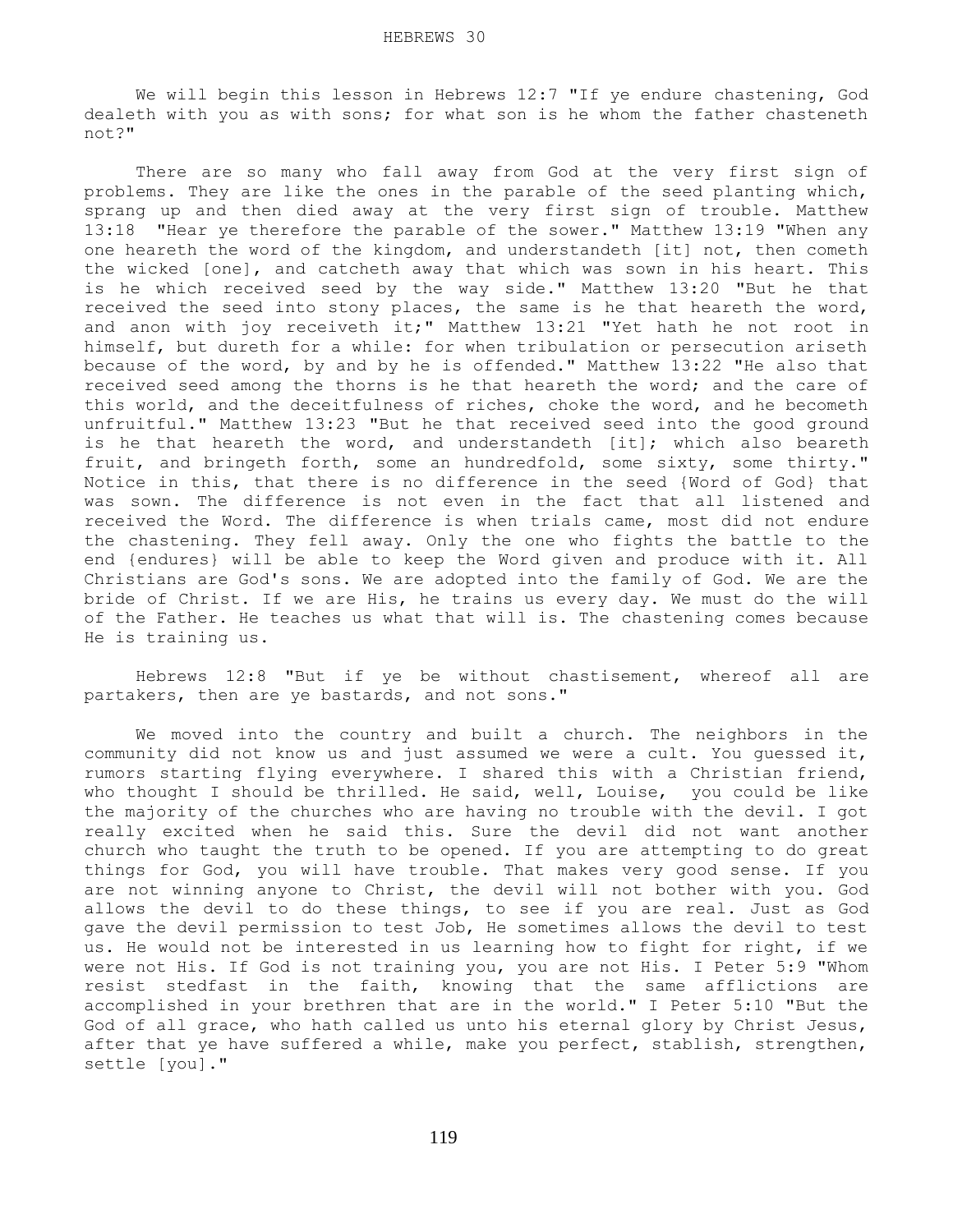Hebrews 12:9 "Furthermore we have had fathers of our flesh which corrected [us], and we gave [them] reverence: shall we not much rather be in subjection unto the Father of spirits, and live?"

 I can only speak for myself, but my father had a razor strap, that drove a few lessons home. Those lessons were not soon forgotten. Children in those days, respected and obeyed their parents. God the Father wants only the best for us. When He punishes us, it is to help us. The beginning of wisdom is to fear the Lord. Another word for fear is reverence. The flesh desires cause us to sin. We said in the lesson before this that we must put the spirit in rule over the flesh, to live godly lives. John 3:6 "That which is born of the flesh is flesh; and that which is born of the Spirit is spirit." Our loving heavenly Father helps us put the flesh under the spirit. I Peter 5:6 "Humble yourselves therefore under the mighty hand of God, that he may exalt you in due time:"

 Hebrews 12:10 For they verily for a few days chastened [us] after their own pleasure; but he for [our] profit, that [we] might be partakers of his holiness.

 Nothing is more pleasing to a parent than to have a well behaved child. We are a reflection of our parents in many ways. The parent relives their life through their child. A parent tries to help their child not to make the same mistakes he made growing up. Some times the parent spanking a child for a wrong doing is to keep them from making the same mistakes he made. God the Father is a loving parent. He wants us to be perfect. As we said in the verses above, His punishment of us is to make us perfect. We are instructed to be Holy as He is Holy. I Peter 1:15 "But as he which hath called you is holy, so be ye holy in all manner of conversation;" I Peter 1:16 "Because it is written, Be ye holy; for I am holy."

 Hebrews 12:11 "Now no chastening for the present seemeth to be joyous, but grievous: nevertheless afterward it yieldeth the peaceable fruit of righteousness unto them which are exercised thereby."

 Looking back on the punishment that I received as a child, I can thank my parents that they cared for me enough to correct me. It is strange how quickly the pain of the punishment is gone, but the lesson learned is forever. Even the chastening of God is not a pleasant experience while it is happening, but the fruit that it bears is forever. James 3:17 "But the wisdom that is from above is first pure, then peaceable, gentle, [and] easy to be entreated, full of mercy and good fruits, without partiality, and without hypocrisy." James 3:18 "And the fruit of righteousness is sown in peace of them that make peace."

 Hebrews 12:12 "Wherefore lift up the hands which hang down, and the feeble knees;" Hebrews 12:13 "And make straight paths for your feet, lest that which is lame be turned out of the way; but let it rather be healed."

 In my weakness, God within me is strong. Philippians 4:13 "I can do all things through Christ which strengtheneth me." Not only will God strengthen us when we are week, but we are instructed to strengthen our weaker brothers and sisters. I Thessalonians 5:14 "Now we exhort you, brethren, warn them that are unruly, comfort the feebleminded, support the weak, be patient toward all [men]." Jude 1:22 "And of some have compassion, making a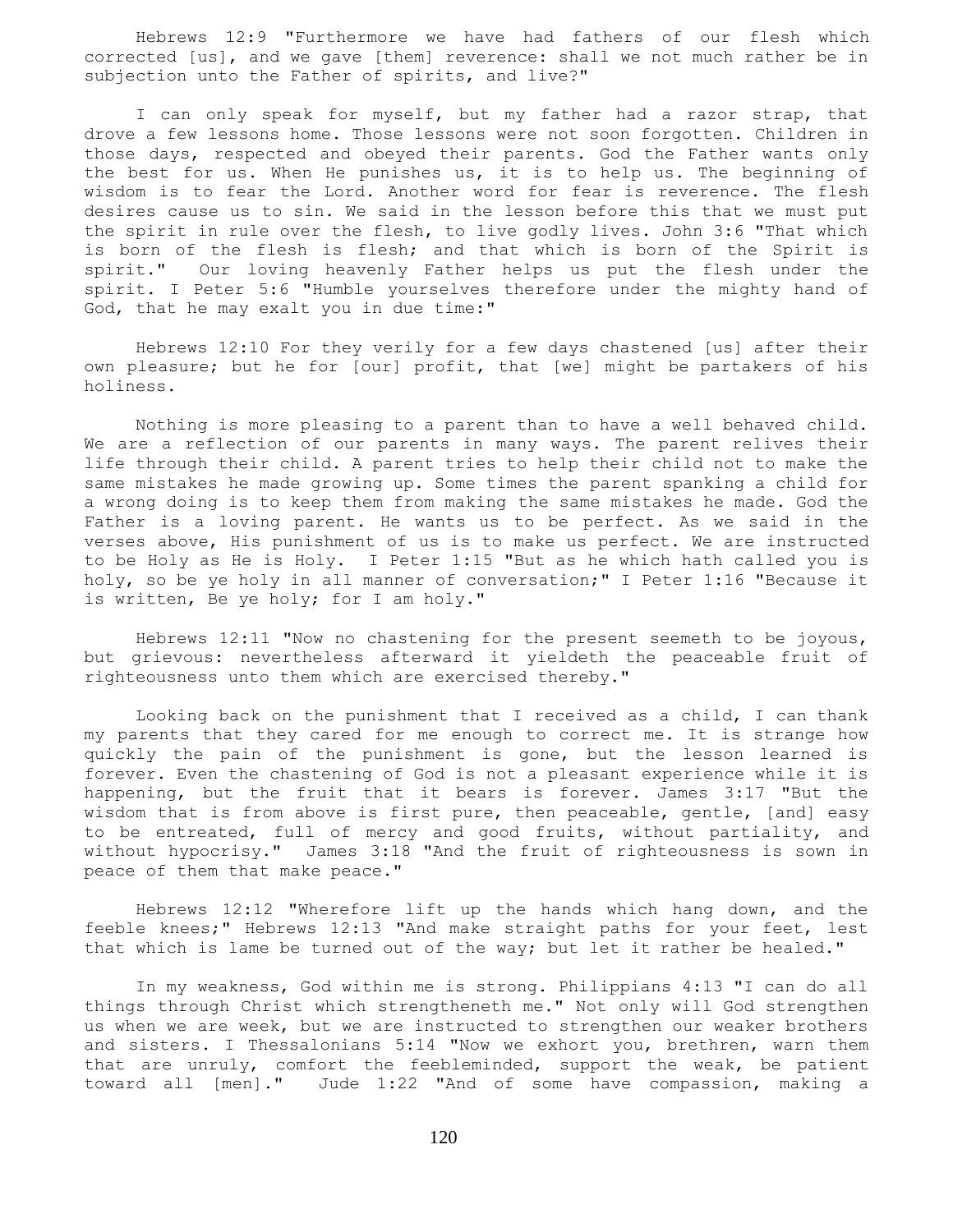difference:" Jude 1:23 "And others save with fear, pulling [them] out of the fire; hating even the garment spotted by the flesh."

 Hebrews 12:14 "Follow peace with all [men], and holiness, without which no man shall see the Lord:"

 Matthew 5:8 "Blessed [are] the pure in heart: for they shall see God." Matthew 5:9 "Blessed [are] the peacemakers: for they shall be called the children of God." We see from the next verse that God wants us to be at peace with our fellow man. Romans 12:18 "If it be possible, as much as lieth in you, live peaceably with all men." If we are living for God, He will cause even our enemies to be at peace with us. Proverbs 16:7 "When a man's ways please the LORD, he maketh even his enemies to be at peace with him."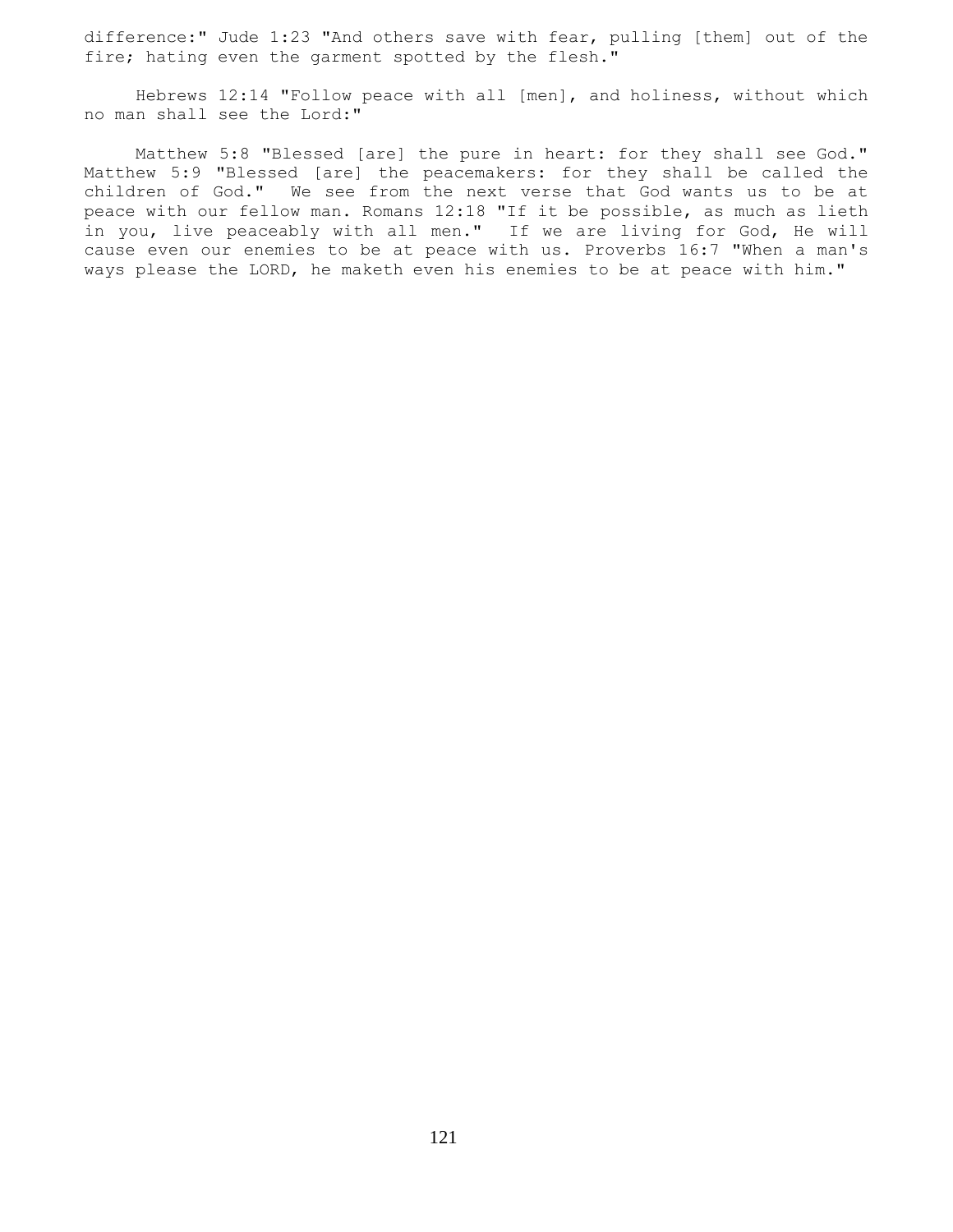1. If we are God's sons, He will us. 2. What is the parable of the sower all about? 3. Was there a difference in the seed planted? 4. Why did it bring different results? 5. We must do the \_\_\_\_ of the Father. 6. What are we, if God does not chasten us? 7. Why should we be pleased to be persecuted when we are doing good? 8. Who in the Old Testament did God allow to be tried by the devil? 9. In first Peter chapter 5 verse 10 we learn that after we suffer a while, God will do what for us? 10. Who did we give reverence on the earth? 11. What is God called in Hebrews chapter 12 verse 9? 12. What is the beginning of wisdom? 13. That which is born of the flesh is flesh and that which is born of the \_\_\_\_\_\_\_\_\_ is 14. What must we do that God might exalt us? 15. God chastened us for our profit that we might be partakers of what? 16. Where do we find, Be ye holy, for He is holy? 17. Chastening yields the fruit of what? 18. The wisdom that is from above is first \_\_\_\_, then \_\_\_\_\_\_\_\_\_\_,  $\overline{\phantom{a}}$ 19. It is full of what 2 things? 20. What are we instructed to do in Hebrews chapter 12 verses 12 and 13? 21. In my weakness, is strong. 25. Quote Philippians chapter 4 verse 13. 26. What does Jude chapter 1 verse 23 tell us to do for the lost? 27. \_\_\_\_\_\_\_ are the pure in heart.

28. Who is at peace with those who please God?

122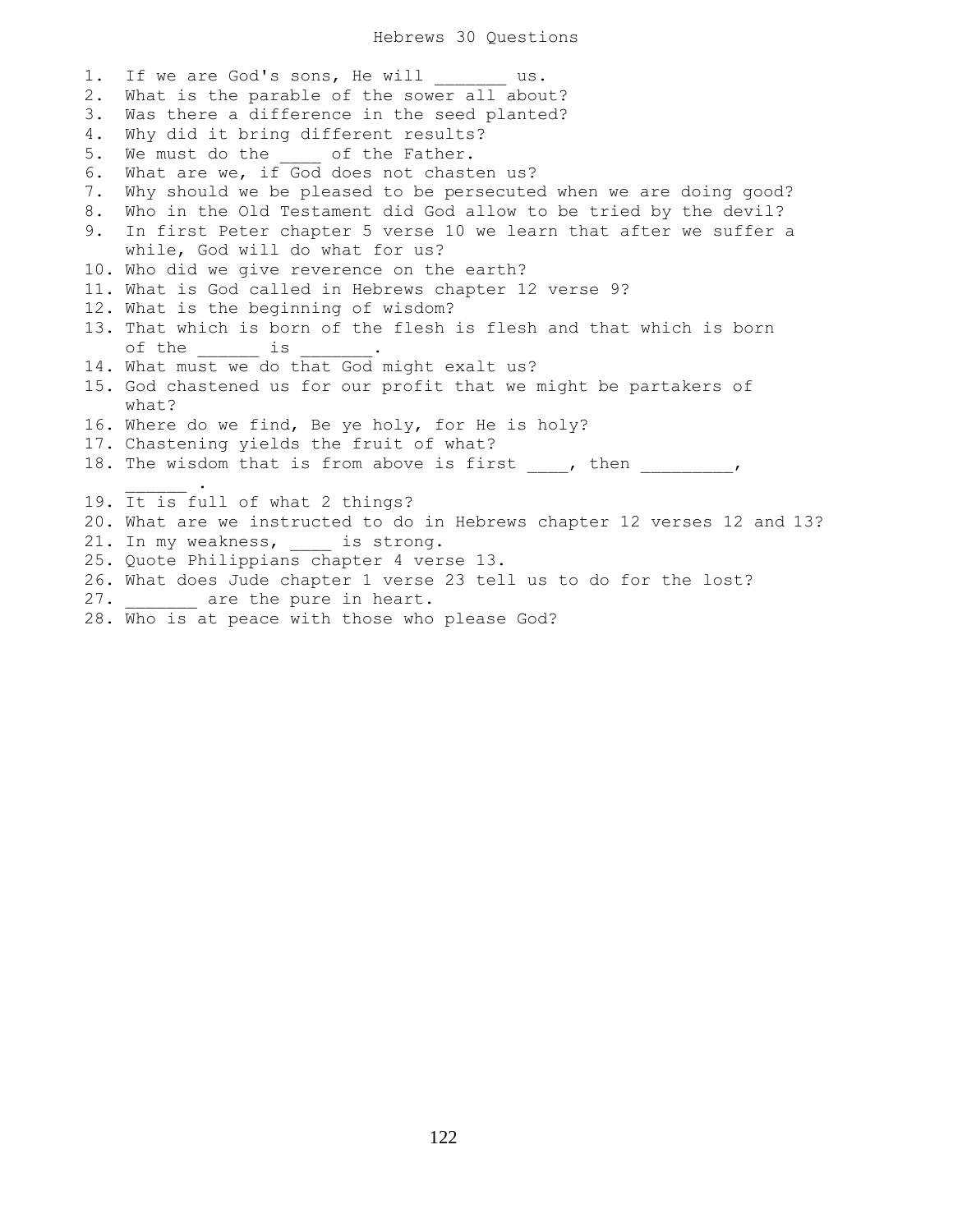We will begin this lesson in Hebrews 12:15 "Looking diligently lest any man fail of the grace of God; lest any root of bitterness springing up trouble [you], and thereby many be defiled;"

 We are told to not let the sun go down on our wrath. We are also told to forgive. Even part of the Lord's prayer says Forgive us our trespasses as we forgive those who trespass against us. It is even dangerous to take communion if we are bitter toward any one. I Corinthians 11:27 "Wherefore whosoever shall eat this bread, and drink [this] cup of the Lord, unworthily, shall be guilty of the body and blood of the Lord." I Corinthians 11:28 "But let a man examine himself, and so let him eat of [that] bread, and drink of [that] cup." I Corinthians 11:29 "For he that eateth and drinketh unworthily, eateth and drinketh damnation to himself, not discerning the Lord's body." I Corinthians 11:30 "For this cause many [are] weak and sickly among you, and many sleep." Jude 1:20 "But ye, beloved, building up yourselves on your most holy faith, praying in the Holy Ghost," Jude 1:21 "Keep yourselves in the love of God, looking for the mercy of our Lord Jesus Christ unto eternal life."

 Hebrews 12:16 "Lest there [be] any fornicator, or profane person, as Esau, who for one morsel of meat sold his birthright."

 We spoke of this in a previous lesson, how we have been adopted in to the family of God. If we walk away from God, and go back in to the sinful way of life, it is as if we have no respect for our birthright in Jesus Christ. I Thessalonians 4:4 "That every one of you should know how to possess his vessel in sanctification and honour;" I Thessalonians 4:5 "Not in the lust of concupiscence, even as the Gentiles which know not God:" I Thessalonians 4:6 "That no [man] go beyond and defraud his brother in [any] matter: because that the Lord [is] the avenger of all such, as we also have forewarned you and testified." I Thessalonians 4:7 "For God hath not called us unto uncleanness, but unto holiness."

 Hebrews 12:17 "For ye know how that afterward, when he would have inherited the blessing, he was rejected: for he found no place of repentance, though he sought it carefully with tears."

 This again, has to do with those who have the gift of salvation, and have walked in the Light of God. If a person has been adopted in to the family of God and then turns away from God it would be like crucifying Jesus all over again. Salvation is a daily walk. It is not something we take on and off as we please. Luke 13:24 "Strive to enter in at the strait gate: for many, I say unto you, will seek to enter in, and shall not be able." Luke 13:25 "When once the master of the house is risen up, and hath shut to the door, and ye begin to stand without, and to knock at the door, saying, Lord, Lord, open unto us; and he shall answer and say unto you, I know you not whence ye are:" Luke 13:26 "Then shall ye begin to say, We have eaten and drunk in thy presence, and thou hast taught in our streets." Luke 13:27 "But he shall say, I tell you, I know you not whence ye are; depart from me, all ye workers of iniquity." God will help us if we try to live for Him, but if we turn away from Him after we have been saved, and have a way of life, of sin, again, He will not help us after that.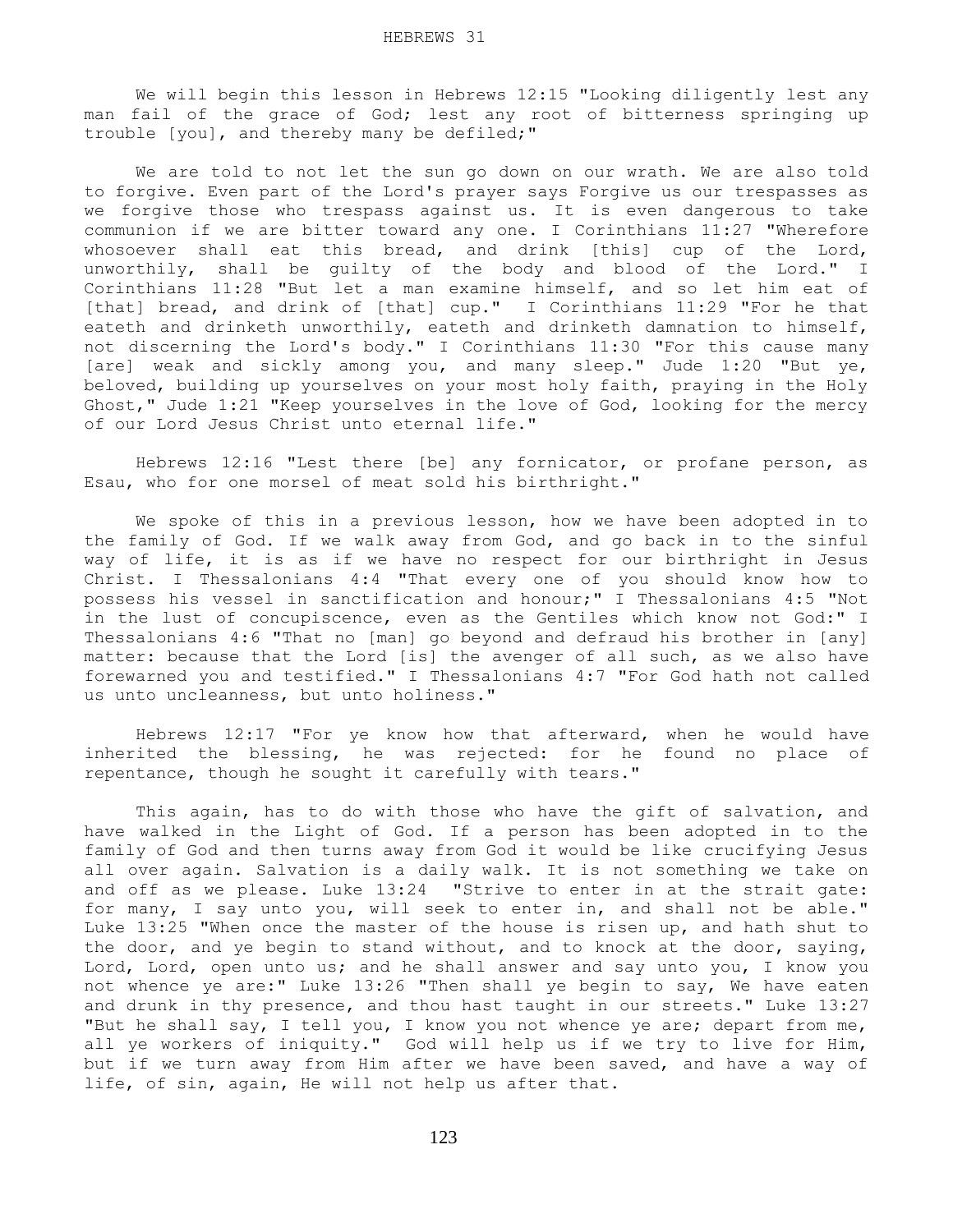Hebrews 12:18 "For ye are not come unto the mount that might be touched, and that burned with fire, nor unto blackness, and darkness, and tempest,"

 Exodus 19:12 "And thou shalt set bounds unto the people round about, saying, Take heed to yourselves, [that ye] go [not] up into the mount, or touch the border of it: whosoever toucheth the mount shall be surely put to death:" Exodus 19:13 "There shall not an hand touch it, but he shall surely be stoned, or shot through; whether [it be] beast or man, it shall not live: when the trumpet soundeth long, they shall come up to the mount." It was then and it is now, certain death to try to reach God the Father by any other plan than the plan He has provided for us. The way to God the Father is by His Son Jesus Christ. Jesus is the door to heaven that we must pass through. We are not acceptable to God the Father until we have been washed in the blood of the Lamb {Jesus Christ}. Romans 14:18 "For he that in these things serveth Christ [is] acceptable to God, and approved of men." I Peter 2:5 "Ye also, as lively stones, are built up a spiritual house, an holy priesthood, to offer up spiritual sacrifices, acceptable to God by Jesus Christ." We are acceptable to the Father, because we have taken on the righteousness of Christ. Philippians 3:9 "And be found in him, not having mine own righteousness, which is of the law, but that which is through the faith of Christ, the righteousness which is of God by faith:"

 Hebrews 12:19 "And the sound of a trumpet, and the voice of words; which [voice] they that heard entreated that the word should not be spoken to them any more:"

 Exodus 19:16 "And it came to pass on the third day in the morning, that there were thunders and lightnings, and a thick cloud upon the mount, and the voice of the trumpet exceeding loud; so that all the people that [was] in the camp trembled." Fear of the Lord is the beginning of wisdom. They did not understand what they saw and heard, but they knew it was far greater than anyone they had ever encountered. This is when they asked Moses to speak to God for them, and then bring the message to them. The really strange thing to me is after this loud voice from this mountain {that sounded like a trumpet} spoke the 10 commandments, they still made the golden calf. Why did they not heed this voice that they were so afraid of? One of the first things He told them was not to make a graven image. They had heard the voice of God, and then made the golden calf and worshipped it. When Jesus comes back for the Christians, the trumpet will blow and the voice of the Word will call to the believers. Jesus is the Word. I Thessalonians 4:16 "For the Lord himself shall descend from heaven with a shout, with the voice of the archangel, and with the trump of God: and the dead in Christ shall rise first:"

 Hebrews 12:20 "(For they could not endure that which was commanded, And if so much as a beast touch the mountain, it shall be stoned, or thrust through with a dart:"

 Their regard for the commandments of God was not what it should have been. Romans 3:19 "Now we know that what things soever the law saith, it saith to them who are under the law: that every mouth may be stopped, and all the world may become guilty before God." Romans 3:20 "Therefore by the deeds of the law there shall no flesh be justified in his sight: for by the law [is] the knowledge of sin." There was no possible way that they could keep the law. They did not even understand why they were doing these things,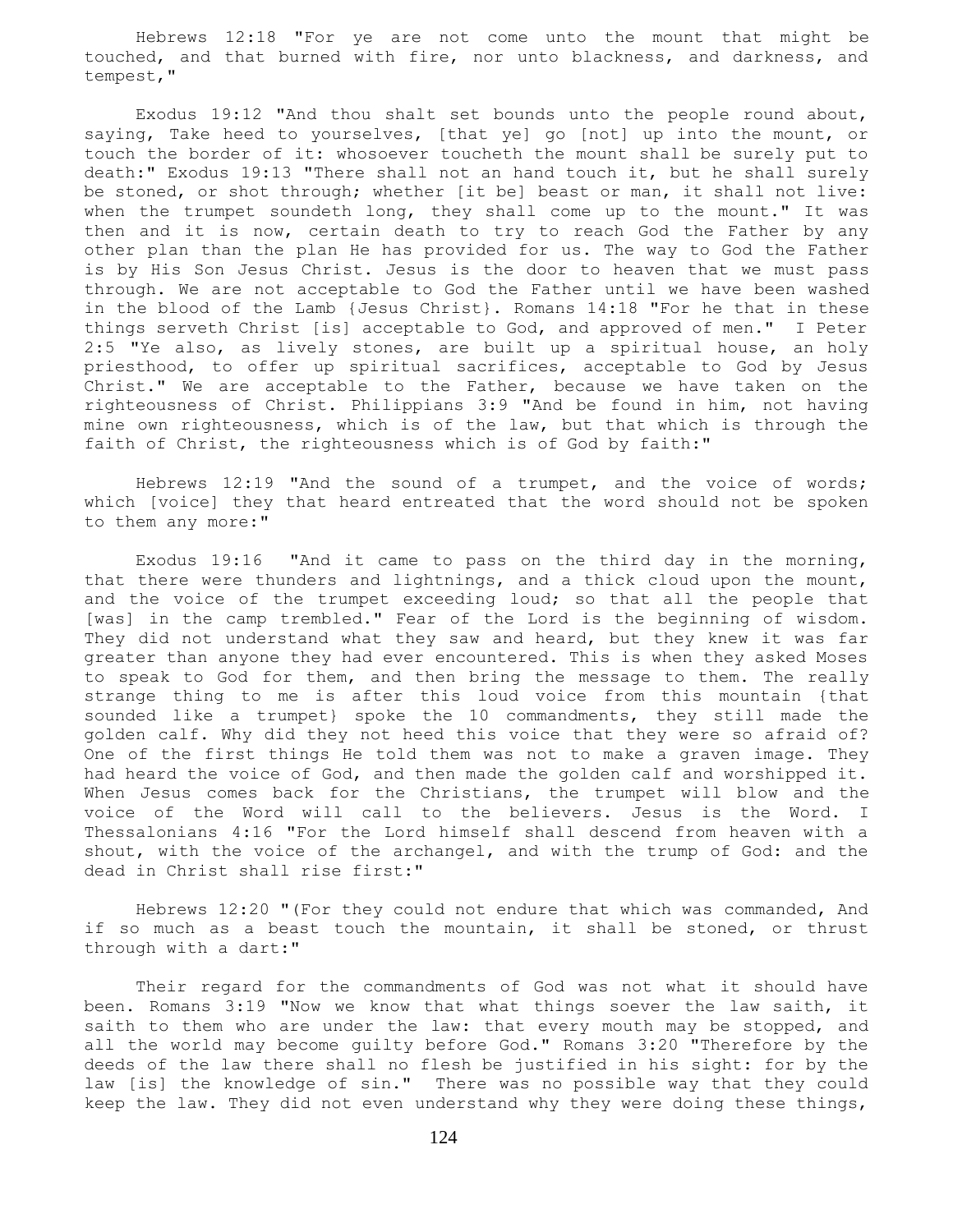so even if they did keep the letter of the law, it was not enough, because their heart was not in it. We will see the purpose of the law and all of the ordinances in the next Scripture. Galatians 3:24 "Wherefore the law was our schoolmaster [to bring us] unto Christ, that we might be justified by faith." Jesus Christ was the fulfillment of the law. If we look to Him for our salvation, then we are no longer under the law. Galatians 3:25 "But after that faith is come, we are no longer under a schoolmaster."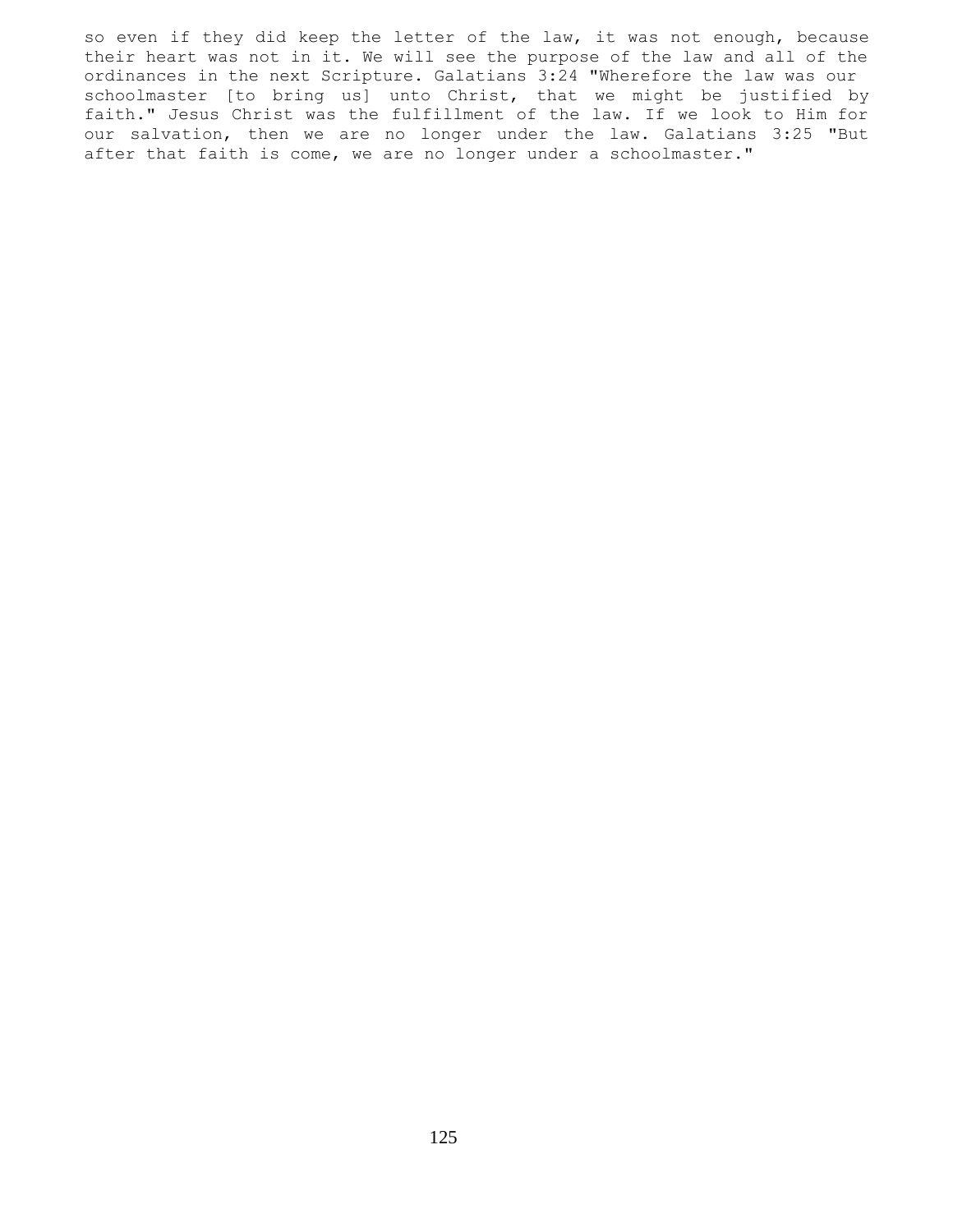| 1. | What is spoken of that defiles a person in Hebrews chapter 12<br>verse 15? |
|----|----------------------------------------------------------------------------|
| 2. | What are we not to let the sun go down on?                                 |
| 3. | Forgive us our trespasses as we                                            |
| 4. | What are we guilty of if we take communion unworthily? ----- ----          |
| 5. | What are the penalties many pay for taking communion unworthily?           |
| 6. | Keep your selves in the ____ of God.                                       |
| 7. | Who is spoken of as a fornicator in Hebrews chapter 12 verse 16?           |
| 8. | If we walk back into a sinful way of life after we have been               |
|    | saved, it is like what?                                                    |
| 9. | Everyone of you should know how to posses his vessel in                    |
|    | and $\qquad$ .                                                             |
|    | 10. God has not called us unto uncleanness, but unto ________.             |
|    | 11. Salvation is a daily .                                                 |
|    | 12. What will the Lord Jesus say to many who attempted to get in the       |
|    | gate, but did not live what they professed?                                |
|    | 13. What were the people told not to do, while the presence of God was     |
|    | on the mount?                                                              |
|    | 14. What would happen to them if they touched the mountain?                |
|    | 15. What is the only way we can reach heaven or the Father?                |
|    | 16. What makes us acceptable unto the Father?                              |
|    | 17. What are Christians called in 1 Peter chapter 2 verse 5?               |
|    | 18. The only righteousness acceptable to God is through what?              |
|    | 19. Who is the Voice of Words?                                             |
|    | 20. What had frightened these Israelites at the mount where God was?       |
|    | 21. Fear of the Lord is the beginning of                                   |
|    | 22. What terrible thing did these people do after they heard the voice     |
|    | of God, speak the 10 commandments to them?                                 |
|    | 23. Who is the Word?                                                       |
|    | 24. Who was the law for?                                                   |
|    | 25. By the law is the knowledge of what?                                   |
|    | 26. The law was our _____________ to bring us to Christ.                   |
|    | 27. After that bath come we are no longer under a                          |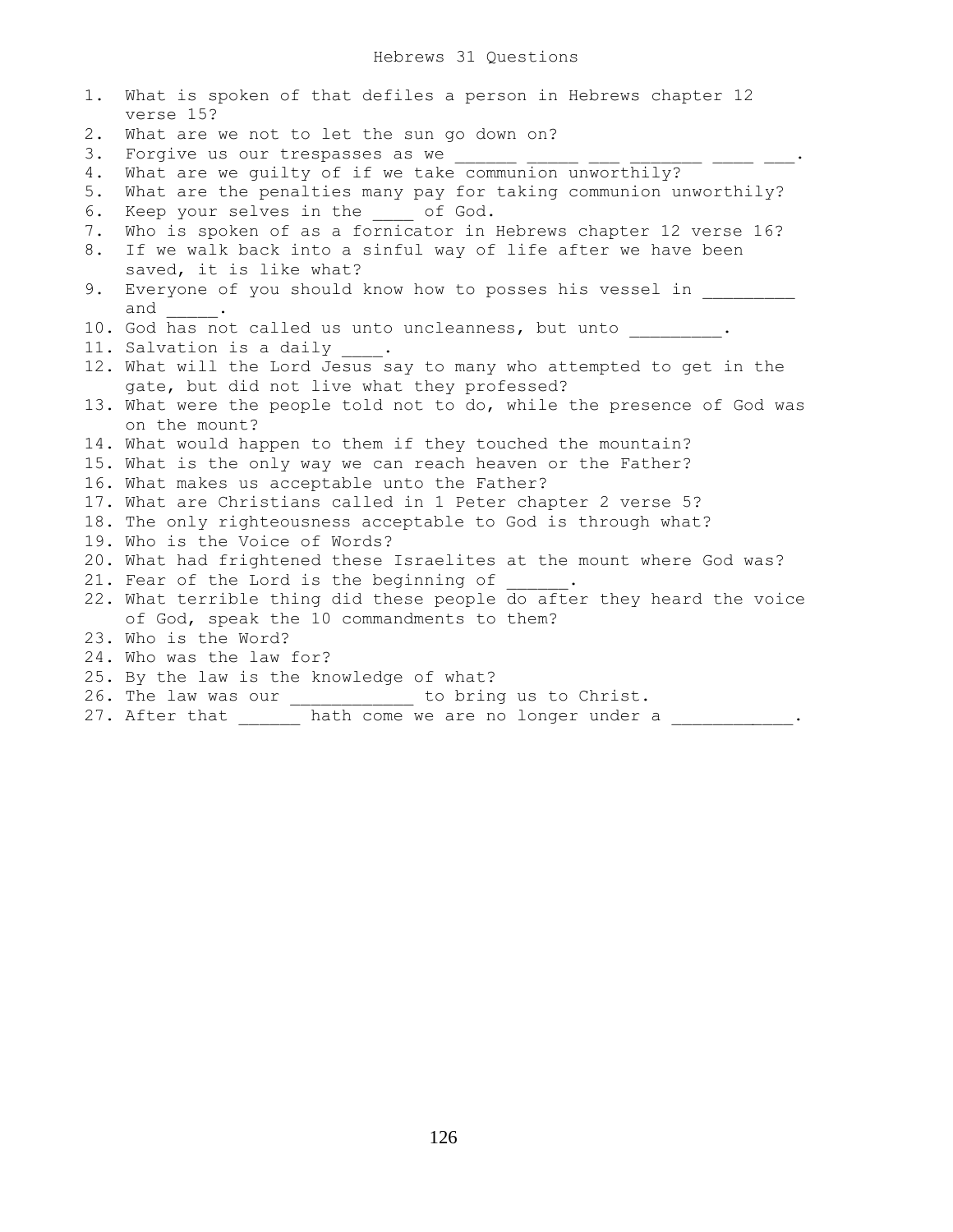We will repeat one verse from the last lesson to get the full impact of the next verse. Hebrews 12:20 "(For they could not endure that which was commanded, And if so much as a beast touch the mountain, it shall be stoned, or thrust through with a dart:" Hebrews 12:21 "And so terrible was the sight, [that] Moses said, I exceedingly fear and quake:)"

 We know that Moses was to go on this mountain and meet with God. Moses is just a man and you can easily see why he would feel fear. He knows that anyone who approaches God, who has sin in his life will die. God has called him and he must go, but you can imagine the fear in his heart. we see the voice of God speaking with Moses in the next verse. Exodus 19:19 "And when the voice of the trumpet sounded long, and waxed louder and louder, Moses spake, and God answered him by a voice." This experience of John tells just how fearful it is to come into the presence of God. Revelation 1:17 "And when I saw him, I fell at his feet as dead. And he laid his right hand upon me, saying unto me, Fear not; I am the first and the last:" No one except Jesus can stand in the presence of God. Deuteronomy 5:26 "For who [is there of] all flesh, that hath heard the voice of the living God speaking out of the midst of the fire, as we [have], and lived?" Moses was a chosen vessel of God, and was invited of God on the mountain, or he would have died.

 Hebrews 12:22 "But ye are come unto mount Sion, and unto the city of the living God, the heavenly Jerusalem, and to an innumerable company of angels,"

 We see in this Scripture that this physical mount that Moses was to go on is symbolic of the city heavenly Jerusalem which comes down from heaven. Mount Sion is spoken of throughout the Bible symbolically as the city of God. Remember Abraham was looking for a city whose maker is God. If we are sincere Christians, we are looking for that city as well. This city is not made with human hands. This is a city where God is supreme Ruler. Revelation 21:10 "And he carried me away in the spirit to a great and high mountain, and shewed me that great city, the holy Jerusalem, descending out of heaven from God," John got a view of that heavenly city, in the Scripture above. Moses on the mount was in the presence of the builder of that city. We will see a promise in the very words of our Lord Jesus in the next verse. Revelation 3:12 "Him that overcometh will I make a pillar in the temple of my God, and he shall go no more out: and I will write upon him the name of my God, and the name of the city of my God, [which is] new Jerusalem, which cometh down out of heaven from my God: and [I will write upon him] my new name."

 Hebrews 12:23 "To the general assembly and church of the firstborn, which are written in heaven, and to God the Judge of all, and to the spirits of just men made perfect,"

 Who are the church of the first born? Jesus Christ the righteous is the first born. Everyone who continues to believe in Jesus unto the end, is His church. We find in the next Scripture that Jesus Christ purchased the church [the Christians] with His own blood. Acts 20:28 "Take heed therefore unto yourselves, and to all the flock, over the which the Holy Ghost hath made you overseers, to feed the church of God, which he hath purchased with his own blood." We see that the body of believers are the church in the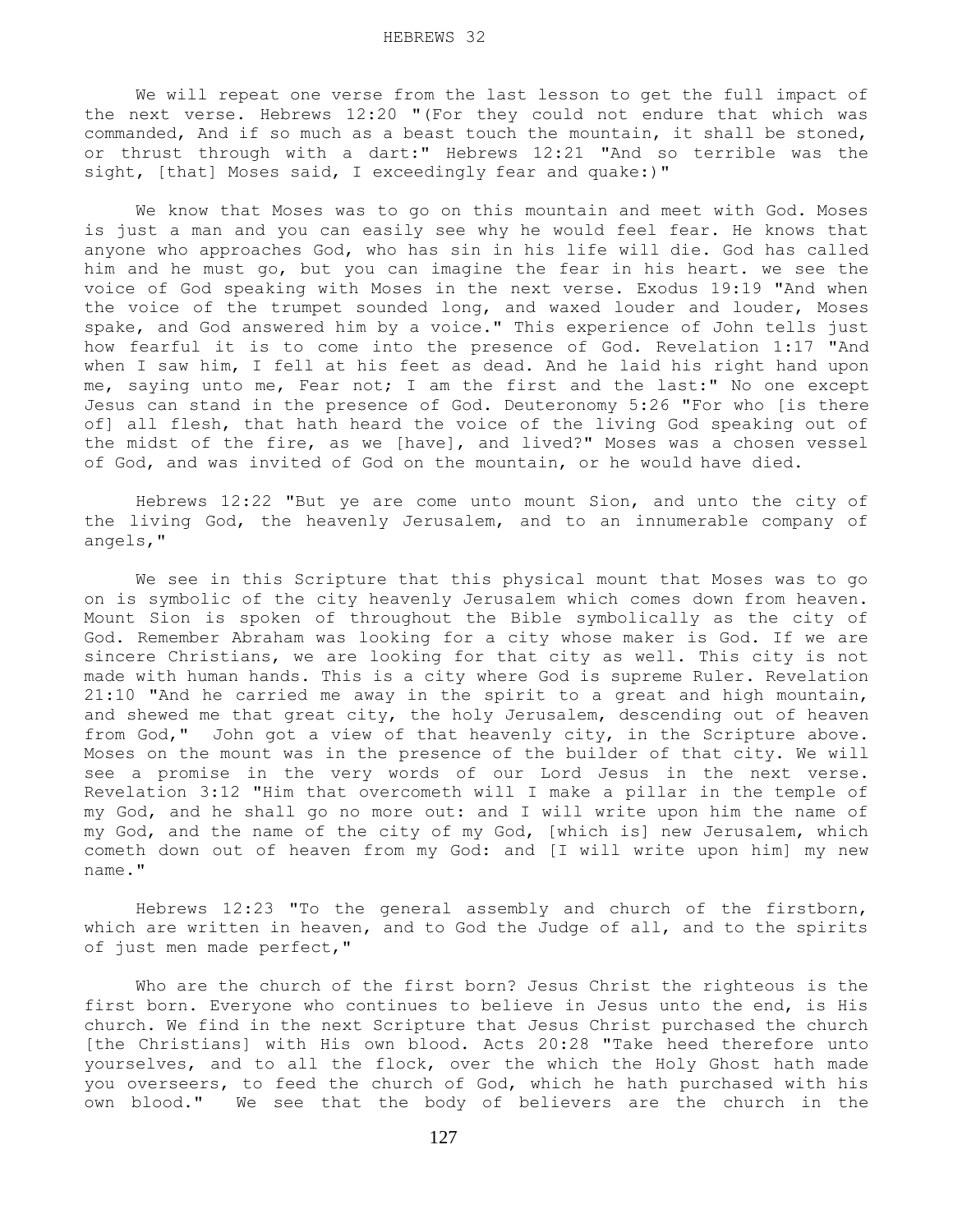following verse. Colossians 1:18 "And he is the head of the body, the church: who is the beginning, the firstborn from the dead; that in all [things] he might have the preeminence." To be saved, our name must be written in the Lamb's book of life. Revelation 20:15 "And whosoever was not found written in the book of life was cast into the lake of fire." We see the terrible fate of those who neglect to get their name written in the book of life. The only way to get your name into that book is to believe in the Lord Jesus Christ. John 3:16 "For God so loved the world, that he gave his only begotten Son, that whosoever believeth in him should not perish, but have everlasting life." How are just men made perfect? We have taken on the perfection of Jesus Christ when we were washed in His precious blood. He took our sin that we might become His righteousness. I Peter 2:24 "Who his own self bare our sins in his own body on the tree, that we, being dead to sins, should live unto righteousness: by whose stripes ye were healed." Acts 10:42 "And he commanded us to preach unto the people, and to testify that it is he which was ordained of God [to be] the Judge of quick and dead." You see Jesus will judge each person. We will be classified as His sheep and live in heaven with Him, or He will classify us as a goat fit only for hell. Matthew 25:32 "And before him shall be gathered all nations: and he shall separate them one from another, as a shepherd divideth [his] sheep from the goats:" Matthew 25:33 "And he shall set the sheep on his right hand, but the goats on the left." Matthew 25:34 "Then shall the King say unto them on his right hand, Come, ye blessed of my Father, inherit the kingdom prepared for you from the foundation of the world:" Matthew 25:41 "Then shall he say also unto them on the left hand, Depart from me, ye cursed, into everlasting fire, prepared for the devil and his angels:" We stand or fall on the judgment of Jesus Christ the King of kings and Lord of lords.

 Hebrews 12:24 "And to Jesus the mediator of the new covenant, and to the blood of sprinkling, that speaketh better things than [that of] Abel."

 Mediator, above means go between. Jesus goes between us and God and reconciles us to the Father. I Timothy 2:5 "For [there is] one God, and one mediator between God and men, the man Christ Jesus;" The new covenant is the covenant of grace through belief in Jesus Christ. The old covenant was the law, by which no man is saved. The blood sprinkled on the mercy seat, covered the sin of the person for one year. It did not do away with sin, it just covered it. Jesus precious blood completely did away with sin. Matthew 26:28 "For this is my blood of the new testament, which is shed for many for the remission of sins." I Peter 1:2 "Elect according to the foreknowledge of God the Father, through sanctification of the Spirit, unto obedience and sprinkling of the blood of Jesus Christ: Grace unto you, and peace, be multiplied."

 Hebrews 12:25 "See that ye refuse not him that speaketh. For if they escaped not who refused him that spake on earth, much more [shall not] we [escape], if we turn away from him that [speaketh] from heaven:"

 Of course, this One speaking from heaven is God. This is the voice they heard at the mount. When Jesus spoke here on the earth, it was actually the Voice from heaven speaking. He and the Father were in total agreement. John 14:10 "Believest thou not that I am in the Father, and the Father in me? the words that I speak unto you I speak not of myself: but the Father that dwelleth in me, he doeth the works." To reject the Word of God is to reject Life. Jesus is the Life of each one who believes. Matthew 17:5 "While he yet spake, behold, a bright cloud overshadowed them: and behold a voice out of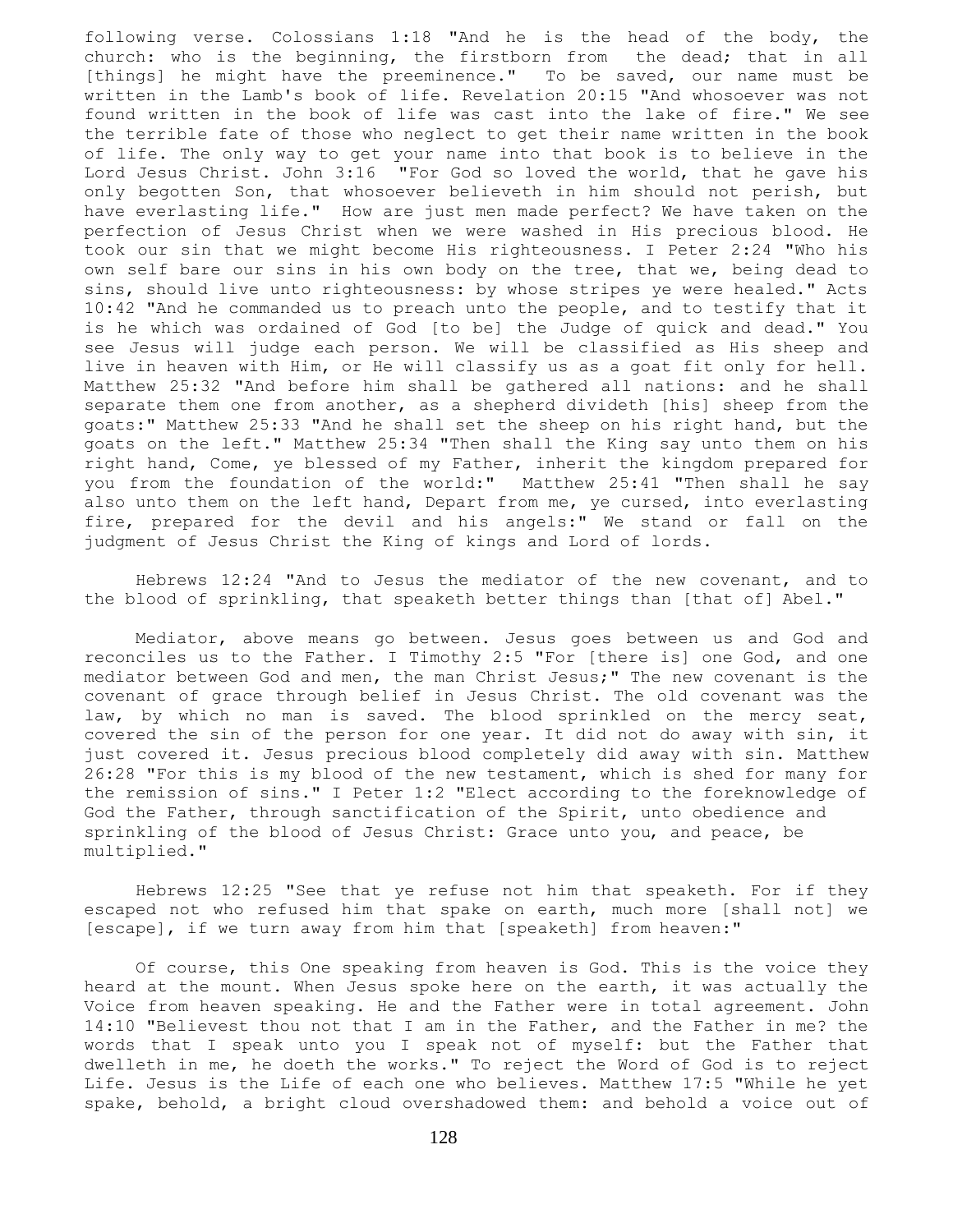the cloud, which said, This is my beloved Son, in whom I am well pleased; hear ye him." This Scripture we just gave shows that the Father and Jesus speak the same thing.

 Hebrews 12:26 "Whose voice then shook the earth: but now he hath promised, saying, Yet once more I shake not the earth only, but also heaven."

 The voice of God was mistaken for thunder. When it thunders, the earth shakes. Luke 21:26 "Men's hearts failing them for fear, and for looking after those things which are coming on the earth: for the powers of heaven shall be shaken." Notice from this next Scripture that God's Word never ends. Matthew 24:35 "Heaven and earth shall pass away, but my words shall not pass away."

 Hebrews 12:27 "And this [word], Yet once more, signifieth the removing of those things that are shaken, as of things that are made, that those things which cannot be shaken may remain."

 I believe the shaking has begun. God is shaking the church, so that those who have a form of religion will be shaken out. Those that remain will be those who cannot be shaken. These next 2 Scriptures should be the condition of the true Christian. Romans 8:38 "For I am persuaded, that neither death, nor life, nor angels, nor principalities, nor powers, nor things present, nor things to come," Romans 8:39 "Nor height, nor depth, nor any other creature, shall be able to separate us from the love of God, which is in Christ Jesus our Lord."

 Hebrews 12:28 "Wherefore we receiving a kingdom which cannot be moved, let us have grace, whereby we may serve God acceptably with reverence and godly fear:"

 This reverence and godly fear is not evident in too many churches today. It seems most church services have gone to the frivolous. We must take God serious. He is God, and we are His servants. We must pay Him the respect due Him. Romans 12:1 "I beseech you therefore, brethren, by the mercies of God, that ye present your bodies a living sacrifice, holy, acceptable unto God, [which is] your reasonable service." The will of the Father must be our will. We must crucify our flesh that the spirit can take control. Galatians 2:20 "I am crucified with Christ: nevertheless I live; yet not I, but Christ liveth in me: and the life which I now live in the flesh I live by the faith of the Son of God, who loved me, and gave himself for me."

Hebrews 12:29 "For our God [is] a consuming fire."

 There are a number of Scriptures which show God as a fire, I will quote a few here. Exodus 24:17 "And the sight of the glory of the LORD [was] like devouring fire on the top of the mount in the eyes of the children of Israel." Genesis 19:24 "Then the LORD rained upon Sodom and upon Gomorrah brimstone and fire from the LORD out of heaven;" Exodus 13:21 "And the LORD went before them by day in a pillar of a cloud, to lead them the way; and by night in a pillar of fire, to give them light; to go by day and night:" It was a bush that was burning with fire that God spoke to Moses from. We could go on and on. There are literally tens of times God is spoken of associated with fire. Deuteronomy 9:3 "Understand therefore this day, that the LORD thy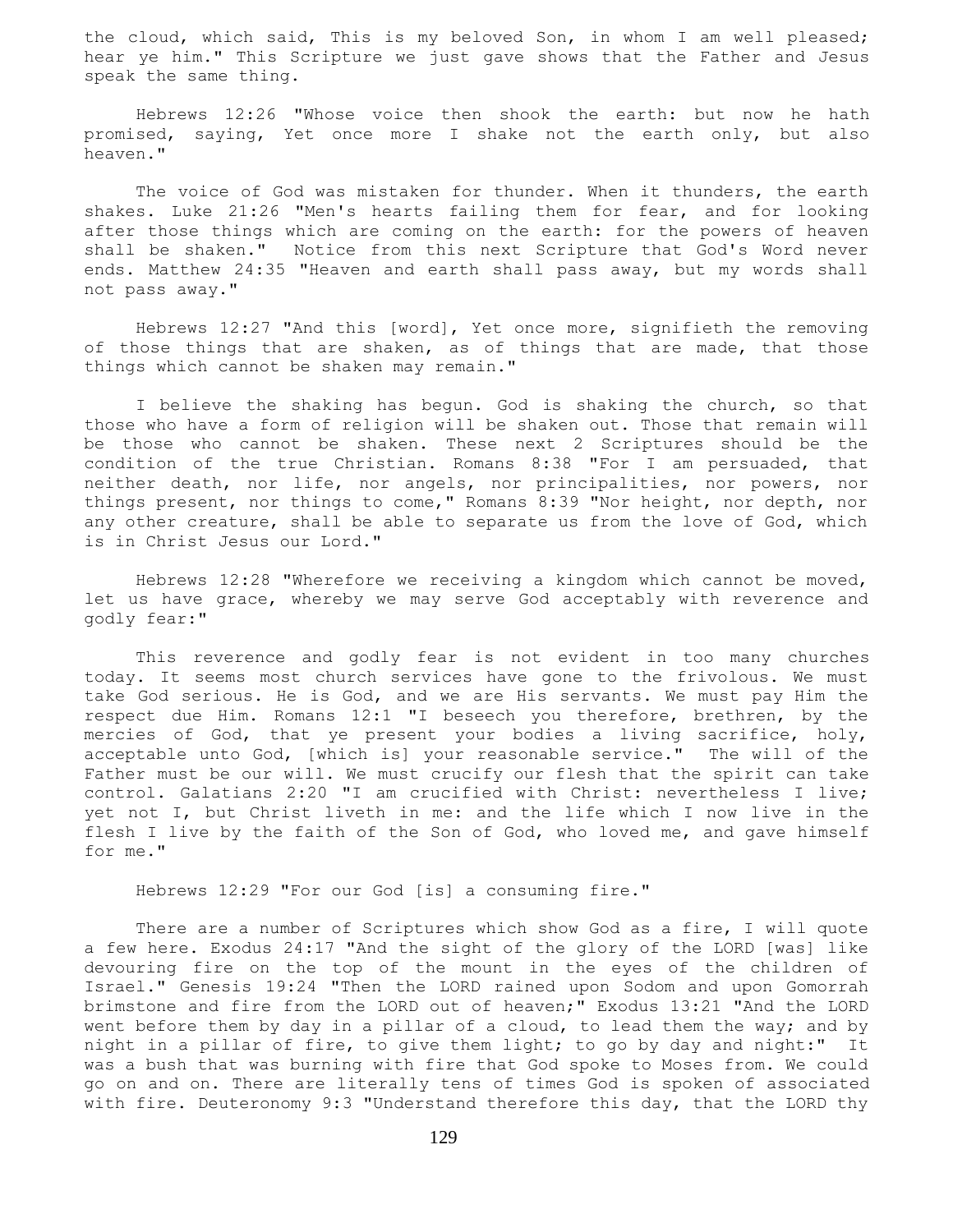God [is] he which goeth over before thee; [as] a consuming fire he shall destroy them, and he shall bring them down before thy face: so shalt thou drive them out, and destroy them quickly, as the LORD hath said unto thee." II Thessalonians 1:8 "In flaming fire taking vengeance on them that know not God, and that obey not the gospel of our Lord Jesus Christ:" This should let us have no doubt. I will mention one more thing and then go on. Jesus baptizes with the Holy Ghost and fire. Luke 3:16 "John answered, saying unto [them] all, I indeed baptize you with water; but one mightier than I cometh, the latchet of whose shoes I am not worthy to unloose: he shall baptize you with the Holy Ghost and with fire:"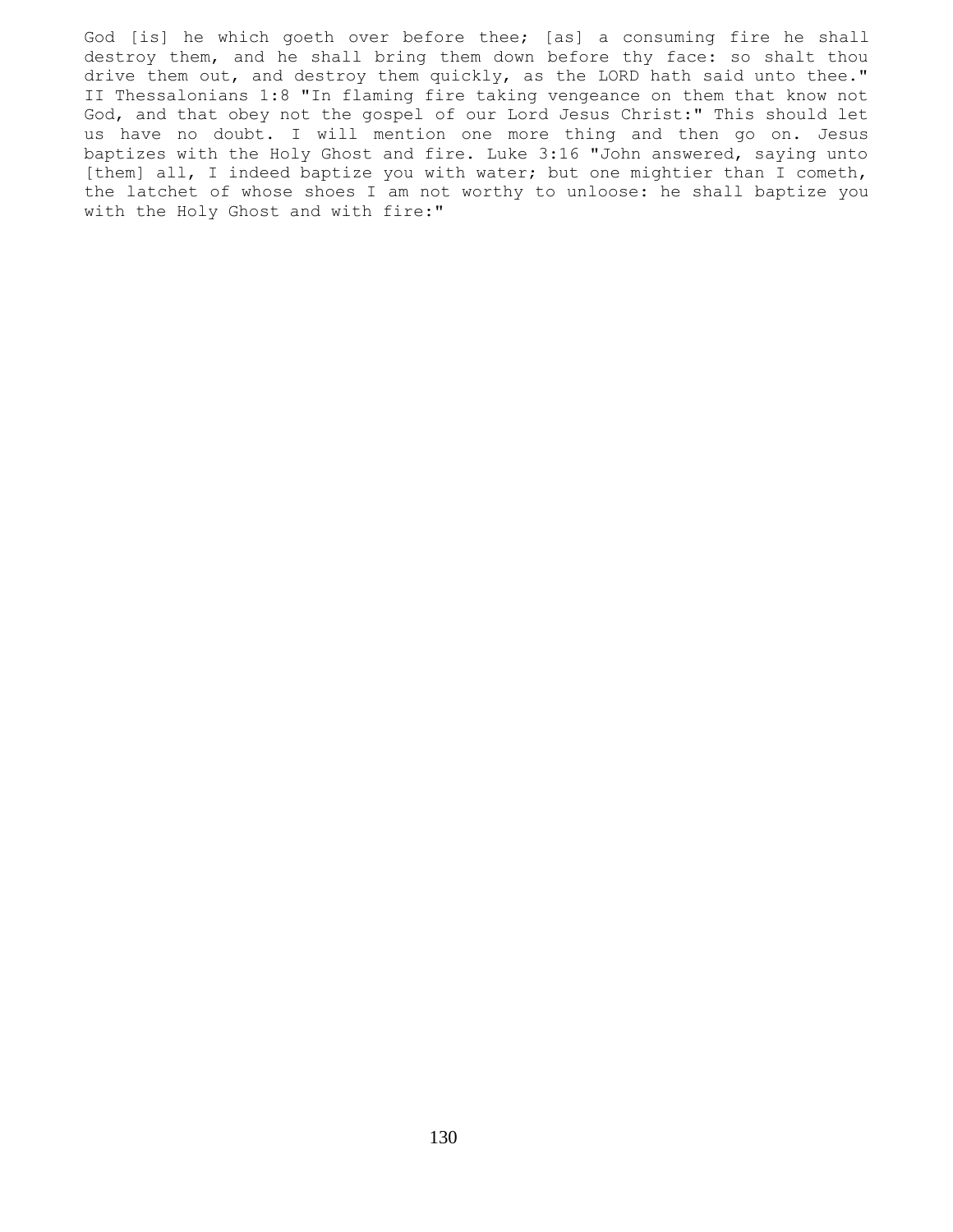1. The sight of God on the mountain was so terrible that Moses felt what? 2. If God called Moses to the mountain, why would he fear? 3. When the trumpet sounded long and louder, Moses spoke to God. What did God do? 4. When John went to heaven and was in the presence of the first and last, what did he do? 5. The city of the living God is what? 6. Who is there an innumerable number of in the city? 7. This physical mount that Moses was on was symbolic of what? 8. What was Abraham looking for that we Christians should be looking for too? 9. When John was carried away to a high mountain, what was he give3n a glimpse of? 10. Him that  $\qquad \qquad$  will I make a pillar in the temple of my God. 11. What will Jesus write on each believer? 12. Who are the church of the firstborn? 13. What did Jesus purchase the believers with? 14. Who is the head of the body of believers? 15. Where must our name be written, if we are saved? 16. What happens to those who are not written in this book? 17. What must we do to have our name written in the Lamb's book of life? 18. How are just men made perfect? 19. Who is the Judge of the quick and the dead? 20. What are those on the left side classified as by Jesus? 21. What are those on the right classified as by Jesus? 22. How long has the kingdom been prepared for the believers? 23. Who was the everlasting fire prepared for? 24. Who is the mediator of the new covenant? 25. What does mediator mean here? 26. What is the new covenant? 27. What one word in Matthew chapter 26 verse 28 means does away with? 28. The One speaking from heaven is whom? 29. Jesus said that the words He spoke on earth actually came from where? 30. In Matthew chapter 17 verse 5 how do we know for sure that Jesus and the Father were in agreement? 31. What will shake heaven as well as earth? 32. What 2 unlikely things shall pass away? 33. Why is God shaking the church? 34. How are we to present our bodies to God? 35. Our God is a 36. Tell several times that God was associated with fire.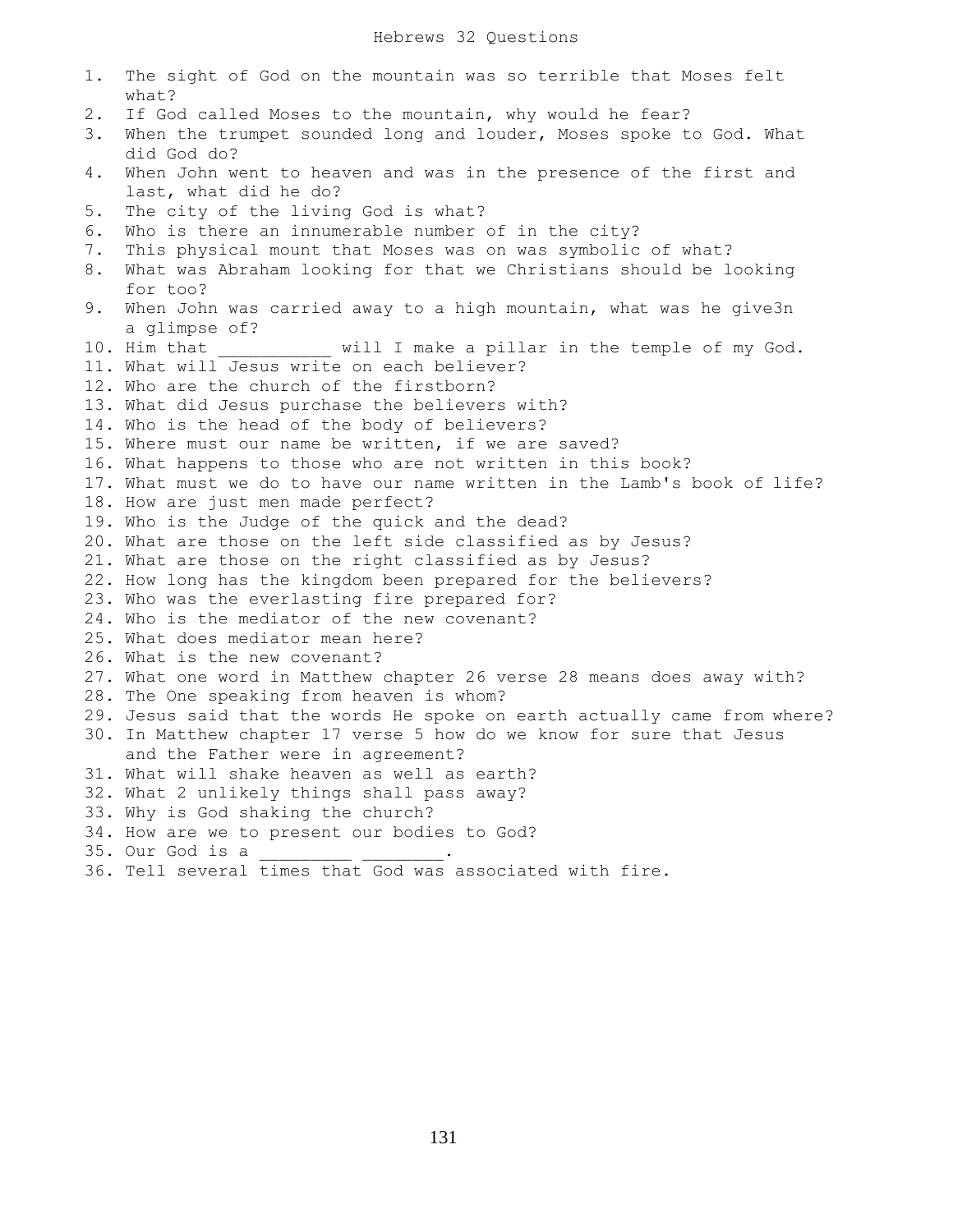We will begin this lesson in Hebrews 13:1 "Let brotherly love continue."

 When Jesus' mother and half brothers and sisters in the flesh came to see Him, He gave an explanation of who His brothers and sisters were. Matthew 12:50 "For whosoever shall do the will of my Father which is in heaven, the same is my brother, and sister, and mother." If you are a Christian, then, you are a brother or sister of Christ. We are the adopted children of the Father. Jesus is our older brother. John 13:34 "A new commandment I give unto you, That ye love one another; as I have loved you, that ye also love one another." John 13:35 "By this shall all [men] know that ye are my disciples, if ye have love one to another." The one another mentioned here are the fellow believers. Romans 12:10 "[Be] kindly affectioned one to another with brotherly love; in honour preferring one another;" We find that Jesus tells us that just 2 commandments cover all the laws and commandments of the Old Testament. Matthew 22:37 "Jesus said unto him, Thou shalt love the Lord thy God with all thy heart, and with all thy soul, and with all thy mind." Matthew 22:38 "This is the first and great commandment." Matthew 22:39 "And the second [is] like unto it, Thou shalt love thy neighbour as thyself." Matthew 22:40 "On these two commandments hang all the law and the prophets."

 Hebrews 13:2 "Be not forgetful to entertain strangers: for thereby some have entertained angels unawares."

 One of the most vivid lessons on this subject in the Bible is; Matthew 25:35 "For I was an hungred, and ye gave me meat: I was thirsty, and ye gave me drink: I was a stranger, and ye took me in:" Matthew 25:36 "Naked, and ye clothed me: I was sick, and ye visited me: I was in prison, and ye came unto me." Matthew 25:37 "Then shall the righteous answer him, saying, Lord, when saw we thee an hungred, and fed [thee]? or thirsty, and gave [thee] drink?" Matthew 25:38 " When saw we thee a stranger, and took [thee] in? or naked, and clothed [thee]?" Matthew 25:39 "Or when saw we thee sick, or in prison, and came unto thee?" Matthew 25:40 "And the King shall answer and say unto them, Verily I say unto you, Inasmuch as ye have done [it] unto one of the least of these my brethren, ye have done [it] unto me."

 Hebrews 13:3 "Remember them that are in bonds, as bound with them; [and] them which suffer adversity, as being yourselves also in the body."

 Christians are all part of one body, The Body of Christ. If you stump your toe, your whole body hurts. If we are one body in Christ, we will behave as these 2 following Scriptures direct us. Romans 12:15 "Rejoice with them that do rejoice, and weep with them that weep." I Corinthians 12:26 "And whether one member suffer, all the members suffer with it; or one member be honoured, all the members rejoice with it." Paul was in prison for a great deal of the time for his bold ministering. We will see that he was not forgotten by his fellow Christians while he was there. II Timothy 1:16 "The Lord give mercy unto the house of Onesiphorus; for he oft refreshed me, and was not ashamed of my chain:" II Timothy 1:17 "But, when he was in Rome, he sought me out very diligently, and found [me]." II Timothy 1:18 "The Lord grant unto him that he may find mercy of the Lord in that day: and in how many things he ministered unto me at Ephesus, thou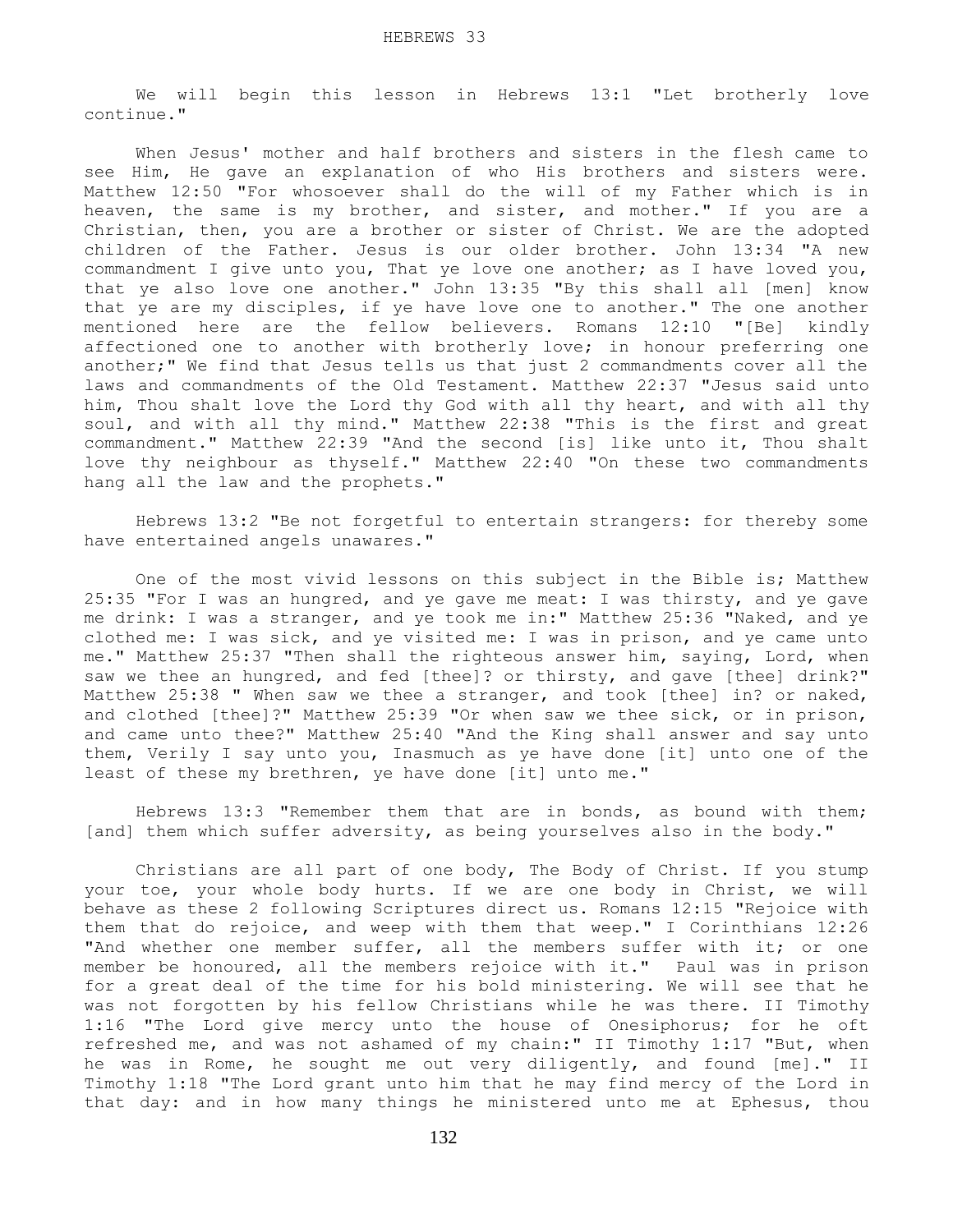knowest very well." Paul had a large group with him while he was imprisoned in his own home in Rome. Luke the physician went nearly everywhere with him, and Rome was no exception. I will give one verse from Peter's writings telling us how to behave toward each other. I Peter 3:8 "Finally, [be ye] all of one mind, having compassion one of another, love as brethren, [be] pitiful, [be] courteous:"

 Hebrews 13:4 "Marriage [is] honourable in all, and the bed undefiled: but whoremongers and adulterers God will judge."

 Whoremonger is speaking of male or female prostitutes. Adulterers, here mean those who sleep with someone they are not married to, and it also has to do with those who follow other gods. This, then is physical and spiritual adultery. One of the 10 commandments is {Thou shalt not commit adultery}. We see from the following Scriptures that God created man and woman to marry and populate the earth. It is no sin to marry. God planned that a man would marry one woman and they two should become one flesh. This is God's plan for the creation of the people on the earth. Sex should be reserved for the marriage bed. Sex is for the creation of new beings on the earth. That is the very reason homosexuality and lesbianism is so wrong. God calls both things the unnatural use. Now let us look at some scriptures on man and woman marrying. Genesis 1:27 "So God created man in his [own] image, in the image of God created he him; male and female created he them." Man in this verse means a human being. Notice that all humans are made in the image of God. Genesis 1:28 "And God blessed them, and God said unto them, Be fruitful, and multiply, and replenish the earth, and subdue it: and have dominion over the fish of the sea, and over the fowl of the air, and over every living thing that moveth upon the earth." Notice in this that the sin of Adam and Eve was not in the fact that they slept together. It was in that they disobeyed God and ate the forbidden fruit. God wanted them to populate the earth, even before they sinned in the garden. Notice the judgment that God will make on the whoremonger. Ephesians 5:5 "For this ye know, that no whoremonger, nor unclean person, nor covetous man, who is an idolater, hath any inheritance in the kingdom of Christ and of God."

 Hebrews 13:5 "[Let your] conversation [be] without covetousness; [and be] content with such things as ye have: for he hath said, I will never leave thee, nor forsake thee."

 We are living in a materialistic generation. Many are teaching that all you have to do is ask for anything you want and God will give it to you. This is not what God promised at all. God has promised to give us our needs, not to furnish our greed. Paul gave the best advice to all of us when he said whatever position he found himself in, he was satisfied. Philippians 4:11 "Not that I speak in respect of want: for I have learned, in whatsoever state I am, [therewith] to be content." Philippians 4:12 "I know both how to be abased, and I know how to abound: every where and in all things I am instructed both to be full and to be hungry, both to abound and to suffer need." Philippians 4:13 "I can do all things through Christ which strengtheneth me." We are told to seek first the things of God. Matthew 6:33 "But seek ye first the kingdom of God, and his righteousness; and all these things shall be added unto you." Matthew 6:25 "Therefore I say unto you, Take no thought for your life, what ye shall eat, or what ye shall drink; nor yet for your body, what ye shall put on. Is not the life more than meat, and the body than raiment?" Matthew 6:34 "Take therefore no thought for the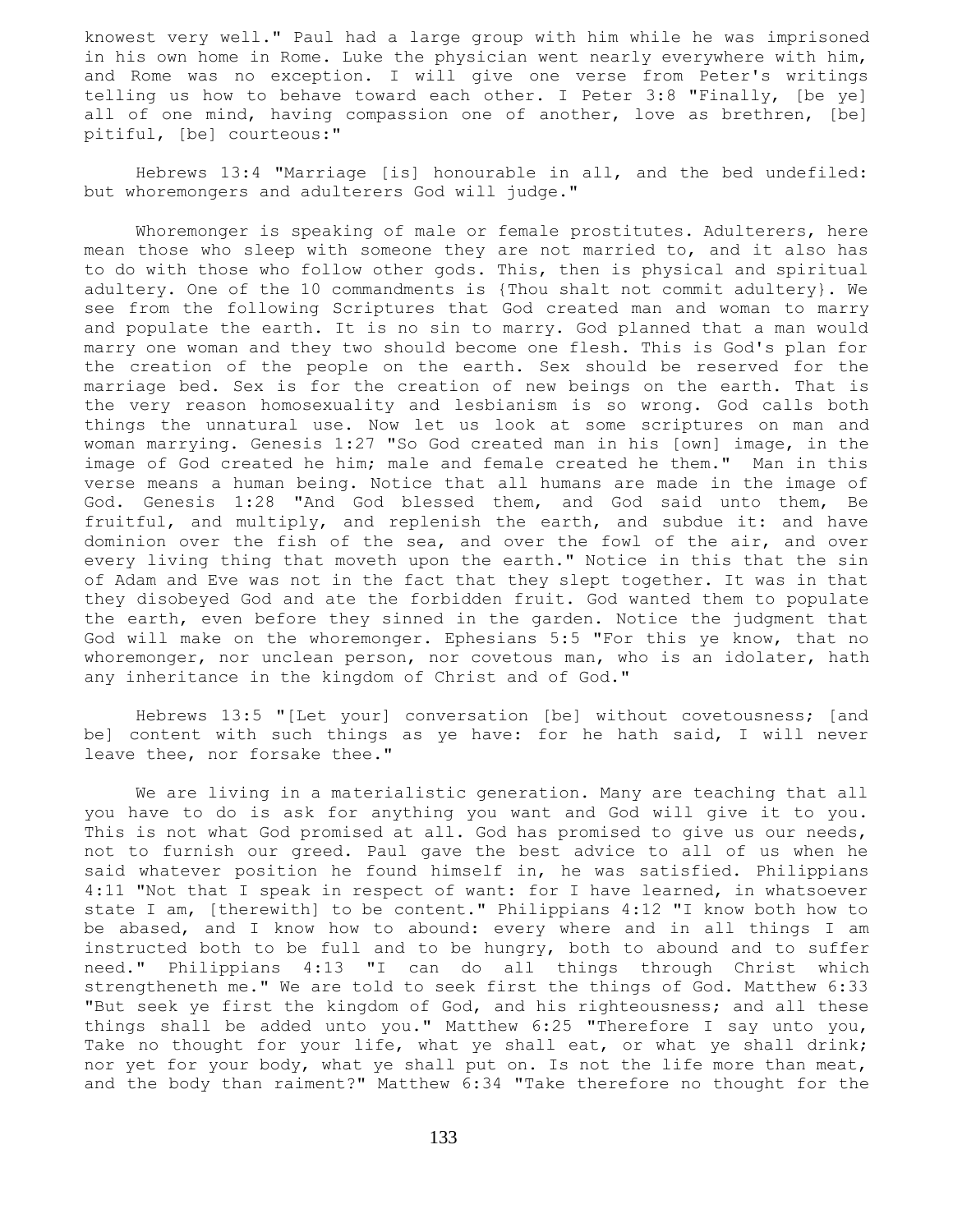morrow: for the morrow shall take thought for the things of itself. Sufficient unto the day [is] the evil thereof." One of the worst sins in our society today is that people want what their neighbor has. Most are not very willing to wait until they can afford it, they want it now. Many will even take things that really do not belong to them by force if necessary. Greed has overcome. Luke 12:15 "And he said unto them, Take heed, and beware of covetousness: for a man's life consisteth not in the abundance of the things which he possesseth." Luke  $12:16$  "And he spake a parable unto them, saying, The ground of a certain rich man brought forth plentifully:" Luke 12:17 "And he thought within himself, saying, What shall I do, because I have no room where to bestow my fruits?" Luke 12:18 "And he said, This will I do: I will pull down my barns, and build greater; and there will I bestow all my fruits and my goods." Luke 12:19 "And I will say to my soul, Soul, thou hast much goods laid up for many years; take thine ease, eat, drink, [and] be merry." Luke 12:20 "But God said unto him, [Thou] fool, this night thy soul shall be required of thee: then whose shall those things be, which thou hast provided?" You see we brought nothing into this world, and it is for certain we will take nothing out with us. Lay up your treasures in heaven. I Timothy 6:6 "But godliness with contentment is great gain." I Timothy 6:7 "For we brought nothing into [this] world, [and it is] certain we can carry nothing out." I Timothy 6:8 "And having food and raiment let us be therewith content."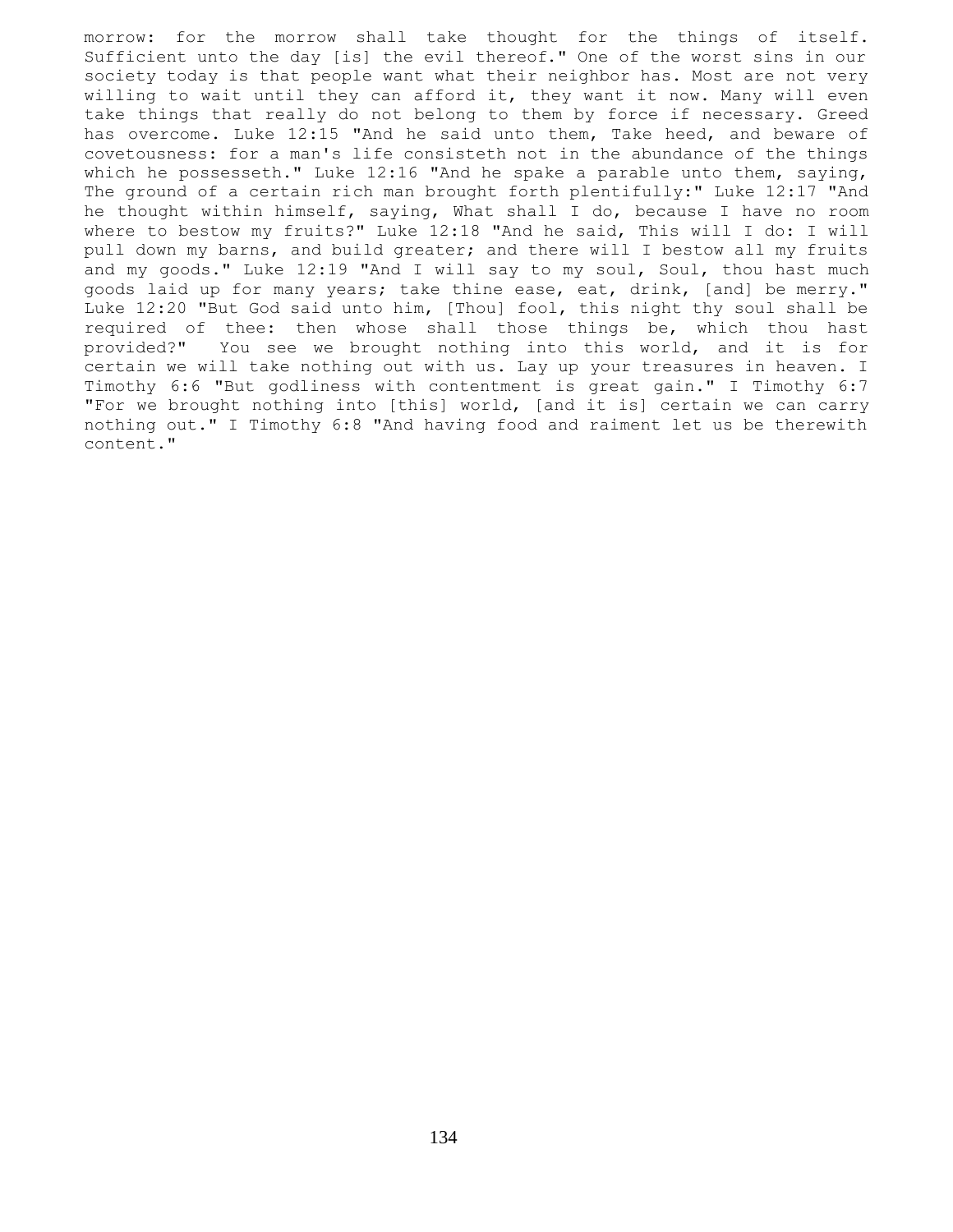## Hebrews 33 Questions

1. What are we told to let continue in verse 1? 2. Who did Jesus say were his mother and brothers and sisters? 3. How are we younger brothers and sisters of Christ? 4. How will men know you are Christ's disciple? 5. Who are the one another mentioned here? 6. How many commandments, that Jesus gave, cover all the law and commandments? 7. What are these commandments that Jesus gave? 8. Why should you entertain strangers? 9. What does Matthew chapter 25 verses 35 on tell us about doing for others? 10. Christians are all part of one 11. We are to with them that rejoice. 12. Where did Paul spend a great deal of his time? 13. Why did Paul say for the Lord to give mercy to the house of Onesiphorus? 14. Who was the physician that went nearly everywhere with Paul? 15. How did Peter tell the Christians to behave toward each other? 16. Marriage is \_\_\_\_\_\_\_\_\_\_\_ in all. 17. What does whoremonger mean here? 18. What 2 things does this adulterer have to do with here? 19. Why did God create man and woman? 20. What are a man and his wife one in? 21. What is sex for? 22. What does God call homosexuality? 23. Man in Genesis chapter 1 verse 27 means what? 24. Who are made in the image of God? 25. What were they to have dominion over? 26. What was the sin of Adam and Eve? 27. What is God's judgment on the whoremonger? 28. Do not covet, be content with 29. What kind of a generation are we living in? 30. What did Paul say about this? 31. I can do all things through 32. What is the Christian to seek first? 33. Tell what the parable of the rich man was all about? 34. Having \_\_\_\_\_ and \_\_\_\_\_\_\_\_ let us therewith be content.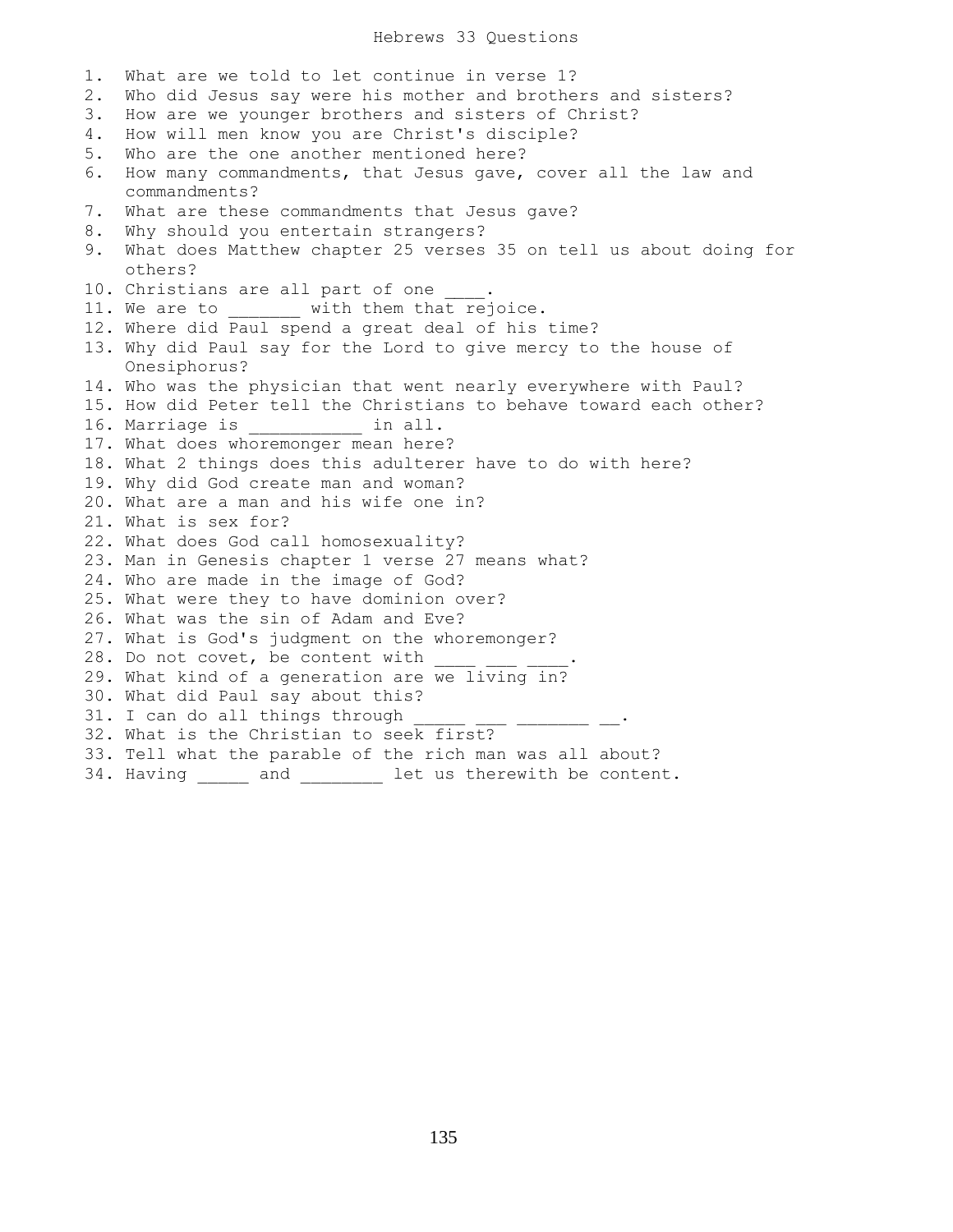We will begin this lesson in Hebrews 13:6 "So that we may boldly say, The Lord [is] my helper, and I will not fear what man shall do unto me."

 Psalms 27:1 "{ [A Psalm] of David.} The LORD [is] my light and my salvation; whom shall I fear? the LORD [is] the strength of my life; of whom shall I be afraid?" Psalms 27:2 "When the wicked, [even] mine enemies and my foes, came upon me to eat up my flesh, they stumbled and fell." Psalms 27:3 "Though an host should encamp against me, my heart shall not fear: though war should rise against me, in this [will] I [be] confident." We are told over and over in the Scriptures not to fear. The only fear, that we should have, is of God. Fear is the opposite of faith. The next two Scriptures tell us just how much protection there is for those who truly follow God. Leviticus 26:8 " And five of you shall chase an hundred, and an hundred of you shall put ten thousand to flight: and your enemies shall fall before you by the sword." In this next Scripture we see clearly the divine protection. Psalms 91:7 "A thousand shall fall at thy side, and ten thousand at thy right hand; [but] it shall not come nigh thee." God is our strength and our refuge. He is our very present help when we are in trouble.

 Hebrews 13:7 "Remember them which have the rule over you, who have spoken unto you the word of God: whose faith follow, considering the end of [their] conversation."

 Each of us have someone who led us to the Lord. We should always highly regard that person. The fact that they cared enough about you to take the time and effort it takes to win you to the Lord should make you regard them highly. We must not worship them however. God is the only one to be worshipped. I Corinthians 1:21 "For after that in the wisdom of God the world by wisdom knew not God, it pleased God by the foolishness of preaching to save them that believe." We see in the following verses Paul writing to some of the people who received Christ under his preaching. Any minister who leads a person to Christ, feels they are responsible to continue leading them. The job of a pastor, is to teach his or her people how to live after they are saved. I Corinthians 4:14 "I write not these things to shame you, but as my beloved sons I warn [you]." I Corinthians 4:15 "For though ye have ten thousand instructors in Christ, yet [have ye] not many fathers: for in Christ Jesus I have begotten you through the gospel." I Corinthians 4:16 "Wherefore I beseech you, be ye followers of me." I Corinthians 4:17 "For this cause have I sent unto you Timotheus, who is my beloved son, and faithful in the Lord, who shall bring you into remembrance of my ways which be in Christ, as I teach every where in every church." Paul is not saying in verse 16; worship him, he is saying follow my example. This next verse says it perfectly. I Corinthians 11:1 "Be ye followers of me, even as I also [am] of Christ." Everyone has some one that is their {hero in the Lord}. This is someone you go to for advice when you are stumped yourself. The ultimate Hero, of course is Jesus Christ. I have been speaking of earthly help here. One more word on this and we will go on. I Thessalonians 5:12 "And we beseech you, brethren, to know them which labour among you, and are over you in the Lord, and admonish you;" I Thessalonians 5:13 "And to esteem them very highly in love for their work's sake. [And] be at peace among yourselves."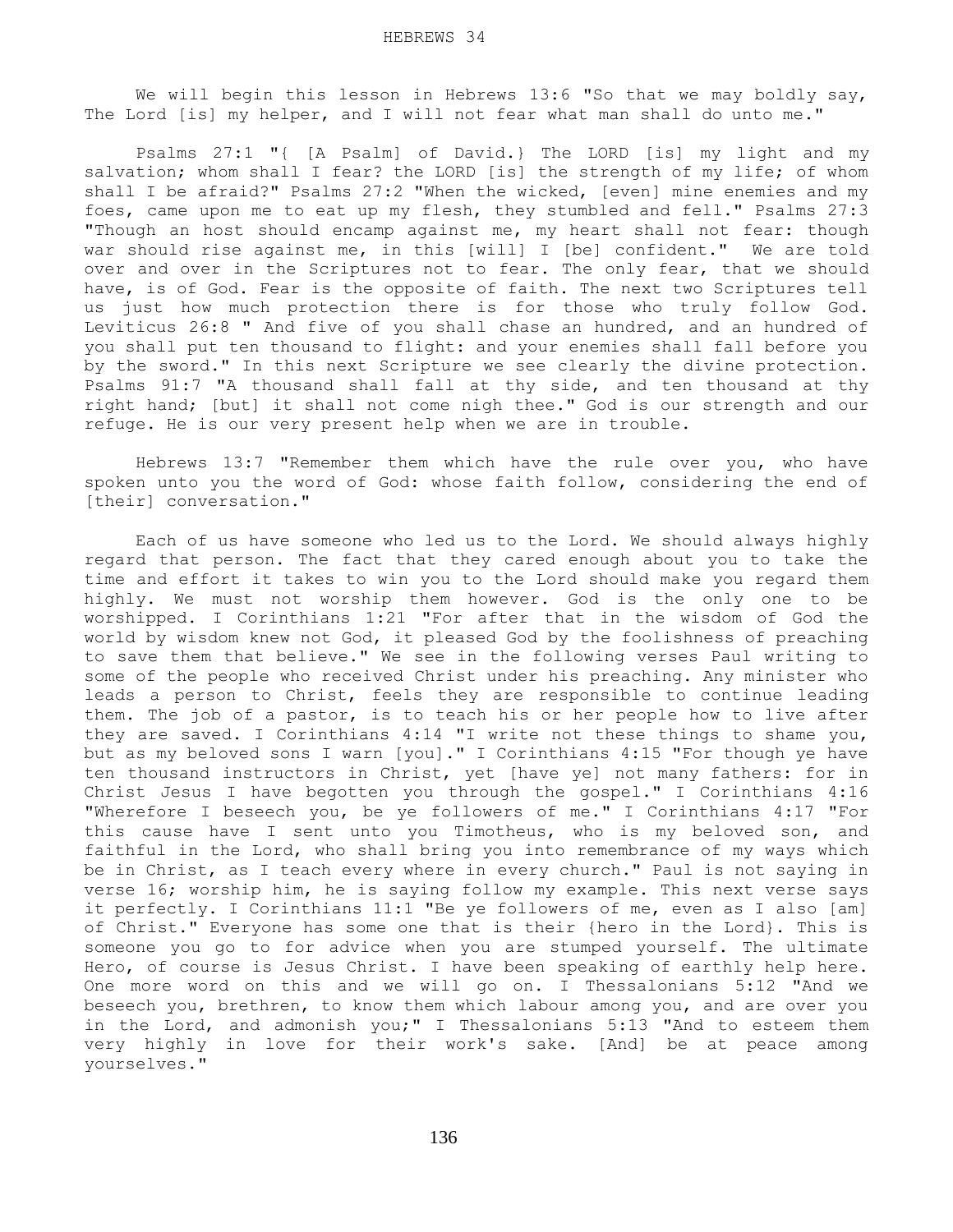Hebrews 13:8 "Jesus Christ the same yesterday, and to day, and for ever."

 He never changes. He is Alpha and Omega, the beginning and the end. Through God's foreknowledge, every single detail of this life was set at the foundation of the world. It will not change, because God cannot lie. Malachi 3:6 "For I [am] the LORD, I change not; therefore ye sons of Jacob are not consumed." Revelation 1:17 "And when I saw him, I fell at his feet as dead. And he laid his right hand upon me, saying unto me, Fear not; I am the first and the last:" Revelation 1:18 "I [am] he that liveth, and was dead; and, behold, I am alive for evermore, Amen; and have the keys of hell and of death."

 Hebrews 13:9 "Be not carried about with divers and strange doctrines. For [it is] a good thing that the heart be established with grace; not with meats, which have not profited them that have been occupied therein."

 There has never been a time in church history when there has been more false doctrine offered to the sheep. One of the most vivid warnings of this false doctrine being taught in the end times is in the Lord's own Words in the next Scriptures. Matthew 24:22 "And except those days should be shortened, there should no flesh be saved: but for the elect's sake those days shall be shortened." Matthew 24:23 "Then if any man shall say unto you, Lo, here [is] Christ, or there; believe [it] not." Matthew 24:24 "For there shall arise false Christs, and false prophets, and shall shew great signs and wonders; insomuch that, if [it were] possible, they shall deceive the very elect." Matthew 24:25 "Behold, I have told you before." Matthew 24:26 "Wherefore if they shall say unto you, Behold, he is in the desert; go not forth: behold, [he is] in the secret chambers; believe [it] not." Matthew 24:27 "For as the lightning cometh out of the east, and shineth even unto the west; so shall also the coming of the Son of man be." One of the most popular things right now is regarding animals too highly. All of a sudden people say it is wrong to wear a coat made of animal skin. That is so strange, because one of the first specific uses of an animal in the Bible, is when God killed an animal and made clothes for Adam and Eve to wear. Another thing that bothers me is the teaching that we should not eat meat. I Timothy 4:1 "Now the Spirit speaketh expressly, that in the latter times some shall depart from the faith, giving heed to seducing spirits, and doctrines of devils;" I Timothy 4:2 "Speaking lies in hypocrisy; having their conscience seared with a hot iron;" I Timothy 4:3 "Forbidding to marry, [and commanding] to abstain from meats, which God hath created to be received with thanksgiving of them which believe and know the truth." Some say meats above is speaking of food, but the word translated means the flesh of an animal. Also look at the word creature in the next verse. I Timothy 4:4 "For every creature of God [is] good, and nothing to be refused, if it be received with thanksgiving:" If you want to hear it in Jesus' own words, here is where he raised the girl from {supposed death} and Jesus told them to feed her some meat, also translated animal flesh. Luke 8:55 "And her spirit came again, and she arose straightway: and he commanded to give her meat." God put animals on the earth for the use of man. These things we have talked about here, not using these animals for the purpose that God intended them, borders on animal worship. I gave just one or two examples here of some of the things I believe to be in error, there are many more. I believe the best advice of all, is in this next Scripture. I John 4:1 "Beloved, believe not every spirit, but try the spirits whether they are of God: because many false prophets are gone out into the world." False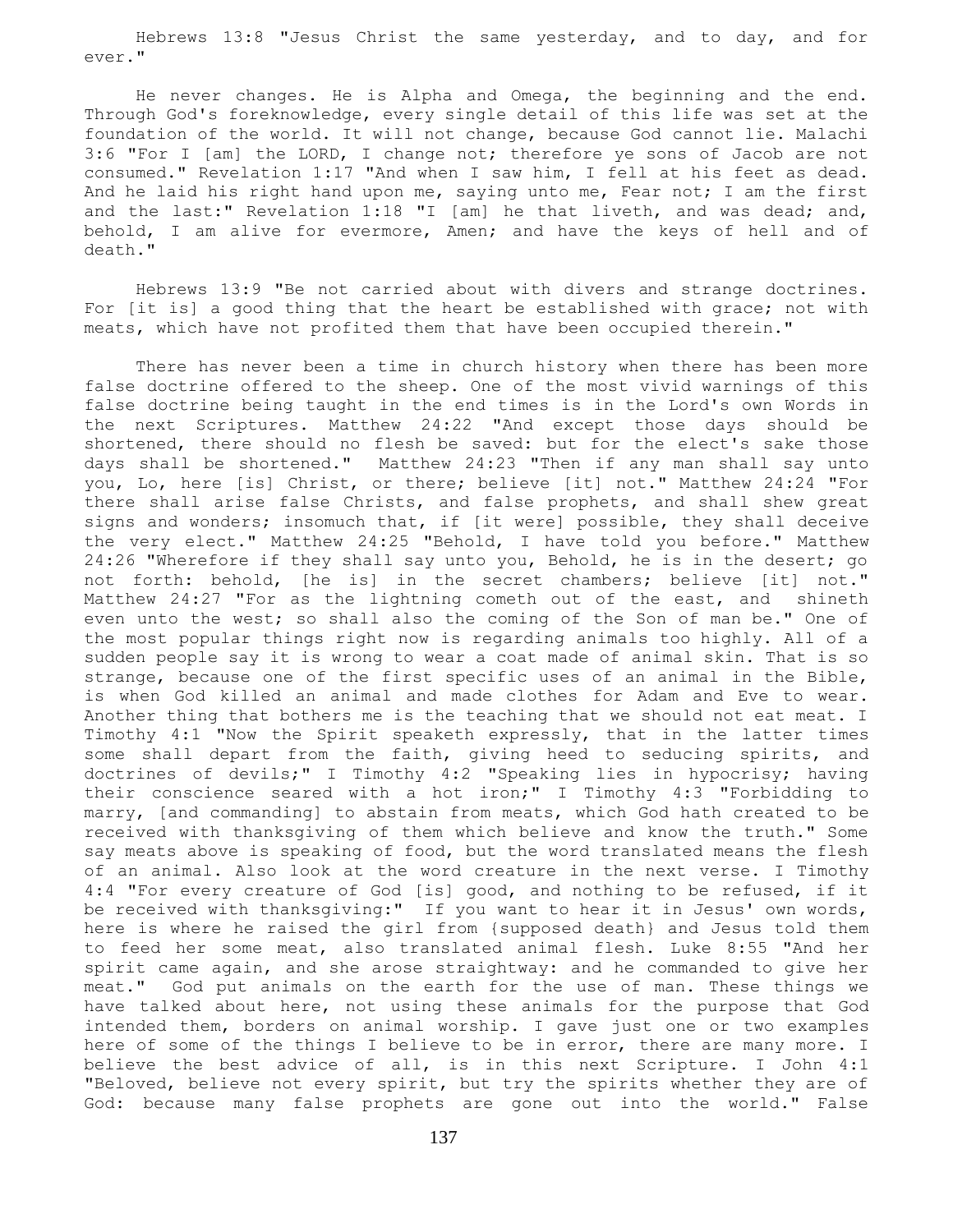doctrines border on the truth. They usually are so close to the truth, that you will not realize they are in error unless you really know thoroughly the Word of God. Study to show yourself approved of God a workman that needeth not to be ashamed. The more you study the Bible, the harder it will be to fool you.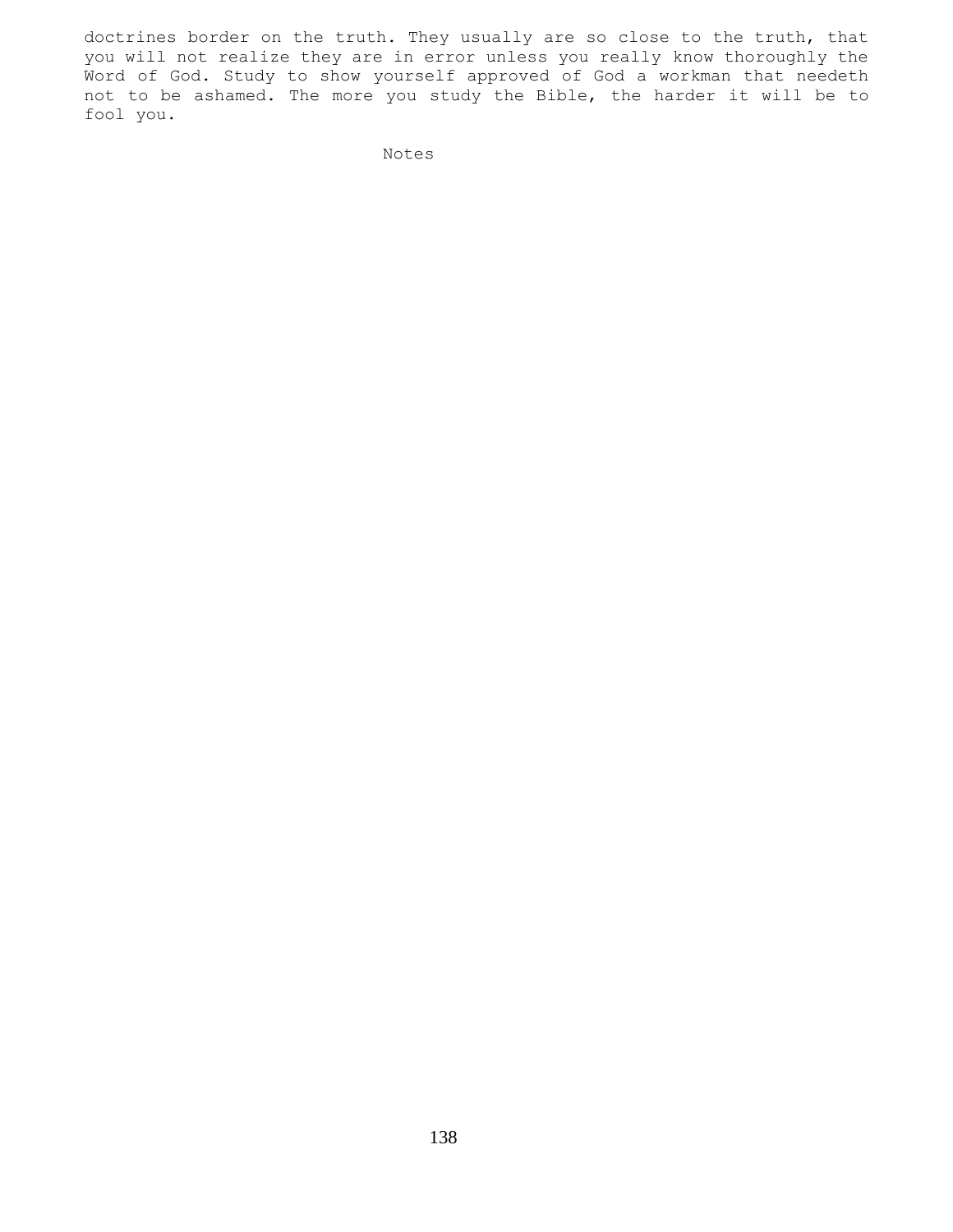Hebrews 34 Questions

| 1.                   | The Lord is my helper and I will not fear                                                                                                                                                                                         |
|----------------------|-----------------------------------------------------------------------------------------------------------------------------------------------------------------------------------------------------------------------------------|
| 2.<br>3.<br>4.<br>5. | The Lord is my and my whom shall I fear?<br>What happened to the enemies who came to eat his flesh?<br>What is the only fear that the Christian is to have?<br>Five can chase a hundred and how many can a hundred put to flight? |
| 6.                   | A thousand shall fall at thy side and ten thousand at they right<br>hand, but it shall                                                                                                                                            |
| 7.<br>8.             | Who has rule over you in verse 7?                                                                                                                                                                                                 |
| 9.                   | The world by wisdom _____ ____ ____.<br>It pleased God by the ______________ of ___________ to save them that<br>believe.                                                                                                         |
|                      | 10. What is the job of a pastor after someone is saved?<br>11. What does Paul call these Christians in 1 Corinthians chapter 4<br>verse 14?                                                                                       |
|                      | 12. What does Paul say the one who leads you to Christ is to you?<br>13. When Paul says to be followers of him, what is he saying?<br>14. Who is our ultimate Hero?                                                               |
|                      | 15. Why are you to esteem those over you in the Lord very highly?<br>16. Jesus Christ the same _________, and _____ and ______                                                                                                    |
|                      | 17. What are some of the names Jesus called Himself that show His eternity?<br>18. What Scripture in Revelation leaves no doubt this eternal one is Jesus?<br>19. We are warned not to be carried about with and and doctrines.   |
|                      | 20. How should our heart be established?<br>21. In Matthew chapter 24 verse 24 we see that if the end days are not<br>shortened what would happen?                                                                                |
|                      | 22. Why are the days shortened?<br>23. Why will people believe these false christs and false prophets?<br>24. If they tell you to go to some specific location and you will find<br>Christ, what should your answer be?           |
|                      | 25. How will we know for sure that it is Christ when He comes?<br>26. Name 2 of the specific false doctrines being taught saying they                                                                                             |
|                      | are humanitarian?                                                                                                                                                                                                                 |
|                      | 27. Give the Scriptures that are specific in denouncing these doctrines.<br>28. What does the author believe this borders on?                                                                                                     |
|                      | 29. What one word in 1 Timothy chapter 4 verse 4 lets you know for sure<br>that the meat is animal flesh?                                                                                                                         |
|                      | 30. When Jesus raised the girl and the spirit came back in her, what did he<br>tell the parents to feed her?                                                                                                                      |
|                      | 31. What is the best advice given to us on how to know if something or<br>someone is of God or not?                                                                                                                               |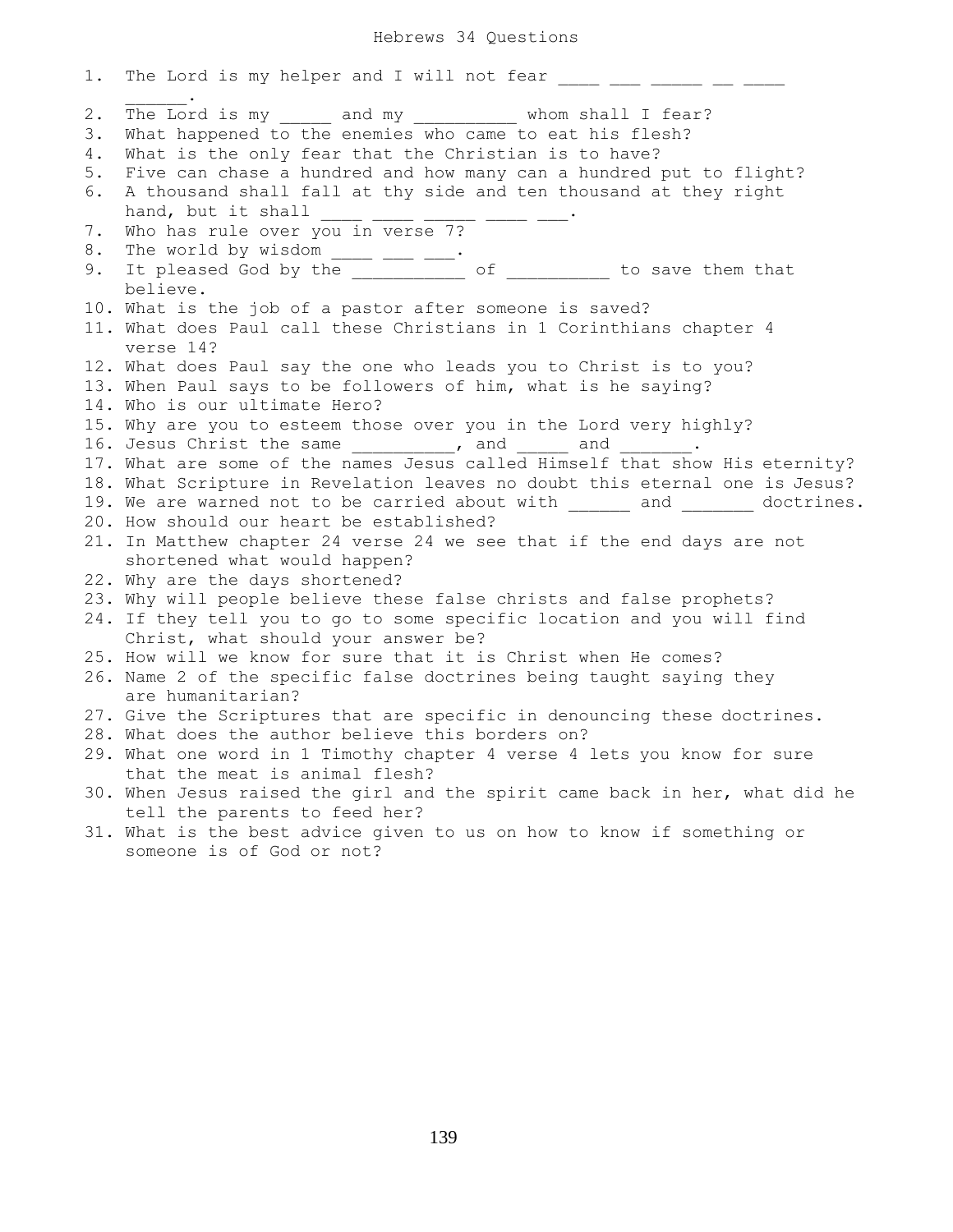We will begin this lesson in Hebrews 13:10 "We have an altar, whereof they have no right to eat which serve the tabernacle."

 The Christian has an altar in Jesus Christ. Jesus is the Lamb of God. Only the believers in Christ partake of this sacrifice. John 6:53 "Then Jesus said unto them, Verily, verily, I say unto you, Except ye eat the flesh of the Son of man, and drink his blood, ye have no life in you." Jesus Christ is the Lamb of God which taketh away the sin of the earth. If you do not partake of Jesus, then you are not saved. We see in the next Scripture that the high priest and the priests ate the flesh of the sacrifice. This is their living. I Corinthians 9:13 "Do ye not know that they which minister about holy things live [of the things] of the temple? and they which wait at the altar are partakers with the altar?" We could go into great detail here how the high priest in the tabernacle was a shadow of the true High Priest. The priests symbolize the believers of Christ. Those who serve the tabernacle are under the law and have no part in the perfect Lamb sacrifice {Jesus Christ}.

 Hebrews 13:11 "For the bodies of those beasts, whose blood is brought into the sanctuary by the high priest for sin, are burned without the camp."

 Exodus 29:14 "But the flesh of the bullock, and his skin, and his dung, shalt thou burn with fire without the camp: it [is] a sin offering." Leviticus 4:5 "And the priest that is anointed shall take of the bullock's blood, and bring it to the tabernacle of the congregation:" Leviticus 4:6 "And the priest shall dip his finger in the blood, and sprinkle of the blood seven times before the LORD, before the veil of the sanctuary." Leviticus 4:7 "And the priest shall put [some] of the blood upon the horns of the altar of sweet incense before the LORD, which [is] in the tabernacle of the congregation; and shall pour all the blood of the bullock at the bottom of the altar of the burnt offering, which [is at] the door of the tabernacle of the congregation." All of this is a type and shadow of the sacrifice that Jesus {the Lamb of God} will make for us. His blood will abolish the Christian's sin. The blood of this animal above just covers the sin for one year.

 Hebrews 13:12 "Wherefore Jesus also, that he might sanctify the people with his own blood, suffered without the gate."

The Hebrews would not kill anyone within the city wall, so Jesus was crucified outside the city wall. They did not intentionally fulfill the practice of taking the sacrifice for sin without the camp. This is just what happened though. This burning of the flesh of the animal, was to show the terribleness of sin to the Father. Father God could not look upon sin, He would burn it up. The blood of the animal that was carried into the most holy place was symbolic of the precious blood of the Lamb, which would be carried to the most Holy Place of all {the throne of God}. Sanctify means to make holy and also means set aside for a purpose. John 17:19 "And for their sakes I sanctify myself, that they also might be sanctified through the truth."

 Hebrews 13:13 "Let us go forth therefore unto him without the camp, bearing his reproach."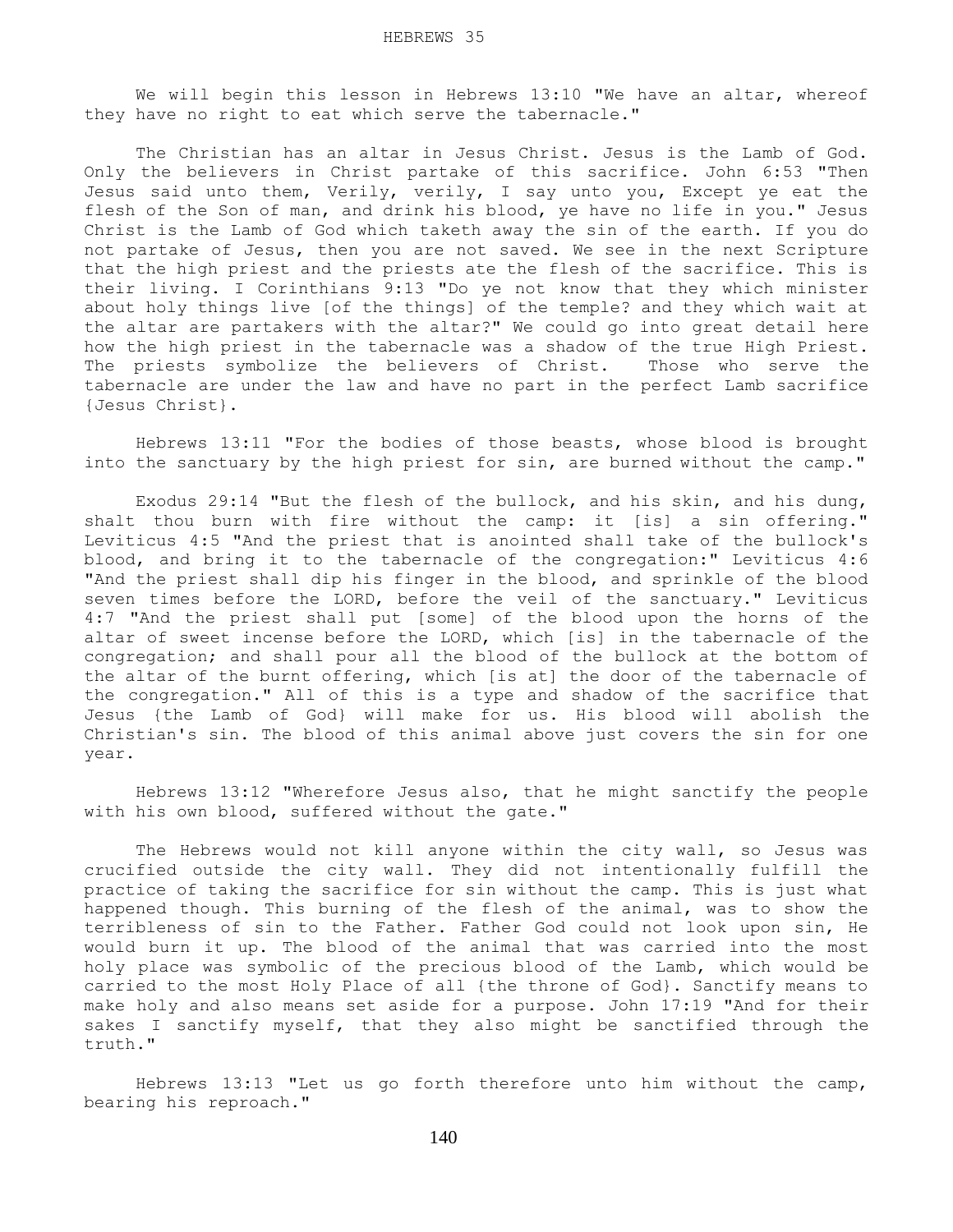We see in this Scripture above that we too must not look to this world for our salvation. We must go out to where Jesus is. We must not be ashamed of the cross. It is where we meet Jesus. We must even move out of religion to the true God. We must not have just a form of religion, but must depend upon the blood of the Lamb for our offering for sin. It is important that we too go out of the city {world} and crucify our flesh that we might live in the spirit. The sin of this world and the call of the flesh can not be part of our life, if we are a Christian. We must be willing to give up all for God. II Timothy 2:12 "If we suffer, we shall also reign with [him]: if we deny [him], he also will deny us:" Galatians 2:20 "I am crucified with Christ: nevertheless I live; yet not I, but Christ liveth in me: and the life which I now live in the flesh I live by the faith of the Son of God, who loved me, and gave himself for me."

 Hebrews 13:14 "For here have we no continuing city, but we seek one to come."

 Abraham, the father of all who believe in Christ, was looking for a city whose maker is God. He dwelt in tents, waiting for the time he would find this city of God. Christians are just pilgrims passing through. We too are looking for the city of God {New Jerusalem}. I Corinthians 5:1 "For we know that if our earthly house of [this] tabernacle were dissolved, we have a building of God, an house not made with hands, eternal in the heavens." II Corinthians 5:2 "For in this we groan, earnestly desiring to be clothed upon with our house which is from heaven:" II Corinthians 5:3 "If so be that being clothed we shall not be found naked." II Corinthians 5:4 "For we that are in [this] tabernacle do groan, being burdened: not for that we would be unclothed, but clothed upon, that mortality might be swallowed up of life." II Corinthians 5:5 "Now he that hath wrought us for the selfsame thing [is] God, who also hath given unto us the earnest of the Spirit." II Corinthians 5:6 "Therefore [we are] always confident, knowing that, whilst we are at home in the body, we are absent from the Lord:" II Corinthians 5:7 "(For we walk by faith, not by sight:)" II Corinthians 5:8 "We are confident, [I say], and willing rather to be absent from the body, and to be present with the Lord." This can all be summed up in the words of a song we Christians sing. This world is not my home, I am just passing through. Our home is in heaven somewhere beyond the blue. Colossians 3:1 "If ye then be risen with Christ, seek those things which are above, where Christ sitteth on the right hand of God." Colossians 3:2 "Set your affection on things above, not on things on the earth." Colossians 3:3 "For ye are dead, and your life is hid with Christ in God."

 Hebrews 13:15 "By him therefore let us offer the sacrifice of praise to God continually, that is, the fruit of [our] lips giving thanks to his name."

 The last 10 chapters of the book of Psalms are about praising God. If you want to feel the presence of God, You can, when you praise Him. God inhabits the praises of His people. We see in the next Scriptures what Christians should do. Ephesians 5:19 "Speaking to yourselves in psalms and hymns and spiritual songs, singing and making melody in your heart to the Lord;" Ephesians 5:20 "Giving thanks always for all things unto God and the Father in the name of our Lord Jesus Christ;" We cannot even praise God in our own name. We must do all things in the name of Jesus Christ. I Peter 4:11 "If any man speak, [let him speak] as the oracles of God; if any man minister, [let him do it] as of the ability which God giveth: that God in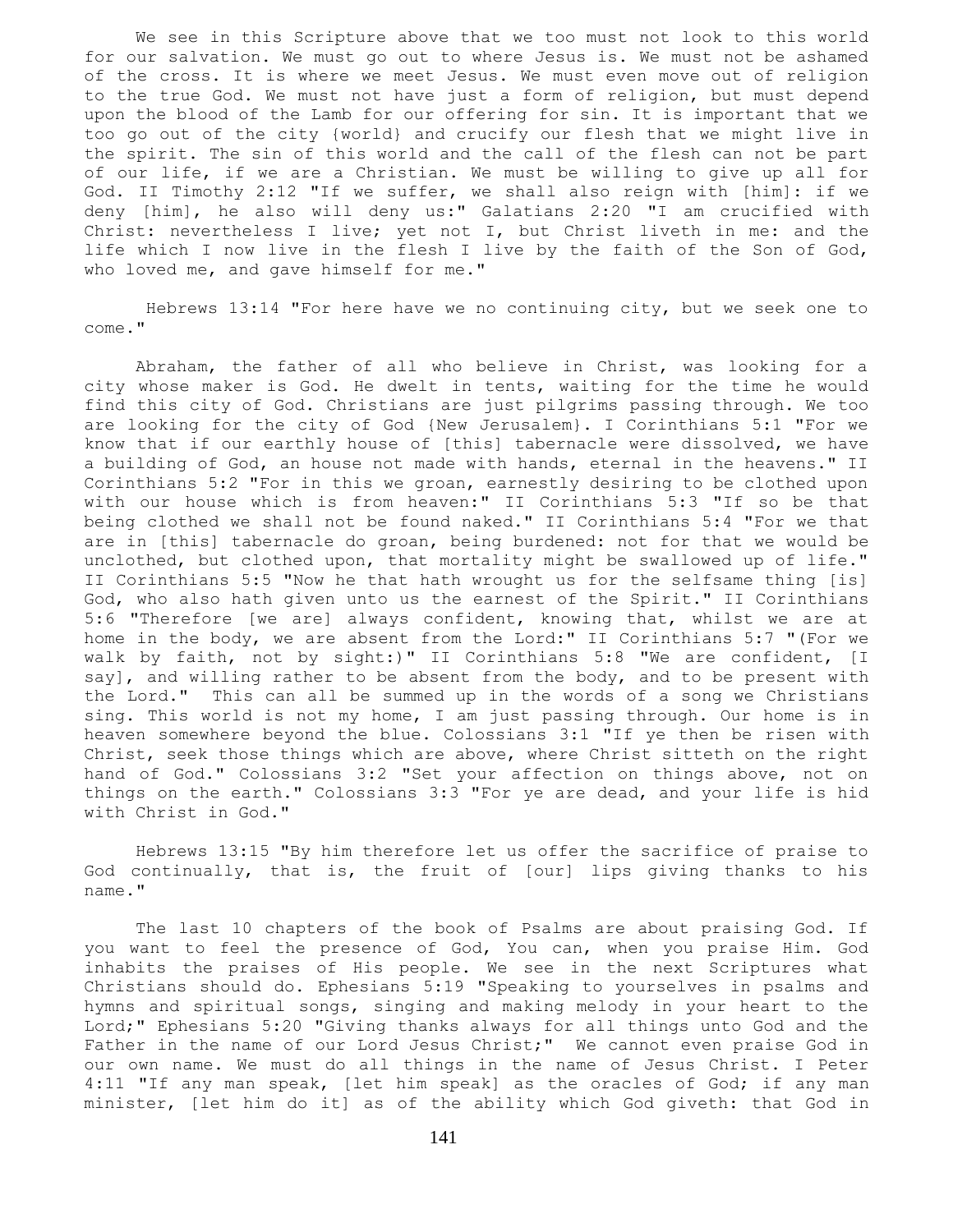all things may be glorified through Jesus Christ, to whom be praise and dominion for ever and ever. Amen."

 Hebrews 13:16 "But to do good and to communicate forget not: for with such sacrifices God is well pleased."

 Just as we said above, everything we do is in the name of Jesus. We mentioned in a previous lesson that any thing we do for others is as if we had done it for God. Micah 6:7 "Will the LORD be pleased with thousands of rams, [or] with ten thousands of rivers of oil? shall I give my firstborn [for] my transgression, the fruit of my body [for] the sin of my soul?" Micah 6:8 "He hath shewed thee, O man, what [is] good; and what doth the LORD require of thee, but to do justly, and to love mercy, and to walk humbly with thy God?" You cannot do anything directly for God. The way we show our love to Him is by doing good to those around us. Luke 6:35 "But love ye your enemies, and do good, and lend, hoping for nothing again; and your reward shall be great, and ye shall be the children of the Highest: for he is kind unto the unthankful and [to] the evil." Luke 6:36 "Be ye therefore merciful, as your Father also is merciful." I will give one more Scripture on how Christians should conduct their lives. Galatians 6:10 "As we have therefore opportunity, let us do good unto all [men], especially unto them who are of the household of faith."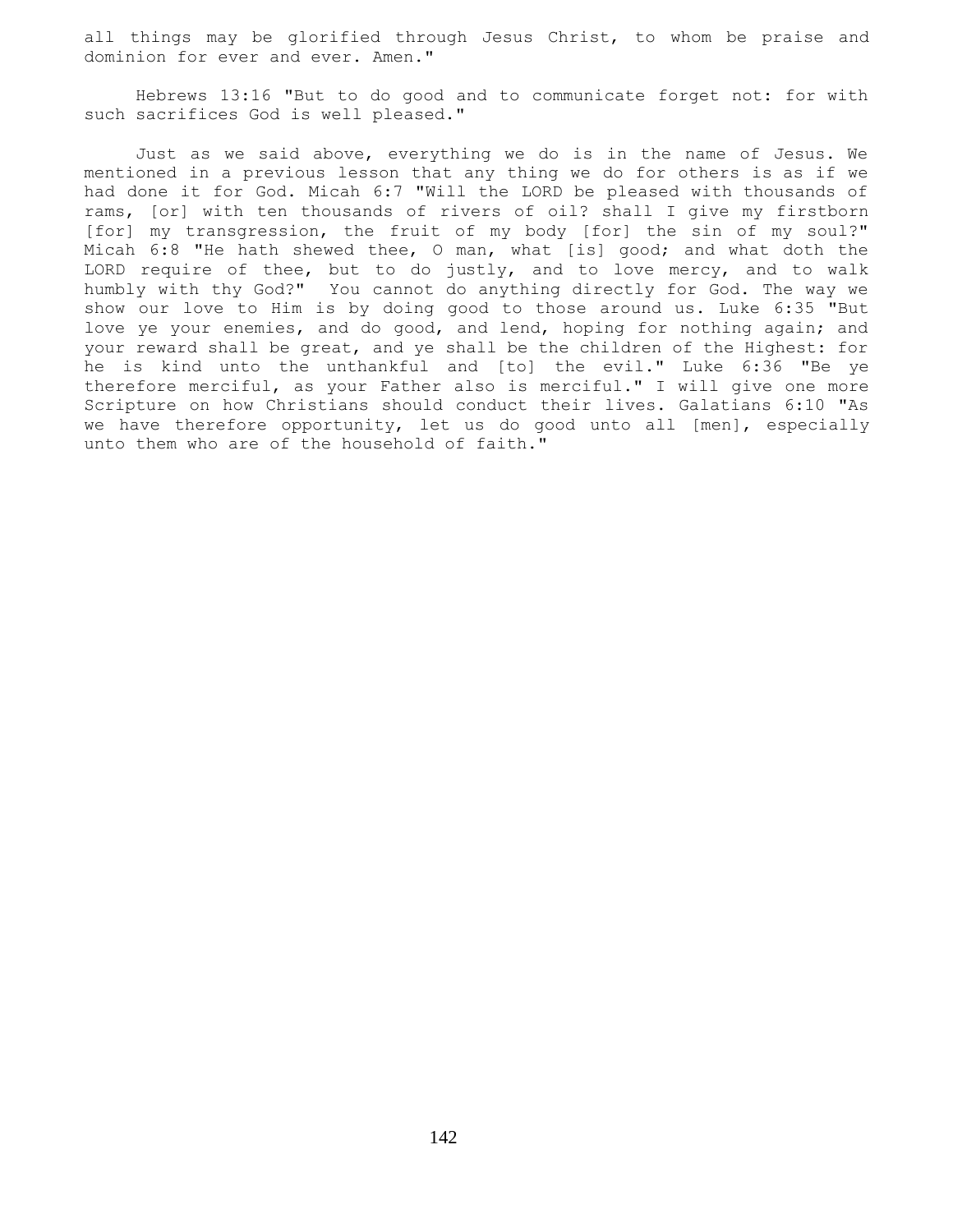1. Who is the Christian's altar in? 2. Who are the only ones who can partake of the sacrifice of Jesus? 3. Except ye eat the \_\_\_\_\_\_ of the Son of man, and drink his \_\_\_\_\_, ye have no life in you. 4. What did the priests and high priest live of? 5. The high priest of the tabernacle was a shadow of whom? 6. Who are the priests symbolic of? 7. What happened to the bodies of the beasts, whose blood was brought into the sanctuary? 8. Who brought the blood into the Holiest place? 9. How many times did he sprinkle the blood before the Lord? 10. Jesus' blood will \_\_\_\_\_\_\_\_\_\_ the sin of the Christian. 11. Where did Jesus suffer that he might sanctify the people? 12. What was the burning of the flesh of the animal for? 13. Where is the most holy place of all? 14. What 2 things does sanctify mean? 15. What message is intended for the Christian, when it says {let us go forth without the camp}? 16. Quote 2 Timothy chapter 2 verse 12. 17. I am crucified with . 18. Nevertheless I live, yet not I, but liveth in me. 19. We have no continuing city, but we seek what? 20. What was Abraham to the believers? 21. If our earthly house of this tabernacle were dissolved, we have what? 22. While we are at home in the body we are  $\frac{1}{\sqrt{2}}$  =  $\frac{1}{\sqrt{2}}$ . 23. What can this all be summed up in? 24. Where is Christ sitting? 25. Set your affection on things . 26. What sacrifice should we offer to God continually? 27. What are the last 10 chapters of Psalms all about? 28. What are the Christians told to do in the 5th chapter of Ephesians? 29. If we speak, we should speak as what? 30. What sacrifices are pleasing to God in Hebrews chapter 13 verse 16? 31. Quote Micah chapter 6 verse 8. 32. How are we to treat our enemies? 33. Be ye \_\_\_\_\_\_\_\_\_\_\_ as your Father is \_ 34. We are to do good to all men, but especially to whom?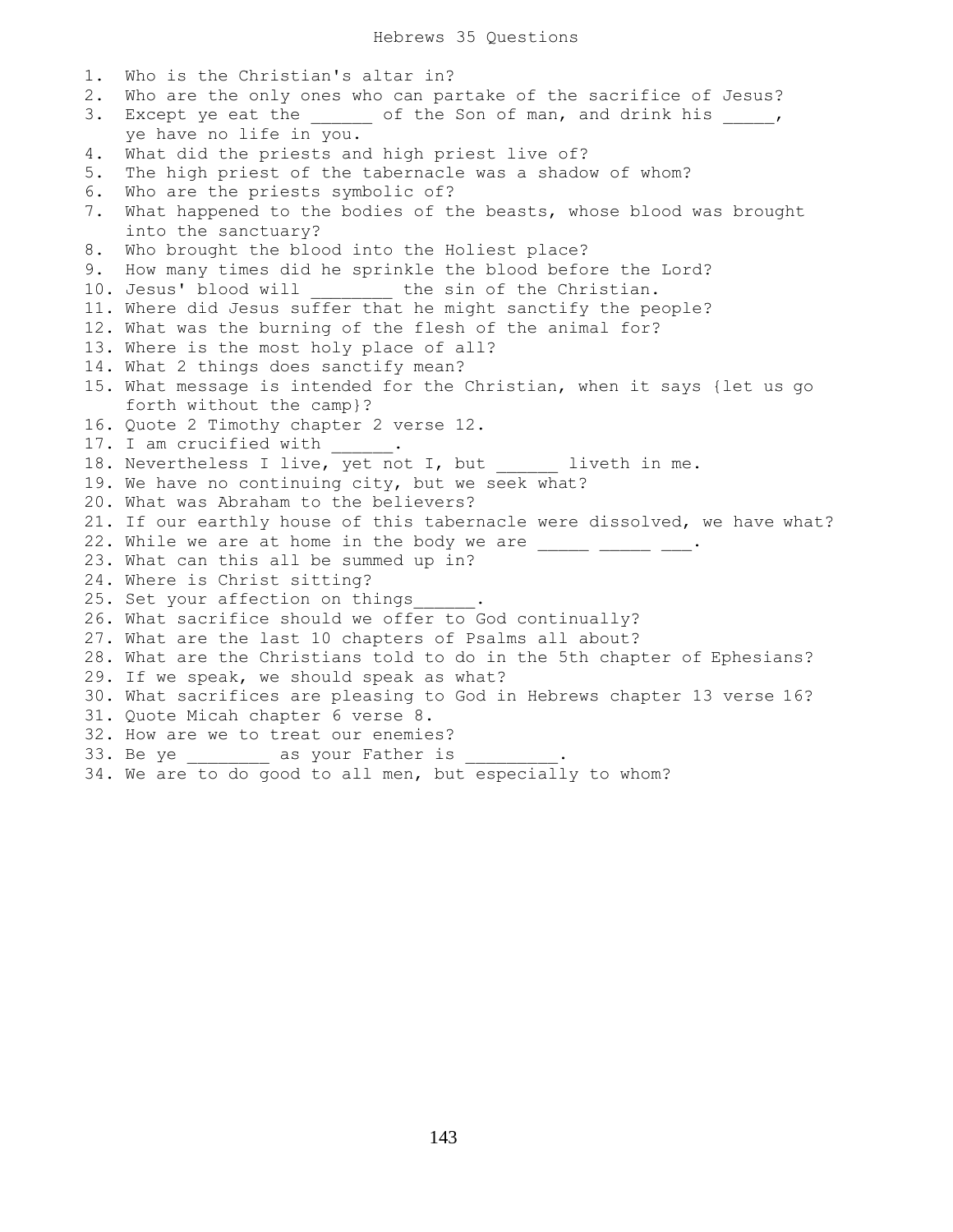We will begin this lesson in Hebrews 13:17 "Obey them that have the rule over you, and submit yourselves: for they watch for your souls, as they that must give account, that they may do it with joy, and not with grief: for that [is] unprofitable for you."

 The hardest thing of all for Paul was taking constant care of the churches he started. He listed this along with the stoning, being shipwrecked and being left for dead. Notice in the following Scriptures why a person who has led someone to Christ feels so responsible. The leaders of the church are responsible for the flock. Ezekiel 3:17 "Son of man, I have made thee a watchman unto the house of Israel: therefore hear the word at my mouth, and give them warning from me." Ezekiel 3:18 "When I say unto the wicked, Thou shalt surely die; and thou givest him not warning, nor speakest to warn the wicked from his wicked way, to save his life; the same wicked [man] shall die in his iniquity; but his blood will I require at thine hand." Ezekiel 3:19 "Yet if thou warn the wicked, and he turn not from his wickedness, nor from his wicked way, he shall die in his iniquity; but thou hast delivered thy soul." Ezekiel 3:20 "Again, When a righteous [man] doth turn from his righteousness, and commit iniquity, and I lay a stumbling block before him, he shall die: because thou hast not given him warning, he shall die in his sin, and his righteousness which he hath done shall not be remembered; but his blood will I require at thine hand." Ezekiel 3:21 "Nevertheless if thou warn the righteous [man], that the righteous sin not, and he doth not sin, he shall surely live, because he is warned; also thou hast delivered thy soul." You can easily see from this the awesome responsibility of the leader of the church. The shepherd is responsible for his sheep. The saddest thing for any minister of the Word, is to lead someone to Christ and then have them go back into the world. It is as if you have lost a member of your family.

 Hebrews 13:18 "Pray for us: for we trust we have a good conscience, in all things willing to live honestly."

 The members of any congregation should earnestly pray for the pastor of the church. Philippians 4:8 "Finally, brethren, whatsoever things are true, whatsoever things [are] honest, whatsoever things [are] just, whatsoever things [are] pure, whatsoever things [are] lovely, whatsoever things [are] of good report; if [there be] any virtue, and if [there be] any praise, think on these things."

 Hebrews 13:19 "But I beseech [you] the rather to do this, that I may be restored to you the sooner."

 Romans 1:10 "Making request, if by any means now at length I might have a prosperous journey by the will of God to come unto you." Romans 1:11 "For I long to see you, that I may impart unto you some spiritual gift, to the end ye may be established;" Romans 1:12 "That is, that I may be comforted together with you by the mutual faith both of you and me." As I said before Paul is always concerned about the members of the churches he started. When he is at one place he is concerned about all the others.

 Hebrews 13:20 "Now the God of peace, that brought again from the dead our Lord Jesus, that great shepherd of the sheep, through the blood of the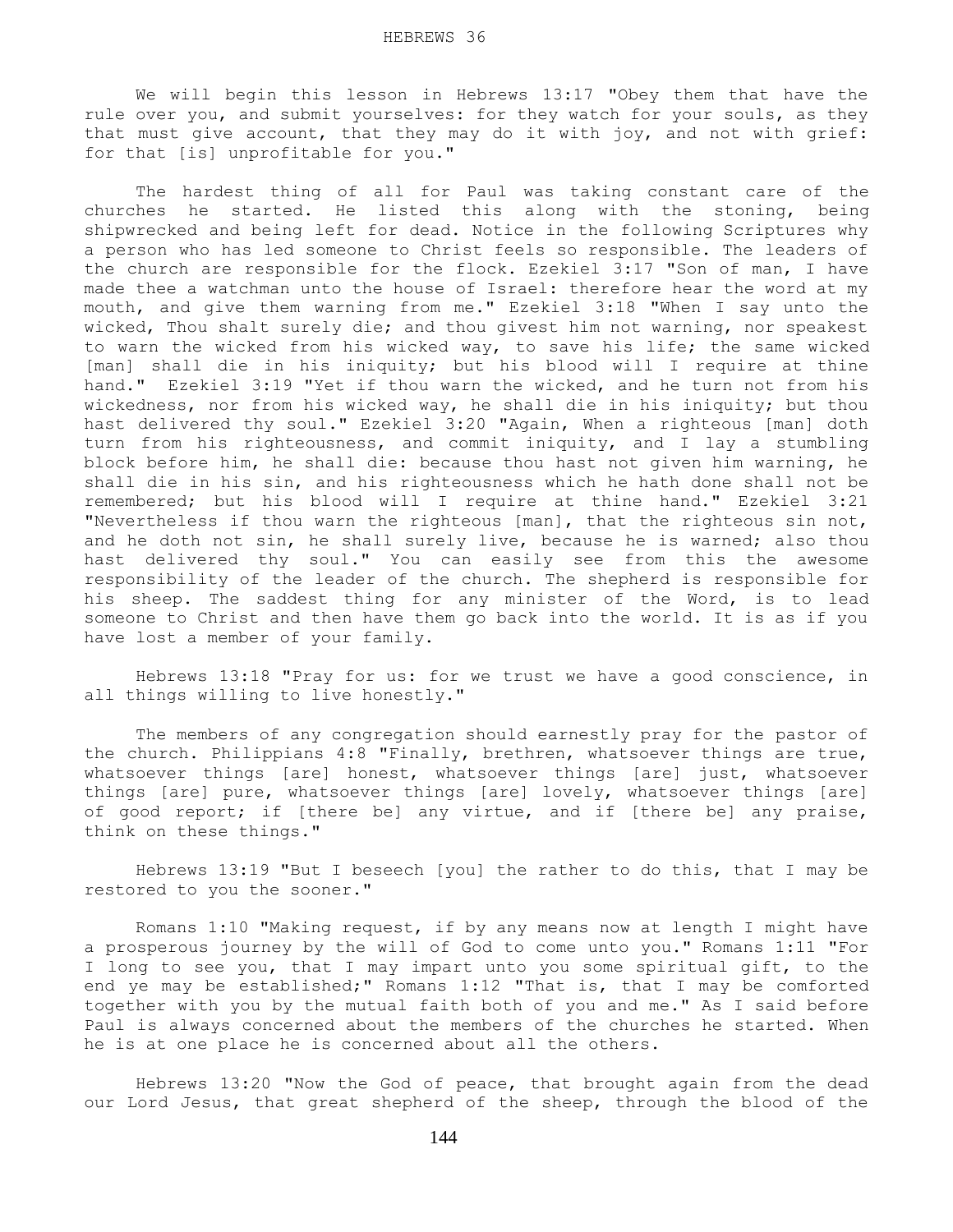everlasting covenant," Hebrews 13:21 "Make you perfect in every good work to do his will, working in you that which is well pleasing in his sight, through Jesus Christ; to whom [be] glory for ever and ever. Amen."

Those of us who have our salvation assured to us, know this peace of God. Jesus is the Resurrection. The shed blood of Jesus is the price of our peace. We have confidence in our salvation and that brings peace. We are not perfect in our self, but have been made perfect in Jesus. The glory honor and praise go to Jesus who is the Author and finisher of our faith. Amen means {so be it}. Romans 12:1 "I beseech you therefore, brethren, by the mercies of God, that ye present your bodies a living sacrifice, holy, acceptable unto God, [which is] your reasonable service." Romans 12:2 "And be not conformed to this world: but be ye transformed by the renewing of your mind, that ye may prove what [is] that good, and acceptable, and perfect, will of God."

 Hebrews 13:22 "And I beseech you, brethren, suffer the word of exhortation: for I have written a letter unto you in few words."

 Exhortation in this means comfort, or comfort in speech. Paul is saying in this, I have just written a few words, but understand my care for you in this.

 Hebrews 13:23 "Know ye that [our] brother Timothy is set at liberty; with whom, if he come shortly, I will see you."

 Timothy was Paul's young assistant. Paul traveled a great deal in the company of Timothy. At one time Paul was training Timothy to take over his work when it became impossible to go. Whether this means that Paul will be with Timothy or not we can not tell. If Timothy were there it would be as if Paul were there because when Timothy spoke, it was the teachings of Paul which came through Timothy. Acts 16:1 "Then came he to Derbe and Lystra: and, behold, a certain disciple was there, named Timotheus, the son of a certain woman, which was a Jewess, and believed; but his father [was] a Greek:" Acts 16:2 "Which was well reported of by the brethren that were at Lystra and Iconium." Acts 16:3 "Him would Paul have to go forth with him; and took and circumcised him because of the Jews which were in those quarters: for they knew all that his father was a Greek." You can see from this that Paul was proud of his convert Timothy. Timothy was actually teaching the very same message Paul had taught him.

 Hebrews 13:24 "Salute all them that have the rule over you, and all the saints. They of Italy salute you."

 It is more than obvious that Paul wrote this from Rome where he was imprisoned in his own home. Timothy, being a young Christian, Paul reminds him that he must submit himself to the authority of the older leaders. This salutation to the saints here lets us know again that this is surely Paul's writings.

Hebrews 13:25 "Grace [be] with you all. Amen."

 This again is typical of Paul. Paul always speaks a blessing on those he writes to.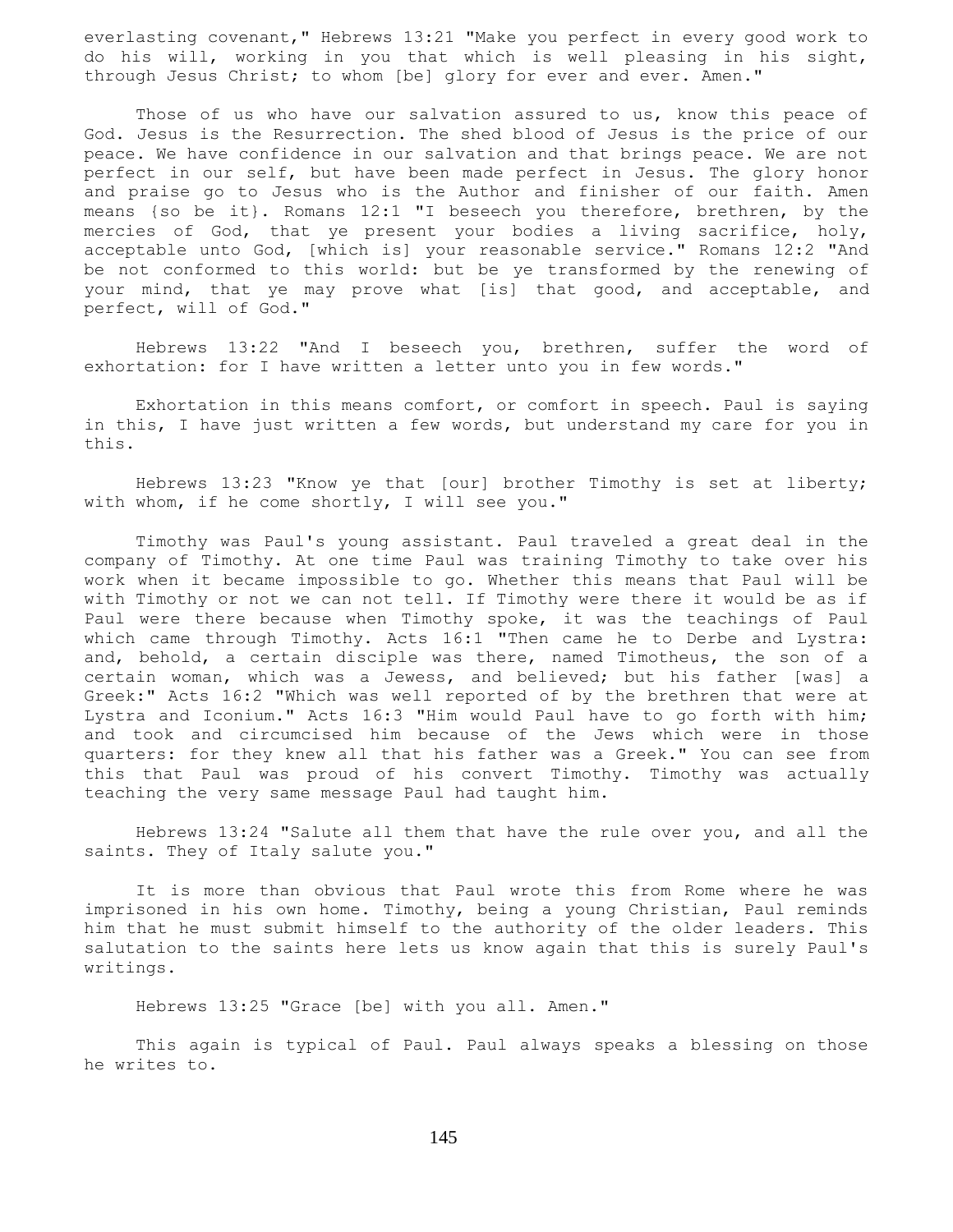Thank you for taking the time to read this lesson. I believe this lesson has made me understand a little better Our High Priest Jesus Christ. I hope that it has done the same for you.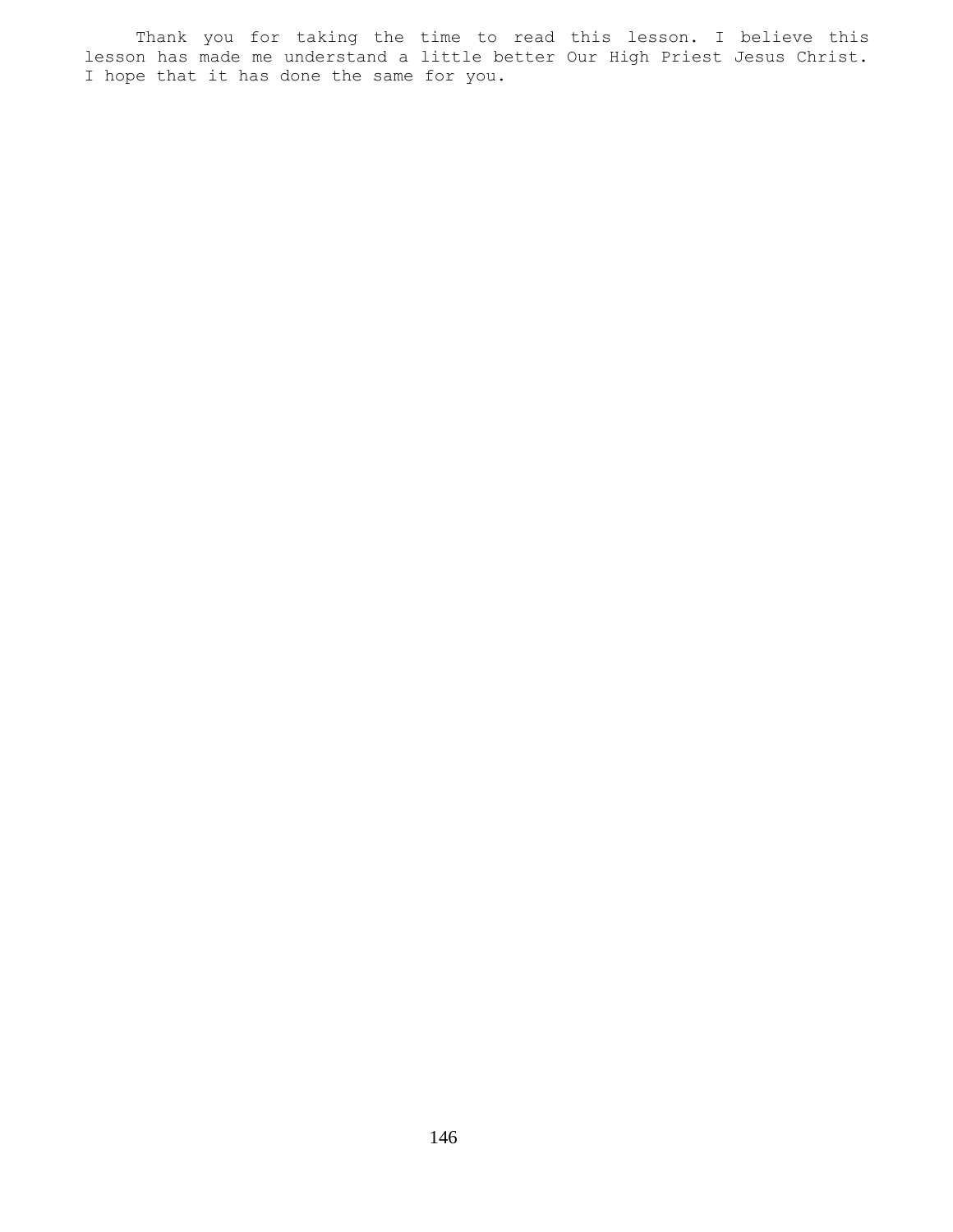1. Who are we to obey? 2. Why should we obey them? 3. What did Paul list as on of the hardest things for him? 4. Why do the leaders of the church feel so responsible? 5. If the shepherd does not warn of sin, what happens to him? 6. What is the saddest thing for any minister of the Word? 7. Who should the congregation earnestly pray for? 8. Quote Philippians chapter 4 verse 8. 9. Why did Paul want them to pray for him? 10. Why did Paul want to see them? 11. Who was Paul constantly concerned about? 12. Who is God called in Hebrews chapter 13 verse 20? 13. Who is the Lord Jesus called in the same verse? 14. How can we be made perfect? 15. What is the price of our peace? 16. Who is the Author and Finisher of our faith? 17. What does Amen mean? 18. What are we to present our bodies as? 19. How are we to be transformed? 20. What does exhortation mean? 21. Who was Timothy? 22. What nationality was Timothy's father? 23. Why did Paul circumcise Timothy? 24. What makes this so sure that Paul wrote this? 25. What is the salutation Paul sent them?